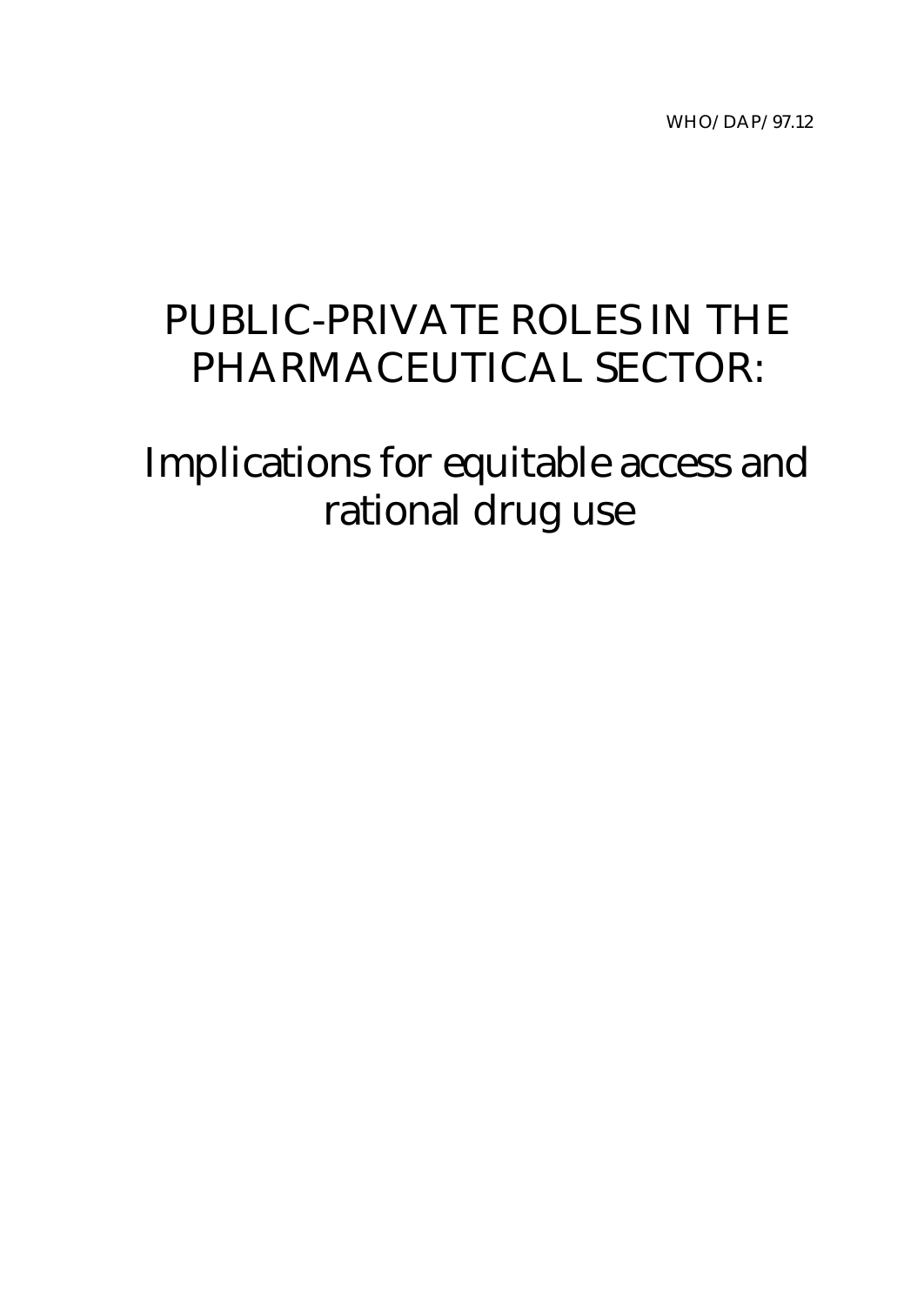## **Authors**

Sara Bennett Jonathan D. Quick Germán Velásquez

## **Acknowledgements**

The WHO Action Programme on Essential Drugs (DAP) acknowledges the following individuals who contributed comments and constructive suggestions to the development of this paper: F.S. Antezana, K. Balasubramaniam, H. Bale, P. Berman, C. Bodart, D. Broun, P. Brudon, J. Cabral, G. Carrin, A. Chetley, M. Cone, M. Couper, A. Creese, P. Cross, K. de Joncheere, J. Dumoulin, A. Elmendorf, T. Eriksen, H. Fuenzalida-Puelma, J.-F. Gaulis, C.C. Griffin, V. Habiyambere, A. Hayes, M. Helling-Borda, J. Hilowitz, H.V. Hogerzeil, S. Holand, J. Idänpään-Heikkilä, K. Janovsky, M. Kaddar, J. Katz, J. Kutzin, R. Laing, E. Lauridsen, F. Lobo, D. Lopez-Acuña, Y. Madrid, S. Muziki, M. Ndomondo-Sigonda, E. Ombaka, I. Österblad, J. Rankin, A. Saleh, P. Saunders, T. Sodogandji, F. Stobbelaar, N. Strandqvist, M. Sunde, R. Tolentino, G. Tomson, A. Toumi, S. Wibulpolprasert, E. Wondemagegnehu, and D. Yach.

Earlier drafts of some sections of this paper have been published as chapters of *Managing Drug Supply*, Second Edition.

The authors thank M. Clarke and M. Renevier of the Action Programme on Essential Drugs for their assistance in the layout of this document.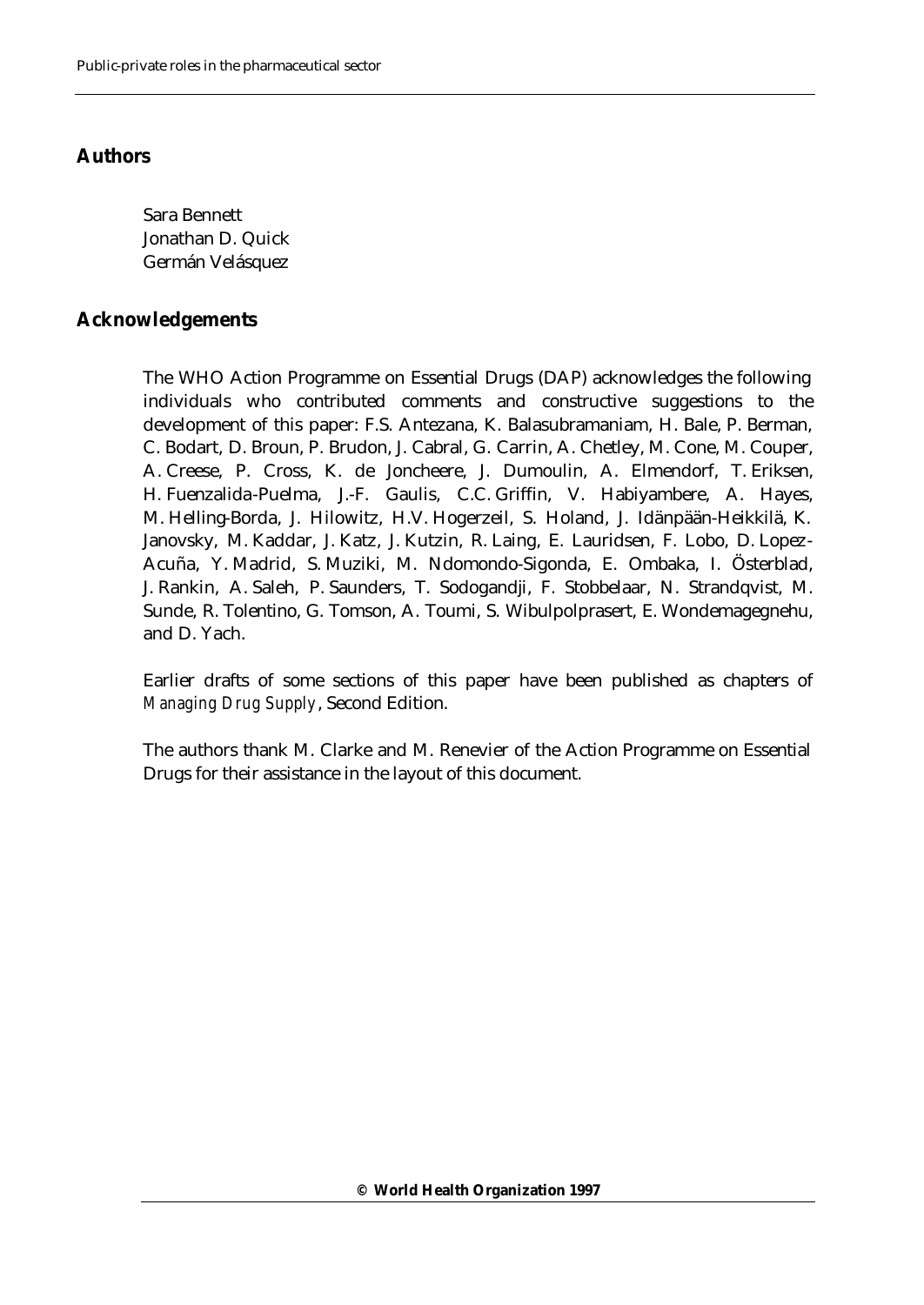This document is not issued to the general public, and all rights are reserved by the World Health Organization (WHO).

The document may not be reviewed, abstracted, quoted, reproduced or translated, in part or in whole, without the prior written permission of WHO. No part of this document may be stored in a retrieval system or transmitted in

any form or by any means - electronic, mechanical or other - without the prior permission of WHO. The views expressed in documents by named authors are solely the responsibility of those authors.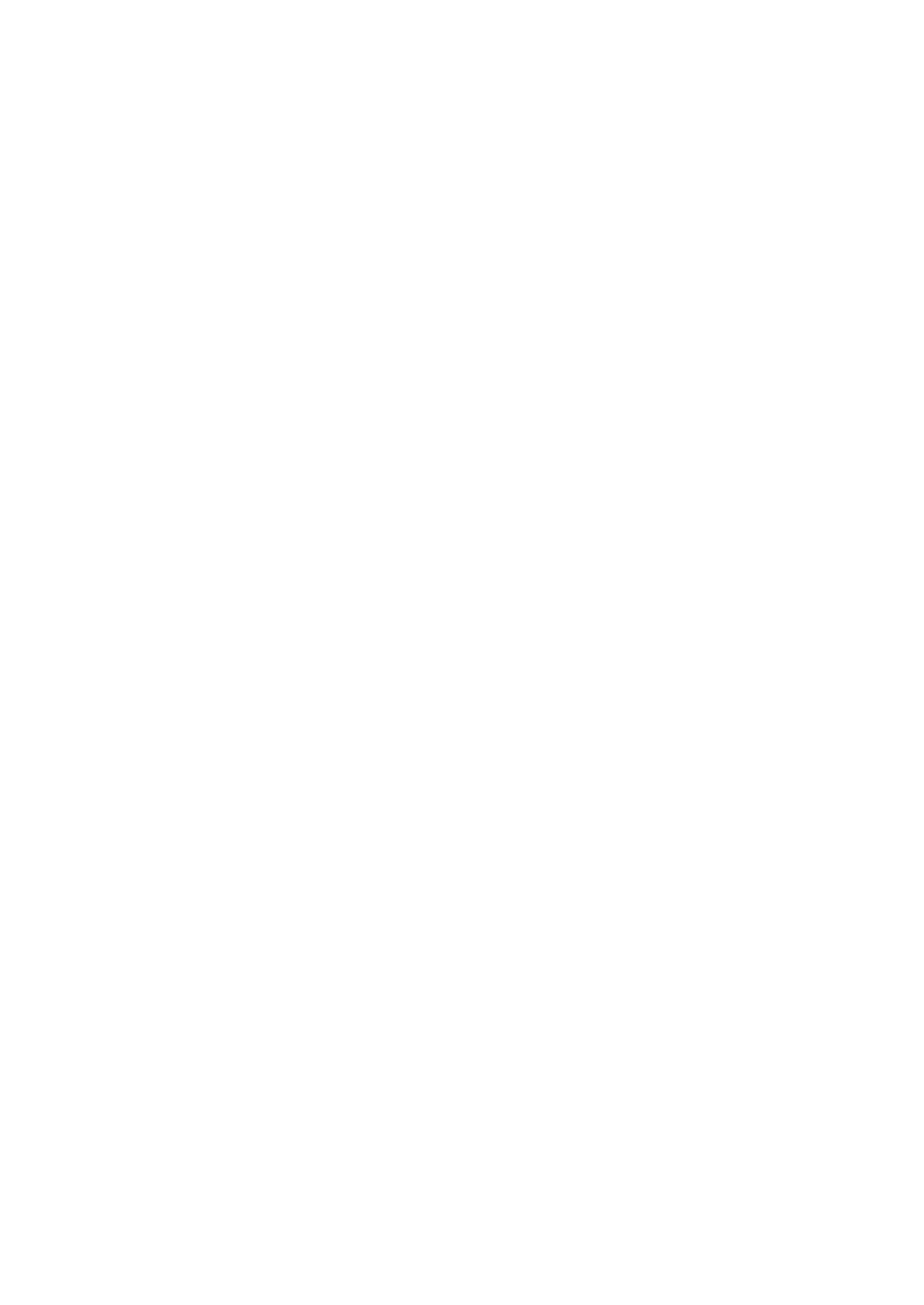## **Contents**

|                 | Acknowledgements                                               |  |
|-----------------|----------------------------------------------------------------|--|
| <b>Contents</b> |                                                                |  |
|                 | <b>Abbreviations and Acronyms</b>                              |  |
|                 |                                                                |  |
|                 | 1. Public and private roles in the pharmaceutical sector1      |  |
|                 |                                                                |  |
|                 |                                                                |  |
|                 |                                                                |  |
|                 |                                                                |  |
|                 | 2. Pharmaceutical markets: structure and performance12         |  |
|                 |                                                                |  |
|                 | 2.2 The pharmaceutical market: structures and actors16         |  |
|                 |                                                                |  |
|                 |                                                                |  |
|                 |                                                                |  |
|                 |                                                                |  |
|                 |                                                                |  |
|                 |                                                                |  |
|                 |                                                                |  |
|                 | 4. The public-private mix in drug markets: a global picture35  |  |
|                 |                                                                |  |
|                 |                                                                |  |
|                 |                                                                |  |
|                 |                                                                |  |
|                 |                                                                |  |
|                 |                                                                |  |
|                 |                                                                |  |
|                 |                                                                |  |
|                 |                                                                |  |
|                 | 6. Promoting public health needs through the private sector 54 |  |
|                 |                                                                |  |
|                 |                                                                |  |
|                 |                                                                |  |
|                 |                                                                |  |

Authors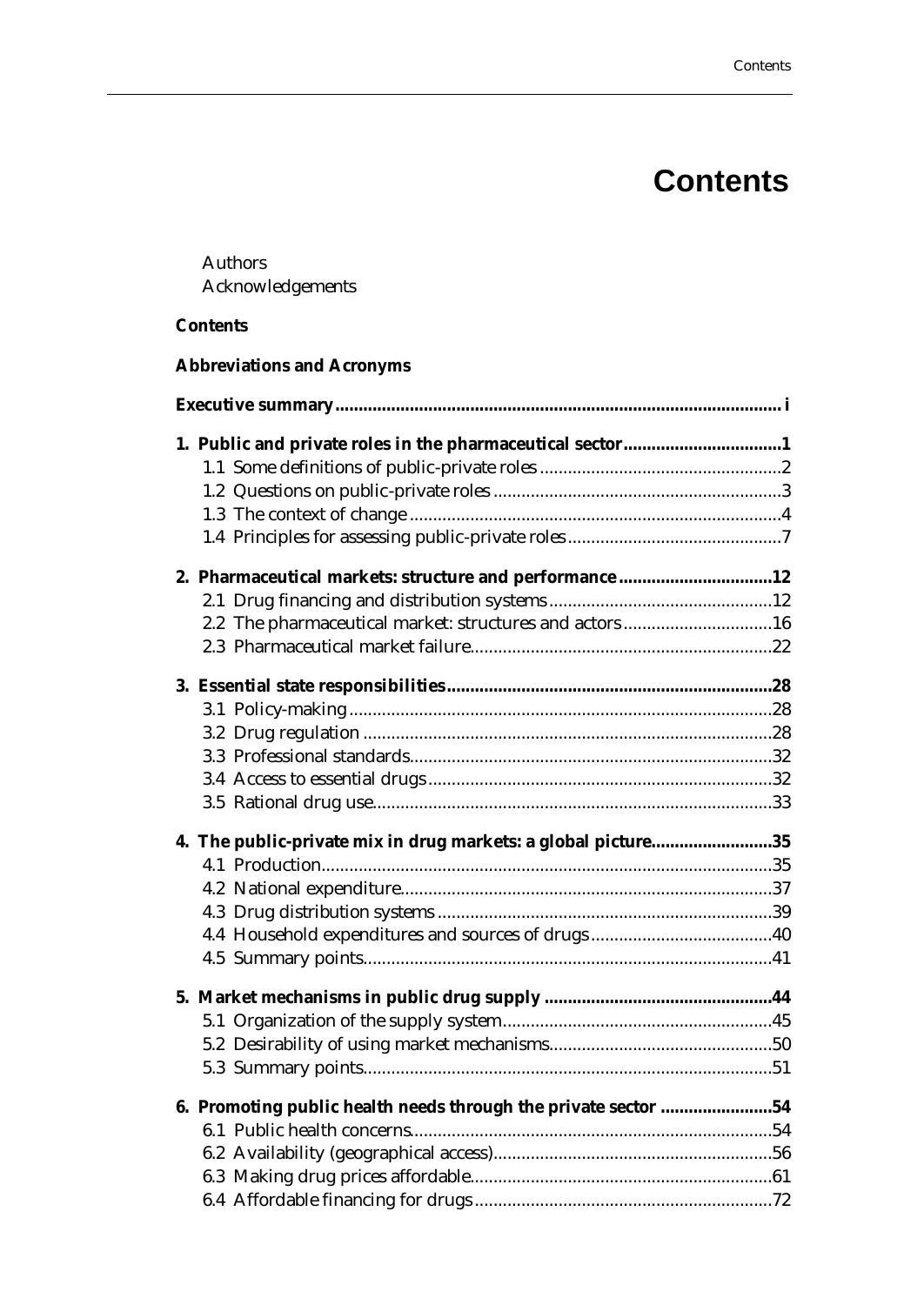| 7.1 Arguments for and against public sector pharmaceutical production79 |  |
|-------------------------------------------------------------------------|--|
| 7.2 The government's role in strengthening local production capacity83  |  |
|                                                                         |  |
|                                                                         |  |
|                                                                         |  |
|                                                                         |  |
|                                                                         |  |
|                                                                         |  |
|                                                                         |  |
|                                                                         |  |
|                                                                         |  |
|                                                                         |  |
|                                                                         |  |
|                                                                         |  |
|                                                                         |  |

## **List of boxes**

| Box 1         | Trade liberalization and deregulation: effects on the           |  |
|---------------|-----------------------------------------------------------------|--|
|               |                                                                 |  |
| Box 2         | MEDS: an NGO essential drugs service in East Africa17           |  |
| Box 3         | China: when government lets go of the reins 25                  |  |
| Box 4         | The public-private mix in drug production, expenditure and      |  |
|               | distribution in the Newly Independent States 30                 |  |
| Box 5         | Norway: increasing supply competition in a highly regulated     |  |
|               |                                                                 |  |
| Box 6         | Geographical equity of private drug distributors: evidence from |  |
|               |                                                                 |  |
| Box 7         | Practices of dispensing doctors - drug use and health           |  |
|               |                                                                 |  |
| Box 8         |                                                                 |  |
| Box 9         |                                                                 |  |
| Box 10        | Problems with rational drug use in the private sector64         |  |
| <b>Box 11</b> | Public sector production of pharmaceuticals - some difficult    |  |
|               |                                                                 |  |
| <b>Box 12</b> | NGO roles in contributing to regulatory capacity 75             |  |
| Box 13        |                                                                 |  |
| <b>Box 14</b> | Rapid reform: Central and Eastern Europe and the Newly          |  |
|               |                                                                 |  |
|               |                                                                 |  |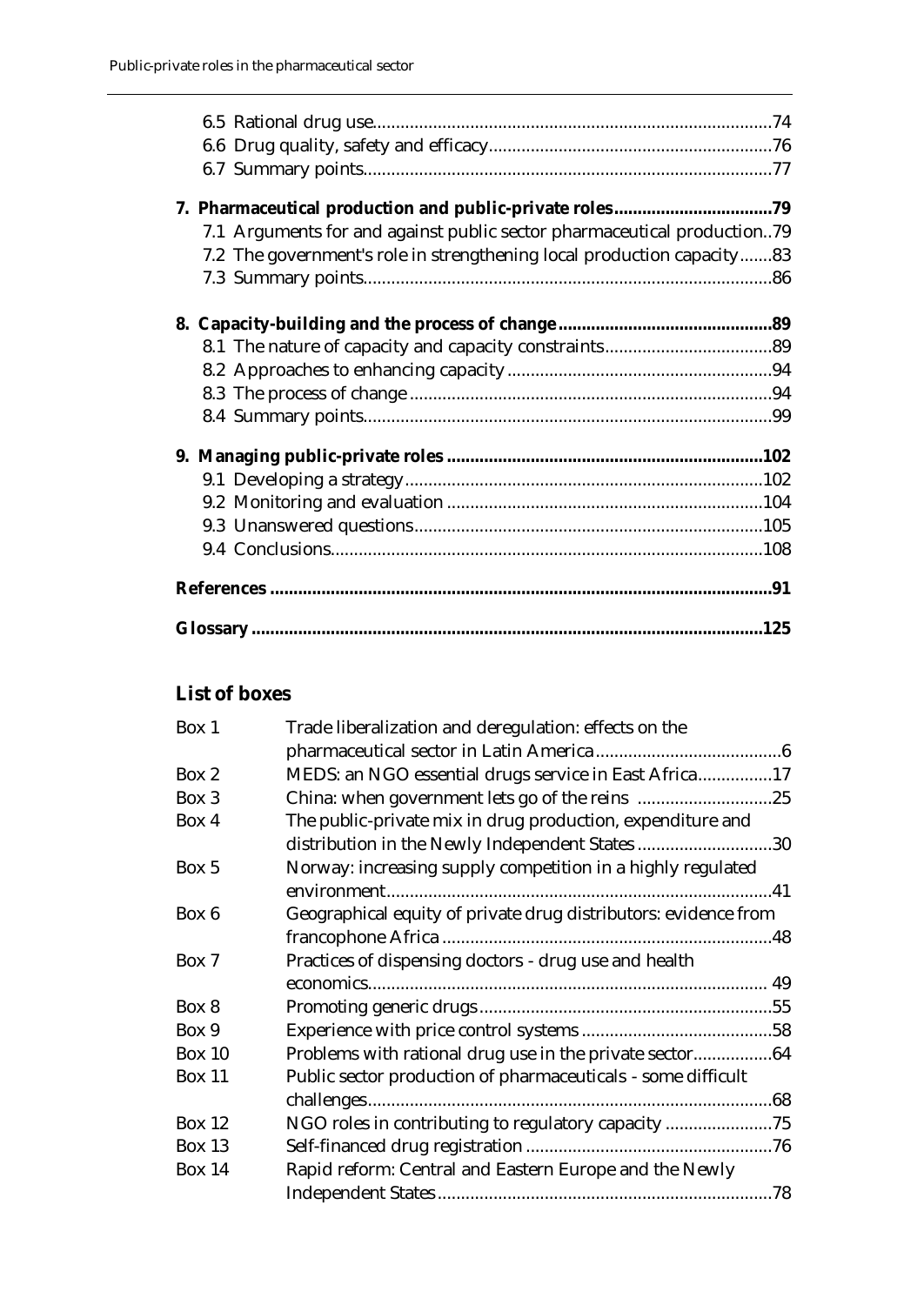| Box 15 | A participatory approach to rational drug use in Australia79    |
|--------|-----------------------------------------------------------------|
| Box 16 | An appropriate public-private mix for the pharmaceutical sector |
|        |                                                                 |
| Box 17 |                                                                 |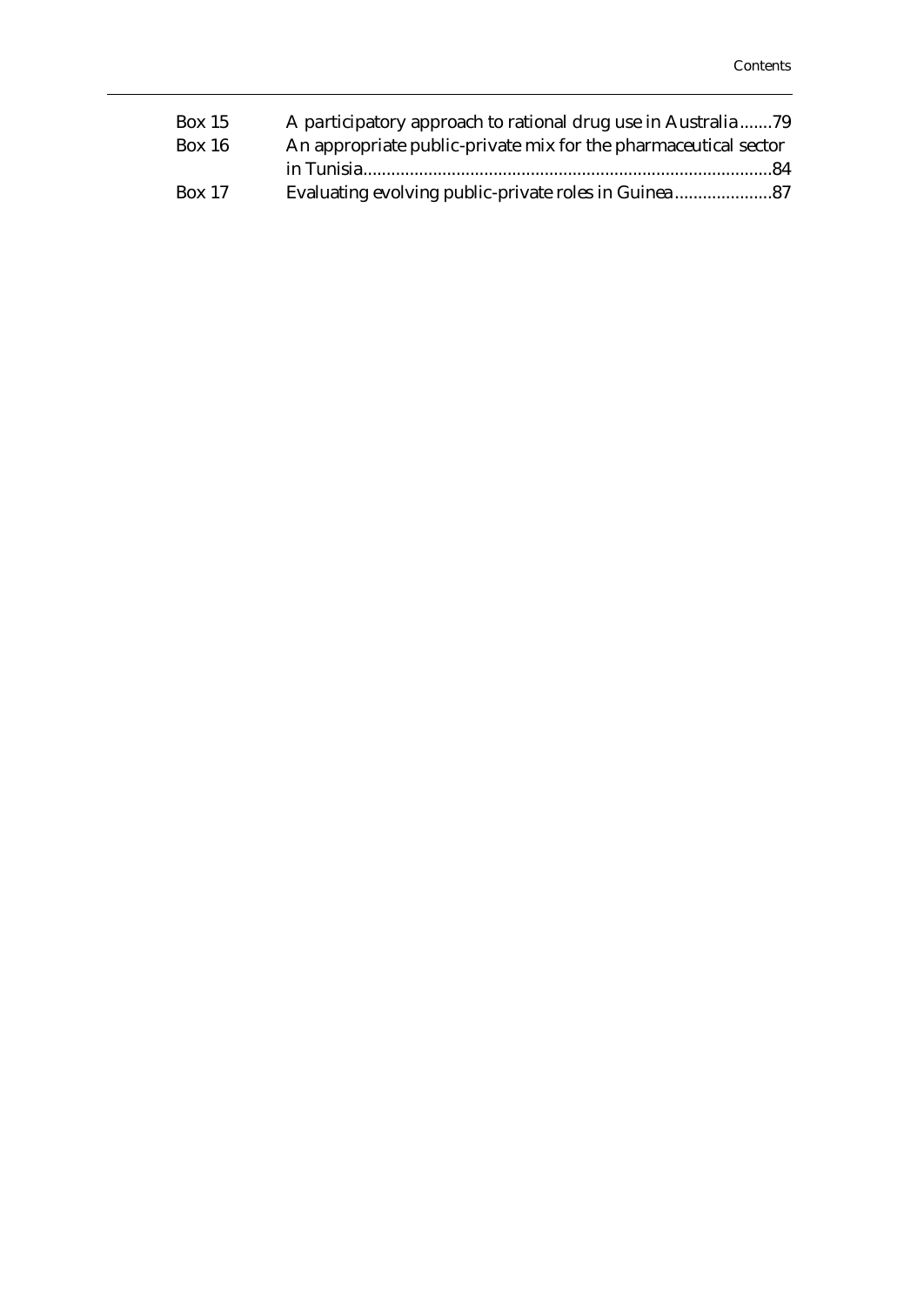## **List of tables**

| Table 1  |                                                                    |     |
|----------|--------------------------------------------------------------------|-----|
| Table 2  | Public and private actors in the pharmaceutical market14           |     |
| Table 3  | Essential state functions in pharmaceutical markets24              |     |
| Table 4  |                                                                    |     |
| Table 5  | Pharmaceutical expenditures by region (1990)32                     |     |
| Table 6  | Comparison of supply systems for government and institutional      |     |
|          |                                                                    |     |
| Table 7  | Measures to promote access, rational drug use and drug quality     |     |
|          |                                                                    |     |
| Table 8  |                                                                    |     |
| Table 9  | Wholesale margins, retail margins, and tax as % of consumer        |     |
|          |                                                                    |     |
| Table 10 |                                                                    |     |
| Table 11 | Instruments to promote access, rational drug use and drug          |     |
|          |                                                                    |     |
| Table 12 | Arguments for public sector pharmaceutical production67            |     |
| Table 13 | Factors influencing viability of local pharmaceutical production70 |     |
| Table 14 | Capacities required to contract with and regulate the private      |     |
|          |                                                                    | .74 |

## **List of figures**

| Figure 1 | Consumers, payers and health care providers12            |  |
|----------|----------------------------------------------------------|--|
| Figure 2 | Percentage distribution of household health-care-seeking |  |
|          |                                                          |  |
| Figure 3 | Source of care for acute illnesses in Sri Lanka 35       |  |
| Figure 4 |                                                          |  |
| Figure 5 |                                                          |  |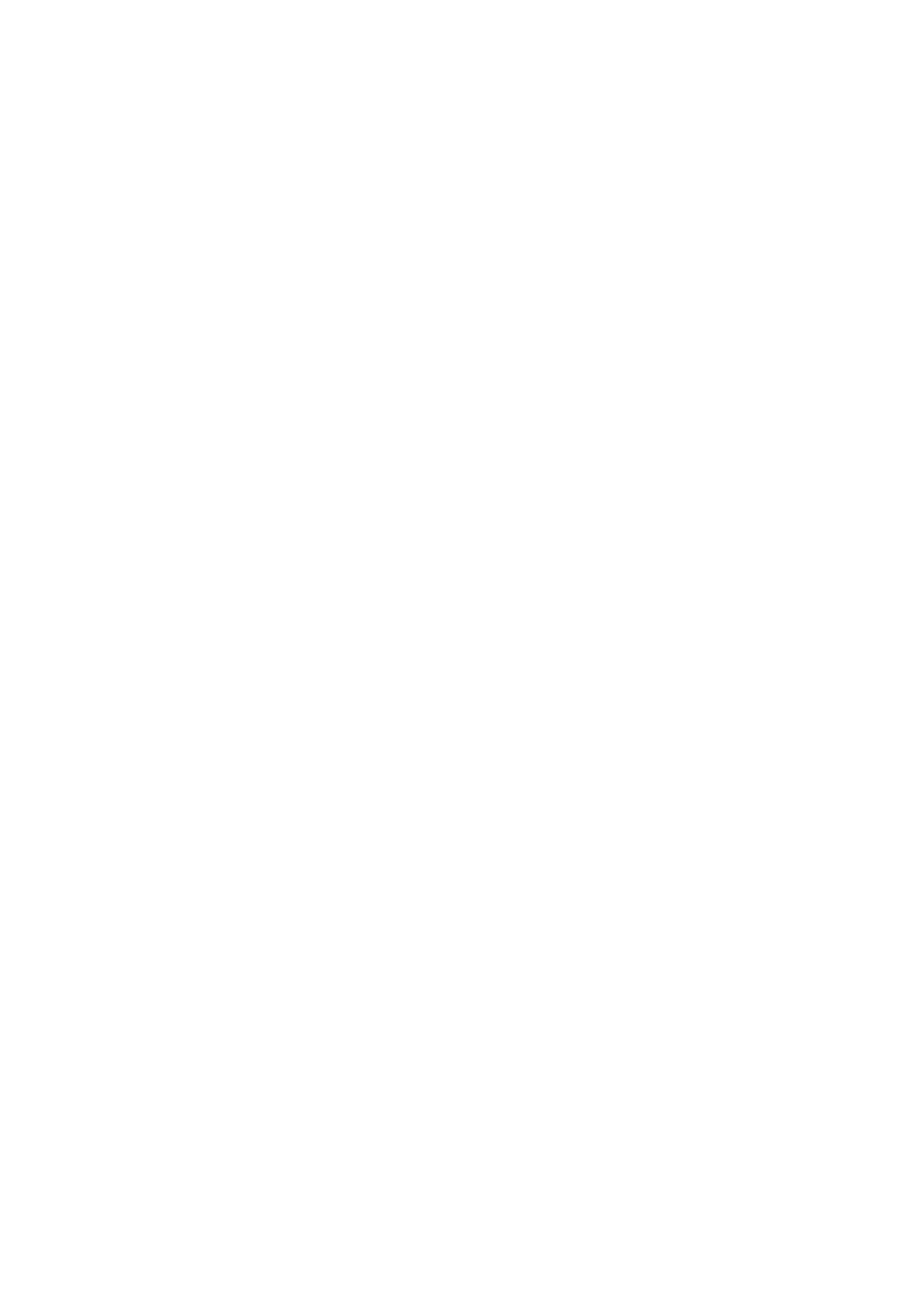## **Abbreviations and Acronyms**

| <b>CEE</b>   | <b>Central and Eastern Europe</b>                              |  |  |  |  |
|--------------|----------------------------------------------------------------|--|--|--|--|
| <b>CHW</b>   | Community health worker                                        |  |  |  |  |
| <b>CMS</b>   | <b>Central medical stores</b>                                  |  |  |  |  |
| DAP          | <b>Action Programme on Essential Drugs</b>                     |  |  |  |  |
| DCC          | Drug Control Council (Zimbabwe)                                |  |  |  |  |
| <b>DPO</b>   | <b>Drug Procurement Office</b>                                 |  |  |  |  |
| <b>DRA</b>   | Drug regulatory authority                                      |  |  |  |  |
| <b>EDP</b>   | <b>Essential Drugs Programme</b>                               |  |  |  |  |
| <b>FDA</b>   | Food and Drug Administration, USA                              |  |  |  |  |
| <b>GATT</b>  | <b>General Agreement on Tariffs and Trade</b>                  |  |  |  |  |
| <b>GDP</b>   | Gross domestic product                                         |  |  |  |  |
| <b>GMP</b>   | Good manufacturing practices                                   |  |  |  |  |
| <b>GNP</b>   | Gross national product                                         |  |  |  |  |
| <b>ICH</b>   | <b>International Conference on Harmonization</b>               |  |  |  |  |
| <b>IFPMA</b> | International Federation of Pharmaceutical Manufacturers       |  |  |  |  |
|              | <b>Associations</b>                                            |  |  |  |  |
| <b>MEDS</b>  | Mission for Essential Drugs and Supplies (Kenya)               |  |  |  |  |
| MOH          | Ministry of Health                                             |  |  |  |  |
| <b>NDP</b>   | National drug policy                                           |  |  |  |  |
| <b>NFP</b>   | Not-for-profit                                                 |  |  |  |  |
| <b>NGO</b>   | Nongovernmental organization                                   |  |  |  |  |
| <b>NIS</b>   | <b>Newly Independent States</b>                                |  |  |  |  |
| <b>NMD</b>   | Norwegian Medicinal Depot                                      |  |  |  |  |
| <b>OECD</b>  | Organization for Economic Co-operation and Development         |  |  |  |  |
| <b>ORS</b>   | Oral rehydration salts                                         |  |  |  |  |
| <b>PBM</b>   | Pharmaceutical benefits management                             |  |  |  |  |
| <b>PNDP</b>  | <b>Philippine National Drug Policy</b>                         |  |  |  |  |
| <b>PPBE</b>  | Postpartum breast engorgement                                  |  |  |  |  |
| <b>PPI</b>   | Pharmaceutical price index                                     |  |  |  |  |
| QUM          | Quality use of medicines                                       |  |  |  |  |
| <b>TRIPs</b> | Agreement<br>Trade-Related<br>Aspects<br>of Intellectual<br>on |  |  |  |  |
|              | <b>Property Rights</b>                                         |  |  |  |  |
| <b>USA</b>   | <b>United States of America</b>                                |  |  |  |  |
| <b>WHO</b>   | <b>World Health Organization</b>                               |  |  |  |  |
| <b>WTO</b>   | <b>World Trade Organization</b>                                |  |  |  |  |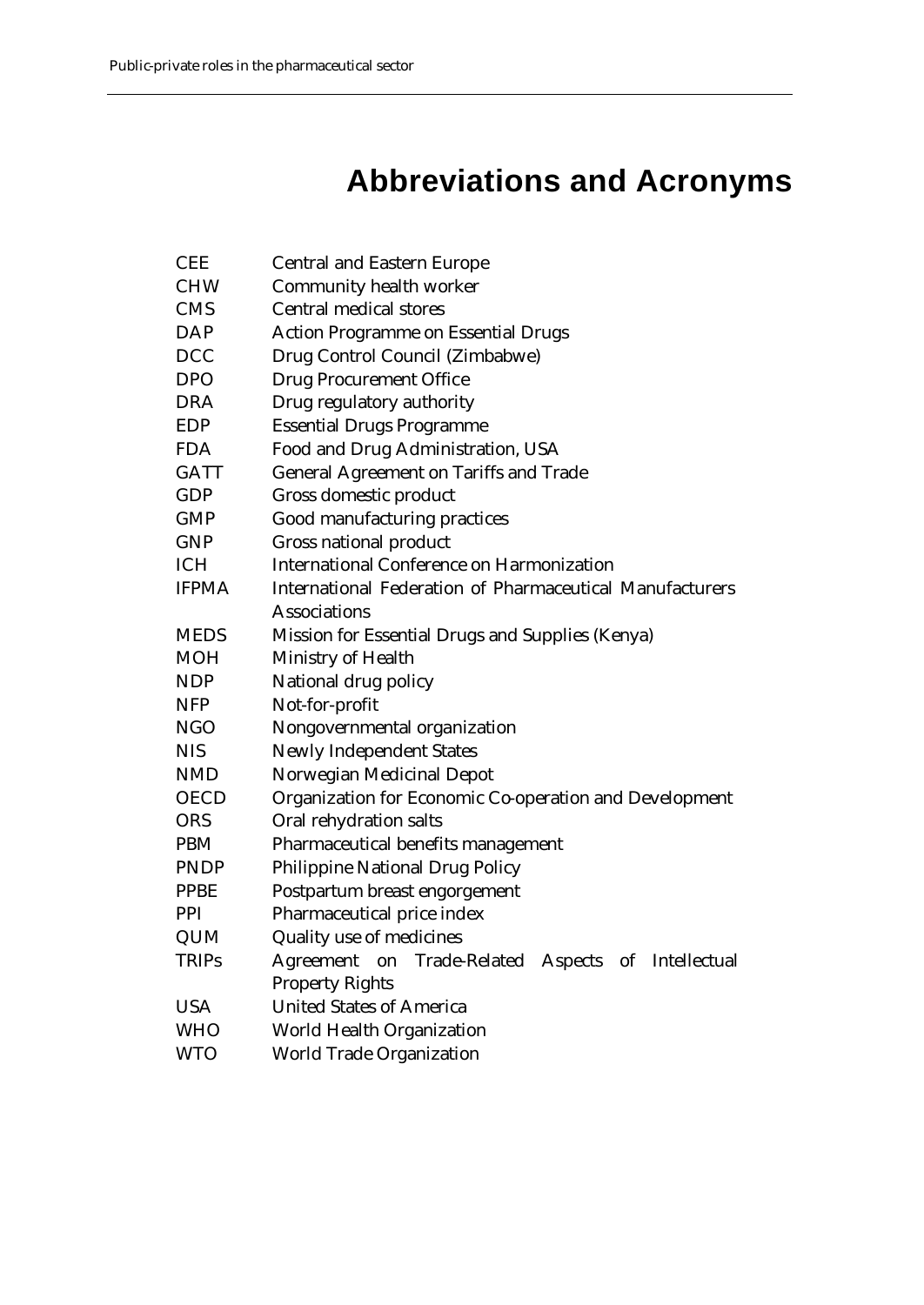## **Executive summary**

In many countries, the relative roles of the public and private sectors are undergoing change. This is true for the pharmaceutical sector as well as for the overall health sector. It is essential that changes in public-private roles are designed so as to promote drug accessibility and rational drug use.

This document is targeted at policy-makers and managers at country, regional and international levels. It draws on experience and analysis to provide a practical guide to how public and private roles may affect drug accessibility and rational drug use.

#### **Questions on public-private roles**

This document addresses seven main questions:

- 1. How is the pharmaceutical market organized and what makes it different from other markets?
- 2. What are the essential responsibilities of the state in the pharmaceutical sector?
- 3. What is the current public-private mix in pharmaceutical markets?
- 4. Can market mechanisms help to improve efficiency and ensure access to essential drugs in the public sector?
- 5. What mechanisms best promote the availability, affordability and rational use of drugs in the private sector?
- 6. What role should the government play in the manufacture of pharmaceuticals?
- 7. What capacities are needed to manage changing roles and how can these capacities be enhanced?

#### **Principles for assessing public-private roles**

The changes in public-private roles in the pharmaceutical sector are interlinked with broader changes occurring in the macroeconomy, through health sector reform, and in the structure of the pharmaceutical industry. This context is described in this section. In addition, four principles are proposed for assessing public-private roles in the pharmaceutical sector: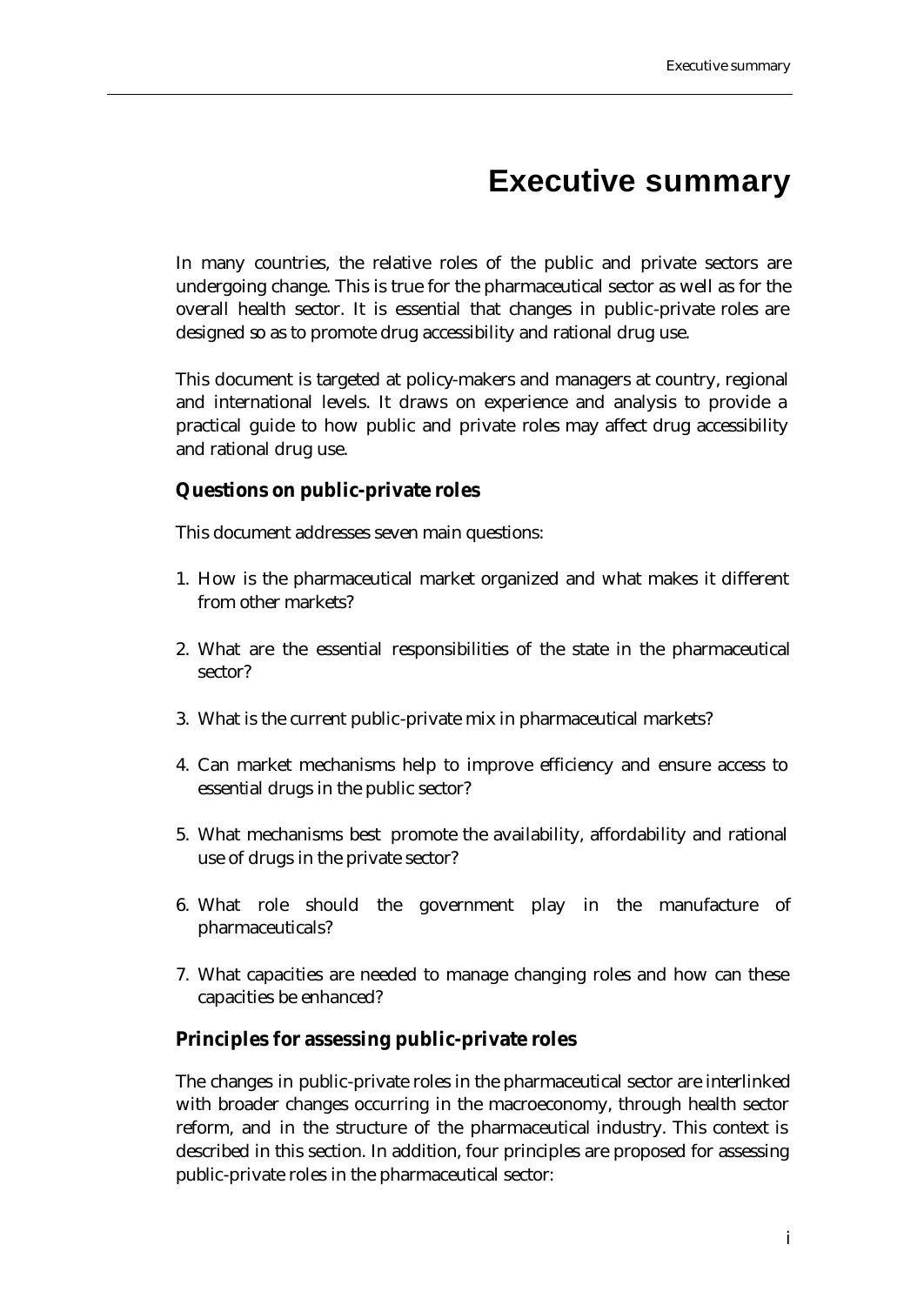- equity of access;
- efficient use of resources;
- rational use of drugs;
- drug quality.

## **Pharmaceutical markets: structure and performance**

Pharmaceutical markets differ from markets for most other commodities, and even from markets for health care. This partly relates to the fact that drugs are a rather special commodity. Used appropriately they can save lives and improve health; used inappropriately they can be very harmful. Private drug markets are likely to suffer from a number of problems (known as market failure) including:

- informational imbalances between different actors in the sector:
- lack of competition created by patent protection, brand loyalty and market segmentation;
- external benefits in drug consumption.

In addition, unregulated drug markets will also create substantial inequity, particularly in terms of access to drugs. The special nature of drugs and of health care has led to complex market structures. To offset market failure governments have often engaged in drug financing and delivery — although not always with the desired effect. Private for-profit and not-for-profit actors also play key roles in the market.

## **Essential state responsibilities**

Government intervention is required for pharmaceutical markets to function effectively. This section sets out the minimum functions for which government must take responsibility in the pharmaceutical sector. These are:

- policy-making (developing, implementing and monitoring national drug policies);
- drug regulation (licensing and inspecting premises and manufacturers, registration of drugs, control of marketing and independent drug information, and postmarketing surveillance);
- professional standards (education and licensing standards for pharmacists, doctors and other health professionals, developing and enforcing codes of conduct);
- access to drugs (subsidizing essential drugs for the poor and for communicable diseases, supplying drugs through government health services and ensuring universal access);
- rational use of drugs (establishing standards, educating health professionals and supporting public and patient education).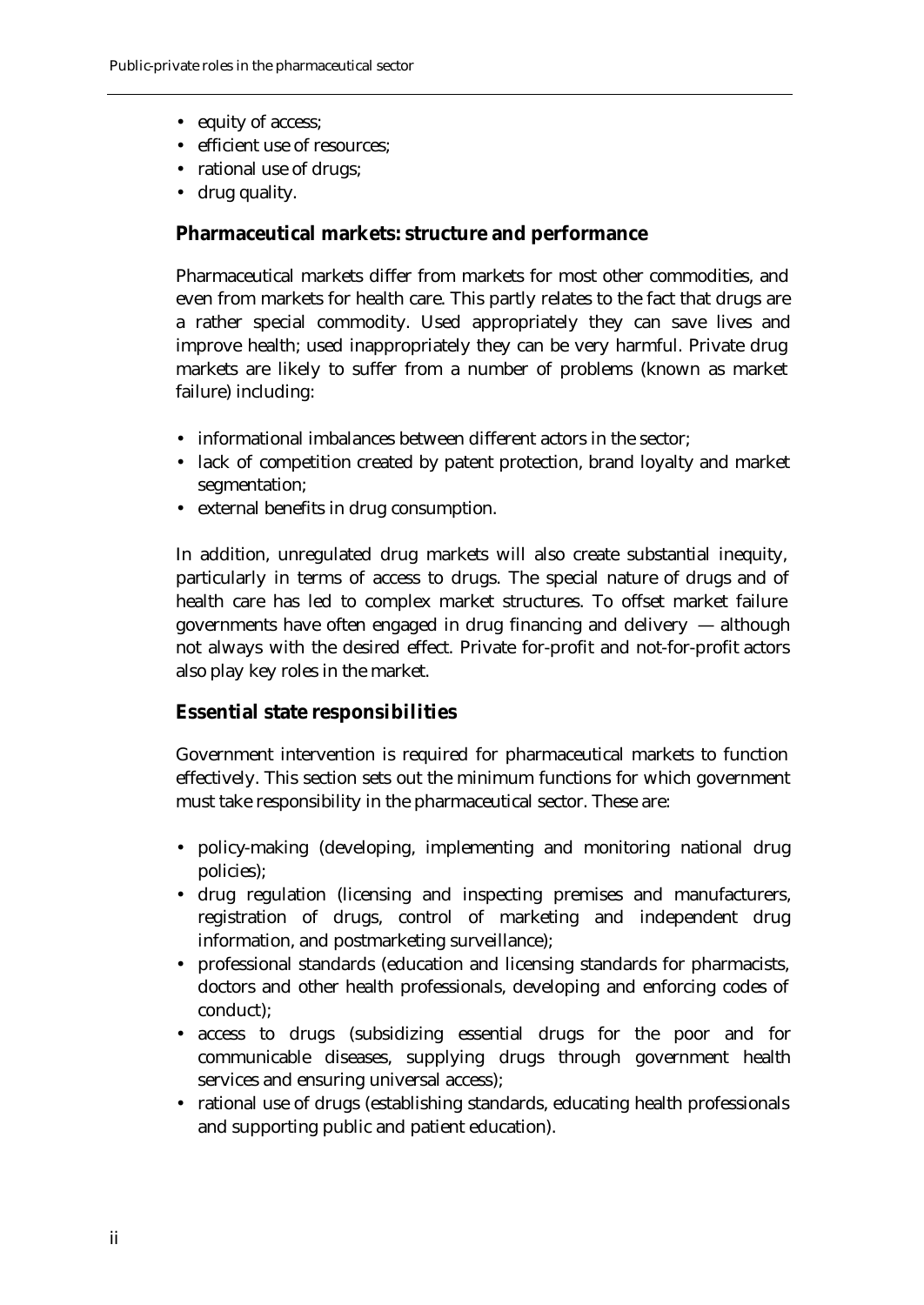### **The public-private mix in drug markets**

In terms of the pattern of public and private roles globally, data confirm the importance of the private sector in pharmaceutical production and supply, particularly in developing countries. In many countries of Asia, Latin America and the Middle East, over three-quarters of pharmaceutical expenditures are privately financed. Moreover, drugs in these countries account for a much larger proportion of total health care expenditures (often around 40%) than in established market economies.

## **Market mechanisms in public drug supply**

Can market mechanisms help to ensure access to essential drugs in the public sector? This section describes ways in which market mechanisms have been used to strengthen public drug supply systems. These mechanisms include:

- autonomous drug supply agencies;
- direct delivery contracts;
- primary distributor systems.

Despite widespread efforts to reform old-style central medical stores there is very little empirical evidence on which to base policy decisions. While market mechanisms may be appealing strategies for reform, since they leave overall responsibility for drug supply in the public sector, there are a number of questions about their potential effectiveness which need to be addressed, namely:

- Will real competition take place?
- Can drug quality and service quality be maintained?
- Will efficiency actually improve?
- Can governments effectively negotiate and monitor contracts?
- Will there be sufficient financing?
- Will there be wider unforeseen consequences?

Policy-makers need to address these questions in the context of their own country before implementing such market mechanisms.

## **Promoting public health needs through the private sector**

Provision of drugs through the private sector may conflict with principles of equity (both availability and affordability), rational use and drug quality, safety and efficacy. Government has a range of instruments that it may use to promote public health principles through the private sector. These include instruments that:

• affect the market structure (such as licensing and registration) of information and education (such as setting standards, directly providing information and regulating promotional practices);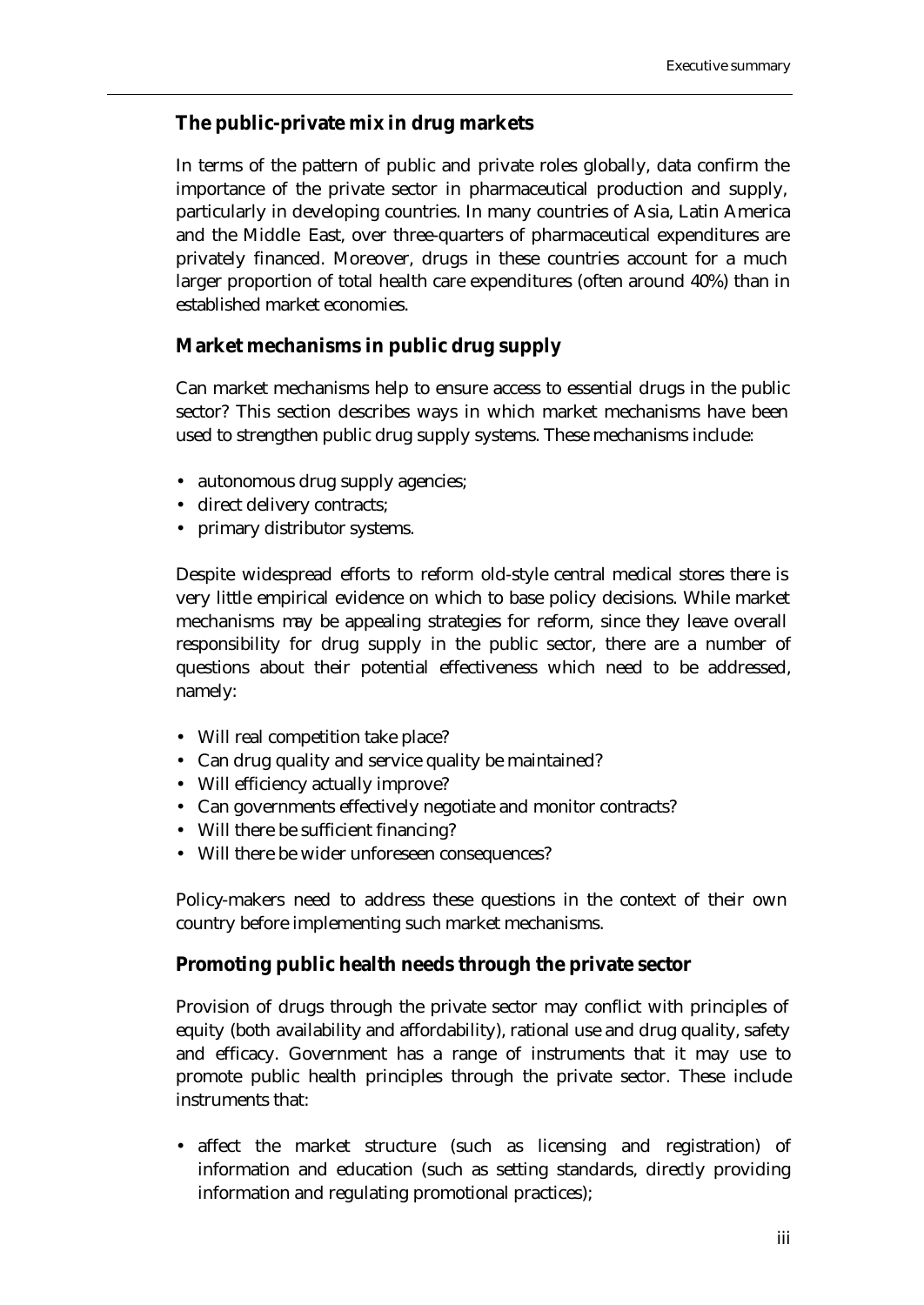- control prices (both producer and distribution prices, and retail margins);
- set incentives (financial and otherwise);
- address financing (such as community drug schemes and health insurance schemes).

There are often complex interactions between these instruments. This section describes these various instruments and analyses experiences with using them. Some instruments (such as legislation on drug registration and drug promotion, policies promoting generics, and continuing education) are essential elements of national drug policies. Others (such as provision of price information, training, and standard treatment protocols) are relatively straightforward instruments which are likely to be very useful to governments. A further set of potentially useful, but rather complex instruments (including incentive setting and financing schemes) are identified. Finally, for some instruments (such as regulation of producer prices for non-patent drugs and regulation of retail margins) too little evidence is available to be conclusive about their effects.

## **Pharmaceutical production and public-private roles**

Of all the arguments for direct public sector involvement in pharmaceutical production, only a few are supported by strong empirical evidence. Although governments' objectives in establishing state production of drugs are often commendable, few governments have been able to realize these objectives. This does not mean that government cannot play an important role in strengthening local production capacity. However, the government's role is often best fulfilled by creating a stable economic and political environment, an efficient regulatory environment and favourable tax and duty structures. For governments that already have substantial involvement in the state production of drugs, the situation is rather more complex. Privatization may have costs as well as benefits and, depending on the local context, less drastic measures (such as contracting-out of management or liberalization of the sector) may be preferable.

## **Capacity-building and the process of change**

No matter how well designed and well considered policies to change publicprivate roles are, they will falter if there is insufficient capacity to implement them, or if the process of implementation is insensitive to the interests of the people and groups who will be affected by them. Successful reform of publicprivate roles often does not mean reducing the role of government but rather transforming it. Government must learn to carry out new functions (such as contracting or establishing autonomous institutions) or alternatively improve and expand existing functions (such as regulation). Reform programmes need to forecast (and if necessary create) the capacities required to implement reforms successfully. Changes often take place at politically opportune moments rather than as a result of careful planning and consensus-building. It is essential, therefore, that monitoring, evaluation and the flexibility to adjust reforms be built into the reform programme.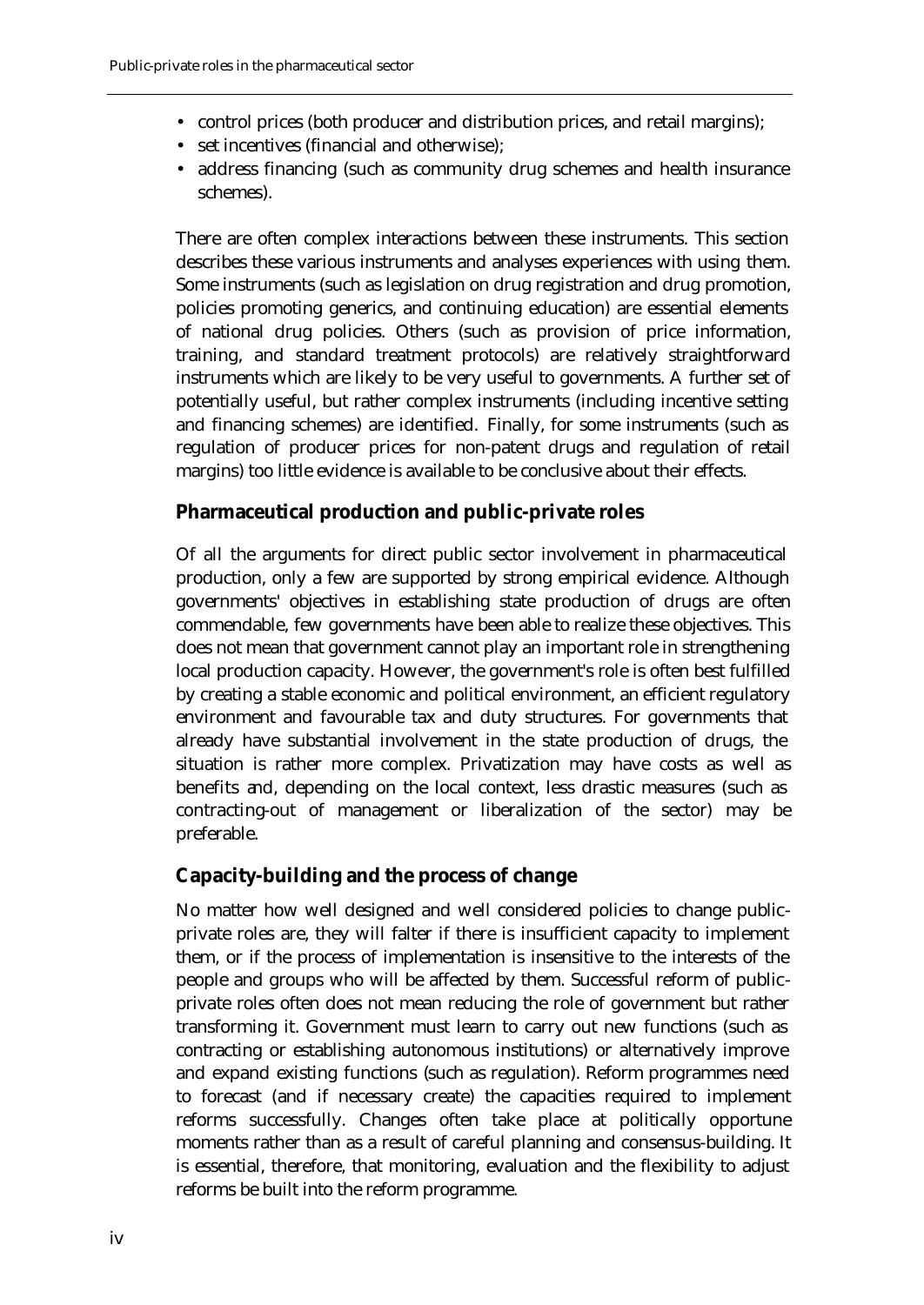## **Managing public-private roles**

The final section of the paper provides a framework for governments that are planning reform of public and private roles. It addresses the questions:

- What are the key elements to consider in the design of a strategy?
- How can such a strategy be monitored and evaluated?

This section also draws the main substantive conclusions from the review of the evidence: what works, what does not work, and what we need to know more about.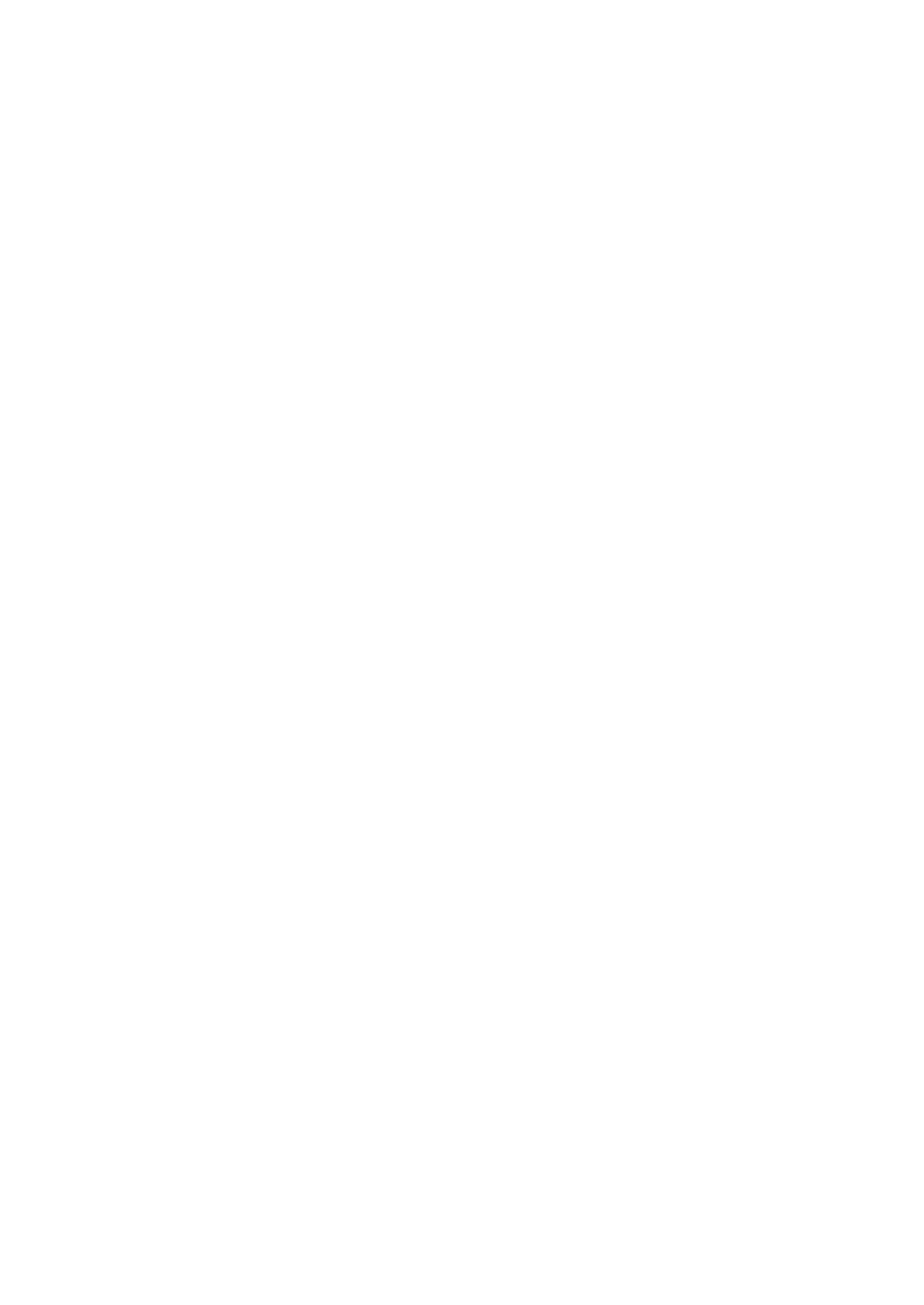## **1. Public and private roles in the pharmaceutical sector**

Health is a fundamental human right. Access to health care, including essential drugs, is central to realizing this right. Public, private for-profit, and private not-for-profit sectors play a variety of roles in financing and providing health services. In many countries, these roles are now undergoing considerable change. This is true for the pharmaceutical sector as well as for the overall health sector.

Despite many notable successes in expanding access to low-cost essential drugs during the last two decades, problems persist. In the public sector of many countries funding for health care is insufficient and the available resources may not be well managed; drug stockouts are common, drug deliveries often late and inadequate. In both public and private sectors there are problems of drug quality and irrational drug use. The picture varies between regions and countries, and even within countries. For instance, in Europe the principal concern is often cost containment [79] whereas in sub-Saharan Africa improving the accessibility of drugs is a much greater concern.

Several of the proposed solutions to these problems involve changing the public-private mix in the pharmaceutical sector. For example, greater use of market mechanisms is often advocated as a means to improve public sector efficiency [135,136]. Promotion of the private sector may be seen as a means to bring extra funds into the pharmaceutical sector and to improve availability of drugs.

Though both the public and private sectors have long played an active role in health, efforts to look systematically at interactions between them are relatively recent. Since the early 1990s, WHO [84,120,122,123,125], the World Bank [49,85,136] and a number of academics [11,12,14,27,75] have explored the role of the private sector and market mechanisms. This exploration is part of broader health reform efforts aimed at improving equity, efficiency and quality of health care services.

One of the earliest country level efforts to look at potential contributions of the private sector was made by the Action Programme on Essential Drugs (DAP) in Africa in 1987 [19]. More recently, a discussion paper prepared for the DAP Management Advisory Committee considered the role of the private sector in health care and the provision of drugs [124].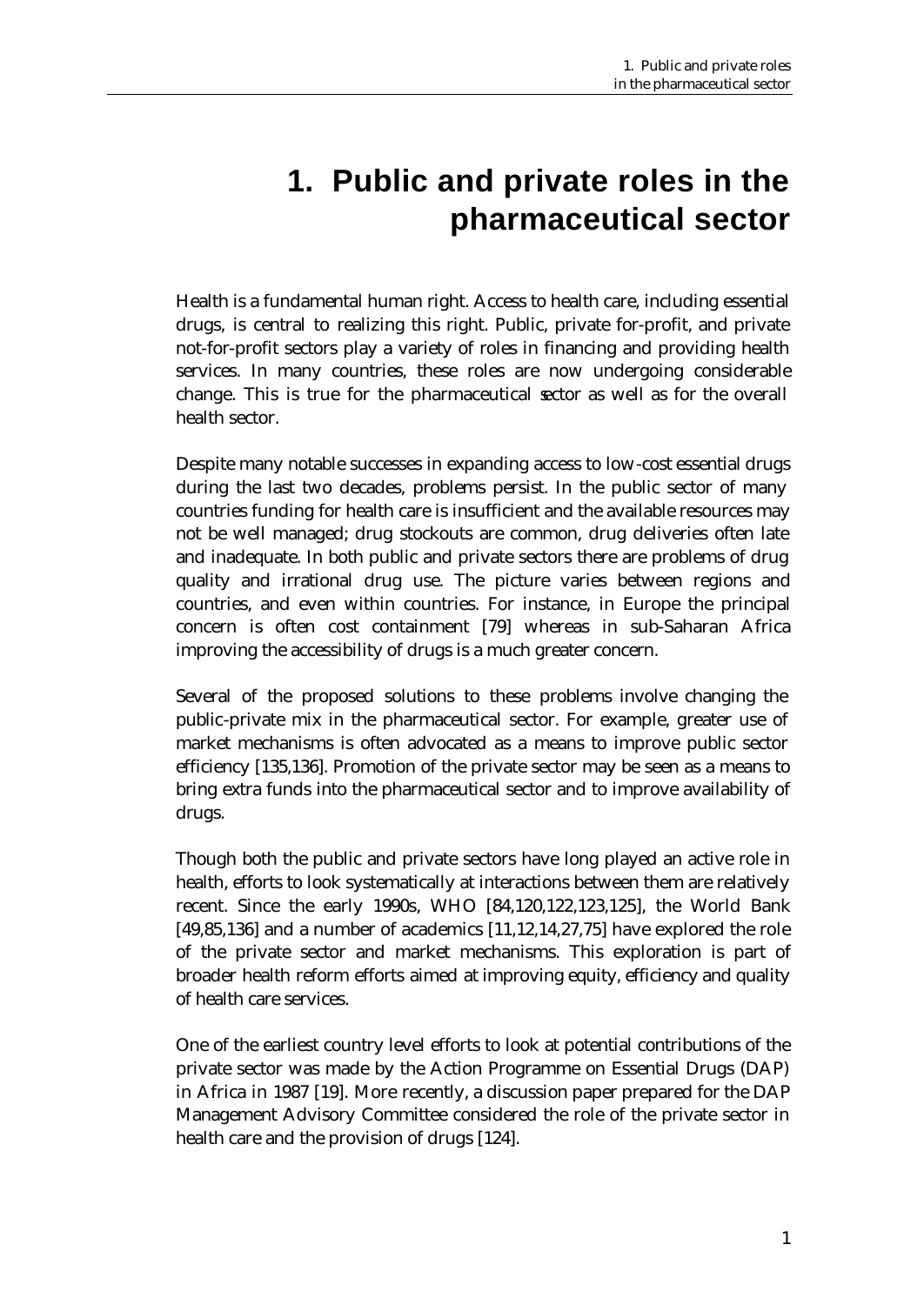The purpose of this document is to provide an overview of public and private roles in the pharmaceutical sector, a description of relevant concepts, options for managing public-private roles, and examples of relevant experience. The target audience is policy-makers and managers at country, regional and international levels. This is primarily a discussion document; for many of the issues considered here, experience to date and variations in national circumstances do not support a specific position. However, where there is sufficient experience to draw strong conclusions, the document describes them. Discussions of public-private interactions in health often involve pre-existing opinions for or against public or private sector strategies. For example, it is a common belief that the public sector is more equitable while the private sector is more efficient. Experience suggests that reality is more complex. Readers are encouraged, therefore, to open their thinking to the benefits and limitations of both the public and private sectors.

## **1.1 Some definitions of public-private roles**

There are two distinct approaches to changing public-private roles. On the one hand, a government may actively seek to increase (or decrease) private roles. Sometimes, the range of strategies used to do this is referred to as privatization. On the other hand, a government may introduce "market forces" or "market mechanisms" into its own operations while maintaining public financing and provision of services.

## **Privatization approaches**

The main approaches to privatization have included transfer of ownership, contracting out of services, and creating an enabling environment for the private sector [84,103,134].

- **Transfer of ownership:** Privatization is properly defined as the transfer of ownership from the public to the private sector. This includes divestiture or sale of specific assets such as health insurance organizations, hospitals, drug supply warehouses (central medical stores) or other health care entities.
- **Contracting-out services:** Provision of specific services such as storage, transportation, or computer information services may be contracted to private for-profit or private not-for-profit organizations.
- **Creating an enabling environment for the private sector:** Financial incentives, regulatory changes and other incentives may stimulate private sector growth. Such incentives may be targeted to achieve specific drug policy objectives. For example, duties may be removed on pharmaceutical raw materials for essential drugs, registration of generic drugs may be expedited to promote their sale in the private market, or essential drug services of NGOs may be exempted from certain taxes.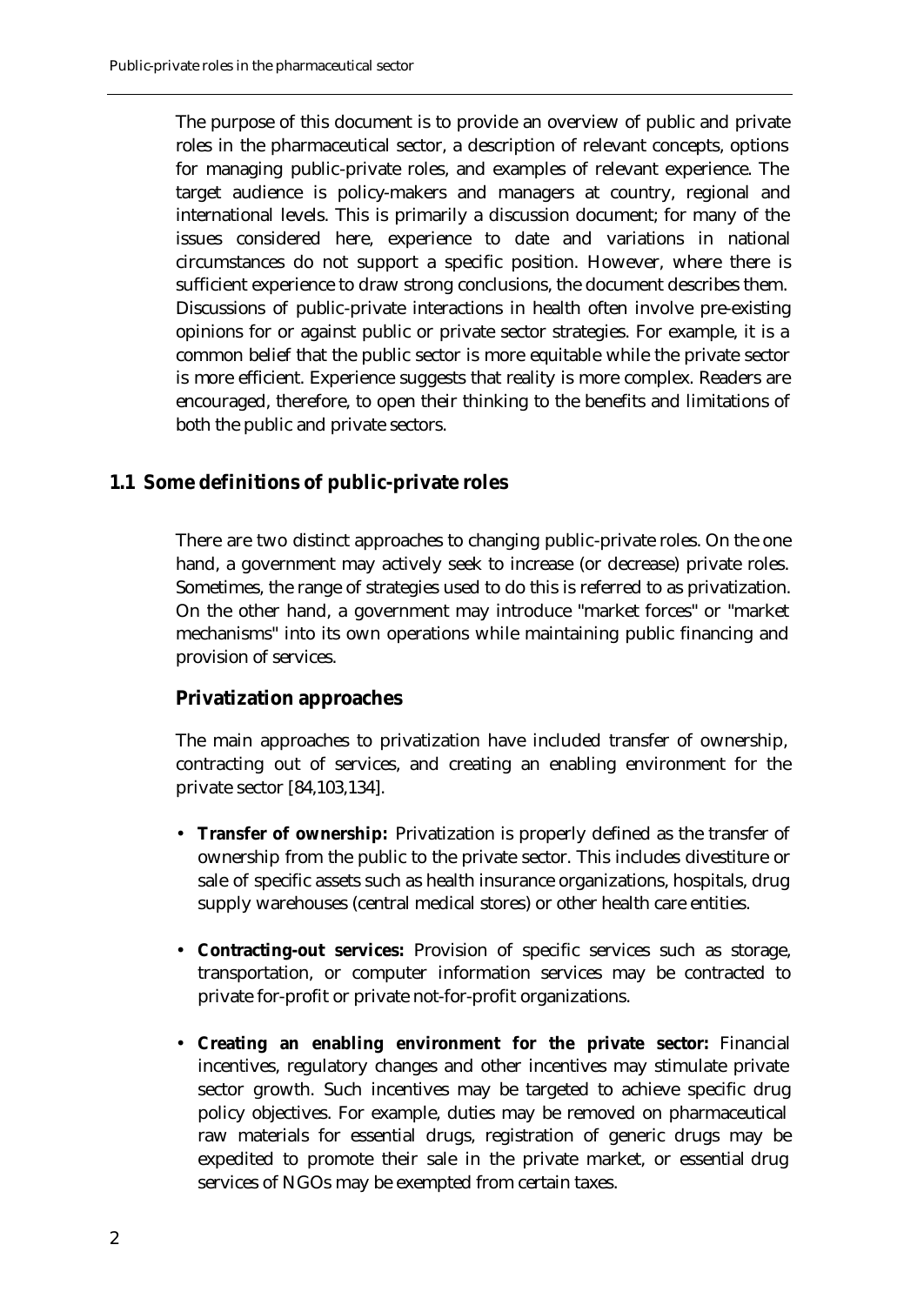These are active approaches to sustaining or increasing private activity in the health sector. In addition, some countries have experienced "passive privatization" whereby the role of the private sector has grown not because of a shift in government policy but because the quantity or quality of government health services could not meet the rising demand for health care.

#### **Introducing market mechanisms**

Such policies are designed to capture private sector efficiencies while maintaining public sector control. Policies introducing market mechanisms include:

- **Introducing private management features in public services** [26,100]**:** Public sector employment is sometimes characterized by low pay, pay that is unrelated to performance, inflexible personnel policies and cumbersome administrative procedures. Public sector management improvements promote performance-based pay, more flexible personnel policies and streamlined administrative procedures.
- **Creating internal markets in public services** [84,91,103]**:** The United Kingdom and several other European countries are using provider payment arrangements to create public or internal markets. Providers are encouraged to improve quality and efficiency by competing for patients. Internal markets may offer consumers the right to choose and may provide financial incentives for public health providers.

## **1.2 Questions on public-private roles**

This document considers seven questions regarding the appropriate roles of the public and private sectors:

- 1. How is the pharmaceutical market organized and what makes it different from other markets?
- 2. What are the essential responsibilities of the state in the pharmaceutical sector?
- 3. What is the current public-private mix in pharmaceutical markets?
- 4. Can market mechanisms help to improve efficiency and ensure access to essential drugs in the public sector?
- 5. What mechanisms best promote the availability, affordability and rational use of drugs in the private sector?
- 6. What role should the government play in the manufacture of pharmaceuticals?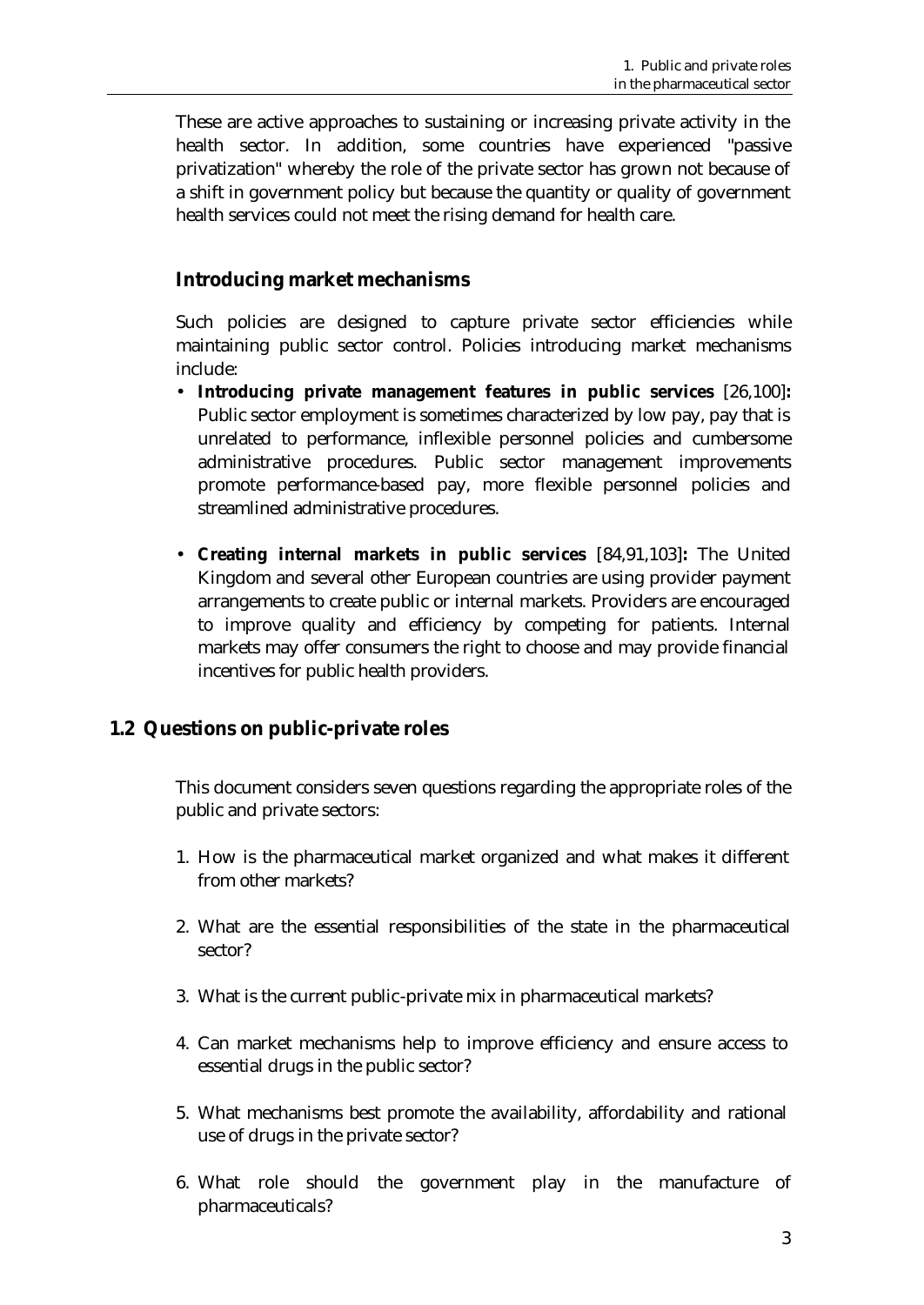7. What capacities are needed to manage changing roles and how can these capacities be enhanced?

The questions are considered in order. Section 2 considers the nature of pharmaceutical markets. From this analysis it is clear that pharmaceutical markets differ from markets for most other goods and services and that, in order for them to operate effectively, government intervention is required. Section 3 describes the essential state responsibilities in the pharmaceutical sector. Section 4 describes the current global pattern of the public-private mix in pharmaceutical markets. Section 5 looks at private mechanisms for public drug supply. Section 6 reviews mechanisms for meeting health needs through the private sector. Finally, Section 7 explores the arguments and evidence on the role of the state in pharmaceutical manufacturing. In Section 8 the document considers the implications of reform in public-private roles for government, and in particular government capacity to manage new roles and the process of change. Section 9 presents conclusions.

The remainder of this section considers further the context of public-private roles in the pharmaceutical sector and the principles that help assess those roles.

#### **1.3 The context of change**

Consideration of public and private roles in the pharmaceutical sector is taking place in the context of three closely linked issues: health sector reform, rethinking the role of the state, and globalization.

## **Health sector reform**

Reform programmes in the pharmaceutical sector need to take account of what is happening in the broader health sector. In this context, it is essential to separate the *principles* and *objectives* of health reform from the *alternative means* for reform.

"Reform" is meant to be a change for the better. Principles for health reform include universal access to essential health services, solidarity, and pluralism to allow individuals a choice of various service options [5]. Thus, the objectives of health reform are equity of access, quality of services, efficiency, and acceptability to consumers. These objectives are sought through reforms in the organization, financing, delivery and regulation of health services.

As part of the reform process, health sector policy-makers in many countries are actively seeking ways to increase the role of private providers and to work more effectively with the private sector. In addition, shifts in the public-private mix are part of a larger package of health sector reform which may also include [26]: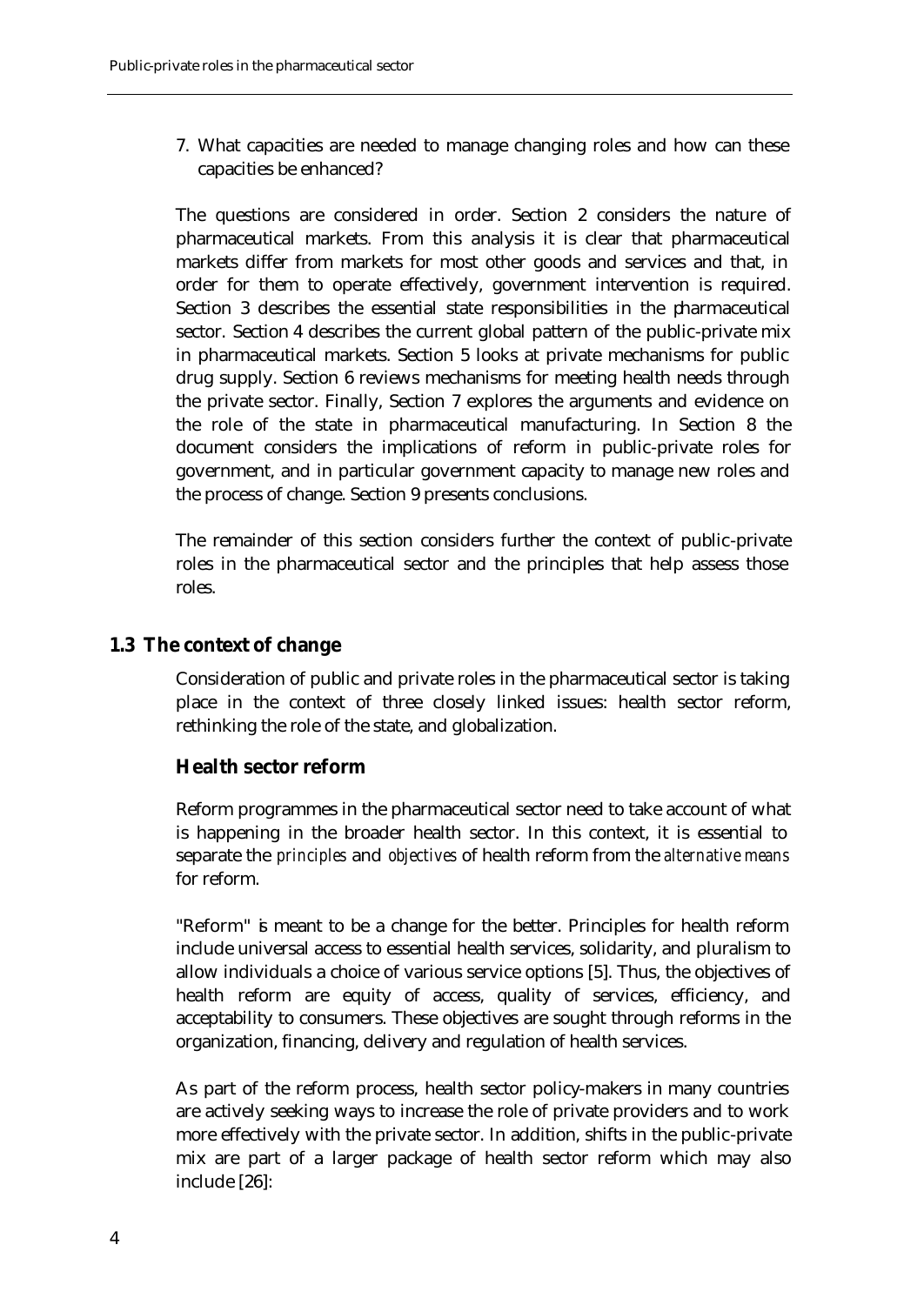- improving the performance of the civil service (including reducing staff numbers, revising salary scales, and providing clearer job descriptions and appraisals for staff);
- decentralization, both to local government and through the establishment of autonomous bodies;
- improving the functioning of ministries of health through organizational restructuring and strengthening of management;
- broadening health finance options (user fees, community finance, etc.);
- introducing managed competition.

Thus, privatization, decentralization and other such changes are among the *means* which governments may choose in order to implement health reforms; yet these measures should not be seen as the objective of reform.

## **Rethinking the role of the state**

Debate about the proper role of government vis-à-vis the private sector has a long and venerable history, but since the 1980s the debate has been heightened both by the rise of the "new right" which strongly advocates a reduced role for government and by the failure of centrally-planned economies to ensure economic security for their populations. Strong governments in some European and North American countries systematically moved back the borders of the state, privatizing many state-owned industries and reshaping the welfare state and the way that government does business. The full effects of these reforms and their impacts on service delivery and the welfare of the population are only just becoming apparent [100].

Middle-income and lower-income countries have also reconsidered the role of the state. In formerly centrally-planned economies, market ideologies were often espoused with enthusiasm and very rapid privatization occurred. Many other low-income and middle-income countries were pushed by both fiscal constraints and donor conditionalities towards a package of measures which made the private sector the central engine of growth and trimmed back public sector involvement in all aspects of the economy.

Although initially privatization was targeted at state-owned enterprises, social sectors have increasingly been drawn into the debate. In the social sectors outright privatization has rarely appeared appropriate. Instead, governments throughout the world have experimented with greater use of contracting measures and the introduction of market mechanisms into the public sector [92,103,115]. In many countries interest in the relative roles of the public and private sectors in health care has drawn attention to the large numbers of existing private providers and has raised questions both about the quality and efficiency of their services and about the implications of their operations for equity.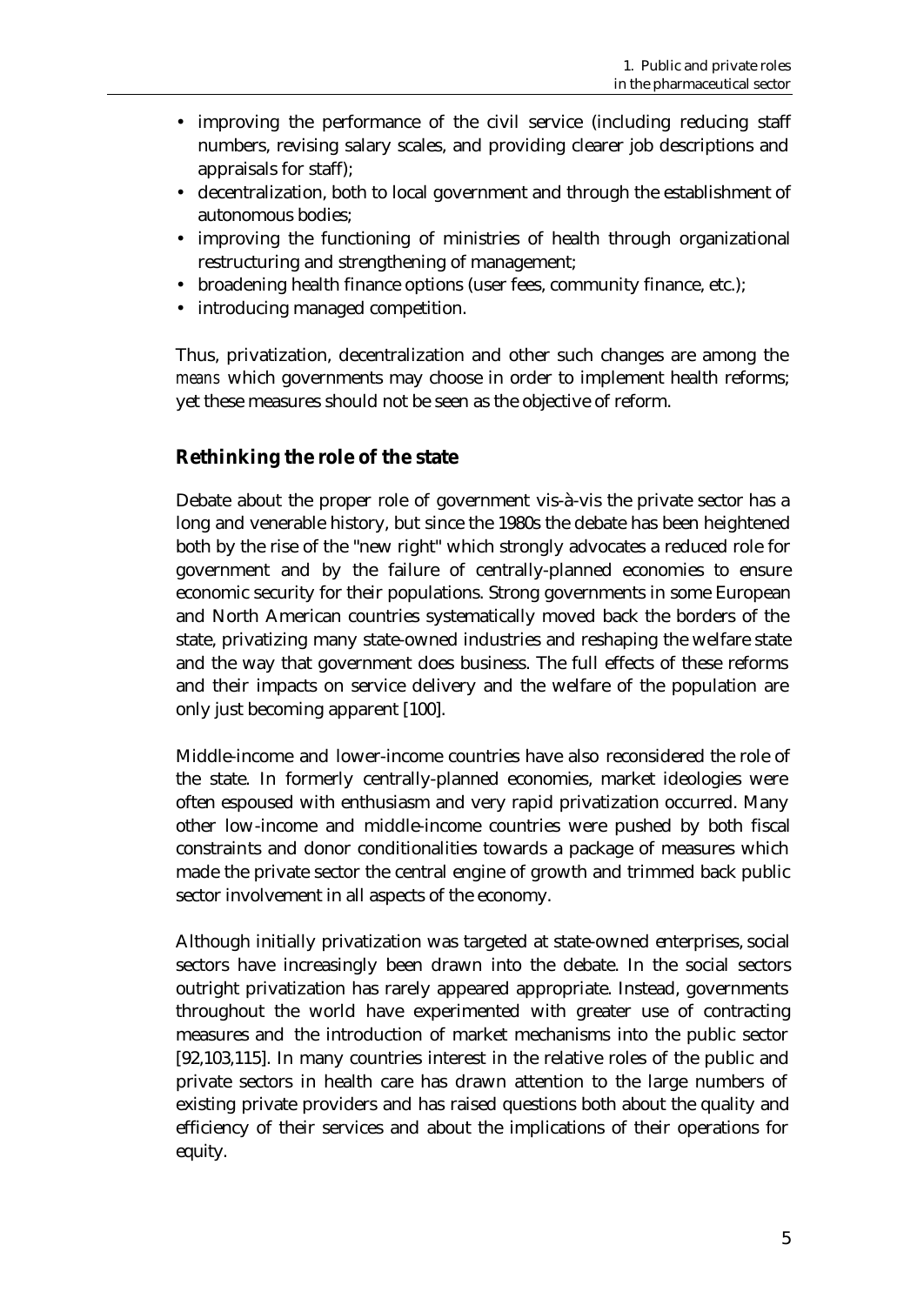## **Globalization and implications for the pharmaceutical sector**

Rethinking public-private roles is taking place at a time when the pharmaceutical sector is already undergoing major transition [40].

#### *Intellectual property protection*

The Uruguay round of GATT discussions provided for worldwide patent protection. The research-based industry claims that this will further stimulate research and will have a positive impact on direct foreign investment and the transfer of technology to countries without an innovative pharmaceutical industry of their own. However, local industries which previously prospered claim that lack of competition will result in higher prices for new drugs and that drugs will be imported rather than produced locally [29,40].

#### *Globalization of the world economy*

The spread of free trade areas has made importation of products considerably easier. Many countries have recently jettisoned long-standing tariff structures that supported local manufacturing industry (see Box 1). There are increasing efforts (such as the International Conference on Harmonization (ICH)) to harmonize standards for quality, safety and efficacy which will further contribute to globalization.

#### *Industry consolidation*

During the 1990s there has been a wave of mergers, acquisitions and strategic alliances among pharmaceutical companies. This process of consolidation has been accompanied by a streamlining of operations, including the closure and concentration of research facilities.

#### *Generic products*

The end of patent protection on many high-selling drugs has also changed the face of the industry as generic products become of increased importance, even to multinational corporations. Today most major companies have generic product lines.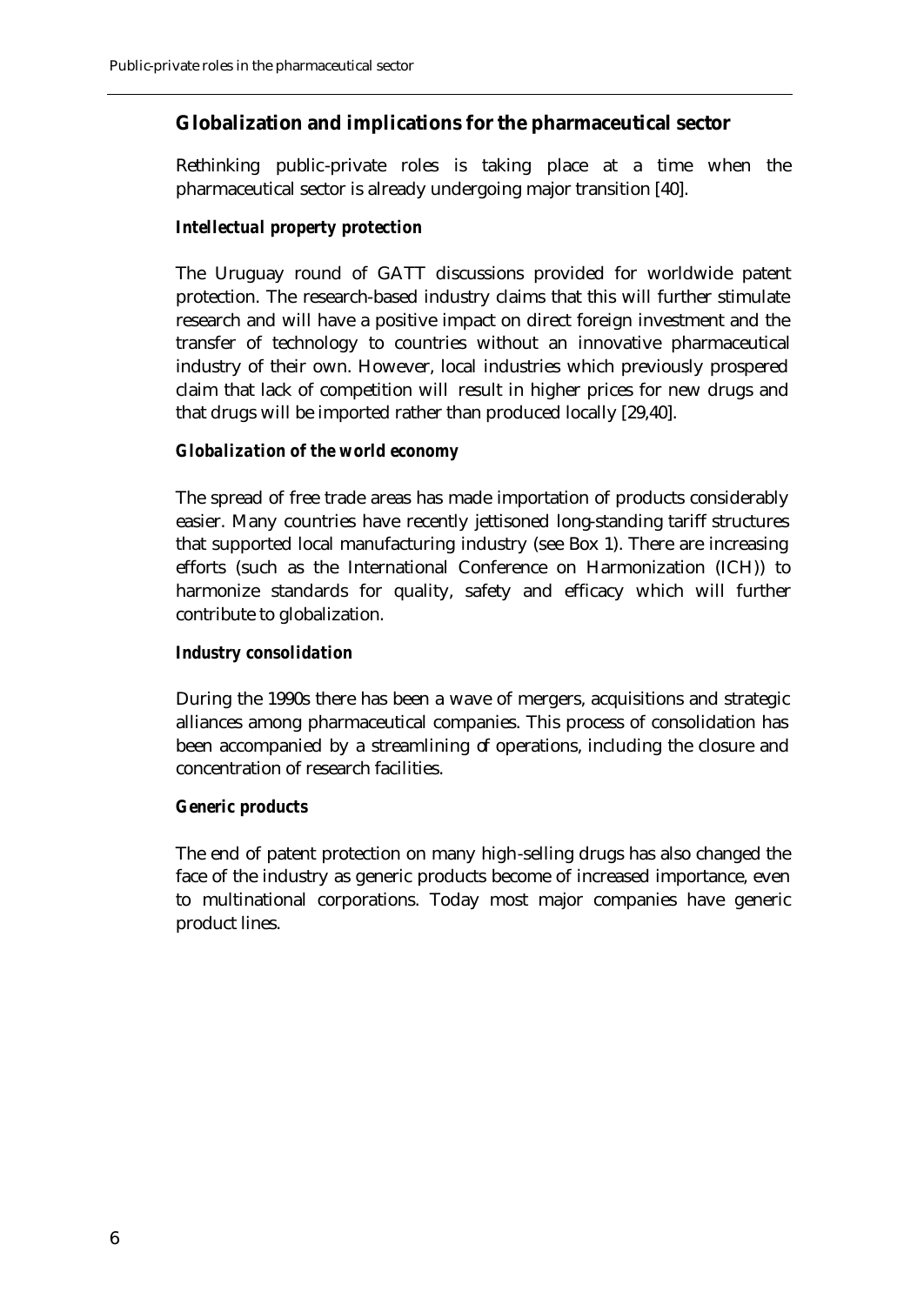### **Box 1. Trade liberalization and deregulation: effects on the pharmaceutical sector in Latin America** [61]

In Latin America, a long period of inward-oriented growth, during which the behaviour of firms and institutions was shaped by signals from the domestic market and by import substitution incentives, is slowly coming to an end. Trade liberalization, deregulation, privatization and more careful management of fiscal and external accounts are inducing far-reaching changes. Most Latin American governments are rejecting the use of tariffs to strengthen domestic industries, anticipating that market forces will bring a more rapid rate of modernization and upgrading of domestic production. The health sector is by no means exempt from these changes. Import substitution policies allowed countries such as Argentina, Brazil and Mexico to develop strong pharmaceutical and chemical industries; as much as 55% of the domestic consumption of final drugs was supplied in Argentina by domestically-owned firms. This share was 20-25% in the case of Brazil and Mexico where local subsidiaries of multinational corporations managed to control a larger share of the market. Some 25-40% of intermediate pharmaceutical raw materials were locally produced by these three countries. Three basic features characterized the institutional framework of the pharmaceutical industry of Argentina, Brazil and Mexico during the postwar period. These were:

- lack of full patent protection;
- high import tariffs for pharmaceutical raw materials;
- advantages in product registration for locally owned firms.

As a result, locally owned small and medium-sized family enterprises rapidly expanded during the period 1950-1980. The 1980s saw the start of a series of structural reform measures in these countries which radically changed the institutional framework:

- product patents were introduced largely due to GATT agreements;
- trade liberalization and market deregulation affected pharmaceutical pricing and reduced the advantages in registration previously given to local producers.

Although these reforms should have resulted in greater competition in the pharmaceutical market, the price of drugs has increased rapidly in recent years. Between 1988 and 1992 real drug prices in Argentina, Brazil and Mexico increased by 16.6%, 24.2% and 44.5% respectively. The impact of these price increases on affordability and social security systems has yet to be fully evaluated.

The composition and conduct of the industry is also changing; locally owned firms have discontinued small-scale raw material production for their own needs but are more likely to import raw materials. Licensing agreements between domestic firms and large multinationals have become more common. It is unclear what effect these changes will have in the long term on the availability of generics and prices of drugs in the market.

## **1.4 Principles for assessing public-private roles**

Public-private roles in the pharmaceutical sector must be considered both in the context of a particular country's perspective on the importance of solidarity in health care and in the context of the overall goals of national drug policies.

## **Solidarity**

Differences between countries in responsibility for drug financing and distribution reflect in part different societal values [45]. In some societies individual freedom is given great importance and in these societies the market is seen as the most appropriate way to distribute goods, even for essential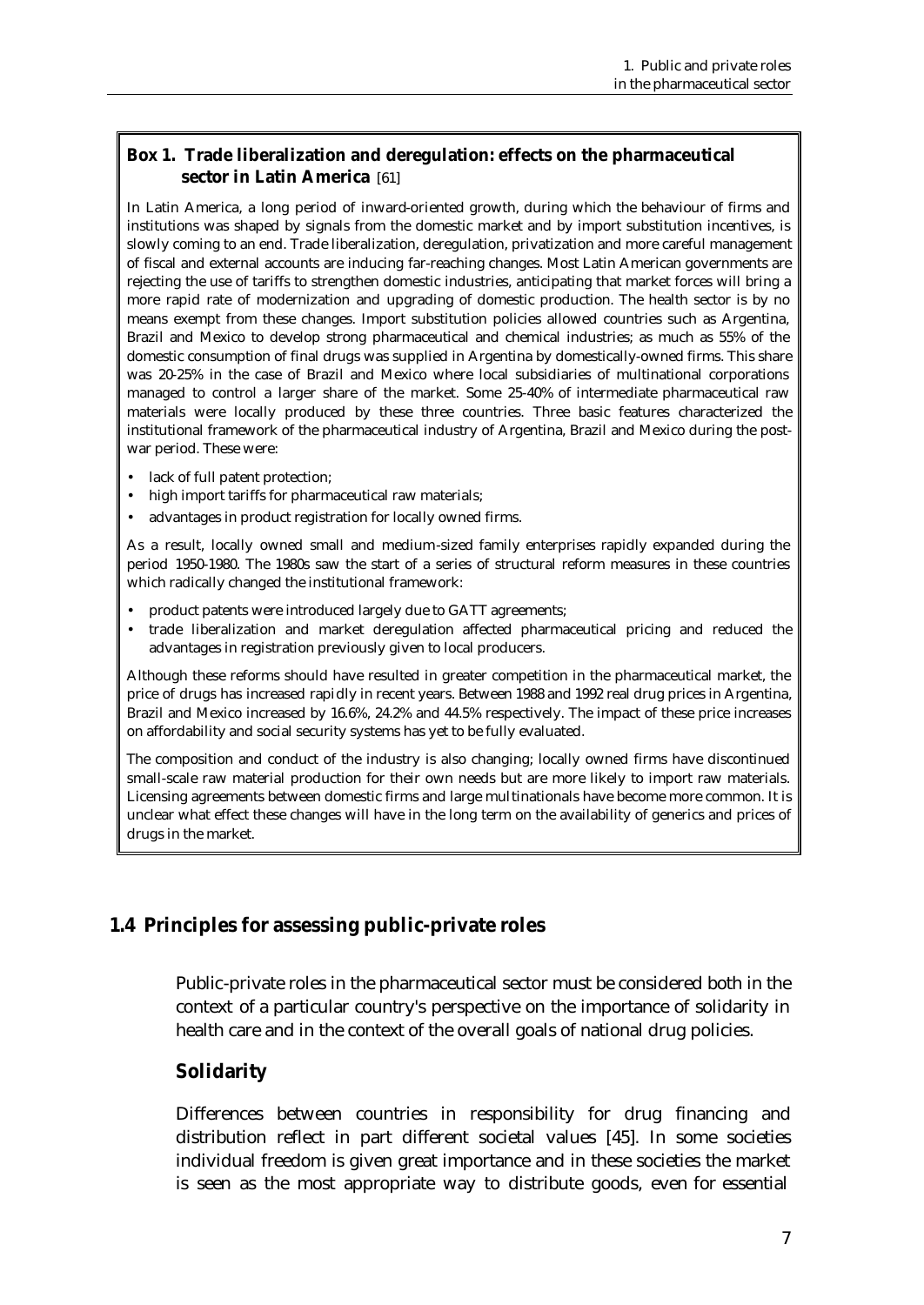services such as health care and drugs. In other societies there is much more emphasis on the good of the community as a whole and these societies tend to give government a much greater role in the production and allocation of goods.

While for many goods an individualistic approach is appropriate, for health care and essential drugs there are strong ethical and pragmatic arguments for an approach based more on the collective good and on solidarity [22].

#### • **Ethical arguments include:**

- − equity means fairness, and health care should be allocated on the basis of need;
- − health, health care and essential drugs are basic human rights that should be accessible to all.

#### • **Pragmatic arguments include:**

- − disregarding equity is socially destabilizing;
- − jeopardizing the health of the poor will have spill-over effects for everyone in society;
- − neglecting health among part of the population will damage long-term productivity.

Solidarity recognizes the interdependence of people's lives [24]. Policies in the pharmaceutical sector jeopardize the nation's health if they ignore this interdependence.

## **National drug policy aims**

The central aim of any national drug policy is to ensure access to and rational use of drugs which are safe, effective and of good quality.

Public-private roles in the pharmaceutical sector should, therefore, be designed to:

- ensure equitable access to drugs and, in particular, to essential drugs;
- ensure efficiency in the use of resources for drugs;
- promote rational use of drugs in both the public and the private sectors;
- ensure enforcement of standards for quality in both the public and the private sectors.

#### *Equitable access*

*Public-private roles in the pharmaceutical sector should ensure equitable access to drugs and, in particular, to essential drugs.*

*Equity* addresses two questions: Who pays? Who benefits? It reflects the solidarity principle that health care should be provided according to need and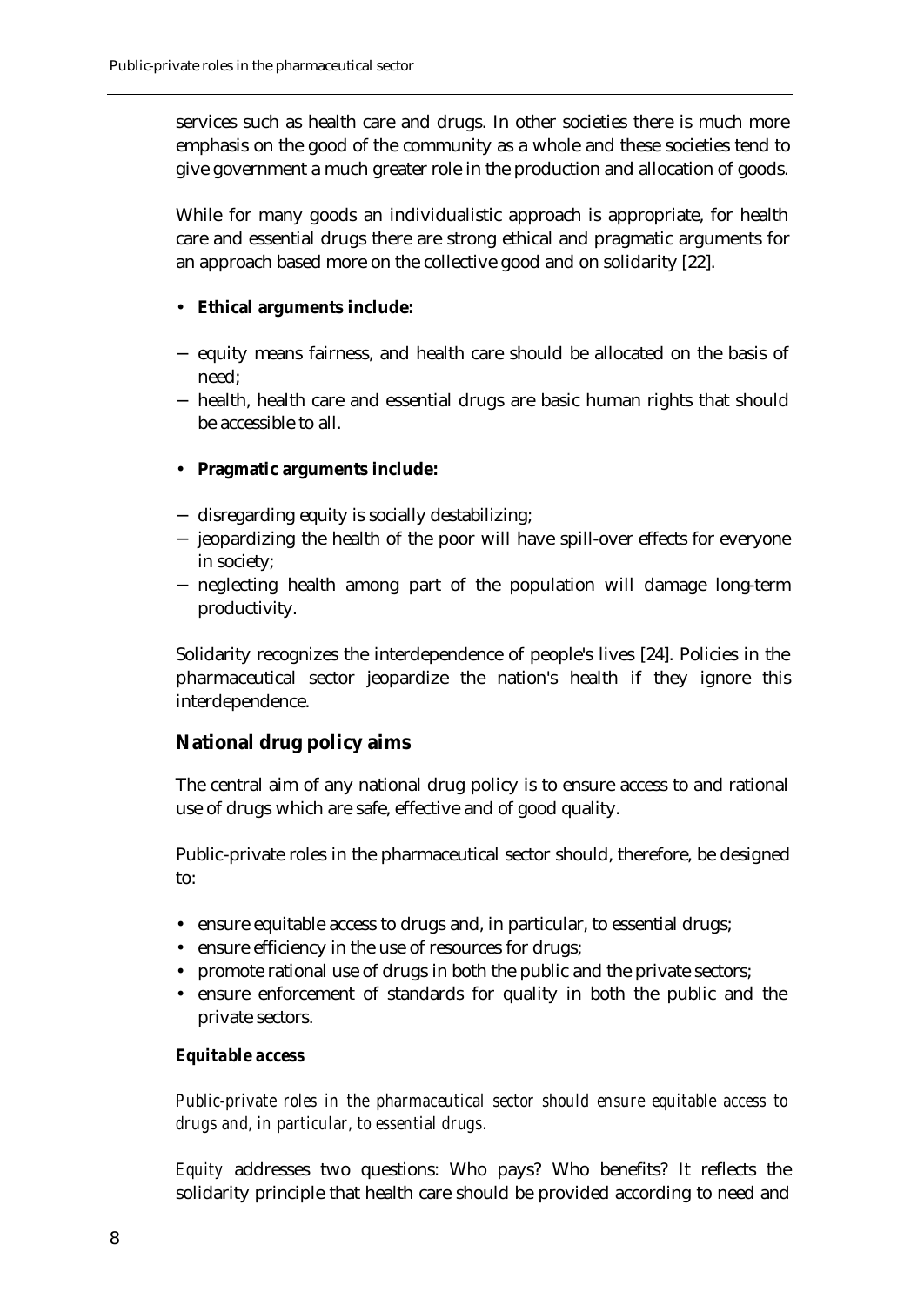financed according to the ability to pay [114]. From a public health perspective, this is a fundamental principle for considering public-private roles.

Equity can be examined from a number of different perspectives [77], but for the pharmaceutical sector the most critical perspectives are:

- Who pays? Contributions should be made according to ability to pay. Therefore the wealthier should contribute more than the poor.
- Who benefits? Those with greater need should benefit more than the less needy. *Equitable access* means that essential drugs, when needed, are available to and affordable by all.

The financial cost of seeking care includes the costs of time and travel, and the costs of purchasing drugs. In order for drugs to be *financially accessible*, the total of these costs must be such that it does not unduly burden a family. *Geographical accessibility* refers to accessibility to the full range of essential drugs throughout the country.

In assessing whether there truly is equitable access to drugs, policy-makers need to ask: "When a person at any level of society is sick and needs a drug, does that person receive an adequate quantity of a therapeutic product at a cost that does not unduly burden the family?"

Policies that increase access in the public sector and policies that improve affordability and availability of drugs through the private sector both contribute to equitable access.

#### *Efficient use of resources*

*Public-private roles in the pharmaceutical sector should ensure efficiency in the use of resources for drugs.*

Efficiency is concerned with the cost of producing a given output. Efficiency (in this sense "technical efficiency") is improved if greater output can be achieved for the same cost or if the same output can be achieved at a lower cost.

It is often asserted that the private sector is "more efficient" than the public sector. Yet efficiency in the private sector is neither guaranteed nor proven. Market forces are unlikely to result in an efficient outcome where there is little or no competition. If, for example, consumers can obtain drugs only from one private outlet, then prices (and possibly costs) at this outlet may rise and/or the quality of service may decline. The imbalance of information between consumers and providers of drugs may also adversely affect efficiency.

Improvements in efficiency depend on the existence of more efficient alternatives and on the flexibility and performance pressure(usually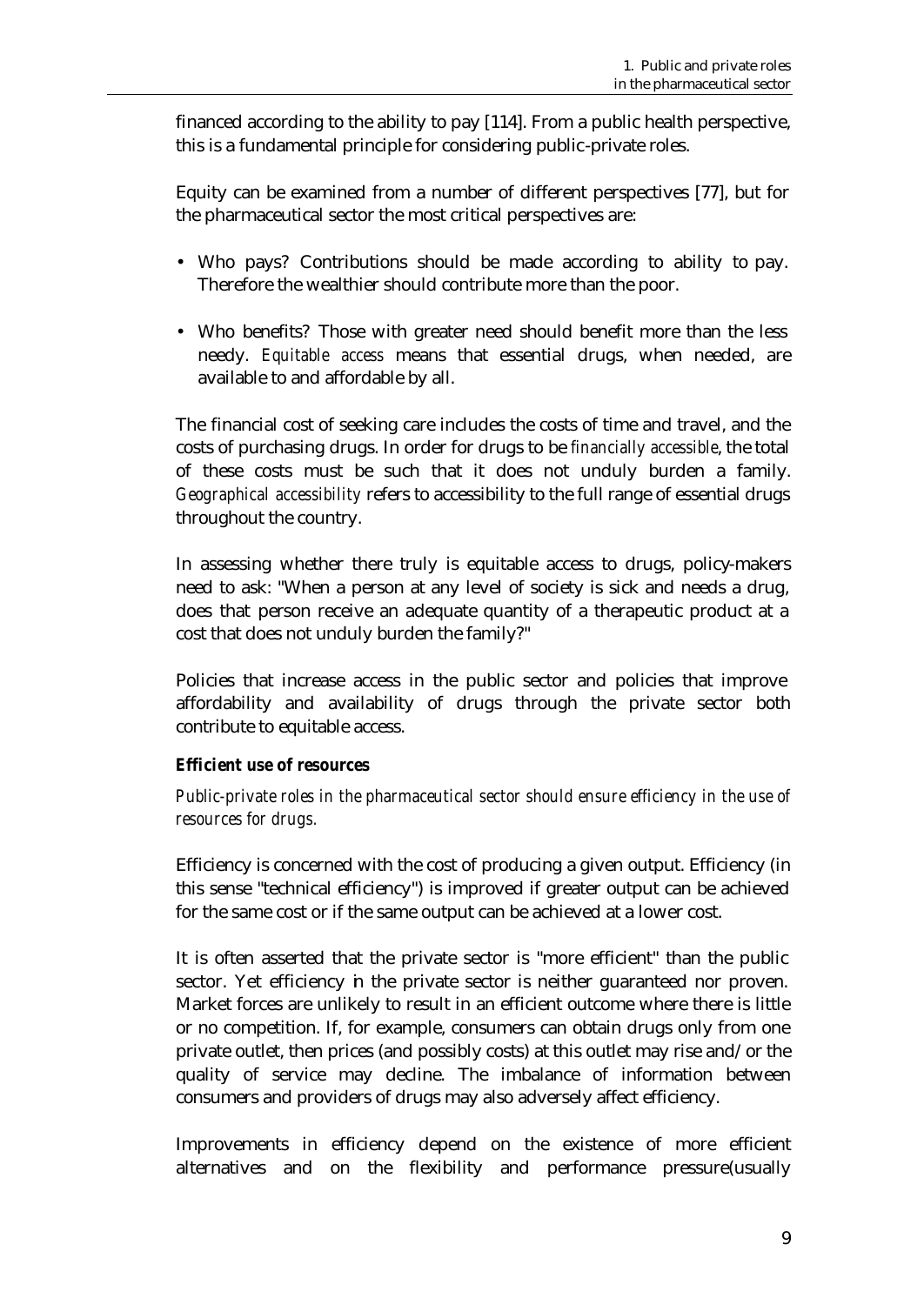competitive) to pursue these more efficient alternatives. Reform efforts should aim to achieve these conditions in both the public and the private sectors.

#### *Rational use of drugs*

*Public-private roles in the pharmaceutical sector should promote rational use of drugs in both the public and the private sectors.*

Problems with the irrational use of drugs have been widely described, usually on the basis of studies in the public sector. These problems include general overprescription of drugs (polypharmacy), overuse of antibiotics, overuse of injections, underuse of effective products such as oral rehydration salts, and use of dangerous or ineffective drugs.

In the private sector these problems may be exacerbated by strong economic pressures, lack of information or lack of training. Clinicians may prescribe too many drugs, expensive drugs or inappropriate drugs because of perceived patient expectations, drug company promotional efforts or because they gain directly by dispensing the drugs they have prescribed. Private drug outlets may try to maximize their income with more costly recommendations and dispensing — often on the basis of incorrect or inadequate knowledge of the drugs they are selling [113]. For consumers, high drug prices and lack of information lead to ineffective or harmful self-medication or to the purchase of insufficient quantities of antibiotics and other necessary drugs [37,52,53,66].

Efforts to promote rational drug use must address economic barriers, as well as informational and social barriers, to the effective use of medicines.

## *Drug quality*

*Public-private roles in the pharmaceutical sector should ensure enforcement of standards for drug quality in both the public and the private sectors.*

The quality of drugs is of equal concern in both public sector and private sector drugs supply systems. The state has a central role in establishing and enforcing quality standards, and these standards should be uniform in both sectors. The same standards of quality are applicable both to drugs procured for government health services and to drugs in the private market. The continued success of established drug companies depends in part on their reputation for quality. Thus, it is in the long-term interests of private industry to maintain standards of quality.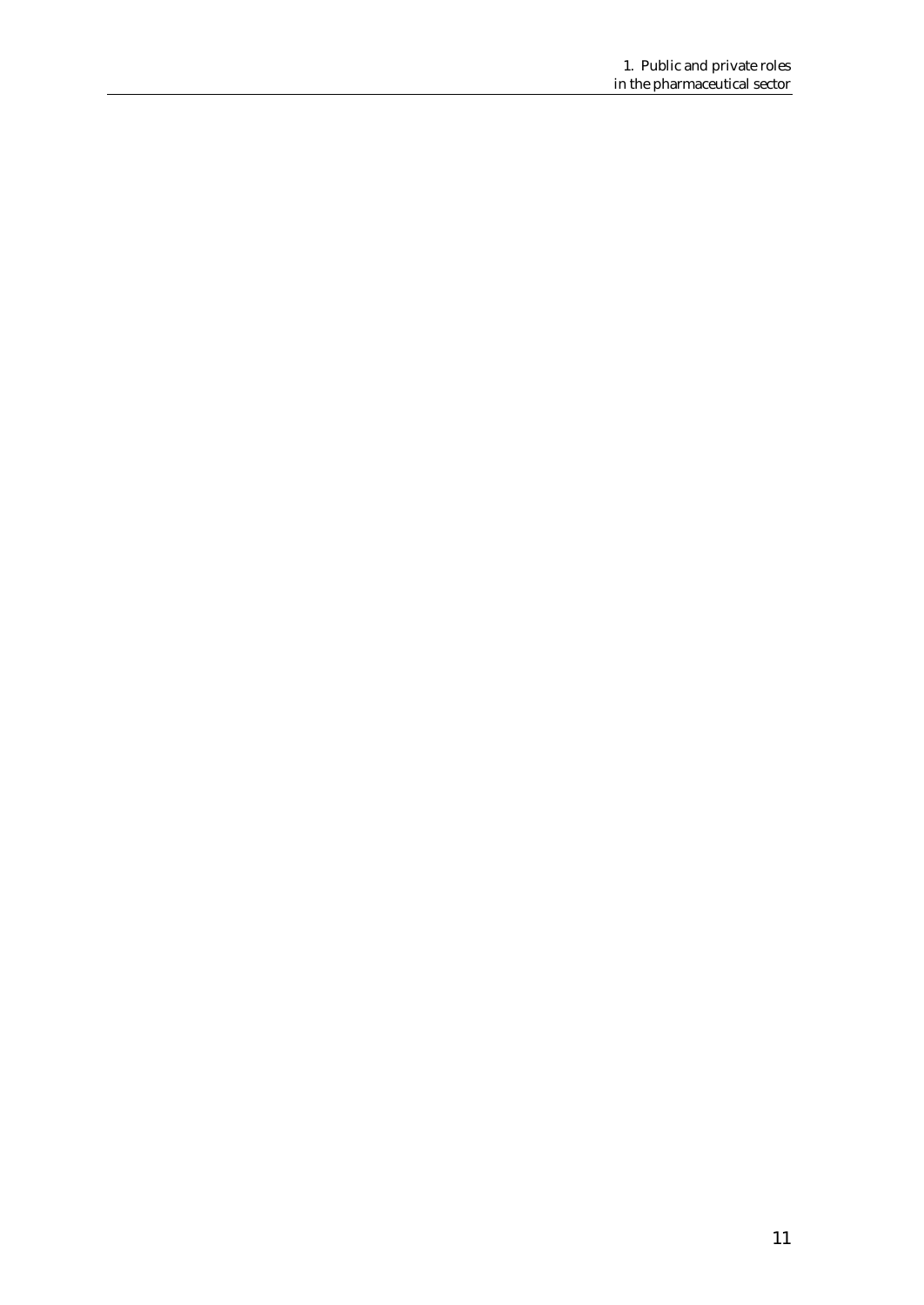## **2. Pharmaceutical markets: structure and performance**

#### *How is the pharmaceutical market organized and what makes it different from other markets?*

Drugs are a special commodity. Used appropriately they can save lives and improve health; used inappropriately they can be harmful and even fatal. Drugs are not only costly inputs into health care services, but their availability tends to promote trust in those services. Although often self-prescribed and self-administered the reasons behind the efficacy of drugs remain a mystery to the average consumer. It is not surprising that the pharmaceutical market differs substantially from other markets.

This section describes and analyses the structure of pharmaceutical markets and identifies the key actors in them. It then explores the ways in which pharmaceutical markets differ, both from regular markets and also from health care markets.

#### **2.1 Drug financing and distribution systems**

Much of the special nature of markets for health care stems from the triangular relationship between the consumers, the providers of health care and the agencies that finance it or pay for it (Figure 1). Patients often do not pay directly for health care; instead they pay taxes to the government or premiums to an insurance agency which in turn channels funds to the providers. In most standard markets, prices play a central role, providing signals to both consumers and suppliers. If prices go down, consumers will demand more; if prices go up, then consumers will demand less. As patients in health care markets often do not bear the full cost of care, prices cannot perform the same central role of bringing supply and demand into balance.

Although some systems of "third party payment" exist in virtually all countries, they tend to be much less prevalent in poorer countries where consumers continue to pay for a substantial amount of health care directly out of their own pockets. Consequently the types of problems encountered in countries with substantial insurance schemes are quite different from those where such schemes have limited coverage. Where insurance is common, a key concern is often how to contain costs. In countries with very limited insurance, however, much more attention is paid to the question of affordability.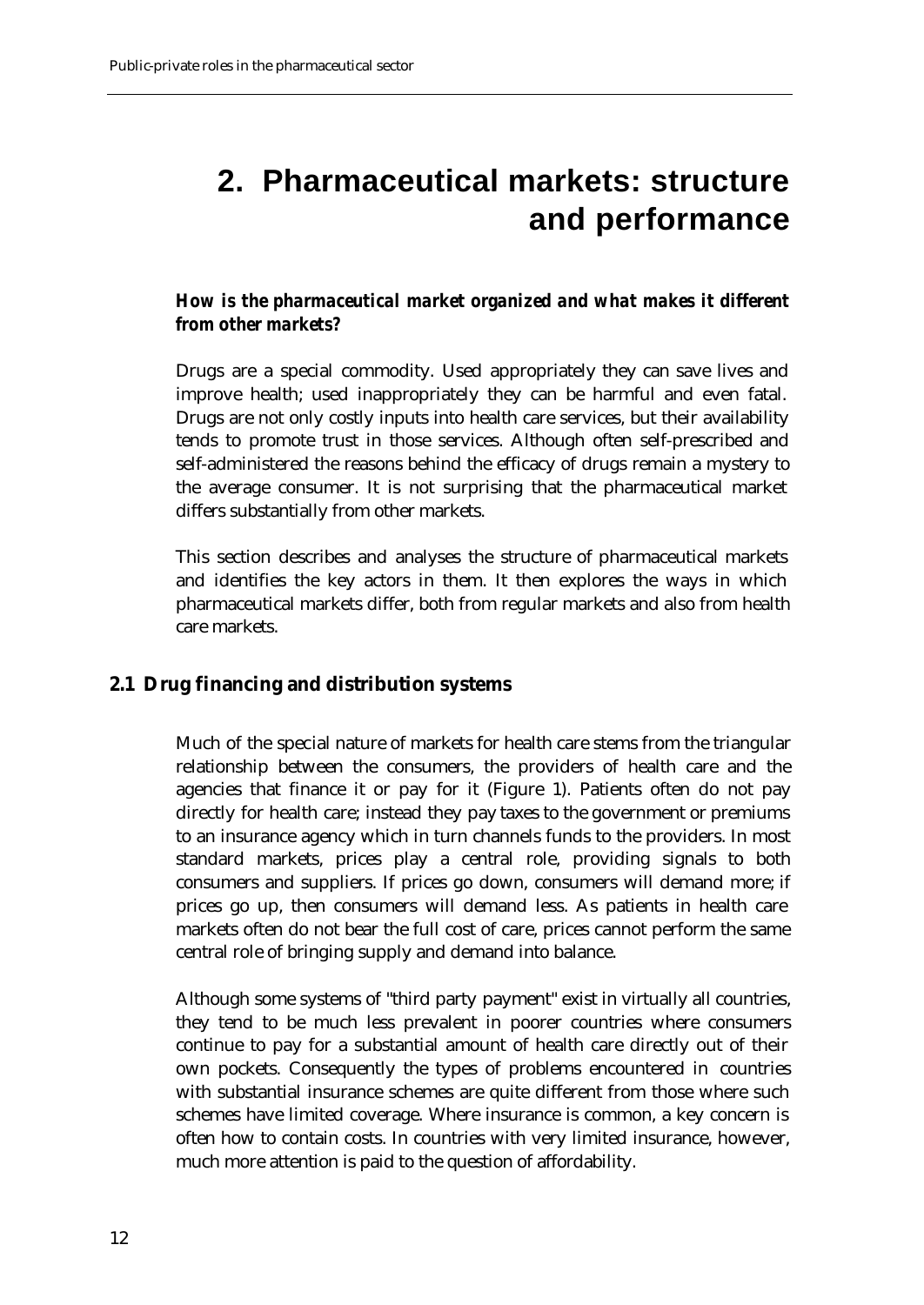This triangular relationship exists also in the pharmaceutical market. In many cases, patients receiving drugs will not pay the full price or they will pay but then be reimbursed by an insurance scheme.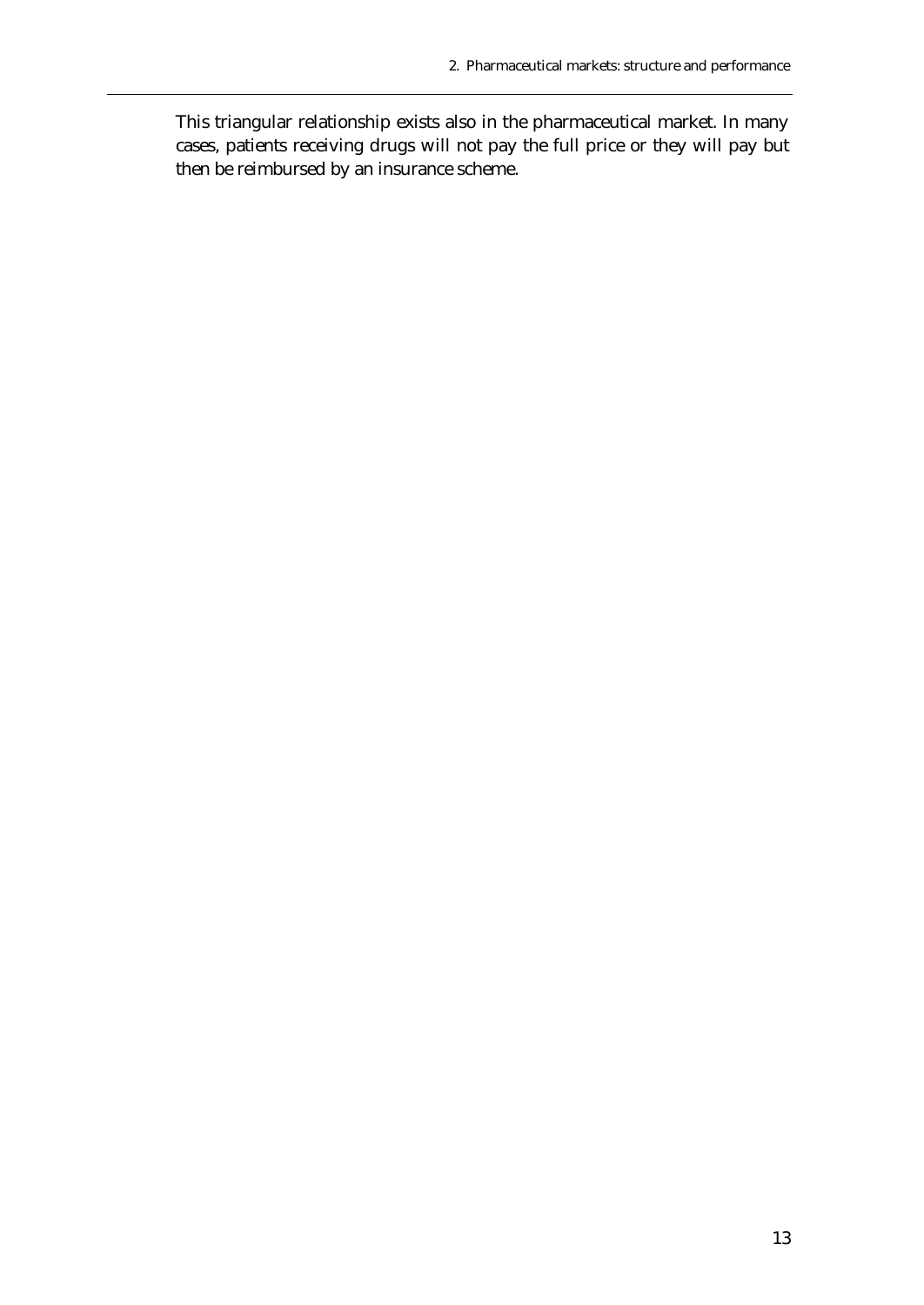

Figure 1: Consumers, payers and health care providers (adapted from [81,122])

Many reforms in OECD countries have been based on the separation of the financing and the provision of health care [34,103]. In order to improve efficiency, governments have attempted to stimulate greater competition between providers, both public and private. The state has, however, retained control over finance. Competition, rather than public or private ownership *per se*, is seen to be important.

A separation between financing and distribution functions is also illuminating in the pharmaceutical sector (Table 1).

*Public financing* includes government budgets (central, regional and local) and compulsory social health insurance programmes. *Private financing* includes outof-pocket payments by individuals and households, private health insurance, community drug schemes, cooperative schemes, employers' schemes, and financing through other nongovernmental entities.

*Public distribution* includes wholesale distribution and retail dispensing by government-managed drug supply and health services as well as distribution through state-owned enterprises (state corporations). *Private distribution* includes private for-profit wholesalers and retailers, and not-for-profit essential drugs supply services.

| Distribution/Financing | Public                                         | Private                                                                                              |
|------------------------|------------------------------------------------|------------------------------------------------------------------------------------------------------|
| Public                 | (1) Government CMS to<br>government providers  | (2) Many social health insurance<br>reimbursement systems and contracted-<br>out drug supply systems |
| Private                | (3) User fees at government<br>health services | (4) Fully private systems                                                                            |

**Table 1. Systems for financing and distributing drugs**

Adapted from [13]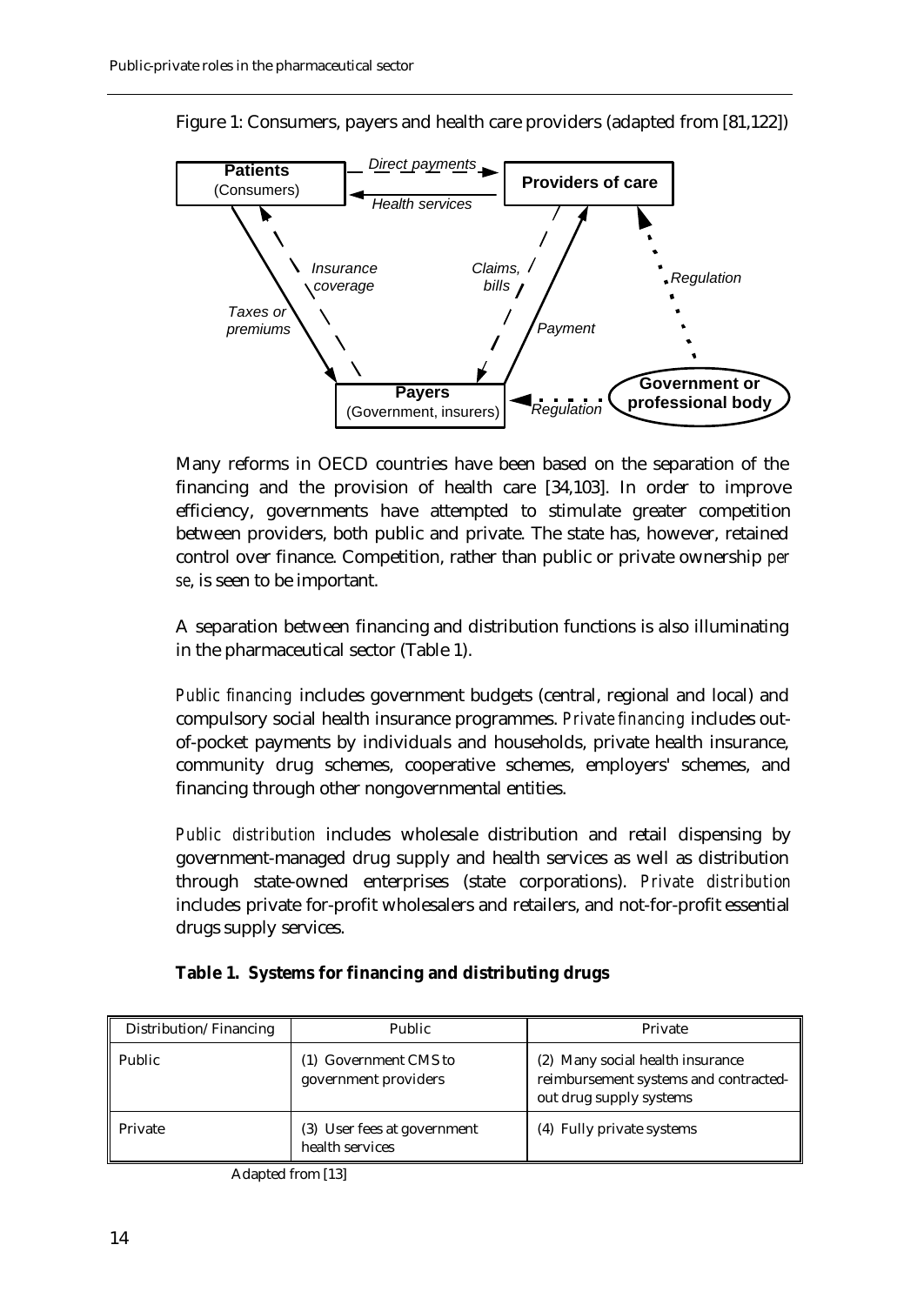The four quadrants of Table 1 represent four basic models of pharmaceutical financing and distribution. Each model carries inherent advantages and disadvantages.

## **Fully public centralized system (model 1)**

Drugs are financed, procured and distributed by a centralized government unit. This has been the standard approach in many countries in Africa, Asia, Europe and Latin America.

This approach may offer insufficient incentives for technically efficient behaviour by the distributor, and the total amount spent on drugs is constrained by the government budget. On the other hand, government involvement in both financing and distribution means that fully public systems can potentially be very equitable ones and monopsony ("single buyer") power in purchasing helps procure drugs at low cost.

## **Social health insurance reimbursement system (model 2)**

Public funding from central budgets and social health insurance premiums is used to reimburse pharmacies or patients themselves for drugs provided through private pharmacies. This approach has been followed in recent years in many western European drug distribution systems and in North America and Australia. Publicly funded drug supply systems which are largely contracted-out to the private sector also fit into this quadrant.

The model may capture some of the benefits of the supposedly superior efficiency in distribution of the private sector, but probably at the cost of higher administrative expenditures. Limited finance may also be a problem.

#### **User fees at government health services (model 3)**

Drugs are supplied by government medical stores or state-owned wholesalers and dispensed by government health facilities, but paid for (in whole or in part) by patient fees. This was the case for a time in many former centrallyplanned economies. In the 1990s, this approach is being used by China and by government health services in Africa, Asia and Latin America which have implemented user fees for drugs.

Few developing countries manage to raise substantial amounts through such user fee schemes [30], however the amounts raised may have a positive impact that is disproportionate to their size. Such schemes often have adverse implications for equity [45]. In the pharmaceutical sector a special concern is the impact on rational drug use. If providers have a direct financial incentive to prescribe more drugs, or to prescribe more expensive drugs, then this may adversely affect rational drug use.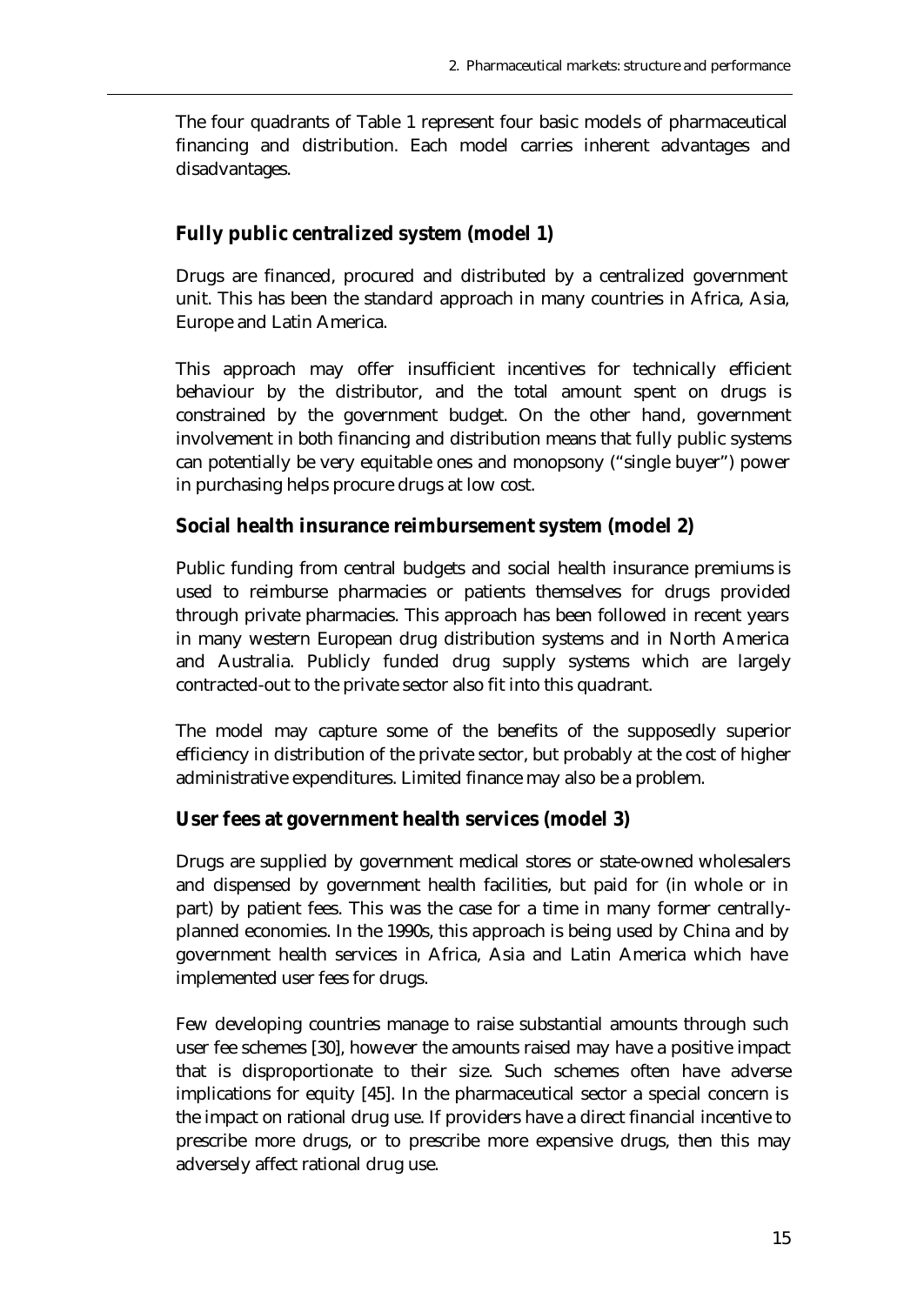## **Fully private (model 4)**

Patients pay the entire cost of drugs, purchasing from private retail pharmacies and drug sellers which now exist in nearly every country in the world, accounting in some cases for over 90% of drug distribution. This fully private approach probably accounts for the majority of non-prescription drug sales. Outside market economies that have higher levels of social and private health insurance, this approach probably represents the major source of payment for prescription drugs in most countries.

The fully private system may be technically efficient, but it is therapeutically inefficient. Although the profit incentive may enable private drug suppliers to deliver drugs to the patient at low cost, there are often substantial problems with the provision of low quality drugs, inappropriate drugs and incomplete courses of treatment. These problems mean that the cost may be high for the health benefit gained. A fully private system is also likely to impede access for those with lower incomes who are unable to pay for drugs.

## **Mixed systems**

Most countries have a combination of two or more of these models in operation. Private financing and private provision exist to a greater or lesser extent in nearly every country. With the current pluralistic approach that many countries are taking in the provision and financing of health care, different models may be found for different groups in the population. For example, fully public financing and supply may be used for the poor and for the treatment of communicable diseases, social health insurance for civil servants and those in formal employment, and the fully private model for populations and categories of drugs not covered by the other systems.

## **2.2 The pharmaceutical market: structures and actors**

The pharmaceutical market in most countries is a complex and heterogeneous array of agencies, organizations, companies and individuals. Within the pharmaceutical supply system a number of subsystems exist, including those related to drug development, regulation, production, distribution, prescribing and dispensing (Table 2). Different actors — or stakeholders — are involved at different stages of this process and include actors from the public sector, the private not-for-profit sector, and the private for-profit sector. Government regulation may be directed at any or all of these different points in the supply system. This makes regulatory choices highly complex.

|  |  |  |  |  | Table 2. Public and private actors in the pharmaceutical market |  |
|--|--|--|--|--|-----------------------------------------------------------------|--|
|--|--|--|--|--|-----------------------------------------------------------------|--|

| <b>Function</b> | <b>Public sector</b>                                    | <b>Private not-for-profit</b> | <b>Private for-profit</b> |
|-----------------|---------------------------------------------------------|-------------------------------|---------------------------|
|                 | <b>National drug policy •</b> Ministry of Health (focal | • Professional associations   | ∣ • Pharmaceutical        |
|                 | point)                                                  | • Consumer groups             | companies                 |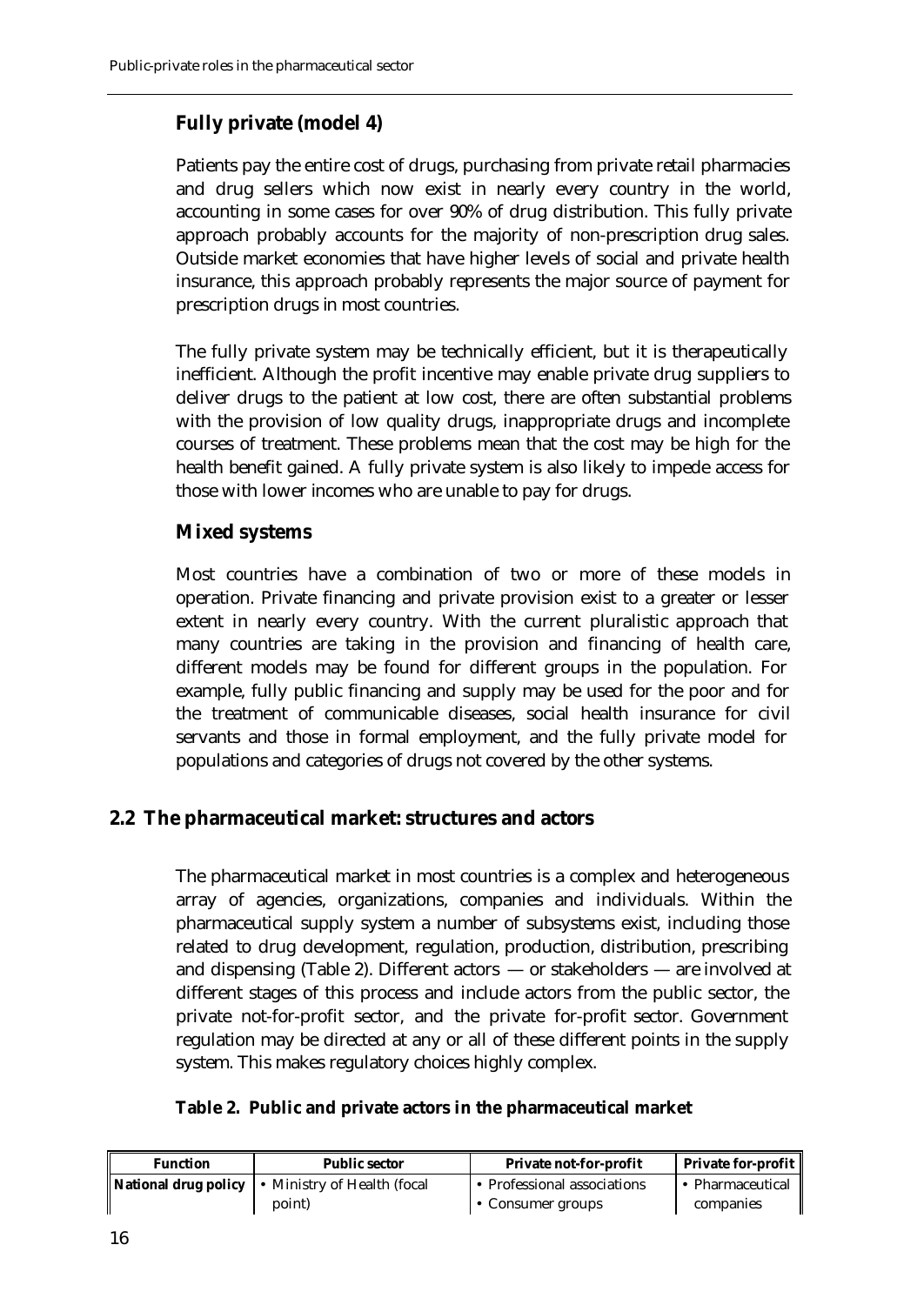| ß                                 | • Other government ministries                                                          | • Health care providers                                                  | $\bullet$ Health care<br>providers                                           |
|-----------------------------------|----------------------------------------------------------------------------------------|--------------------------------------------------------------------------|------------------------------------------------------------------------------|
| Drug development<br>ß             | • National research institutes<br>• Government research grants<br>• State universities | • Private universities<br>• Private foundations<br>• Research institutes | • Research-based<br>pharmaceutical<br>companies                              |
| Drug registration &<br>regulation | • National drug control<br>authority                                                   | • Consumer organizations<br>(e.g. monitoring promotion)                  | $\bullet$ Selected<br>contract services<br>(e.g. quality<br>control testing) |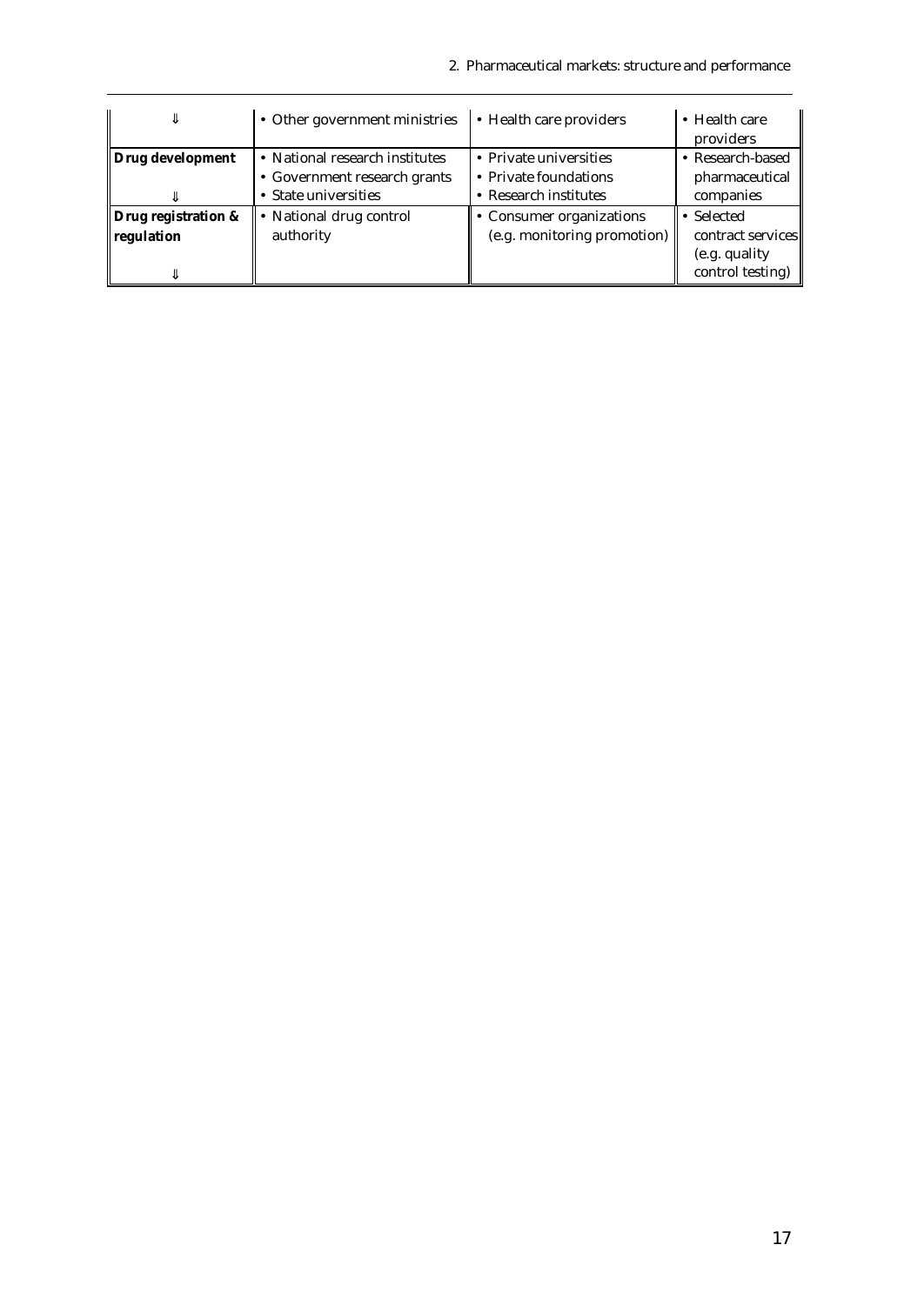| <b>Function</b>                       | <b>Public sector</b>                                                                                                            | Private not-for-profit                                                                   | <b>Private for-profit</b>                                                                          |
|---------------------------------------|---------------------------------------------------------------------------------------------------------------------------------|------------------------------------------------------------------------------------------|----------------------------------------------------------------------------------------------------|
| <b>Production</b><br>importation<br>ß | • State importation monopolies<br>• State-owned production<br>• Central medical stores                                          | • NFP essential drugs<br>production<br>$\bullet$ NGO/mission essential<br>drugs services | $\bullet$ Local<br>multinational<br>factories<br>• Locally-owned<br>factories                      |
| <b>Wholesale</b><br>distribution<br>ß | • Central medical stores<br>• State wholesalers<br>• Regional distribution                                                      | $\bullet$ NGO/mission essential<br>drugs services                                        | • Private large-<br>scale<br>wholesalers<br>$\bullet$ Private<br>informal<br>wholesalers           |
| <b>Drug information</b><br>ß          | • National formulary and<br>treatment guidelines<br>• Hospital and university drug<br>information centres                       | • Drug information centres<br>• Consumer groups                                          | $\bullet$ Media<br>$\bullet$ Industry                                                              |
| Prescribing/advising<br>ß             | • Government hospitals<br>• Government health centres,<br>dispensaries<br>• State-owned pharmacies<br>• Publicly-supported CHWs | • Mission hospitals<br>• Mission clinics<br>$\bullet$ CHWs                               | • Private<br>hospitals<br>• Private clinics<br>$\bullet$ CHWs with<br>user fees<br>• Injectionists |
| Dispensing/retail<br>sale<br>ß        |                                                                                                                                 |                                                                                          | • Pharmacies<br>• Dispensing<br>clinicians<br>• Other drug<br>outlets                              |
| <b>Consumption by</b><br>population   |                                                                                                                                 | Households / consumers                                                                   |                                                                                                    |

|  |  |  |  |  | Table 2. Public and private actors in the pharmaceutical market (continued) |  |  |
|--|--|--|--|--|-----------------------------------------------------------------------------|--|--|
|--|--|--|--|--|-----------------------------------------------------------------------------|--|--|

## **Drug development and production**

Drug manufacturers may or may not be involved in innovative research. They may be wholly locally owned, or they may be owned by multinational companies, or they may have partly local and partly multinational ownership. There are a few examples of NGO drug production, such as Gonoshasthya Kendra pharmaceuticals in Bangladesh.

The nature of the manufacturer will affect its attitude to policies for changing public-private roles. The international research-based industry strongly opposes price controls as its profitability depends on the launch of innovative new products at good prices. For local firms producing generics, price controls may be less of an issue as they are active in what is already a fairly competitive market. Attitudes towards good manufacturing practice may also differ substantially between actors.

## **Drug regulators**

The central reference point for regulation will generally be a national drug regulatory authority. Such an authority will usually incorporate a department responsible for drug evaluation, registration and control of standards for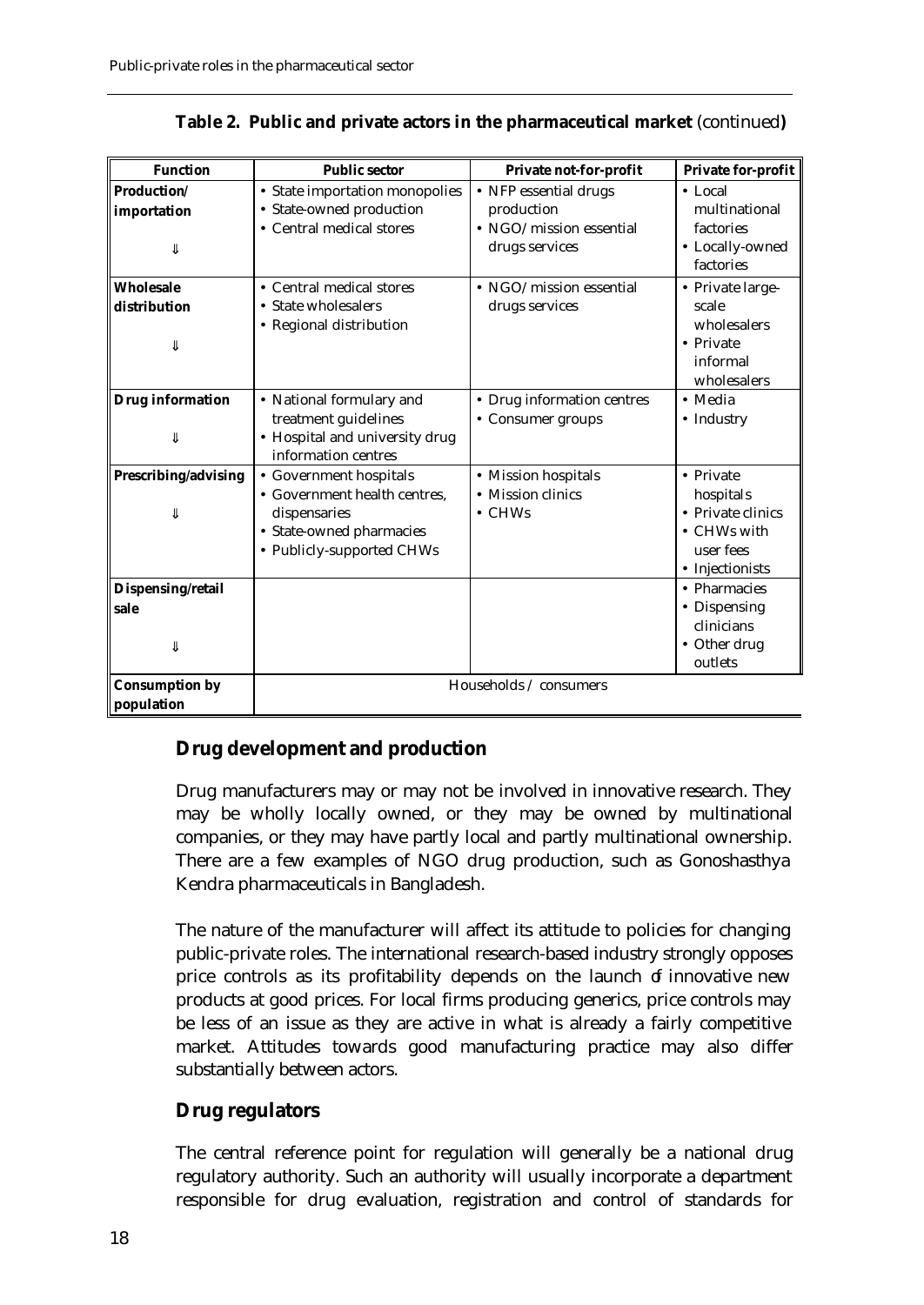production, importation and marketing, an inspectorate division and quality control laboratories. However, it is quite common for some of these functions to be formally or informally delegated to other organizations. In the USA a private not-for-profit organization is responsible for setting drug standards which are then enforced by the Food and Drugs Administration (FDA) [4]. In Sri Lanka the committee that approves pharmaceutical products is based in the Department of Pharmacology at Colombo University [117].

Besides those organizations formally involved in regulation, consumer organizations, the media, professional organizations, manufacturing and trade associations and, where relevant, insurance schemes can all play a key role in ensuring the effectiveness of regulation. It is in the interest of these groups to cooperate. Although they may hold very different views of what regulation is appropriate, the desire for a clear and effective regulatory framework is common. Deregulation is sometimes seen as a means of favouring the private pharmaceutical sector, but deregulation can in fact lead to an erosion of that sector's credibility and to unmanageable competition among unqualified suppliers.

## **Drug wholesalers**

Drug wholesalers may also be publicly or privately owned. Public drug wholesalers may have a monopoly or partial monopoly position. Several notfor-profit organizations have drug wholesaling operations (Box 2).

## **Drug information, prescribers and retailers**

Drug prescribers may be anything from well-qualified specialists in hospitals down to unlicensed "quacks". Retail outlets may be operated by qualified pharmacists, pharmacy assistants or technologists, or untrained drug sellers. In countries where there are now user fees in the government health care sector, a growth in "one-stop pharmacies" has been observed; these employ doctors, clinical officers or nurses both to prescribe and to provide drugs [15].

Drugs may also "leak" from poorly managed or poorly funded government health care systems. Thus, in a number of countries it is not uncommon for publicly funded drugs to be sold by government officers working privately [7].

## **Nongovernmental organizations**

NGOs — sometimes known as the "third sector" — play an important role in the financing and provision of health services in many countries. The share of health services and health financing provided through the private not-for-profit health sector varies considerably between countries, but in low-income countries it can amount to as much as 50% of curative services [13,44]. India (Community Development Medicinal Unit), Kenya (MEDS), Nepal, Nigeria (CHANPHARM) and Uganda (Joint Medical Stores) are among the countries in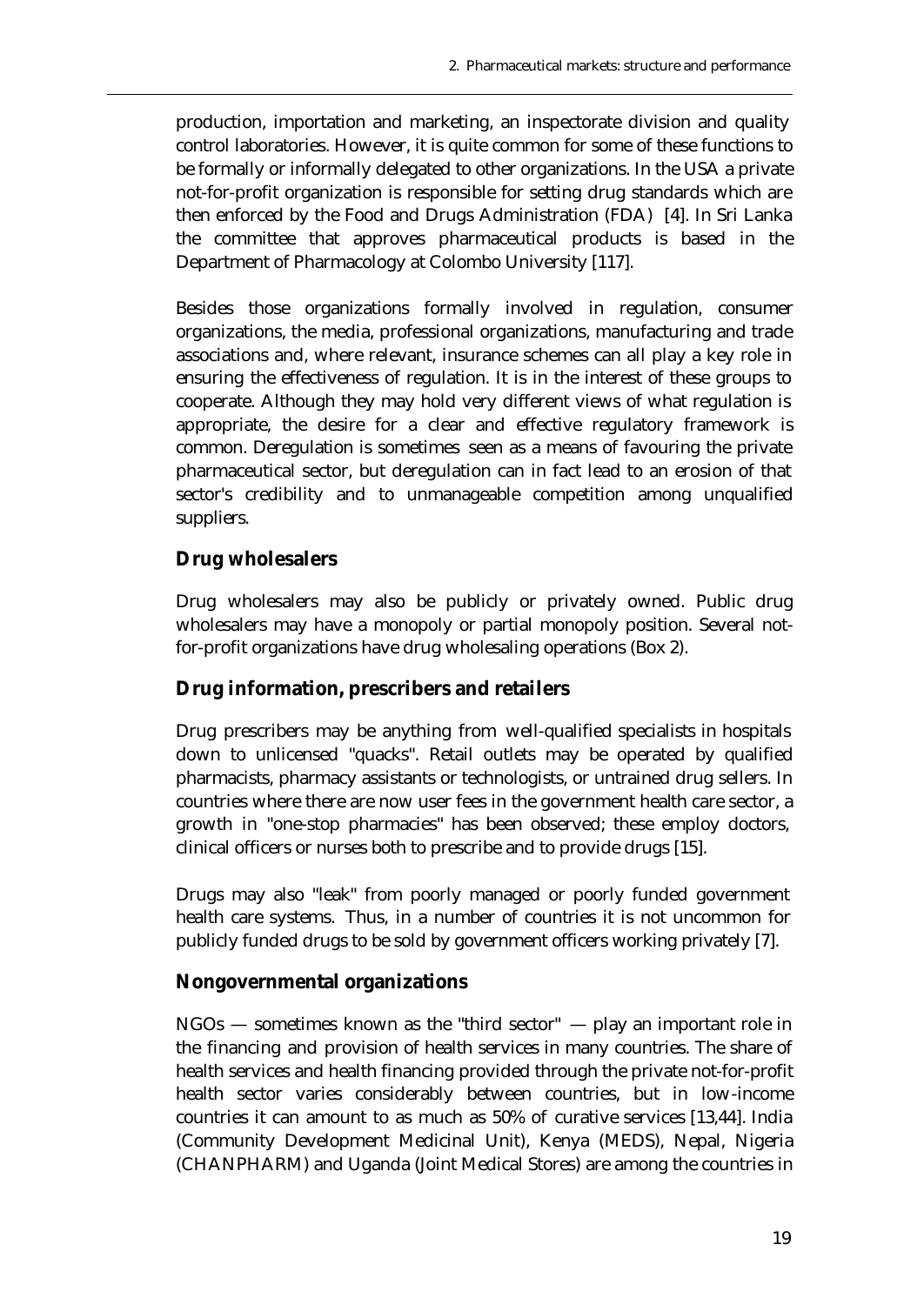which NGOs operate essential drugs supply services. Box 2 describes the origin and operation of MEDS in Kenya.

Besides having a direct role in financing and provision, "third sector" agents such as consumer organizations, trade associations and professional associations may critically influence the policy and regulatory framework. Through lobbying, such organizations may affect government policy and legislation. Through the adoption of voluntary codes of conduct they may affect the behaviour of the actors whom they represent. They may also perform a watchdog role by monitoring the implementation of policies and regulation.

For all of the actors in the pharmaceutical market it is important to look not only at whether they are publicly or privately owned, but also in more detail at their capacity, technical skills, motivation (for-profit or not-for-profit) and the immediate environment within which they operate.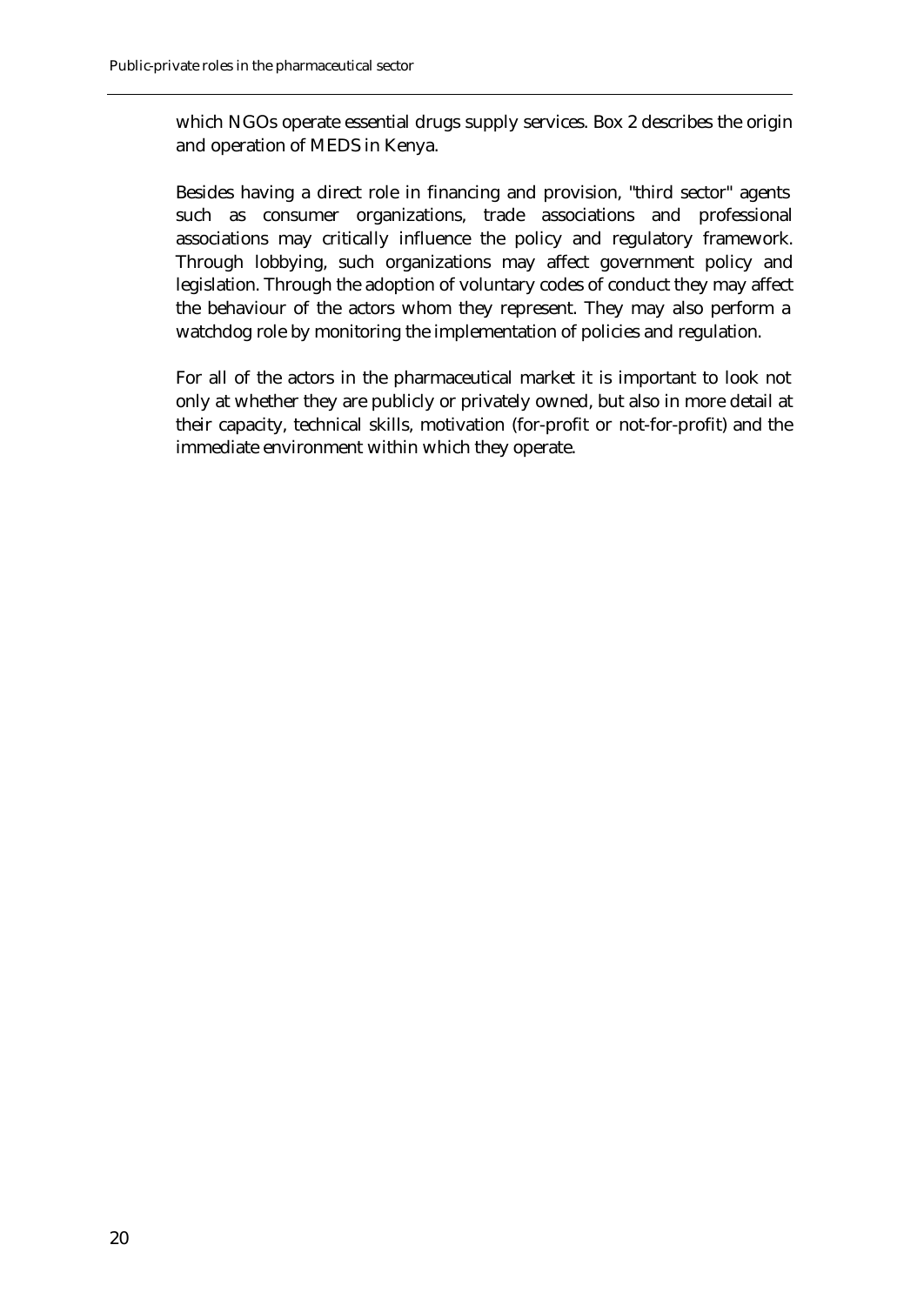## **Box 2**. **The Mission for Essential Drugs and Supplies (MEDS): an NGO essential drugs service in East Africa**

#### **NGO drug services**

Beginning in the late 1970s, coincident with the introduction of the essential drugs concept by WHO, mission health associations in some countries began to organize essential drugs supply services. NGO essential drugs services generally develop and then strictly follow their own essential drugs list, based on the WHO model list. NGOs obtain drugs from the national parastatal (where one exists), external suppliers or local manufacturers. Financing usually comes from a combination of external donations, local donations and user fees.

Despite some financial and organizational difficulties, NGO essential drugs services have generally been very successful. The problems that have occurred relate to sudden currency devaluations which have temporarily disrupted supply and to matters of quality control of drugs for some organizations.

#### **The example of MEDS** [70,71]

The Mission for Essential Drugs and Supplies programme was established in 1986 by two Kenyan religious organizations, the Catholic Secretariat and the Christian Health Association, to supply good quality essential drugs at a reasonable cost to church-managed health units throughout Kenya. These units constitute roughly 36% of the country's rural health services.

MEDS supplies drugs to more than 300 hospitals, health centres and dispensaries. The MEDS programme has the approval of the country's Ministry of Health but is autonomous both from the church organizations that set it up and from the government. It has been financed by governmental and nongovernmental organizations in three European countries by means of a revolving fund, by its Kenyan sponsor organizations, and by its clients' drug purchases. It has received consulting advice from WHO/DAP.

One of MEDS' methods for keeping drug prices down while keeping supplies constant has been bulk buying from local producers; about 70% of MEDS' drug items are of local origin, and still more would be purchased locally if local prices were competitive for drugs of comparable quality. Thirty per cent of the drugs have been imported from Zimbabwe and Europe (requiring foreign currency). The cost of importing drugs into Kenya has been increased by value added tax and by a levy of 1.5%, even on donated drugs.

In early 1993, a serious situation emerged with the sudden free float of the Kenyan shilling, leading to immediate price rises of up to 50%. MEDS tried to keep its own price rises to 10% the following month, but with considerable difficulty. One measure taken was implementation of 30-day payment terms on the units being supplied, as these were the terms imposed on MEDS by importers and wholesalers.

Bulk purchasing has involved the maintenance of sizeable storage and distribution facilities, in addition to quality control operations and sales to at least four international NGOs for their local operations. A management staff of 15 administrators has been assisted by 15 warehouse personnel. Hospitals and health centres are charged a fixed price for the costs of transport, paying on 90-day terms. When some hospitals failed to pay for the drugs and transportation costs, new orders were refused until accounts were paid.

MEDS has provided training for programme staff and health facility personnel on the rational use of essential drugs. Training of health facility personnel is especially important, as the programme's success depends on the proper and efficient use of available drug resources. Training, initially supported by the Ministry of Health and foreign funding (both later withdrawn), uses up a large proportion of MEDS' resources, and many local training needs remain unmet. In 1993, the staff training team comprised nine people, three of them medical professionals; 227 personnel were trained that year. A 1993 evaluation showed that drug consumption by the units declined after training, and that there was a switch to ordering from the essential drugs list.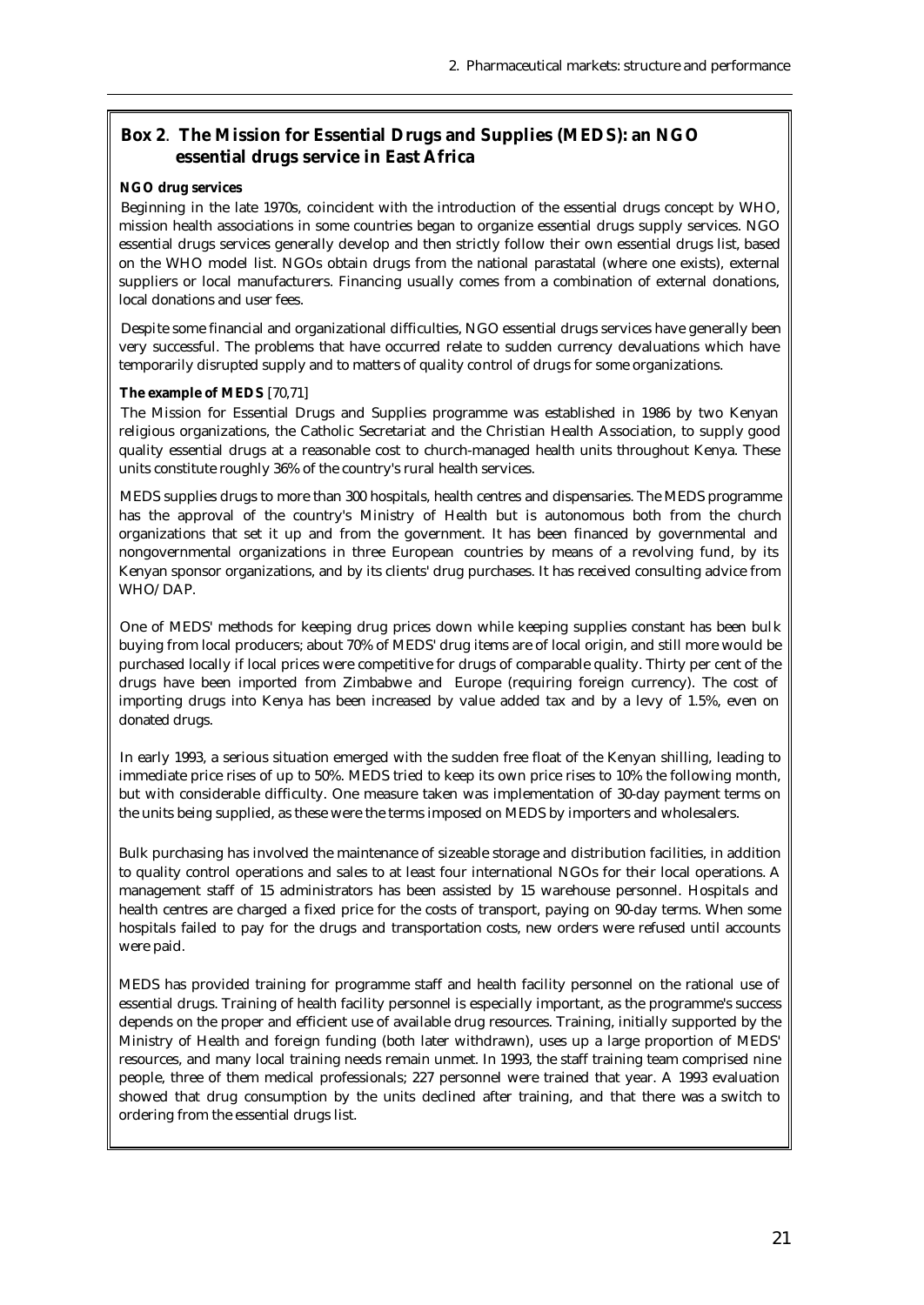## **2.3 Pharmaceutical market failure**

Government involvement in the pharmaceutical market has traditionally been far more extensive than in markets for most other goods. Not only the extent of government intervention matters, but also the form. Governments can inform, regulate, mandate, finance and provide [85]. As many governments consider changing the relative roles of the public and private sectors, it is worth reviewing the underlying reasons for different government interventions. Economic theory provides a useful framework.

Economic reasoning suggests that in "perfect markets" willing buyers and sellers should be left to transact their business without government interference as the market will lead to an optimal solution. However, the necessary conditions for a perfect market are rarely fully met and pharmaceutical markets are likely to be plagued by market failure. The main forms of market failure in pharmaceutical markets are considered below, together with possible government responses.

## **Informational imbalance**

For commodities such as cabbages and candies, producers, sellers and consumers are all equally aware of the quality of the product and its value for money. However, if one party to a transaction knows more than the other about product quality this creates space for markets to fail. In the pharmaceutical sector information about quality, safety, efficacy, value for money and the specific appropriateness of individual drugs often varies between the parties involved.

### *The extent of market failure*

Informational imbalance (or asymmetries) probably constitutes the most serious form of market failure in the pharmaceutical sector. As in the health care sector generally, the consumer (or patient) often knows less than the prescriber or dispenser. However, there are also substantial informational differences between other actors in the sector.

Several types of informational problems occur:

- **Drug efficacy:** Most actors will be less well informed than the manufacturer about the efficacy of the drug. This is a problem in virtually all contexts. Prescribers and consumers must depend (at least partially) on the manufacturer for information about the effects of the drug.
- **Drug quality:** There may be substantial questions about the quality and safety of the drug. This is a critical issue in countries with weak regulatory authorities where unsafe drugs are often marketed.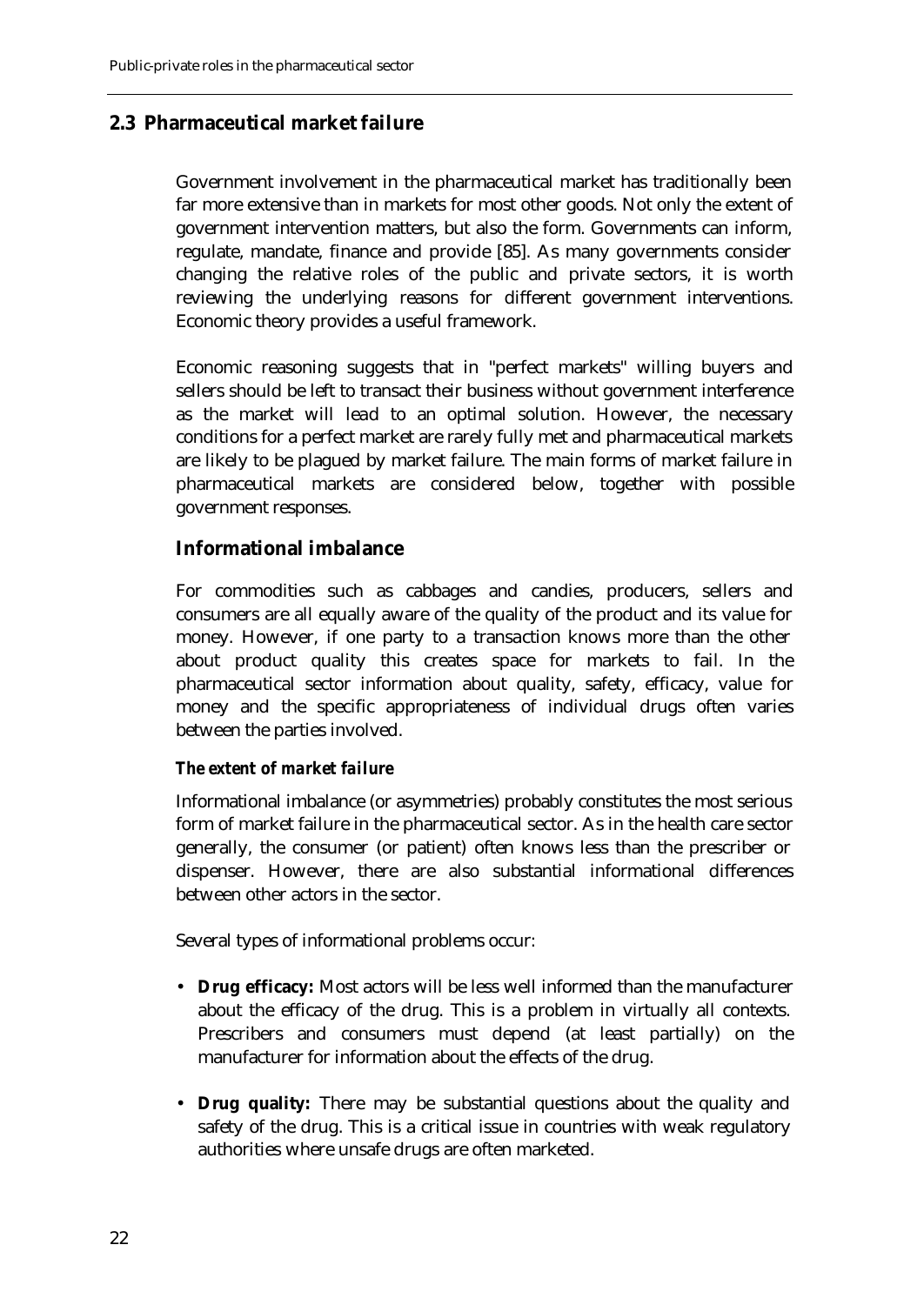• **Appropriateness of the drug:** Patients tend to know less than the prescriber about the appropriateness to their needs of specific drugs.

### *Consequences and responses*

Informational imbalance between the prescriber/dispenser and the patient allows the prescriber/dispenser to give misleading advice in order to increase profits. Lack of knowledge about a particular product on the part of the prescriber may be reflected in irrational prescription patterns. Some manufacturers may manipulate this lack of information by providing distorting information so as to enhance their own sales and profitability.

Government has a range of tools with which to respond to these problems. These tools include quality regulation, regulation of promotional practices (preventing practices which provide inaccurate or biased information), provision of information and training (to both consumers and prescribers), strengthening of professional ethics to prevent prescribing for profit, and licensing and registration of virtually all actors in the sector. Professional associations and drug manufacturers' associations may also take measures, such as voluntary codes of practice, to prevent the worst consequences of information differences.

## **Failure of competition**

When there are many buyers or sellers of a commodity the actions of any single actor do not affect anyone else. However, if there are few buyers or sellers then these few may be able to exercise market power. In the case of sellers this is *called monopoly power*, in the case of buyers it is known as *monopsony power*. Market power enables sellers to charge higher prices than they would in a situation of perfect competition.

## *The extent of market failure*

Unlike the overall health care sector, the pharmaceutical sector suffers substantial problems related to the failure of competition. High initial investment costs mean that average production costs reduce only when a large quantity of a drug is produced. However, with international trade, it is rarely the case that a true monopoly of this sort exists. Instead market power is created through:

- **patent protection**, which exists in order to encourage research and development;

- **brand loyalty** created through marketing which generates market power even

after patents expire;

- **market segmentation,** especially by therapeutic subclass;
- **gaining control over key inputs,** thus preventing other firms from competing

effectively;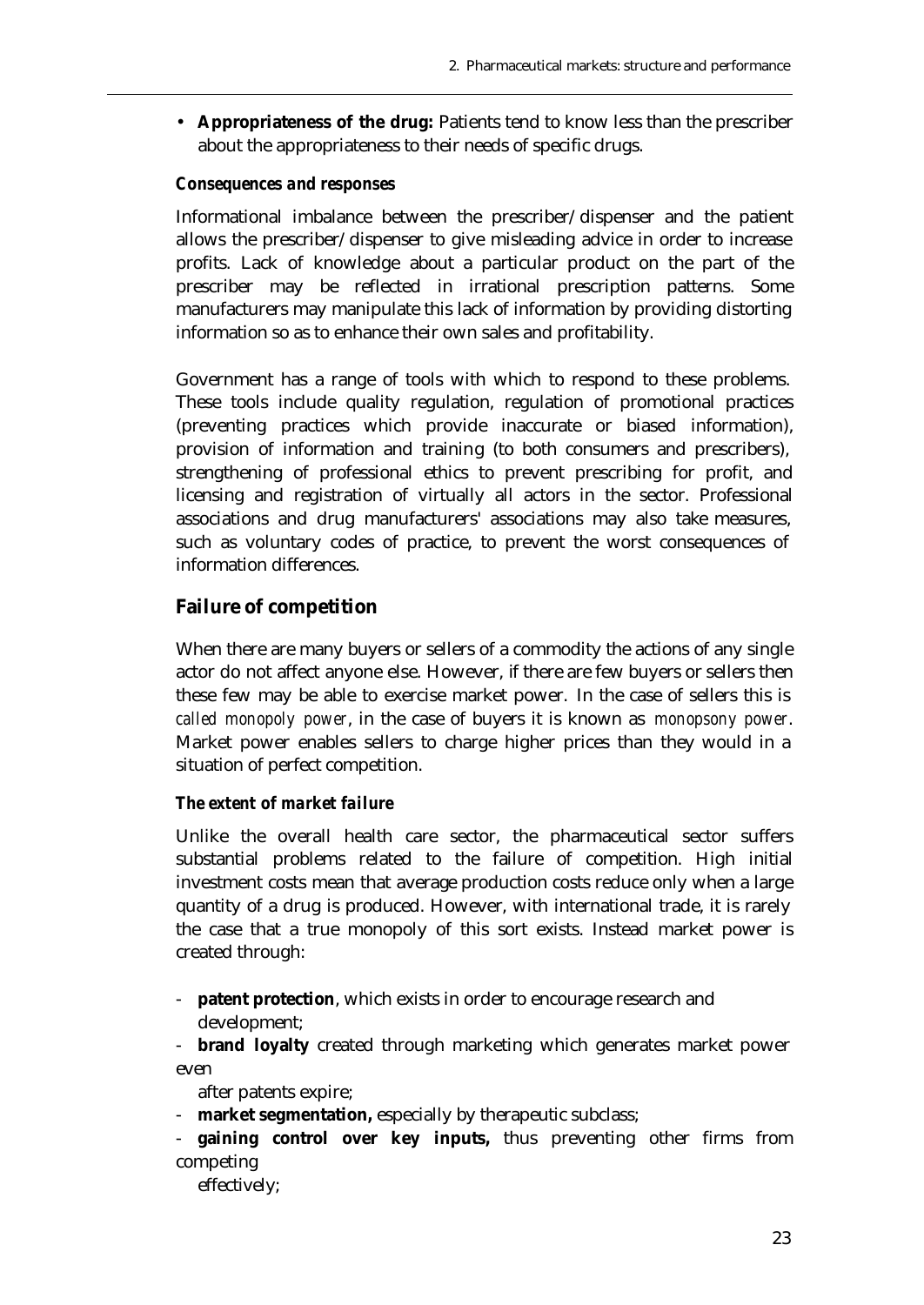- **implicit collusion** between firms through, for example, price-fixing.

An alternative perspective suggests that, due to the special characteristics of drugs, competition takes undesirable forms. In particular, because of the lifesaving nature of many drugs and the fact that patients do not pay for them directly in many countries, there is unlikely to be substantial price competition but rather competition in product quality, innovation and brand awareness.

### *Consequences and responses*

The most obvious consequence of the failure of competition is higher prices than would be expected in a competitive market. The two main responses are to create more competition in the market and to regulate prices or profits. Both of these responses are evident in the pharmaceutical market. Governments have tried to create more competition through the regulation of promotional practices and through generic substitution policies. Price controls are also common.

## **Externalities**

Health services such as immunization and the treatment of contagious tuberculosis or sexually-transmitted diseases have benefits for people who consume the services, but they also have external benefits (termed 'externalities' by economists) to other people.

## *The extent of market failure*

Externalities are widely prevalent in the health and pharmaceutical sectors. They occur with treatment for all communicable diseases or in the provision of vaccines against such diseases.

## *Consequences and responses*

If consumption of services with externalities is left to the market, then the level of immunization or treatment will be less than what is desirable from a social perspective. Public health will suffer and both individual and collective health costs may rise.

Subsidizing the services with externalities is the standard response to this problem. By reducing the price for at least some consumers, the government can increase consumption of a drug and hence boost demand. It is not necessarily the case that goods with externalities need to be provided free of charge. The appropriate level of subsidy will depend on how far the level of (unsubsidized) consumption falls short of the optimal level.

## **Equity**

Equity, strictly speaking, is not a form of market failure. There is no assumption in economics that perfect markets will lead to equitable situations. But equity is a central policy objective of many governments. Governments often target the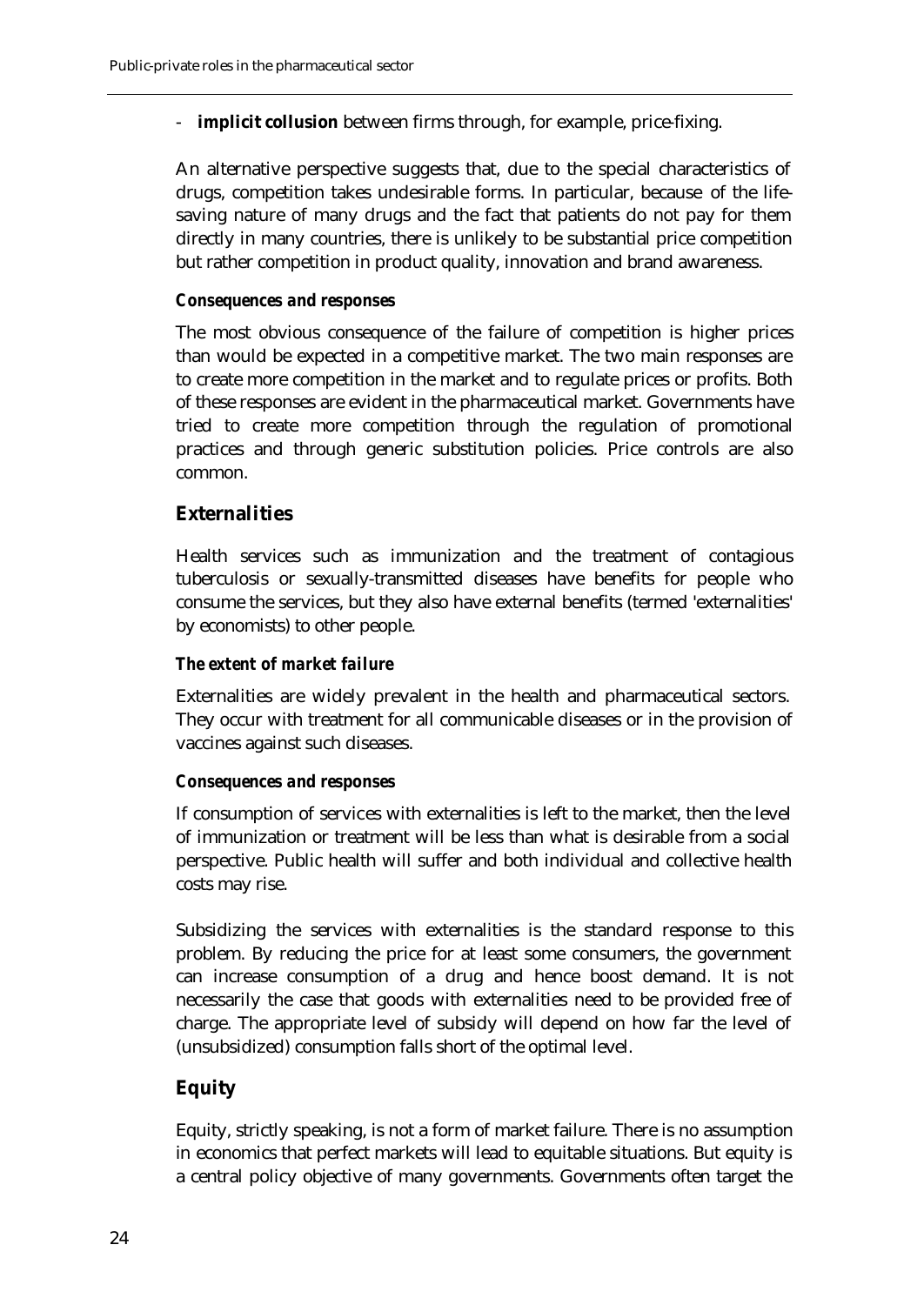poor and the underserved, although in practice they may not succeed in this goal.

Equity is also an important objective for some private not-for-profit organizations. In sub-Saharan Africa, mission facilities have historically been located in remote rural areas in order to serve the very poor [44].

Private for-profit organizations generally do not have equity as an objective. Their profit-oriented nature may even directly conflict with financial and geographical equity.

Access to pharmaceuticals in the private for-profit sector is granted on the basis of willingness to pay. Those unable to afford drugs will be denied access to them. Moreover private for-profit providers locate where willingness to pay is greatest, which tends to be in urban areas. Poorer rural areas will remain underserved.

Yet the poor in many countries rely on private for-profit drug sellers and pharmacists. Why is this so?

• **Drugs may appear less expensive in the private sector:** Private sector drug sellers may be more willing to sell drugs in small and affordable quantities although people will not be cured without taking a full course of treatment and may even suffer adverse effects (such as increased drug resistance).

• **There is limited access to public sector drugs:** Although in principle the public sector is in a good position to ensure equitable access to drugs, in practice political pressure and other threats to government effectiveness result in inequity. A large share of drug budgets may be allocated to urban referral hospitals rather than to rural dispensaries, for instance. Sometimes referred to as the "inverse care law", the result may be that those with greater needs receive less care [17].

• **People will find money to pay for private sector drugs if there is no access in the public sector:** This often means borrowing money, which may have adverse long-term effects on the welfare of the household.

Equitable access to essential drugs can be achieved only by government subsidy of the drug costs of the poor. Government may choose to provide these drugs itself, or alternatively there are a number of means (such as vouchers or reimbursement systems) whereby subsidies can be targeted at the poor who seek drugs from private outlets.

Government may also consider ways to make the private for-profit sector more geographically equitable, such as by offering incentives or subsidies to locate in more remote areas. Such incentives have a cost. This cost needs to be compared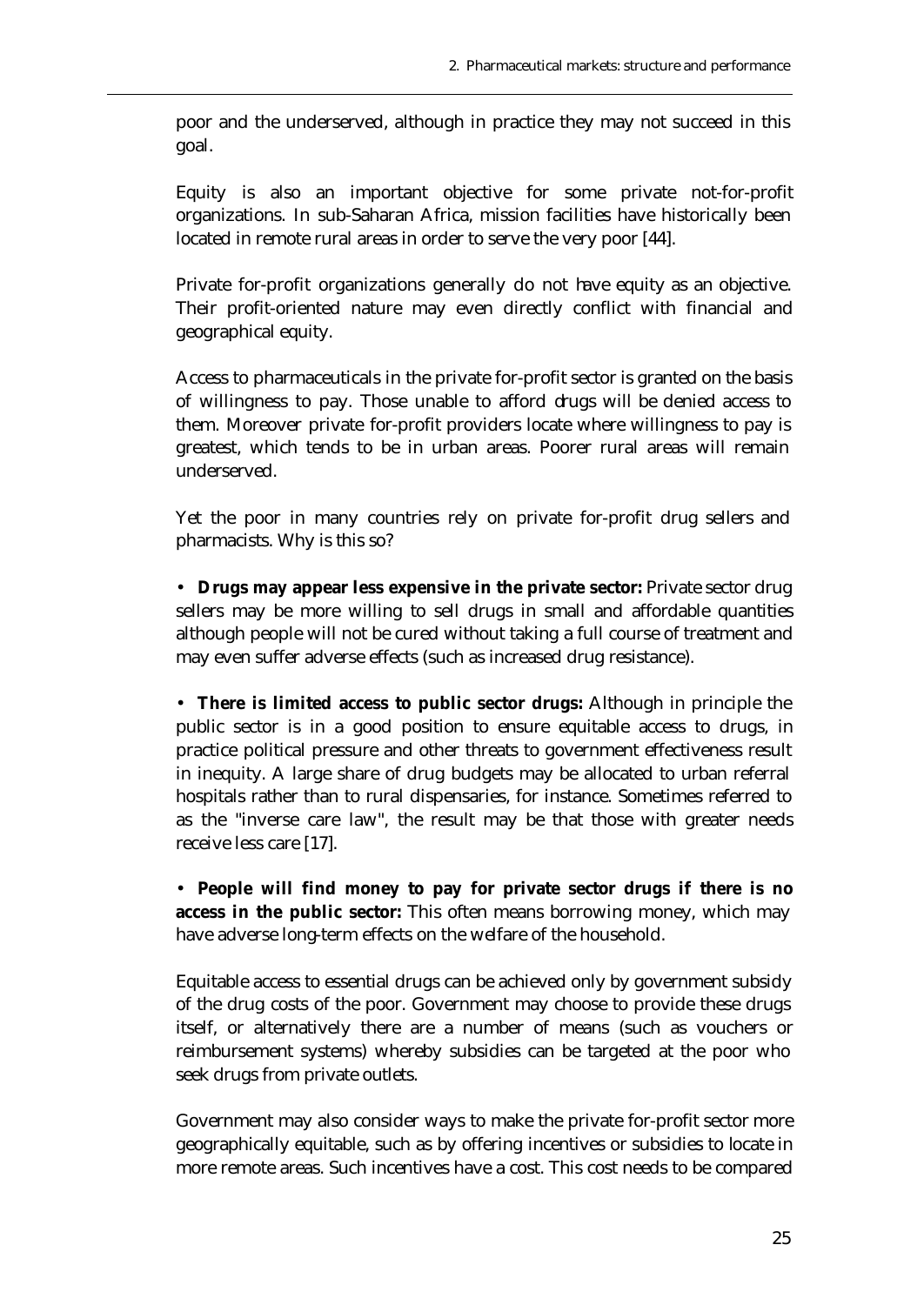to that of the government extending its own services and providing drugs directly.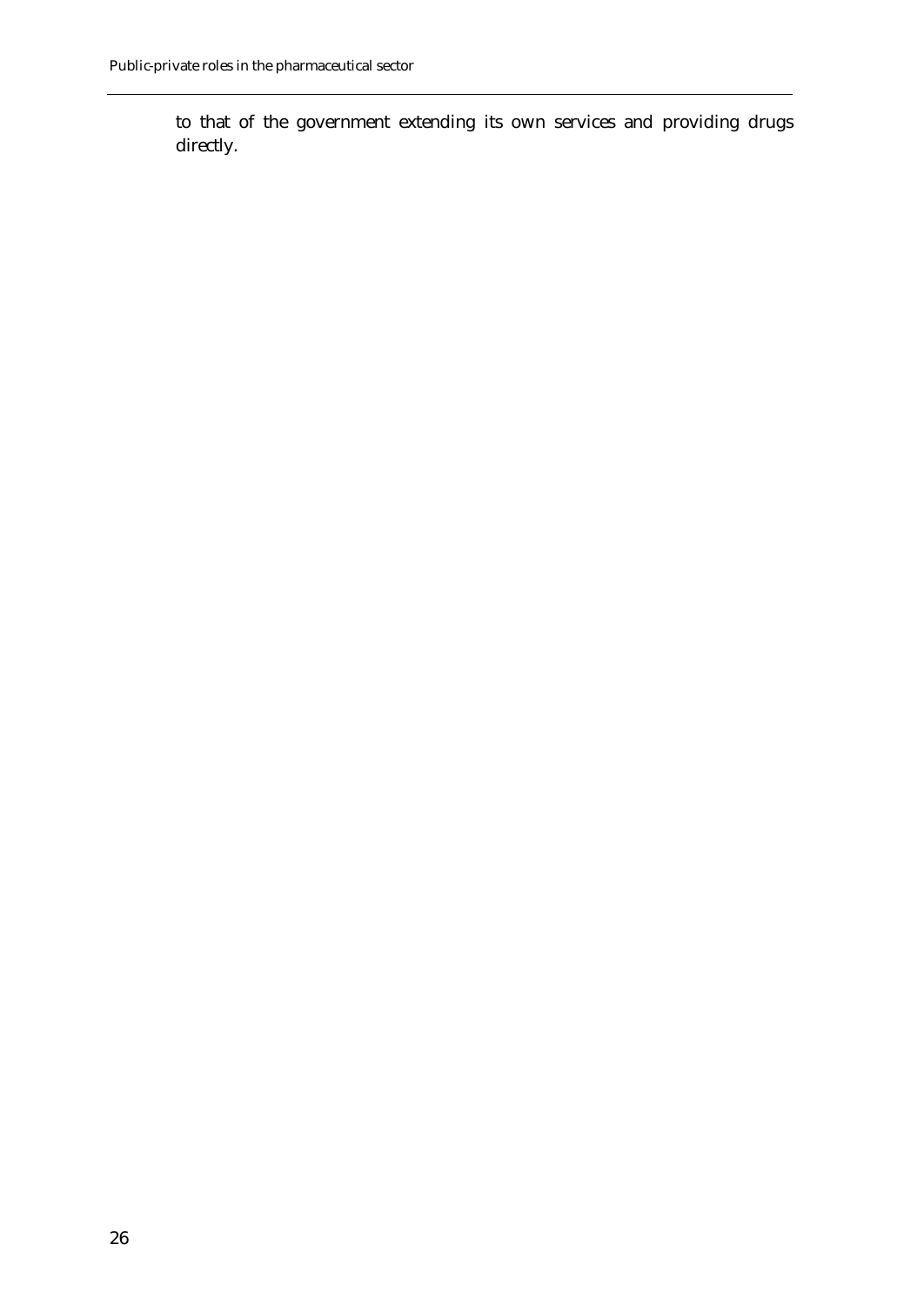2. Pharmaceutical markets: structure and performance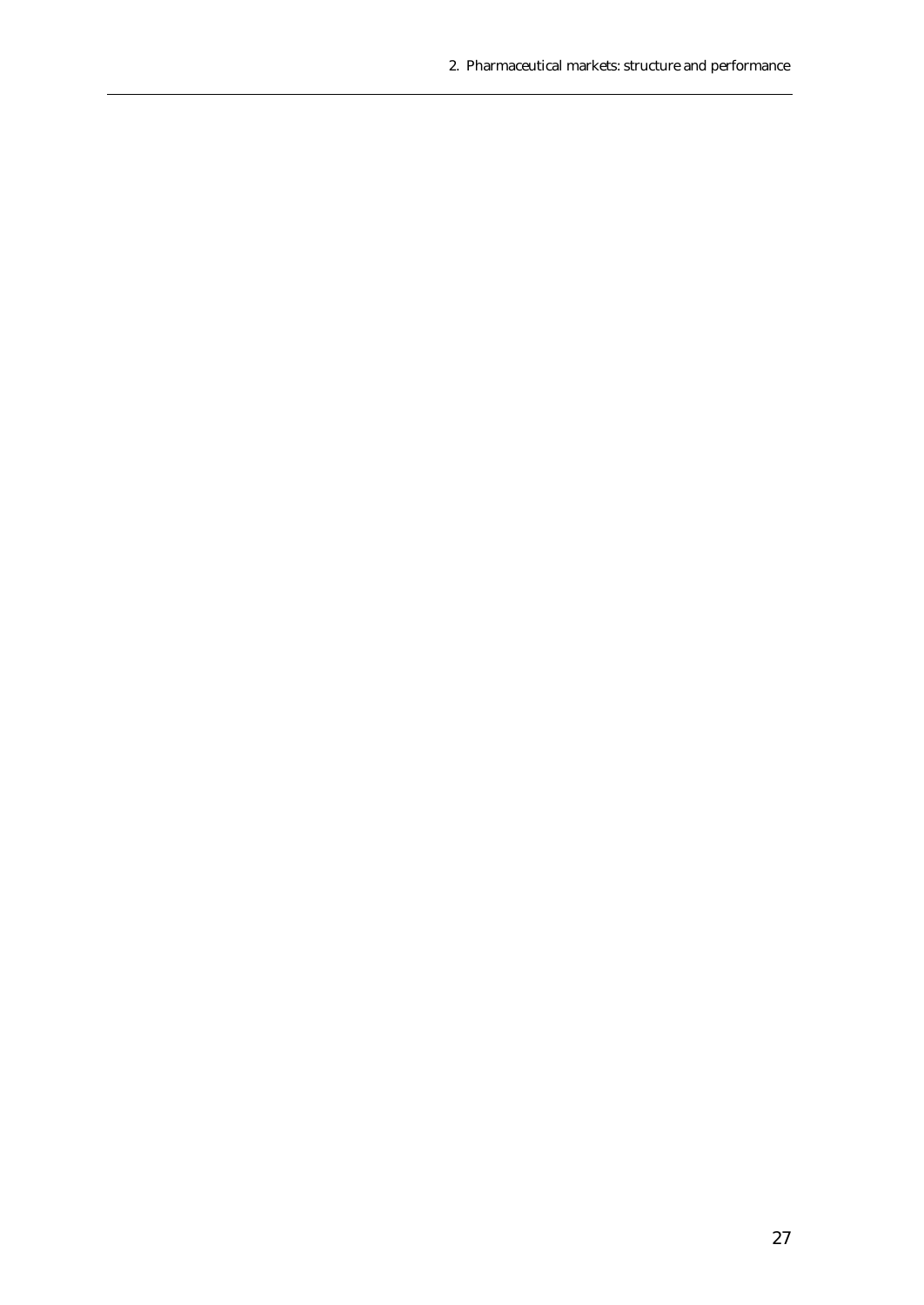# **3. Essential state responsibilities**

## *What are the essential responsibilities of the state in the pharmaceutical sector?*

Purely private markets for pharmaceuticals are unlikely to be either efficient or equitable. This is apparent from the preceding discussion. Thus, government needs to improve the operation of private markets by establishing a clear policy and regulatory framework. Regardless of how involved the private sector is in the financing and distribution of drugs, it is up to the state to ensure that a set of core functions are performed. These essential state responsibilities include policy-making, drug regulation, establishing professional standards, ensuring access to essential drugs and promoting rational drug use (Table 3). These functions constitute the minimum for which the state must take responsibility.

The state may choose not to implement all of these responsibilities itself; it may delegate some functions to other actors in the pharmaceutical sector. For example, professional bodies may be involved in setting educational standards and developing codes of conduct. The appropriateness of the state's delegating any of the tasks described below to others will depend on capacity in both public and private sectors and on the availability of suitably qualified and motivated agencies. Regardless of who performs these functions, the state must assume responsibility for ensuring that they are performed, and that they are performed effectively.

## **3.1 Policy-making**

National drug policies are guides to action. They provide a framework for the evolution of the pharmaceutical sector [118]. Within the context of national health policy (stated or implicit), national drug policies promote access, rational use and quality of drugs.

National drug policies should be developed with the broad involvement of the full range of public, private for-profit and private not-for-profit organizations or individuals discussed in Section 2.2. However, the ultimate responsibility rests with the state for ensuring that a policy exists and that it is implemented.

## **3.2 Drug regulation**

Concern for public health and welfare requires a degree of regulatory control over drug quality, safety, efficacy, and use [57,64,118]. An example of how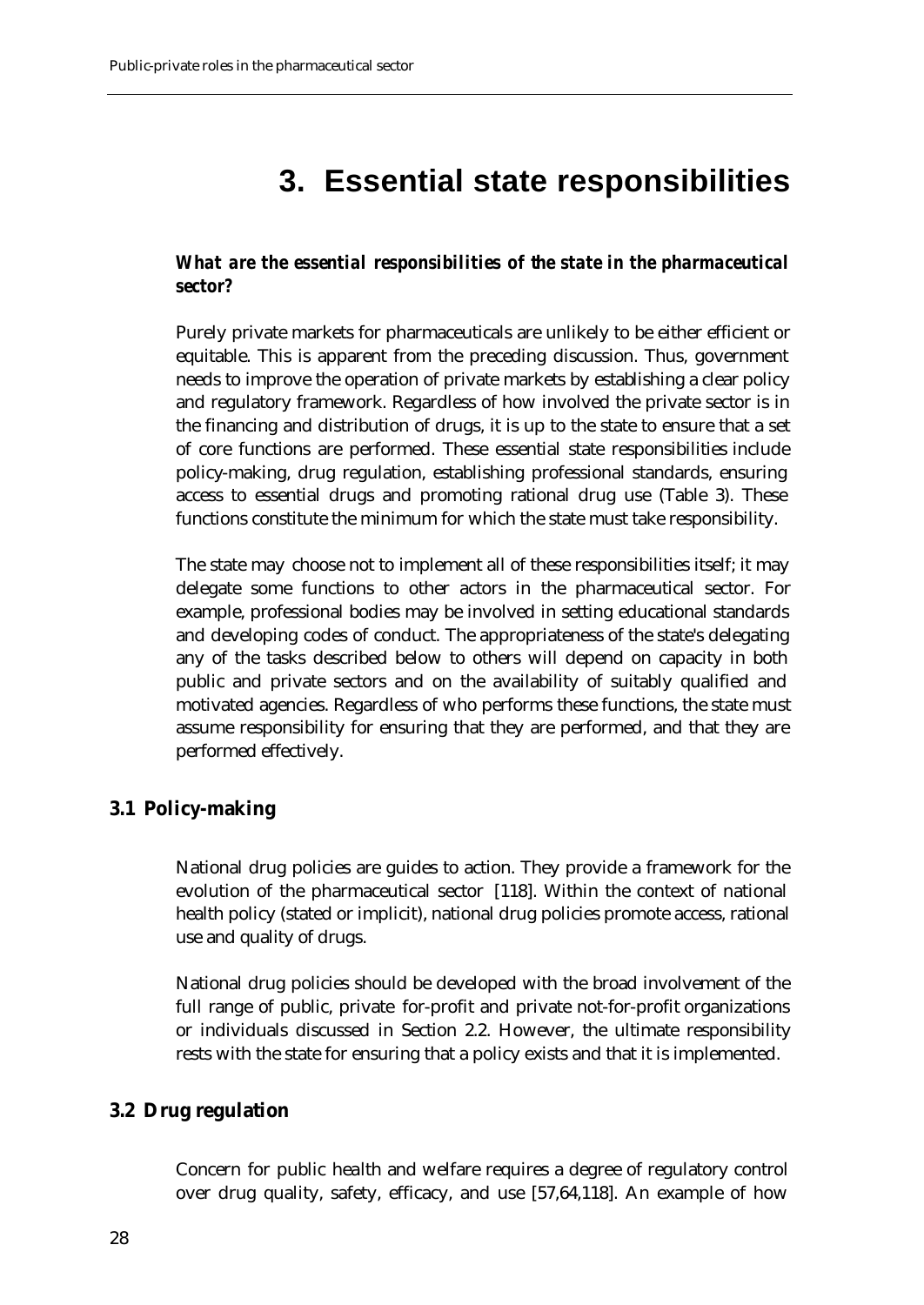increasing deregulation may have a negative impact on health and welfare is described in Box 3.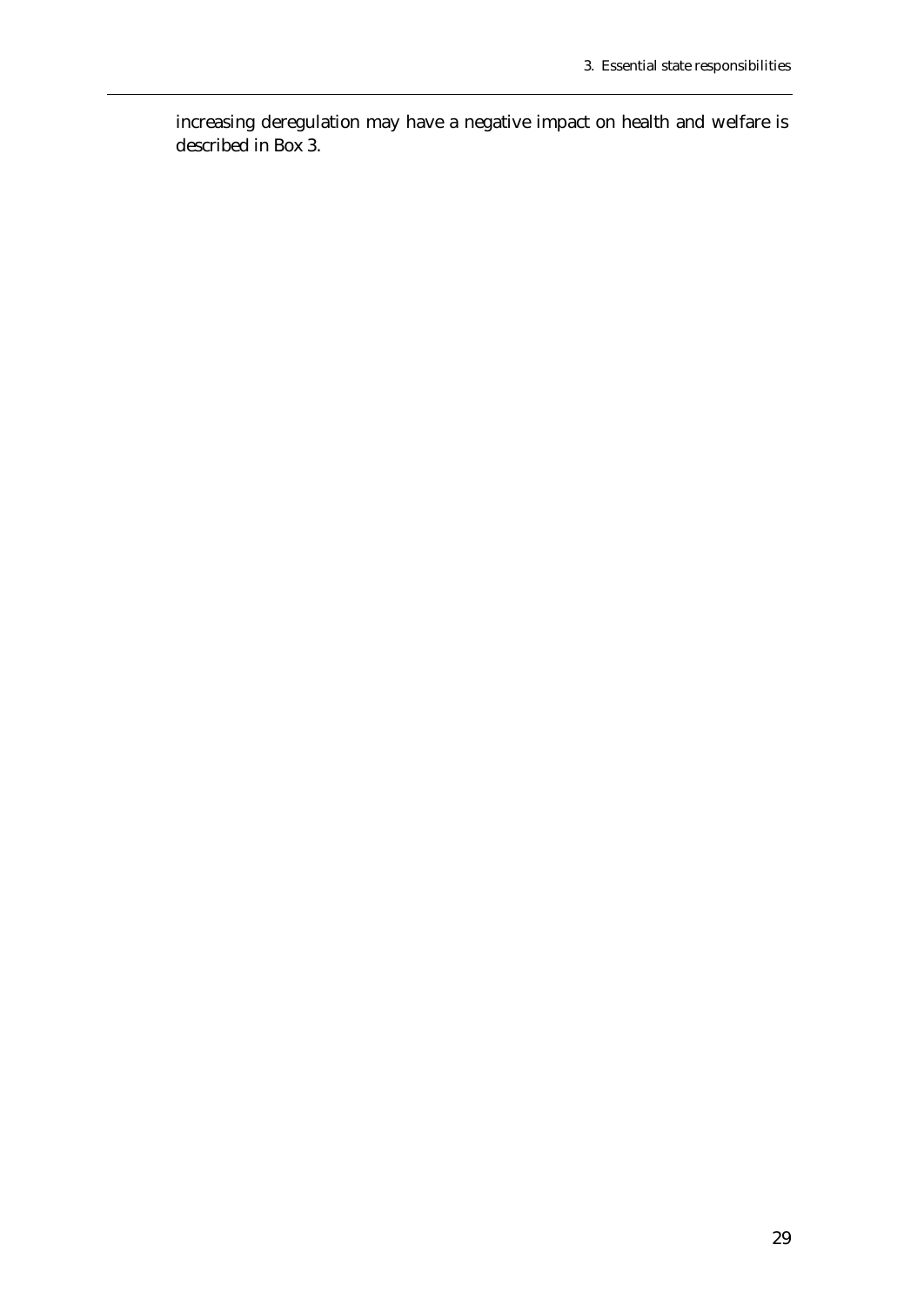## **Table 3. Essential state functions in pharmaceutical markets**

#### **1. Policy-making**

- Development and routine review of national drug policy, including elements of policy on:
	- government financing of drugs (how much of what?)
	- affordability (including policies on price regulation and price competition)
	- rational drug use
	- drug quality
- Legislative, regulatory, and programmatic initiatives for policy implementation
- Policy monitoring and evaluation

#### **2. Drug regulation**

- Licensing and inspection of importers, wholesalers, pharmacies and other drug outlets
- Licensing and GMP inspection of manufacturers
- Registration of drugs (safety, efficacy, quality)
- Control of marketing and independent drug information
- Post-marketing surveillance (safety, efficacy, quality)

#### **3. Professional standards**

- Setting educational standards for pharmacists, doctors and other health professionals
- Licensing of pharmacists, doctors and other health professionals
- Developing and enforcing codes of conduct

#### **4. Access to essential drugs**

- Subsidizing the costs of essential drugs for the poor
- Ensuring the geographical accessibility of essential drugs
- Supplying essential drugs to government health facilities
- Ensuring appropriate levels of consumption of drugs and vaccines for communicable diseases

#### **5. Rational use of drugs**

- Ensuring availability and dissemination of unbiased information
- Continuing education of health professionals
- Public and patient education

Drug regulation depends on the existence of a legislative framework which defines which organization has the authority to regulate and over which areas it has regulatory control. Within this legislative framework the appropriate regulatory authority must then issue specific regulations to cover both public and private sectors and should specify the sanctions to be taken in the event of failure to conform. Effective enforcement of sanctions is imperative if regulations are to have credibility.

Self-regulation by industry or coregulation involving industry and consumer groups is increasingly promoted as a means to complement public sector regulatory capacity. However, such approaches can be fraught with difficulty. Considerable effort is still required to find the best blend of regulatory inputs.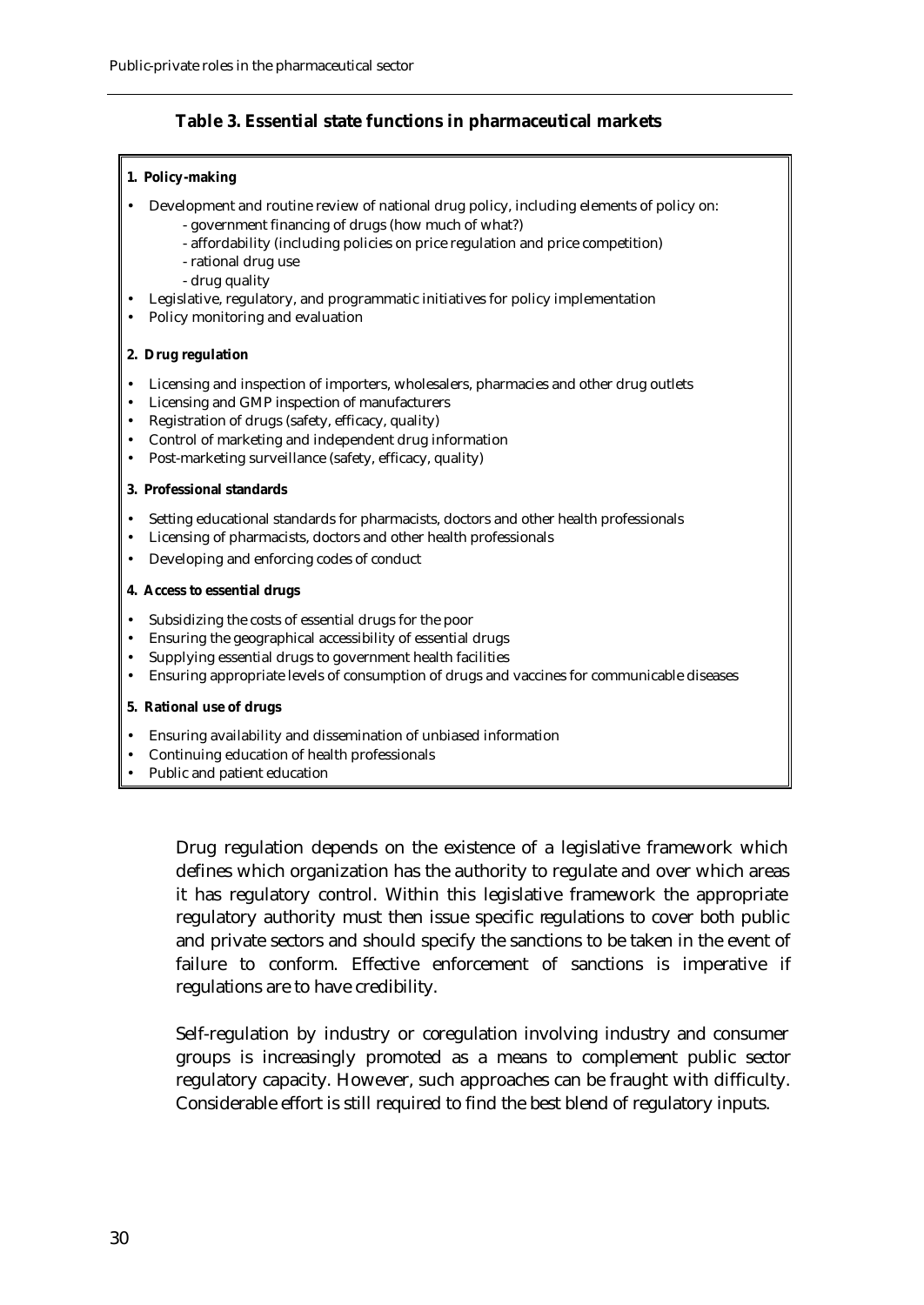## . **Box 3. China: when government lets go of the reins** [21,25,67,107,138]

#### **The context**

During the period 1960-1983 China established a "Cooperative Medical System" which brought at least basic health care services to almost the entire population. Rural doctors were paid on a work points system by the local commune. The commune also purchased some care from higher-level facilities for its population.

As the system of communal agriculture in China broke down, so did the old ways of financing and providing health care. By the end of the 1980s the Cooperative Medical System had collapsed in about 90% of Chinese villages. About three-quarters of finance for health care in China came from user fees. Rural doctors generally no longer saw themselves as government employees but as independent private practitioners. At the same time, government controls on higher-level facilities were relaxed; hospitals were given greater managerial autonomy and control over their own finances.

#### **The impact on health and health care**

The reforms in China have had an extremely negative effect on access to health care services, particularly in rural areas. It is now estimated that 700 million Chinese have no prepayment or insurance coverage and must thus pay out-of-pocket for virtually all health services. Household surveys have documented a large number of untreated sick people. For example, a national household survey in 1988 showed that 25% of the rural population who needed referral to a hospital were not admitted, largely due to financial problems [25]. Health care expenditures also appear to be a major factor in causing poverty. In a survey of 1013 poor households, nearly 50% of them cited illness as the principal cause of poverty [67].

The declining financial accessibility of health care services has also affected health status. Immunization coverage began to decline towards the end of the 1980s and there have been several recent unexpected outbreaks of immunizable diseases. Both child and infant mortality declined steadily until the 1980s, but the decline in these indicators then stopped and even showed a slight upward drift. This is despite recent rapid macroeconomic growth.

#### **The impact on the pharmaceutical sector** [107]

Prior to 1980 health stations stocked only a small number of essential drugs. Since that time, rural doctors have been granted the right to prescribe all drugs except narcotics and major tranquillizers. They have not been provided with extra training to match these new powers.

Health stations in poorer counties often appear to stock more drugs than those in wealthy ones. This probably reflects economic necessity; drug sales are the easiest way to make money. Health facilities have the right to manufacture drugs and an increasing number of small health stations are producing traditional remedies in order to generate revenue.

Several studies have reported inappropriate drug use  $-$  the use of injectables rather than oral preparations, and the use of second-line and third-line drugs where simple ones would do.

Ensuring an effective regulatory framework for the pharmaceutical sector is a major challenge for governments. Many countries have a legislative framework but inappropriate or outdated regulations. Equally or more commonly, regulations exist but enforcement agencies do not have the capacity to implement them. The issue of regulatory capacity is discussed further in Section 7.

## **3.3 Professional standards**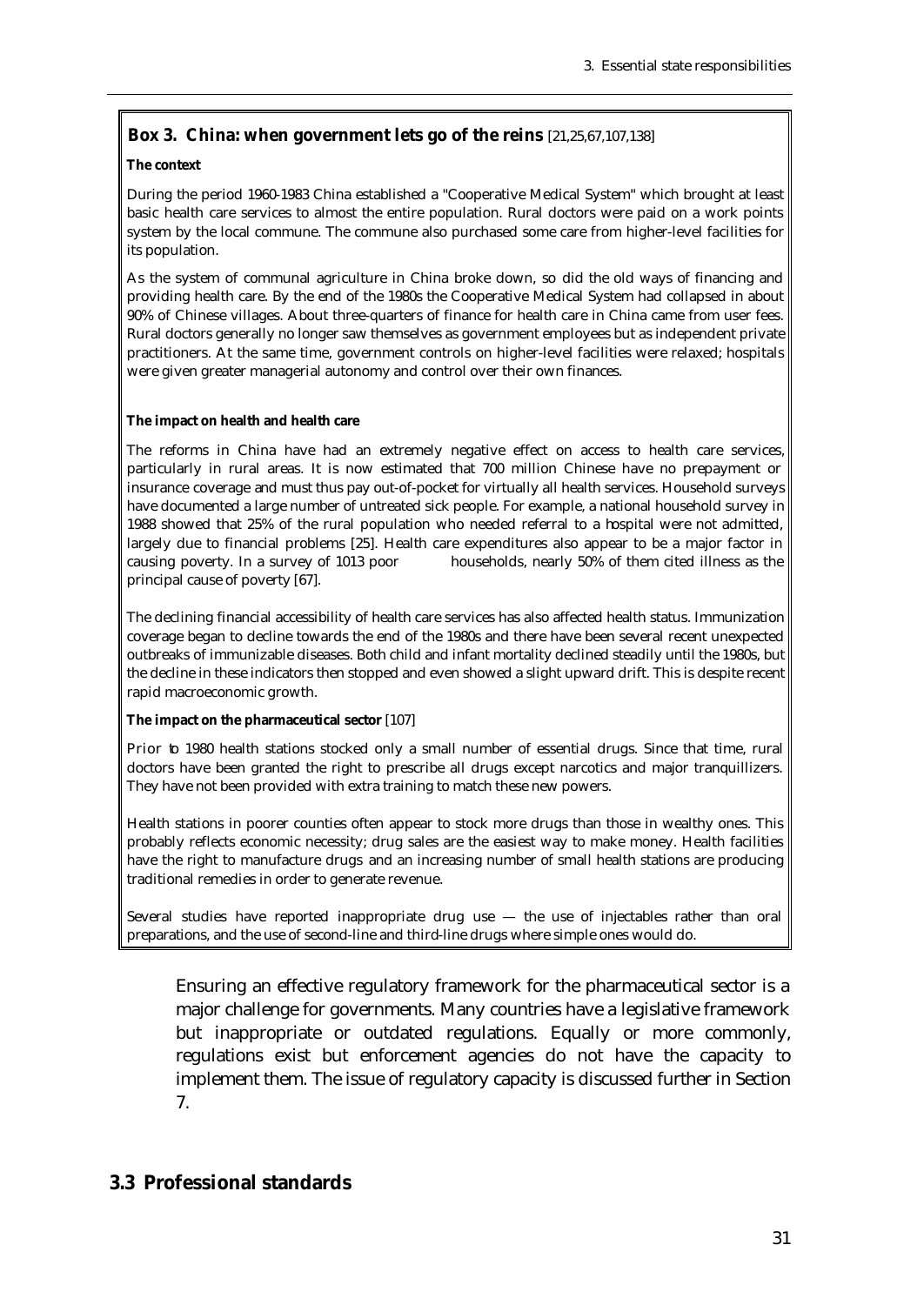In addition to ensuring the quality of drugs, the state is also in the best position to ensure the quality of the health professionals who prescribe, administer and dispense drugs to patients. The state, therefore, has a responsibility to maintain adequate and appropriate educational standards for pharmacists, doctors and other health professionals, to ensure through the licensing process that these standards have been met, and to ensure that codes of conduct are developed and implemented. Professional associations or councils generally play a key role in each of these functions.

## **3.3 Professional standards**

In addition to ensuring the quality of drugs, the state is also in the best position to ensure the quality of the health professionals who prescribe, administer and dispense drugs to patients. The state, therefore, has a responsibility to maintain adequate and appropriate educational standards for pharmacists, doctors and other health professionals, to ensure through the licensing process that these standards have been met, and to ensure that codes of conduct are developed and implemented. Professional associations or councils generally play a key role in each of these functions.

## **3.4 Access to essential drugs**

Recognition of health as a fundamental human right brings with it the responsibility of the state to ensure access to health care, including essential drugs. This does not mean that the state should necessarily finance and provide all drugs. A share of drug needs  $-$  in many countries a very large share  $$ may be met through private financing and supply mechanisms. However, the state has a responsibility to ensure that together the public and private sectors make essential drugs accessible to the entire population.

The poor bear a larger part of the burden of disease than do the affluent. In order to ensure equitable access to essential drugs for the poor, government will need to subsidize their drug costs. Government may also wish to subsidize the costs of essential drugs for high priority groups such as children.

For tuberculosis, sexually transmitted and other communicable diseases there are high costs to society if full drug therapies are not geographically and financially accessible to all. In order to ensure effective control programmes for these communicable diseases government may need to subsidize their costs. The issue of making drug prices affordable is dealt with in detail in Section 6.3.

Geographical accessibility of essential drugs may be promoted through the public and/or private sector. Regardless of the strategy or mix of strategies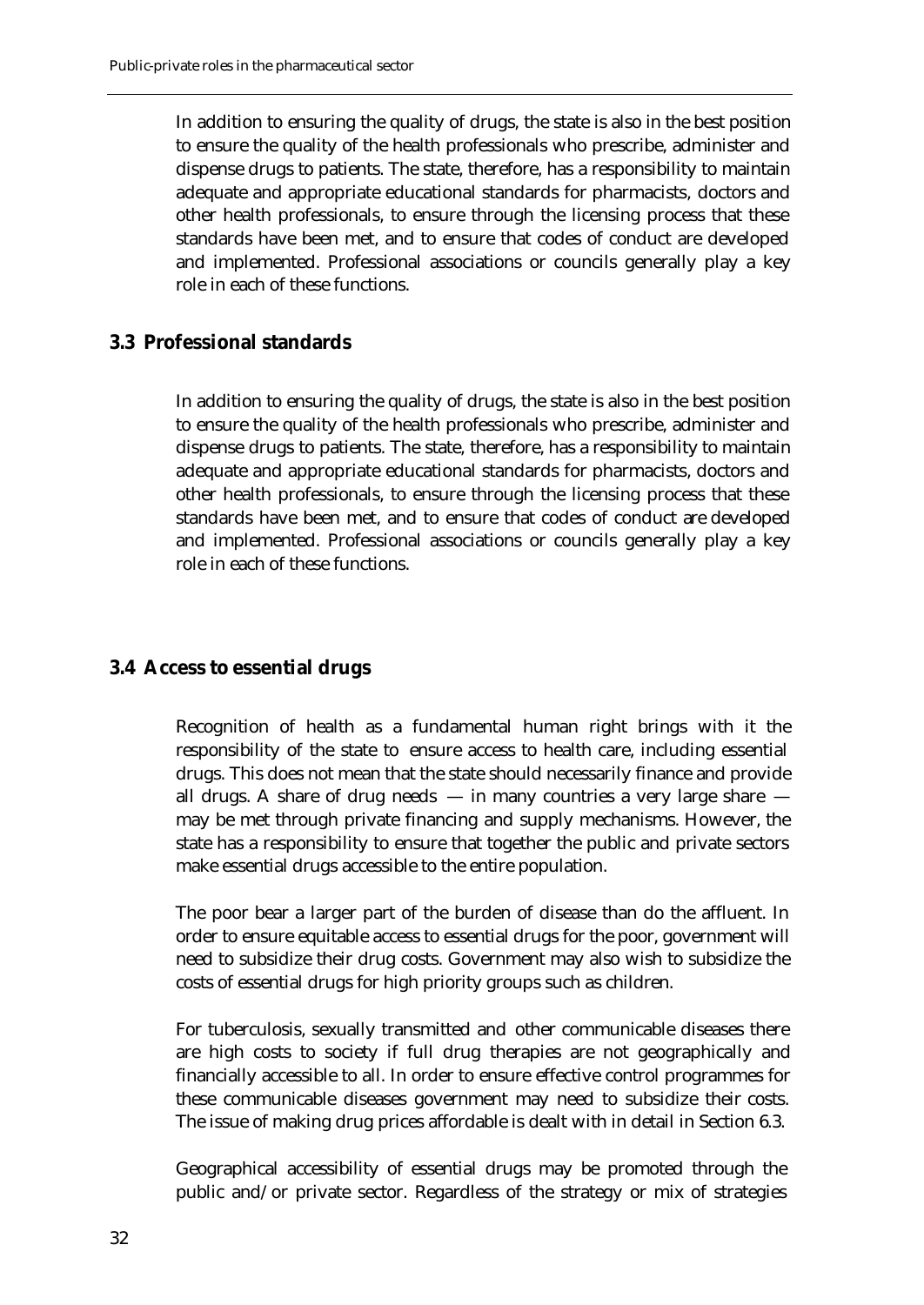chosen, government should ensure the availability of essential drugs in public health care facilities. Without such drugs the credibility of the public sector is damaged, other inputs such as staff time are wasted and inappropriate drug consumption patterns may be encouraged.

A variety of mechanisms are available to promote geographical accessibility in the private sector (see Section 6.2).

### **3.5 Rational drug use**

Free markets require full and accurate flow of information between buyers and sellers. Informational imbalance between drug producers and health care providers, and between health care providers and patients, is a major contributor to failure in the pharmaceutical market. Irrational use of drugs may stem both from lack of knowledge on the part of the providers and from the use of guile to mislead less informed consumers in order to increase profits.

Efforts to promote rational drug use aim to ensure that independent and unbiased information is available and that this information is actively used by prescribers, dispensers and patients. In addition, the state has a role in ensuring that professional ethics are not misplaced in the pursuit of profit. Measures for promoting rational drug use are described more fully in Section 6.5.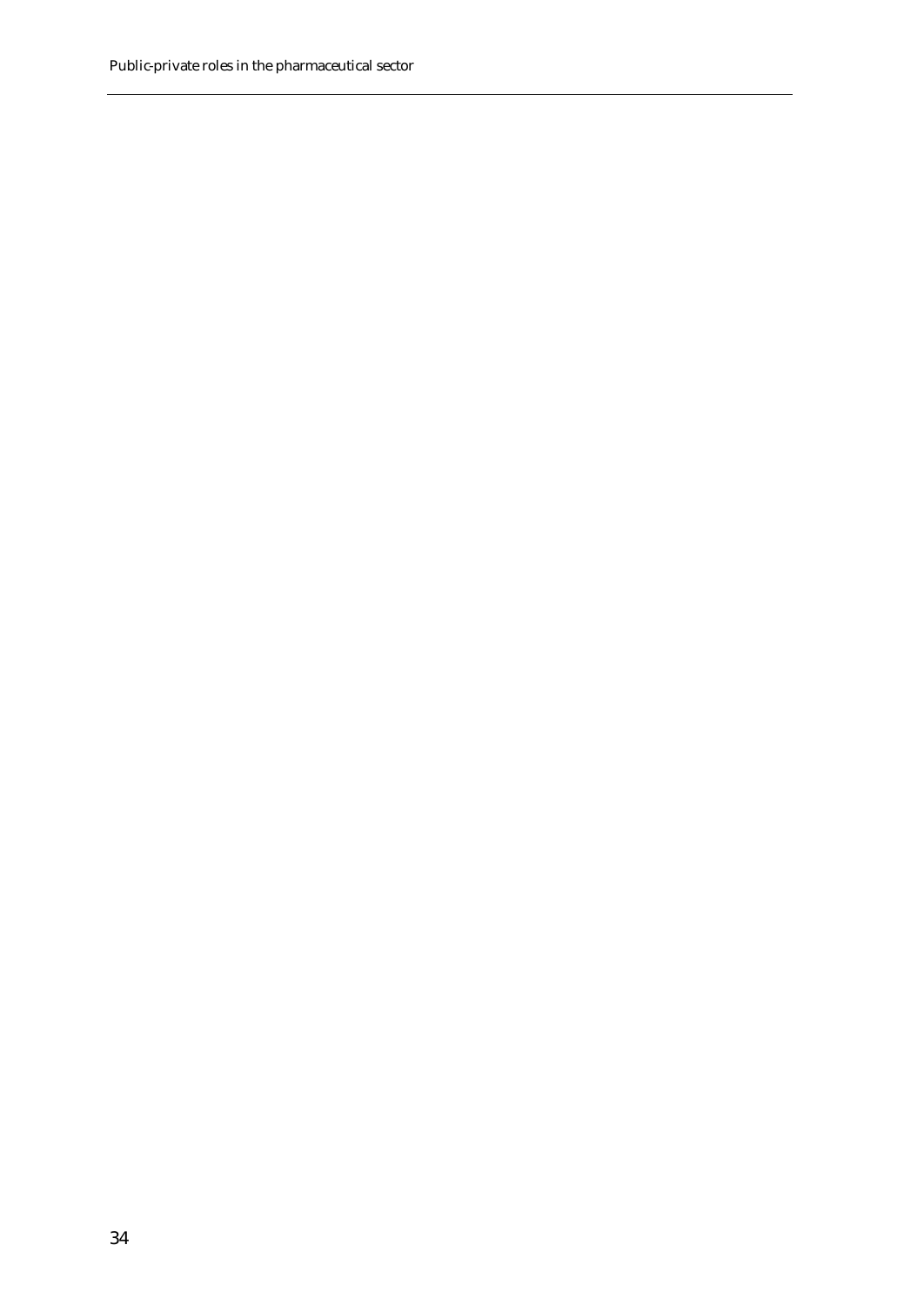# **4. The public-private mix in drug markets: a global picture**<sup>1</sup>

## *What is the current public-private mix in pharmaceutical markets?*

Any discussion of policies changing the balance of public and private roles in the pharmaceutical sector needs to be rooted in an understanding of what the current mix is. The relative roles of the public and private sectors can be measured in many ways. In this section we explore the mix with regard to:

- production;
- national expenditure;
- distribution systems;
- household expenditure.

## **4.1 Production**

 $\overline{a}$ 

Pharmaceutical development and production is a major private sector activity for many countries. Several OECD countries and some low- and middleincome countries such as Argentina, Brazil, China, Cuba, Egypt , India, Indonesia, Mexico and Sri Lanka have quite substantial private, and in some cases public, drug manufacturing plants with important innovative capabilities.

The public-private mix in drug production depends mainly on the industrial policy of each country, economic conditions, market, and varied other factors. In addition, it is a question that may substantially change in the future with the globalization of the economy and the effects of the recent international agreements on trade and intellectual property rights (TRIPs).

Box 4 summarizes data available for the Newly Independent States of the former Soviet Union. Country situations obviously vary immensely. In small and low-income countries in particular, a state-owned pharmaceutical production plant may be the only drug manufacturer.

<sup>1</sup> More detailed information on global pharmaceutical expenditures can be found in *Global comparative pharmaceutical expenditures. Health economics and drugs*. [131]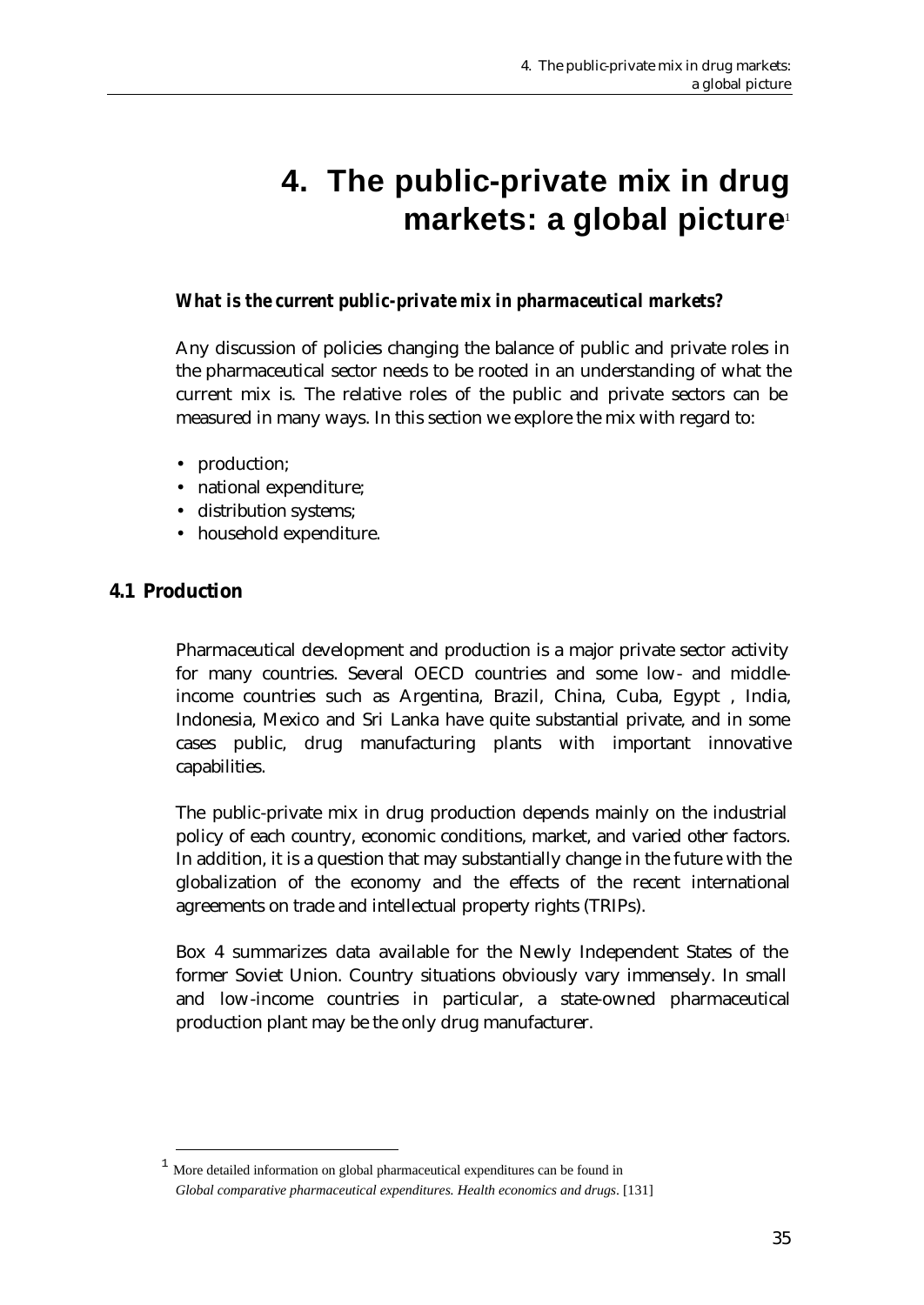## **Box 4. The public-private mix in drug production: expenditure and distribution in the Newly Independent States**

[Primary data provided by participants at WHO European Regional Seminar on Pricing and Reimbursement] [139]

#### **Production**

All of the Newly Independent States (NIS) have some pharmaceutical production capacity, although this varies between states such as Georgia and Ukraine which have substantial capacity and the smaller Asian republics, many of which have just one production plant which is publicly-owned. In Armenia and Georgia there has been fairly rapid privatization of production. The pace has been slower elsewhere.

|                      | ARM | <b>BLR</b> | GEO.    | KAZ. | KGZ   | MDA TJK |       | TKM        | UKR | UZB   |
|----------------------|-----|------------|---------|------|-------|---------|-------|------------|-----|-------|
| No. of local         |     |            |         |      |       |         |       |            |     |       |
| production plants    |     | 10         | 6       | 18   |       |         |       | 14 1 1 1 1 |     | -91   |
| % private plants 80% |     |            | 33% 67% | 0%   | $0\%$ | 0%      | $0\%$ | $0\%$      | 10% | $0\%$ |

#### **National expenditure**

There is a substantial variation in drug expenditure per capita in the NIS from a high of US\$ 26.32 per capita in Armenia to a low of US\$ 0.52 in Tajikistan. To some extent the differences reflect variation in GNP per capita, but there are also unexplained variations. For example, Armenia has a very high drug expenditure per capita compared to the other states although its GNP per capita is close to the mean of the group. In virtually all the NIS the proportion of expenditure is very high compared to global figures (see Table 4).

| 91   |
|------|
|      |
| 4.18 |
| 100  |
|      |
| 960  |
|      |

#### **Distribution**

Different rates of privatization are evident between countries in wholesale and retail markets. Armenia is notable in having very high rates of private sector participation in both wholesale and retail markets. In Belarus the wholesale market is dominated by the private sector but the majority of retail outlets remain in the hands of the state. This pattern is reversed in Uzbekistan.

|                                                                                            | ARM                                                                             | <b>BLR</b> | GEO  | KAZ. | KGZ | <b>MDA</b> | TJK      | TKM      | UKR      | <b>UZB</b> |
|--------------------------------------------------------------------------------------------|---------------------------------------------------------------------------------|------------|------|------|-----|------------|----------|----------|----------|------------|
| Wholesale                                                                                  |                                                                                 |            |      |      |     |            |          |          |          |            |
| Number of                                                                                  |                                                                                 |            |      |      |     |            |          |          |          |            |
| distributors                                                                               | 15                                                                              | 307        | 110  | 155  | 25  | 133        | -1       |          | 39       | 20         |
| % private                                                                                  | 80                                                                              | 98         | 68   | 84   | 75  | $\bf{0}$   | $\bf{0}$ | $\bf{0}$ | $\bf{0}$ | 0          |
| Retail                                                                                     |                                                                                 |            |      |      |     |            |          |          |          |            |
| Number of                                                                                  |                                                                                 |            |      |      |     |            |          |          |          |            |
| pharmacies                                                                                 | 1090                                                                            | 1334       | 1507 | 7731 | 608 | 702        | 507      | 406      | 6809     | 2537       |
| % private                                                                                  | 84                                                                              | 19         | 97   | 2    | 35  | 21         | 7        | 11       |          | 53         |
| Key: ARM - Armenia, BLR - Belarus, GEO - Georgia, KAZ - Kazakstan, KGZ - Khyrgystan, MDA - |                                                                                 |            |      |      |     |            |          |          |          |            |
|                                                                                            | Moldova, TJK - Tajikistan, TKM - Turkmenistan, UKR - Ukraine, UZB - Uzbekistan. |            |      |      |     |            |          |          |          |            |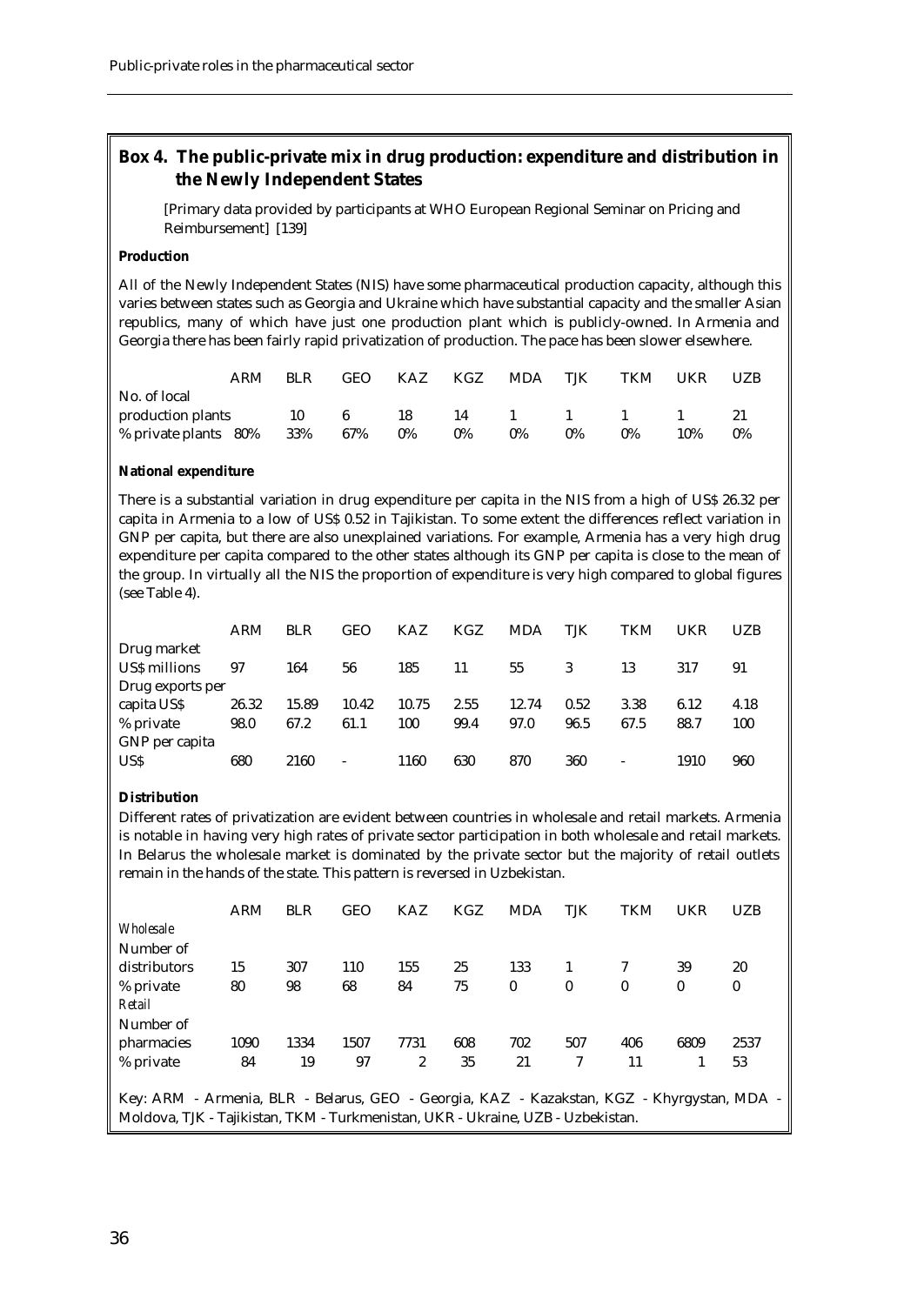# **4.2 National expenditure**

Drug expenditure must be viewed in the overall context of health expenditure.

# **National health expenditure**

Table 4 summarizes data on estimated health and pharmaceutical expenditures by region for 1990.

Per capita expenditure on health varies greatly, from US\$ 36 for sub-Saharan Africa to nearly US\$ 1675 per capita in established market economies.

Globally, approximately 60% of health expenditures are from public sources (primarily taxes, plus social health insurance premiums). In established market economies the average is rather higher at about 77%.

In many developing countries private spending as a percentage of total spending is considerably higher than in the established market economies. This is particularly noticeable in Asia, where public sources account for less than half of all spending on health. This reflects both low national social insurance coverage as well as low general government revenue expenditures on health.

|                                 |    | Health expenditures        |               | Health expenditures by source (%) |         |           |  |
|---------------------------------|----|----------------------------|---------------|-----------------------------------|---------|-----------|--|
| Region(N)                       | N  | Total per<br>capita (US\$) | As $%$ of GDP | Public                            | Private | Aid flows |  |
| Established market<br>economies | 25 | 1675.2                     | 7.73          | 77.0                              | 23.0    |           |  |
| Middle Eastern<br>Crescent      | 32 | 189.1                      | 4.27          | 55.0                              | 42.9    | 2.9       |  |
| Economies in<br>transition      | 19 | 150.3                      | 4.27          | 72.7                              | 27.3    |           |  |
| Latin America and<br>Caribbean  | 33 | 118.1                      | 5.30          | 54.9                              | 37.4    | 7.6       |  |
| Asia and Pacific<br>islands     | 33 | 60.2                       | 4.01          | 40.9                              | 48.1    | 11.0      |  |
| Sub-Saharan Africa              | 47 | 35.7                       | 4.86          | 33.4                              | 37.6    | 28.8      |  |

## **Table 4. Health expenditures by region (1990)**

Source: Ref. [82]

Note: mean values listed here are arithmetic means and therefore differ from original reference.

# **National pharmaceutical expenditure**

Comparative information on pharmaceutical expenditures by region is presented in Table 5. These data, and country-specific data reported separately [131], suggest the following: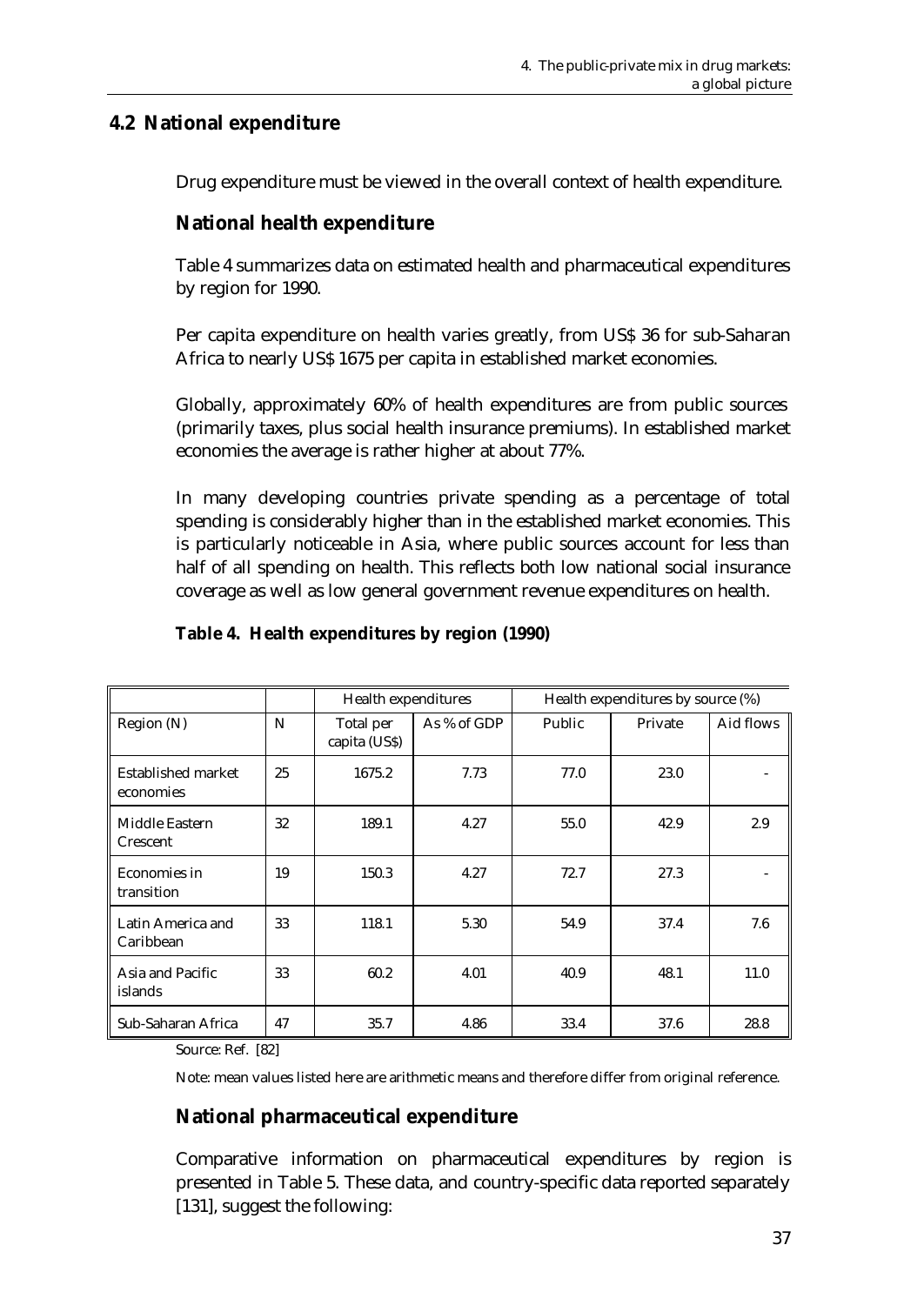- **Per capita drug consumption varies greatly among regions and countries:** As with total per capita health expenditures, drug expenditures vary up to 17-fold between regions, and figures also vary enormously within regions.
- **Private spending on drugs accounts for a greater share of total pharmaceutical spending in developing countries:** Among established market economies, private spending on drugs averages less than 40% of total pharmaceutical expenditure, while more than 60% of pharmaceutical costs are paid through public budgets and social insurance (over two-thirds when figures from the USA are excluded). In contrast, in many countries of Asia, Latin America and the Middle East, over three-quarters of pharmaceutical expenditures are privately financed. Exceptions include countries such as Bhutan and Papua New Guinea, where private sector coverage is low and public supply predominates.
- **Spending on drugs accounts for a greater share of total expenditure on health in lower-income countries:** Among the 19 European and other established market economies for which data are available, the median expenditures for pharmaceuticals is 13% of total health expenditures. Only in Greece and Portugal, with lower per capita health expenditures, is more than 25% of total health expenditure devoted to drugs. In contrast, pharmaceutical expenditures represent 35% of total public and private health expenditures in Thailand, 39% in Indonesia, 45% in China, and 66% in Mali [131]. Comparison of per capita pharmaceutical expenditures and per capita health expenditures suggests that drugs may account for over 50% of total expenditure on health in a number of African countries.

Thus, the share of GDP spent on pharmaceuticals is similar in different regions. But in developing countries private spending plays a relatively greater role in drug expenditures and drugs take a higher share of total expenditure on health.

|                                 |    | Pharmaceutical<br>expenditures |             | Pharmaceutical expenditures by<br>source $(\%)$ |         |
|---------------------------------|----|--------------------------------|-------------|-------------------------------------------------|---------|
| Region                          | N  | Total per<br>capita (US\$)     | As % of GDP | Public                                          | Private |
| Established market<br>economies | 25 | 137.5                          | 0.6         | 59.8                                            | 39.6    |
| Middle Eastern<br>Crescent      | 32 | 26.8                           | 0.7         | 26.0                                            | 74.0    |
| Economies in<br>transition      | 19 | 19.5                           |             |                                                 |         |

## **Table 5. Pharmaceutical expenditures by region (1990)**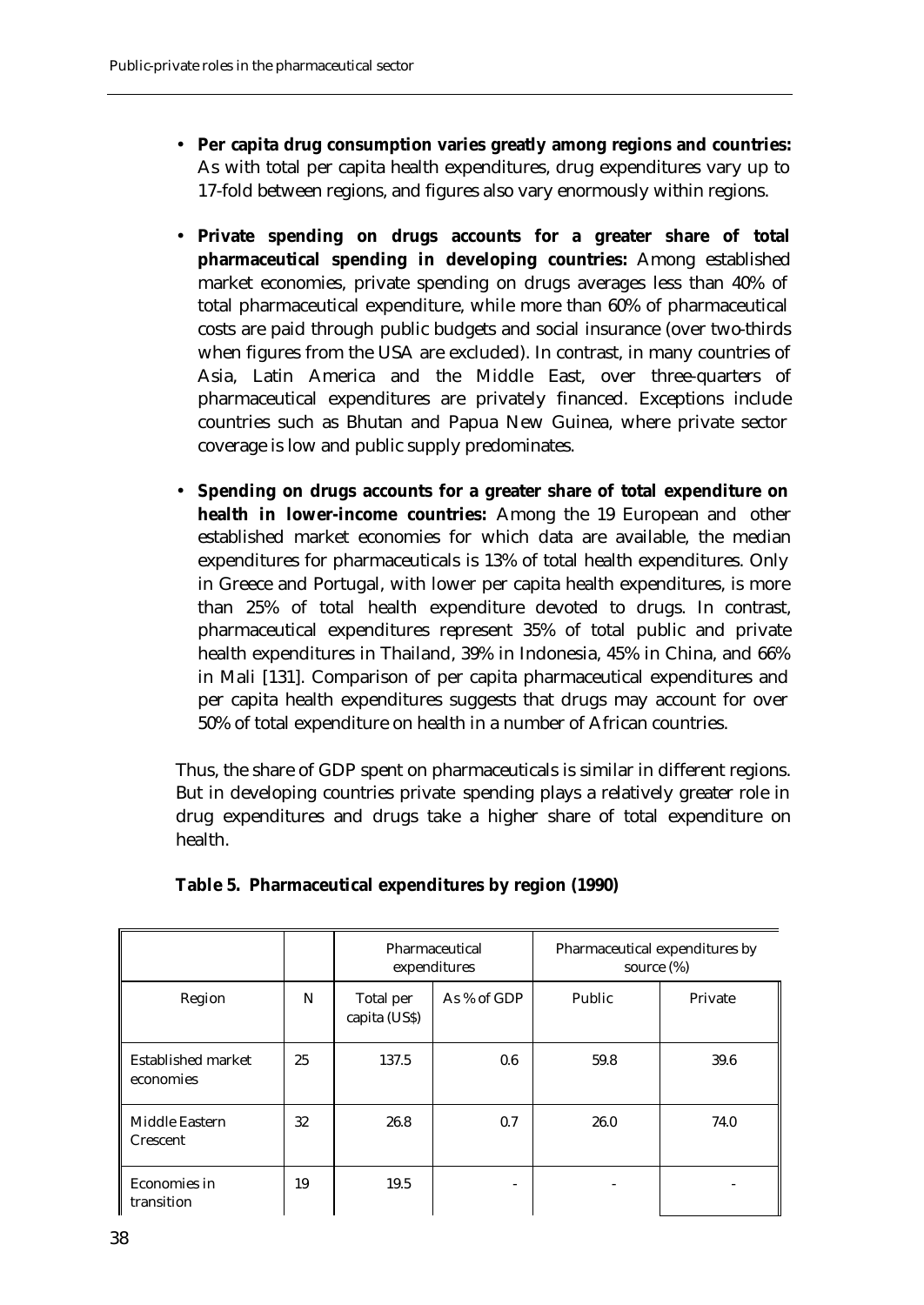| Latin America and<br>Caribbean | 33 | 26.4 | 0.9 | 28.5 | 71.5 |
|--------------------------------|----|------|-----|------|------|
| Asia and Pacific<br>islands    | 33 | 11.8 | 0.6 | 18.6 | 81.4 |
| Sub-Saharan Africa             | 47 | 7.8  | 0.9 | 33.2 | 66.8 |

Source: Ref. [9,131]

Note: This work combines data from 140 countries with estimates developed by the authors to adjust for missing data. More recent data on transitional economies is available (see Box 4).

## **4.3 Drug distribution systems**

It is often difficult to obtain data on the number of private drug distribution points in countries. The data which are available, together with anecdotal evidence, suggest that the private sector, particularly in low-income countries, is the major drug retailer both in terms of the value of drugs sold and in terms of the number of outlets.

In 1994 the estimated numbers of private pharmacies in Kenya and Zambia were 290 and 150 respectively [15,16]. These figures, however, include only registered and licensed sellers of prescription drugs. Drugstores, shops selling drugs and street vendors are far more numerous and often sell prescription drugs, although they entirely escape Ministry of Health information systems.

Data on the proportion of public and private involvement in the retail and wholesale pharmaceutical markets in the Newly Independent States are shown in Box 4. However, these figures are again likely to exclude unlicensed drug sellers.

When comparing public and private drug distribution systems, geographical coverage must be carefully considered. In low-income countries with difficult terrain, dispersed populations and relatively few trained pharmacists, formal private distribution channels serve primarily the few urban centres. This is the situation in many African countries. For example, in Kenya 47% of pharmacies are in Nairobi, and three wealthy provinces account for 71% of all pharmacies in the country [15]. It is also the case in some Asian countries such as Nepal and Papua New Guinea.

Outside formal distribution channels, drugs may be widely distributed through shops, drug sellers of various sorts and other informal channels. However, the range, quality and storage conditions of drugs distributed in these ways are highly variable.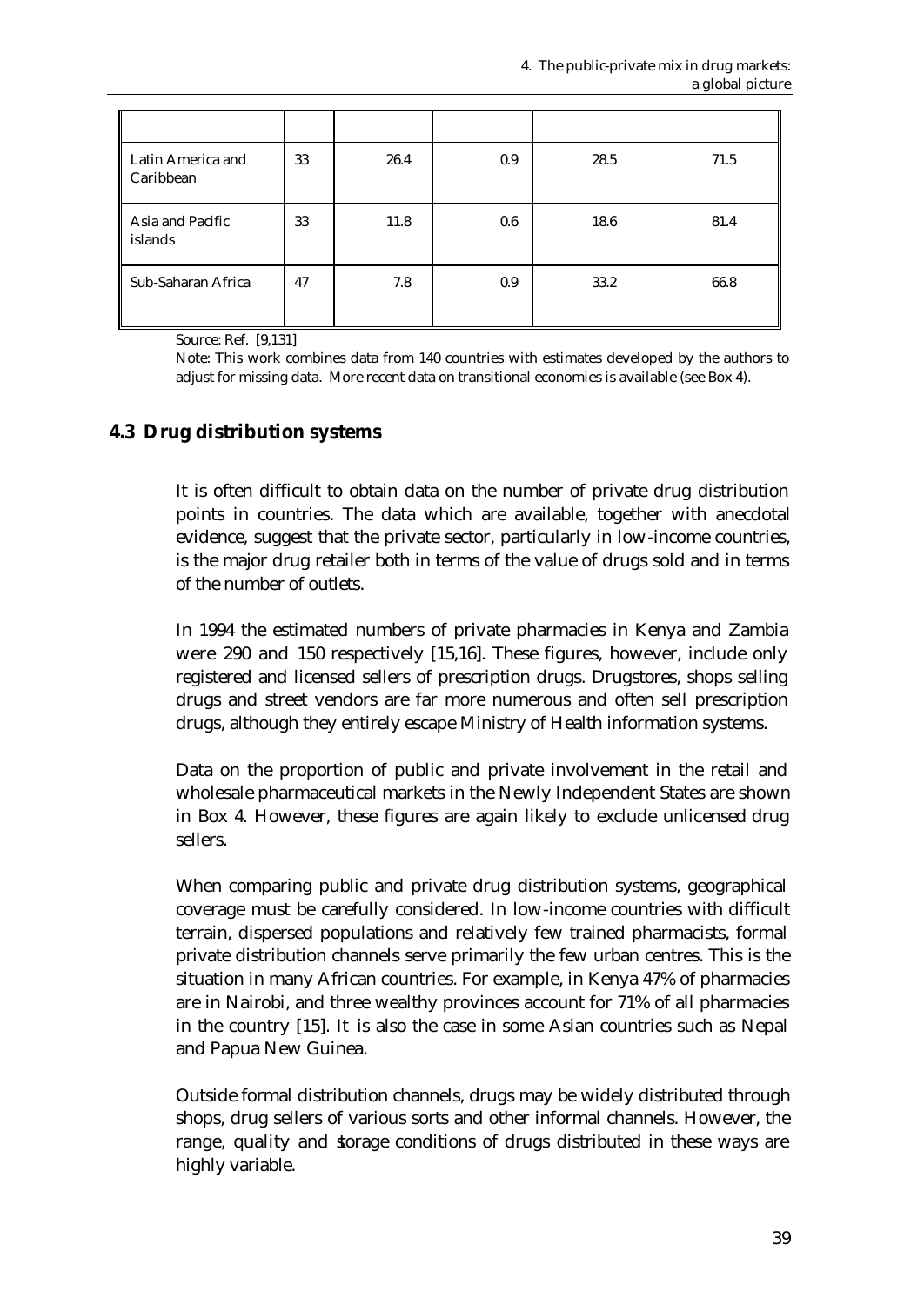Government health systems aim to provide primary health care coverage, including essential drugs, to all parts of the country. In practice, financial, logistical, political and other factors lead to inadequate supply of essential drugs in a number of countries. Remote areas often experience the greatest shortages.

## **4.4 Household expenditures and sources of drugs**

Data on household expenditure complement those from other sources. Such data provide insights into both utilization patterns and the level of private outof-pocket expenditure.

At the individual and household level, drugs represent the major out-of-pocket expenditure on health. A survey from Mali found that 80% of household expenditure on health was for modern drugs, 13% was for traditional medicine, 5% was for provider fees, and 2% was for transportation costs [35]. In Côte d'Ivoire and Pakistan more than 90% of household health expenditure was related to drugs [136]. Drugs  $\alpha$  traditional products represent 62% of financial costs per treatment episode in Burkina Faso, with 17% for provider fees and 21% for transport and other living expenses incurred while seeking care [39].

Among 14 countries of Latin America and the Caribbean, drugs represented 35% of direct private expenditures on health. Figures ranged from slightly under 15% in the Cayman Islands and Uruguay to 44% in Peru, 45% in Guatemala, 46% in Colombia and 47% in El Salvador [94].

Household expenditure on drugs is closely tied to household income. In Ghana, for example, annual per capita drug expenditure varied from US\$ 1.45 per person in the lowest-income households to \$ 3.32 in middle-income households to \$ 8.50 in the highest-income households [137].

Self-medication with privately purchased drugs often represents the most common treatment after home remedies. Household surveys indicate that drugs purchased from local drug sellers or pharmacies are used to treat approximately 53% of illness episodes in Burkina Faso (Figure 2). In an urban setting in Sri Lanka nearly 64% of the first actions taken by households in treating an illness were self-medication with western or traditional drugs (Figure 3). Studies on general and low-income populations in Kenya [97], Nepal [73], Rwanda [33], Thailand [108] and elsewhere [1,55] show similar high rates of medication with drugs acquired in the private sector. Even for potentially life-threatening illnesses such as malaria, self-medication through privately purchased drugs is common in both Africa and Asia [39,86].

Thus, at the household level as well as at national level, private purchase of drugs plays a major role in many countries, even for low-income populations.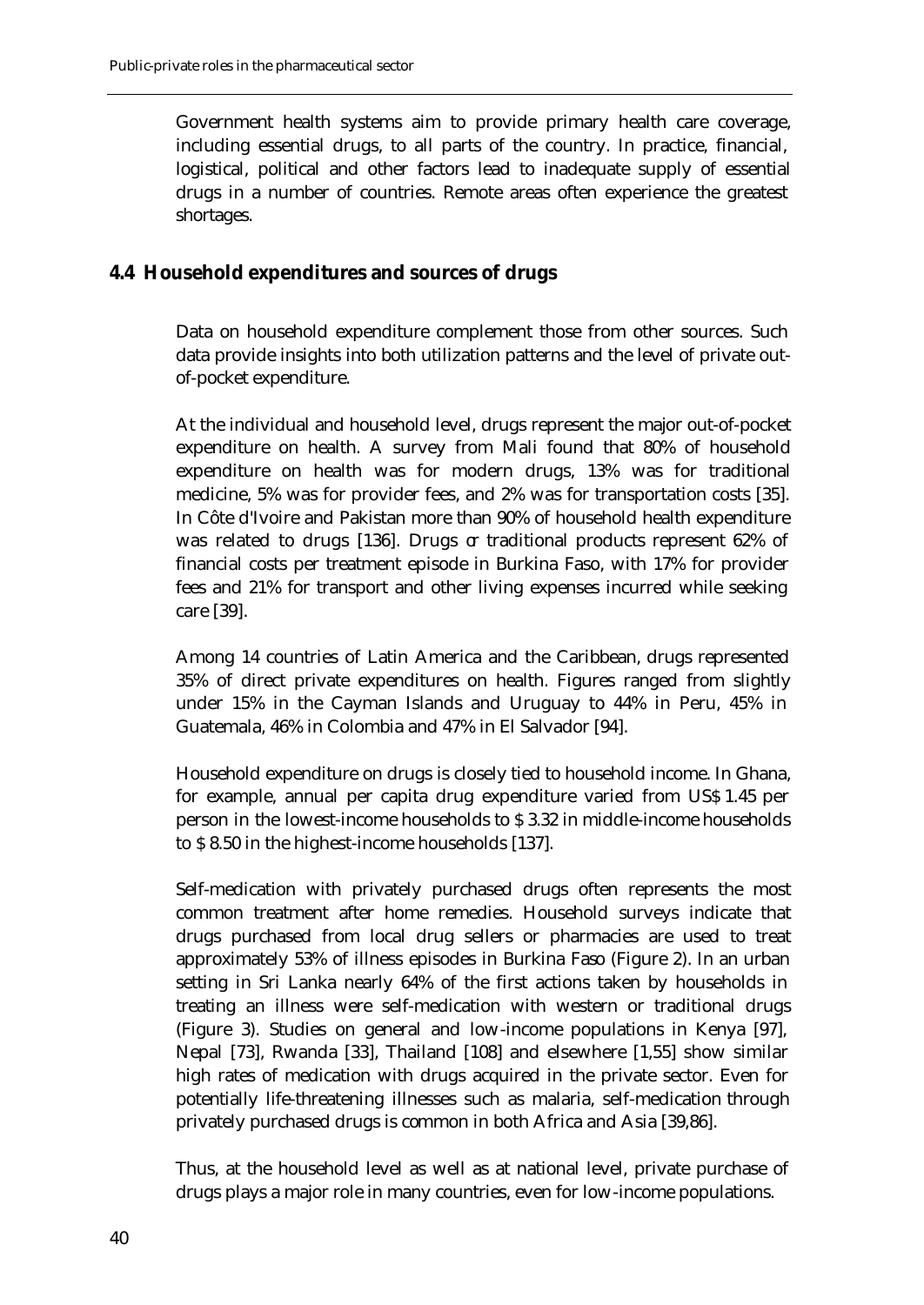



**Burkina Faso** [104]

**Figure 3. Source of care for acute illnesses in Sri Lanka** [112]



## **4.5 Summary points**

• Policies to change the balance of public and private roles in the pharmaceutical sector are likely to be most appropriate when based on an understanding of existing public-private mix.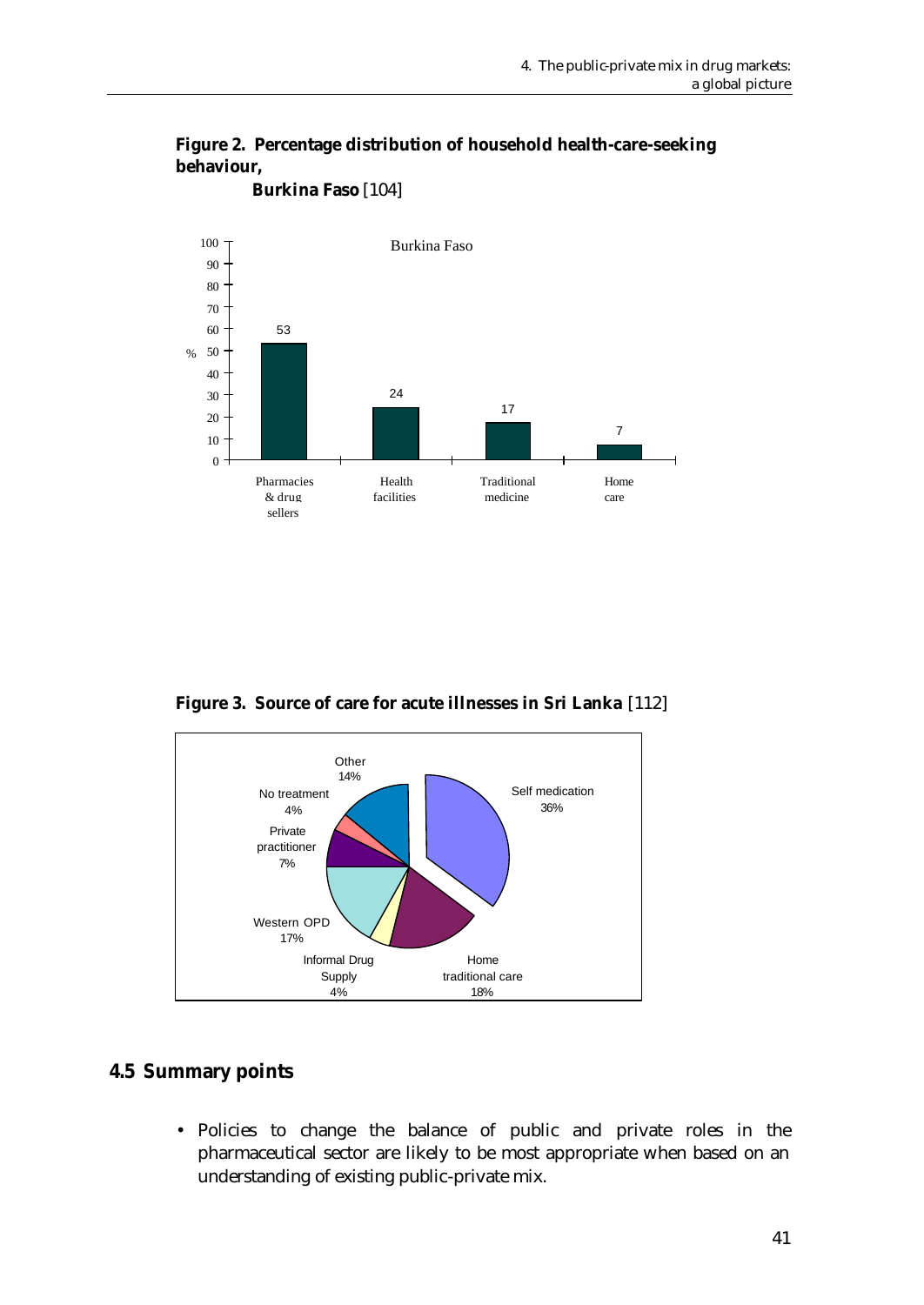- Public-private roles can be analysed in terms of:
- − production facilities;
- − national level expenditure;
- − distribution systems;
- − household expenditure.
- Different measures are likely to be appropriate depending on the policies under consideration.
- Available data indicate the great importance of private purchases of pharmaceuticals, especially in developing countries. In developing countries a larger proportion of expenditure on health comes from private sources and a larger proportion of that expenditure also goes on drugs.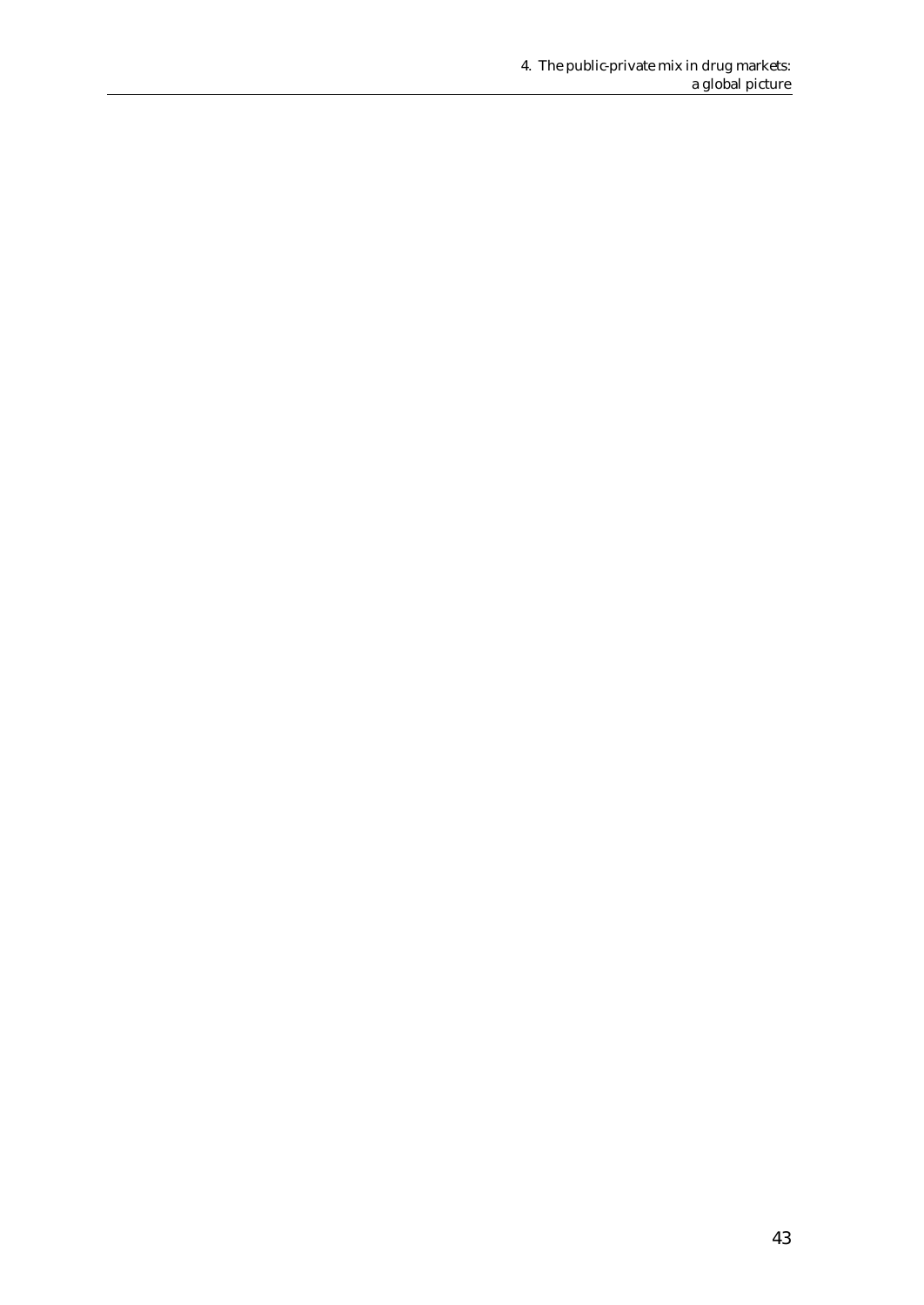# **5. Market mechanisms in public drug supply**

## *Can private sector mechanisms help to improve efficiency and ensure access to essential drugs in the public sector?*

In many countries a large share of clinical health services continues to be provided through government health facilities. Among the decisions that governments in these countries face regarding the pharmaceutical sector, the most complex and the most costly often concern the financing and supply of drugs for government health services. In some countries public sector drug supply is well-financed and administratively efficient. In other countries the drug supply system is unreliable and shortages are common; such systems suffer from inadequate funding, outdated procedures and a variety of other problems.

The failure of government drug supply systems to provide adequate and efficient services is often seen to be symptomatic of fundamental problems in the public sector, including:

- public sector rigidities, particularly bureaucratic staff regulations;
- lack of incentives for efficient behaviour;
- unclear institutional relationships and responsibilities;
- political interference;
- lack of managerial autonomy, responsibility and accountability;
- absence of competition;
- inadequate financial resources.

Drug supply systems need to achieve three main objectives:

- − **a high level of service**, as measured by low rates of shortages and stockouts;
- − **efficiency**, as measured by having low total costs for a given level of service;
- − **quality**, in terms of delivering drugs of satisfactory quality.

Can market mechanisms be used to improve public sector efficiency and service levels and thereby improve access to essential drugs through government health services?

In recent years, a variety of attempts have been made to introduce private sector management methods and elements of competition into public health services in developed [90,91] as well as developing [11,12,120,122,125]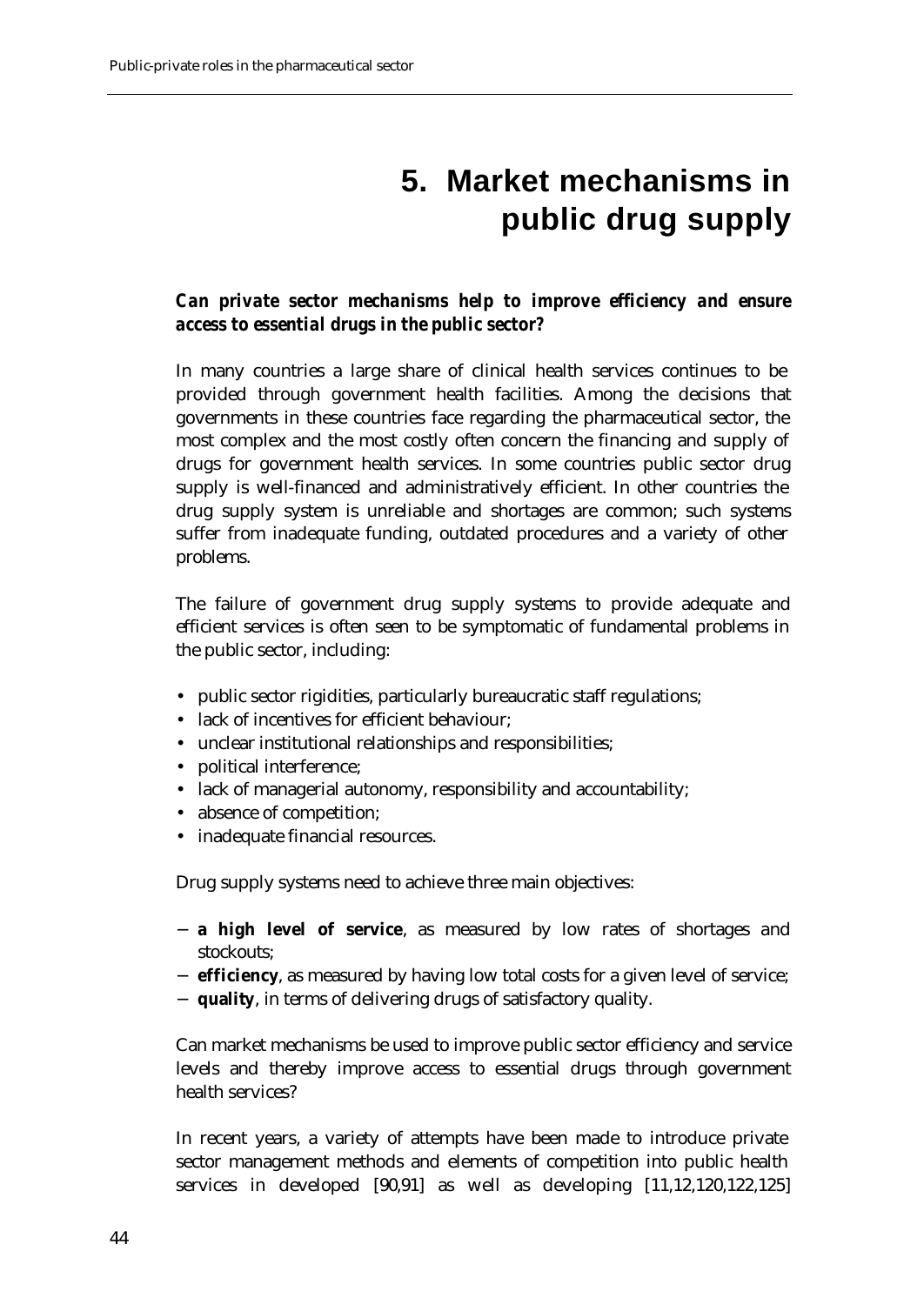countries. These attempts were based on the belief that the key issue was not public ownership, but rather the nature of management and the market environment within which the organization operates.

Market mechanisms are often implemented parallel with or subsequent to decentralization measures. Decentralization may pave the way for market mechanisms by giving different public units control over their own budgets which they can use to purchase goods and services. Furthermore, certain types of market mechanism (such as the establishment of autonomous agencies) entail a degree of decentralization.

User fees for drugs and revolving drug funds introduce an element of private financing into public health services. Experiences with such schemes are described elsewhere [32,81,106]. The focus of this section is on market mechanisms in public sector drug supply systems.

## **5.1 Organization of the supply system**

At least five different methods exist for supplying drugs to governmental and nongovernmental health services:

- **Central medical stores (CMS):** This is a conventional drug supply system, in which drugs are procured and distributed by a centralized government unit. It is possible to decentralize this system by having medical stores at provincial or state level.
- **Autonomous supply agency:** This is an alternative to the CMS system in that drug supply is managed by an autonomous or semi-autonomous drug supply agency.
- **Direct delivery system:** This is a decentralized, non-CMS approach in which drugs are delivered directly by suppliers to districts and major facilities. The government drug procurement office tenders to establish the supplier and price for each item, but the government does not store or distribute the drugs.
- **Primary distributor ("prime vendor") system:** Another non-CMS system, in which the government drug procurement office establishes a contract with a single primary distributor ("prime vendor"), as well as separate contracts with drug suppliers. The prime vendor is contracted to manage drug distribution by receiving from suppliers, storing and distributing all drugs to districts and major facilities.
- **Fully private supply:** In some countries, drugs are provided by private pharmacies in or near government health facilities. With such an approach,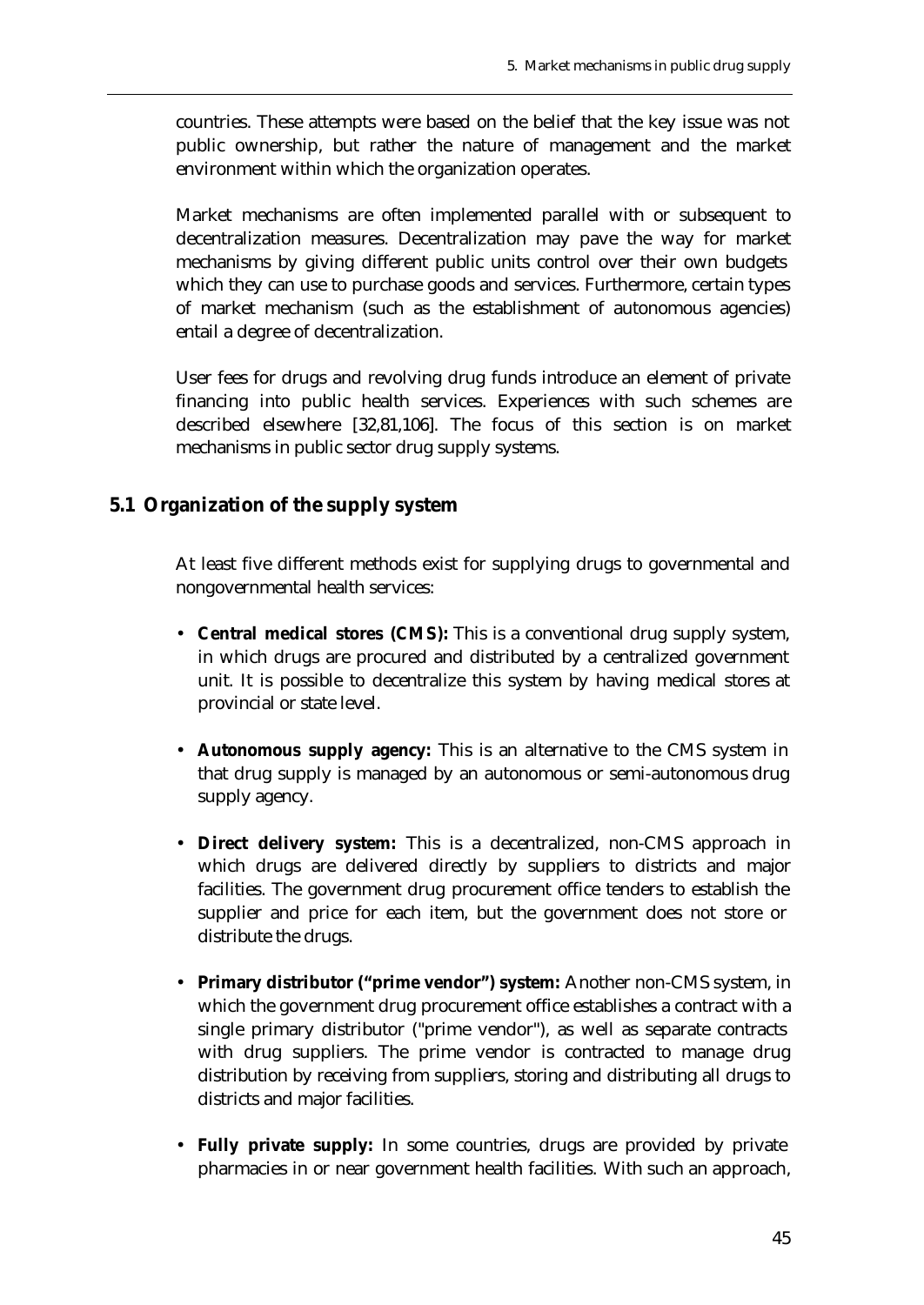measures are required to ensure equity of access for the poor, those with the greatest medical need, and other target populations.

Key features of these systems are outlined in Table 6. The systems vary considerably with respect to the role of government, the role of the private sector, and incentives for efficiency. Mixed systems in which different categories of drugs are supplied through different mechanisms are also possible. Box 5 describes how one country, Norway, while maintaining strict regulation of the pharmaceutical sector, has liberalized its centralized system to permit competition from private drug wholesalers.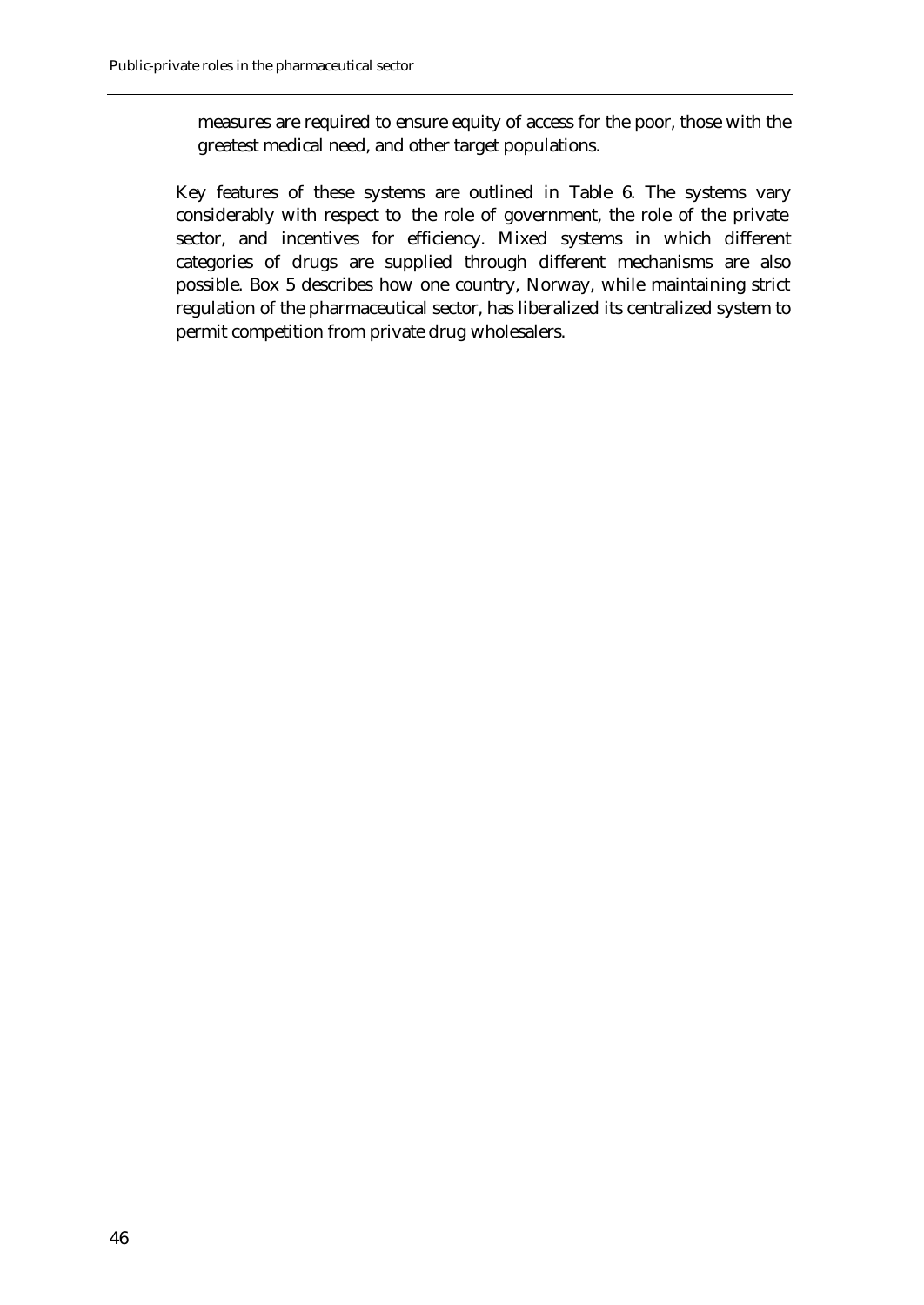|                                                      |                                                                                                                                                                                                      |                                                           | <b>Responsibilities</b>         |                                   |  |  |  |
|------------------------------------------------------|------------------------------------------------------------------------------------------------------------------------------------------------------------------------------------------------------|-----------------------------------------------------------|---------------------------------|-----------------------------------|--|--|--|
|                                                      | <b>Description</b>                                                                                                                                                                                   | <b>Contracting</b><br>suppliers                           | Storage &<br>delivery           | <b>Monitoring</b><br>drug quality |  |  |  |
| <b>Central</b><br>medical stores                     | Conventional supply system<br>٠<br>Drugs procured and distributed by<br>٠<br>centralized government unit                                                                                             | <b>CMS</b>                                                | <b>CMS</b>                      | CMS, DRA                          |  |  |  |
| <b>Autonomous</b><br>supply agency                   | Bulk procurement, storage and<br>$\bullet$<br>distribution managed by autonomous or<br>semi-autonomous agency                                                                                        | agency                                                    | Autonomous Autonomous<br>agency | DPO.<br>autonomous<br>agency, DRA |  |  |  |
| <b>Direct delivery</b><br>system                     | Decentralized approach<br>Tenders establish the supplier and price<br>for each item<br>Drugs delivered directly by supplier to<br>districts, major facilities                                        | <b>DPO</b>                                                | <b>Suppliers</b>                | DPO, DRA                          |  |  |  |
| <b>Primary</b><br>distributor<br>("prime<br>vendor") | DPO establishes contracts with drug<br>$\bullet$<br>suppliers and separate contract with a<br>single prime vendor<br>Prime vendor warehouses and distributes<br>drugs to districts, major facilities | <b>DPO</b>                                                | Prime vendor                    | DPO, prime<br>vendor, DRA         |  |  |  |
| <b>Fully private</b><br>supply                       | Private wholesalers and pharmacies<br>$\bullet$<br>manage all aspects of drug supply with<br>government facilities                                                                                   | Procurement and<br>distribution by private<br>enterprises |                                 | <b>DRA</b>                        |  |  |  |

## **Table 6. Comparison of supply systems for government and institutional health services**

CMS: Central medical stores

DPO: Drug Procurement Office

DRA: Drug regulatory authority

These supply systems are described in greater detail in a separate DAP paper on innovative mechanisms for public drug supply [132] and in other recent publications [81].

# **Central medical stores**

The CMS approach has been the standard approach in many countries. In this approach, the state is both the owner and the manager of the entire supply system. Its advantages are clear: government maintains control over the entire system and bulk procurement is likely to lower costs. But the approach is demanding in terms of human resources, physical infrastructure and management and communication systems. In addition, there are often few incentives for efficient behaviour and the CMS is vulnerable to political interference.

Difficulties in managing this highly centralized system have led a number of countries to consider alternative approaches that involve greater private sector participation. One approach is to maintain the CMS model while contractingout specific services such as port clearance or transport.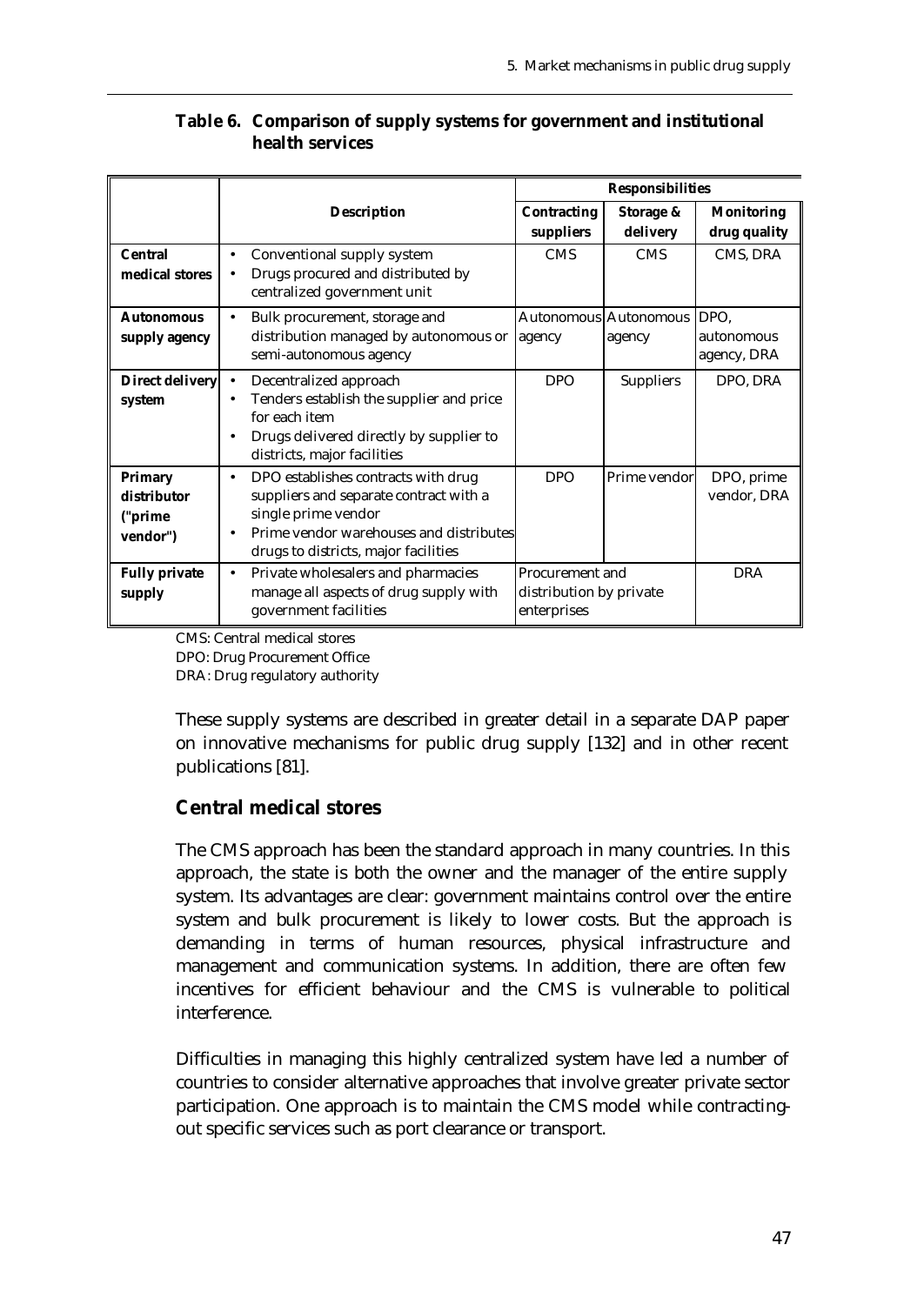## **Autonomous supply agency**

Establishing an autonomous or semi-autonomous drug supply agency is a more drastic, but potentially more successful approach. It has been adopted in Benin, Haiti, Sudan, Uganda and Zambia, among other countries. The aim of autonomous supply agencies is to achieve the efficiency and flexibility often associated with private enterprises, while maintaining sufficient public sector supervision to ensure that essential drugs are provided at reasonable prices and with adequate control of quality.

Setting up a public autonomous supply agency may be costly but, if done properly, it provides an opportunity to specify performance indicators and create clear incentives for efficient behaviour. One key question with respect to the performance of such agencies is how autonomous they actually are. In Zambia, for instance, the autonomous agency, Medical Stores Ltd, continued to provide drugs to government facilities on the authority of the Ministry of Health despite non-payment. This led to substantial financial difficulties for the agency.

## **Direct delivery system**

A direct delivery system is a more decentralized approach. A government procurement office contracts with private suppliers, specifying direct delivery to major health facilities or district stores. There are examples of direct delivery systems in Guatemala, Indonesia, Peru and Thailand. This approach is demanding in terms of information flow, monitoring and financial management, but it reduces the need for a centralized distribution structure. The fragmentation of the distribution system between different suppliers may contribute to inefficiencies. For instance, different suppliers may make separate journeys to deliver drugs to the same point.

## **Primary distributor system**

The primary distributor system is similar to the direct delivery system in that drug suppliers are contracted through the usual government procurement procedures but a second type of contract is then made with a single distributor or prime vendor. The prime vendor is responsible for stocking and distributing drugs — at least as far as major health facilities and district stores. Prime vendor systems operate in some parts of South Africa and the USA.

This system guards against duplication of supply systems but may also create risks for government by placing the entire supply system in the hands of a single private sector agent.

One potential modification to the direct delivery or prime vendor system is the use of *pooled procurement* or *group purchasing*. This describes a system in which groups of smaller countries, hospitals within countries, or other health services join together to combine their procurement activities. A procurement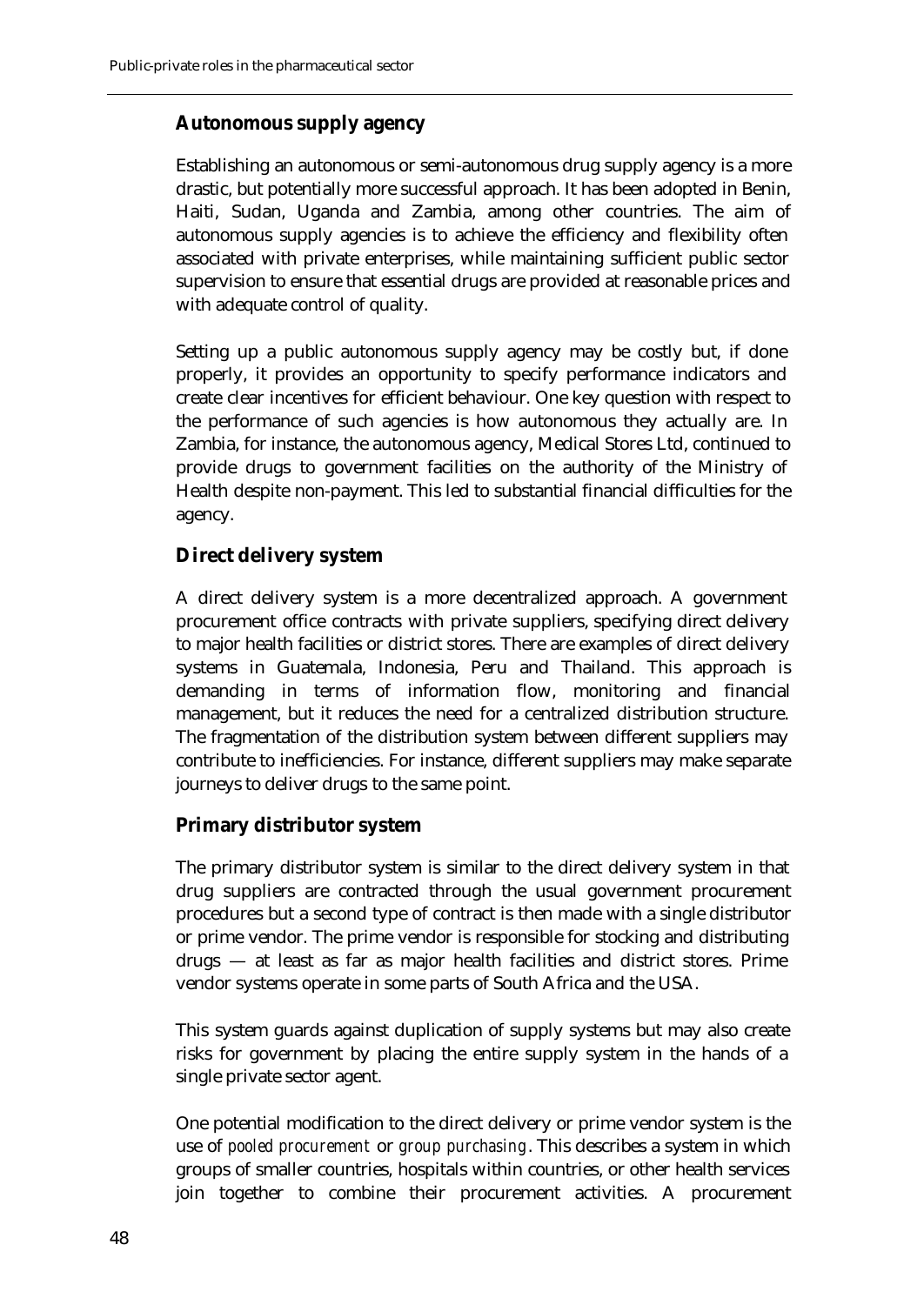coordination office is established. Each member (country, hospital or health service) provides information on the drugs and quantities needed. The needs are combined and a single contract is awarded for each item. For groups of countries, pooled procurement usually depends on a direct delivery system; drugs are delivered directly to each member and payment is made directly to the supplier by each member. For hospital and other health services, pooled procurement may be implemented through a supply agency formed by the members or through a prime vendor contract.

## **Box 5. Norway: increasing supply competition in a highly regulated environment**

#### **Background**

Norway, with a population of 4.3 million, is the second most sparsely populated country in Europe. This has resulted in a political focus on geographical availability and equity which has strongly influenced the development of the pharmaceutical sector. Total pharmaceutical sales in 1995 were approximately US\$ 1 billion Compared to other European countries, Norway has relatively low drug expenditure; 7.3% of health care expenditure is on pharmaceuticals and this percentage has been decreasing.

The drug market in Norway is also characterized by unique measures which limit the number of pharmaceutical products available in the country to just over 2000. These measures are aimed at improving rational drug use by enabling both prescribers and consumers to be better informed, and by protecting consumers from unnecessary drugs. Among the measures are a need clause (drugs are assessed not only from scientific and technical viewpoints, but also in relation to medical need in the country), a restrictive attitude towards fixed combinations of drugs, and a five-year limit to the approval and registration of products.

#### **Effects of liberalization**

Until early 1994, the right to import and distribute medicines to pharmacies was restricted to a government monopoly, the Norwegian Medicinal Depot (NMD), which operated with fixed wholesale margins. In response to European Union legislation, there is now competition from two new private wholesalers. One of these is co-owned by pharmaceutical companies and pharmacies, while the other is owned by the Swedish state-owned pharmacy company. Together, these new wholesalers have taken less than 20% of the market to date.

NMD has responded positively to competition. It has reduced its operating costs and maintains a relatively low margin (6%). In addition to these three organizations, some 40–50 importing firms are licensed as wholesalers for their own products only to ensure equity and competition. Norwegian wholesalers are required to supply all drugs that are requested and to deliver everywhere in the country within a time limit.

At the retail level, prescription pharmaceuticals are dispensed exclusively through a network of 350 pharmacies. Most of these are private, but 24 are hospital pharmacies which are owned by the county or state. A further 1250 drug outlets sell over-the-counter drugs. Pharmacies can be owned only by professional pharmacists, and health authorities regulate where these pharmacies are to be opened according to a five-year national plan. In areas where pharmacies may have insufficient business to be profitable, the state has created tax benefits and subsidies to ensure equity and availability.

#### **Summary**

Norway is a country which smoothly combines private production and mixed public-private financing with strict and comprehensive government regulation on all aspects of pharmaceutical production and sale. Within this context, measures to enhance competition in the supply of pharmaceuticals appear to have met with success.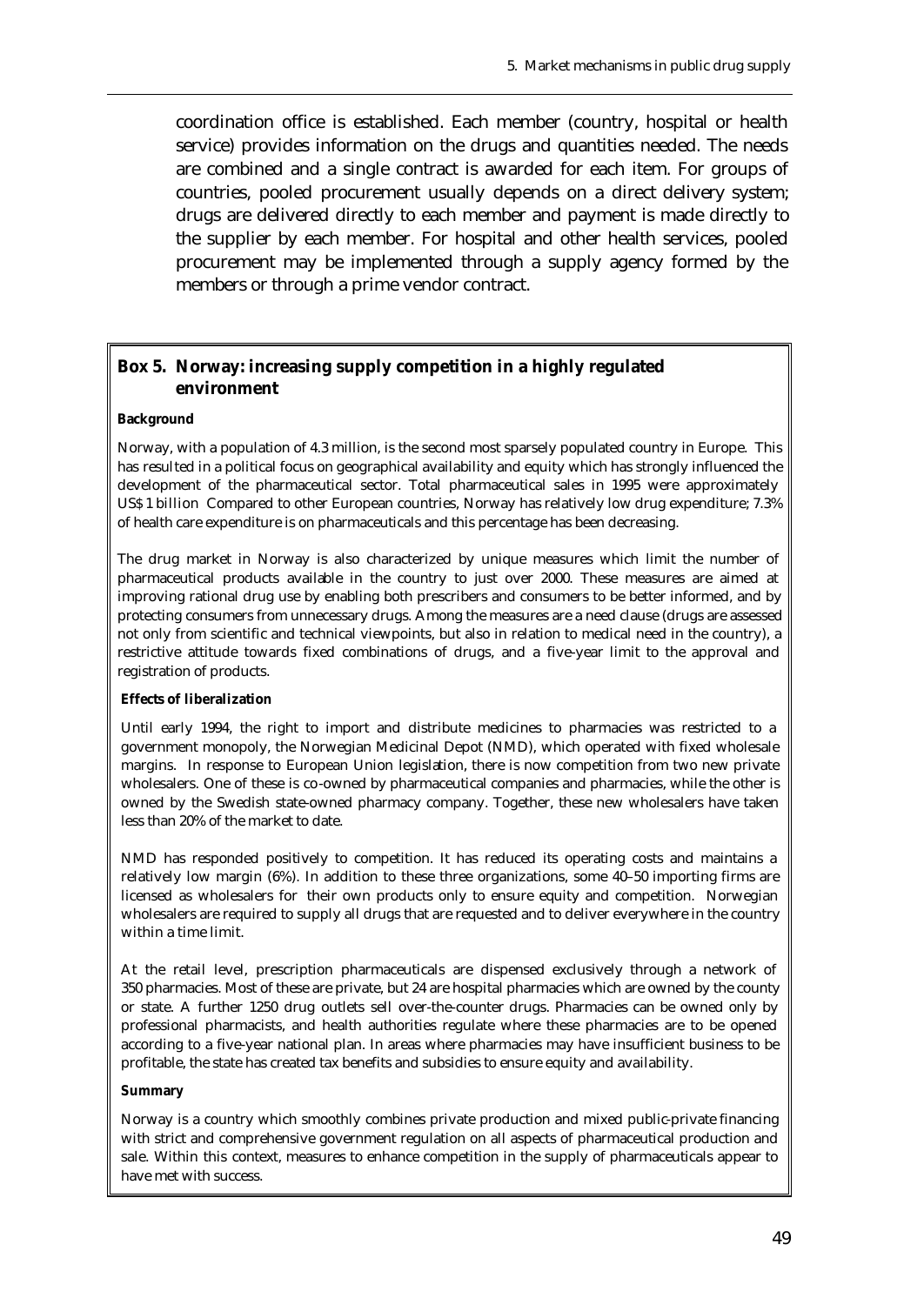## **5.2 Desirability of using market mechanisms**

Experience with alternative approaches to public drug supply is limited. Good analyses of their long-term performance and sustainability are lacking. However, expanding on questions raised with respect to contracting-out health services in general [69,74], the following questions must be considered in assessing the feasibility of using market mechanisms in public drug supply:

- **Will real competition take place?** Both the direct delivery system and the prime vendor system rely on competition to stimulate efficiency. If the private sector is poorly developed then contracting-out may simply replace a government service monopoly with a private one - with no visible cost saving or service improvement.
- **Can drug quality and service quality be maintained?** Contractors may try to cut corners in order to reduce costs. This may adversely affect both the quality of the service (as measured by the rate of shortages and stockouts) and the quality of the drugs delivered.
- **Will efficiency actually improve?** If lower costs are achieved at the price of lower quality then the result in terms of improved efficiency is ambiguous.
- **Can government effectively negotiate and monitor contracts?** The benefits of competitive contracting will not be reaped unless government has adequate negotiating and monitoring capacity. Contract specification must cover the quality of the service in adequate detail and must include sanctions against contractors who break quality standards. Contracted services must be monitored to ensure that they are provided as specified in the contract. Government may operate under constraints in capacity that prevent it from carrying out these tasks effectively.
- **Will there be sufficient financing?** Alternative supply arrangements may result in greater quantities of drugs being provided for a given budget but they will not solve problems of inadequate financing. Late payment of contractors by government is often the main reason given by private sector companies for not wanting to bid for government contracts. So the question of adequate funding may also affect the level of competition.
- **Will there be wider unforeseen consequences?** Establishing a long-term contract with a private sector company may drive other companies out of the market, resulting in less competition in the future. Tying up a substantial amount of funds in one contract may distort resource allocation in the pharmaceutical sector as a whole. Government officials responsible for contracting need to be aware of the system-wide and long-term effects of the contracts they negotiate.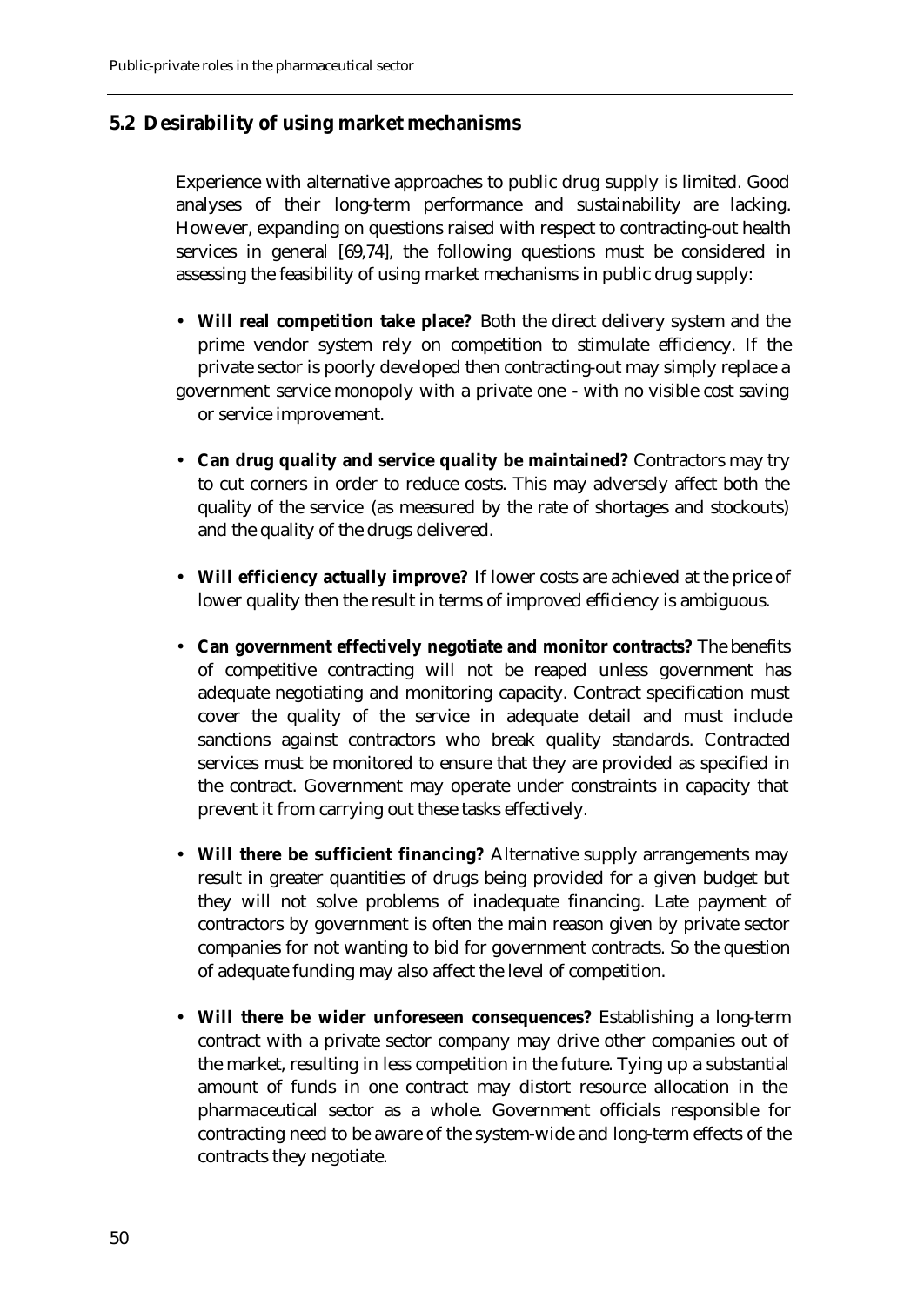Just how suitable the models described in Section 5.1 are to a particular country or region depends critically on an analysis of the current problems and institutional conditions there, particularly with respect to the six questions outlined above. Although at this point the evidence is insufficient to reach firm conclusions, some rules of thumb about appropriate policy options can be drawn.

- The efficiency of a direct delivery or prime vendor system depends on a well-developed private sector. In countries without a developed private sector these supply solutions do not make sense, at least in the short term. Instead efforts should focus on improving the efficiency of existing public supply systems and perhaps creating the type of business environment that may attract private firms to enter the market.
- If an existing CMS is beset by problems that can be traced to overly rigid government regulations (such as inability to hire and fire staff, or forced reliance on an ineffective transport pool) then a public autonomous supply agency may provide some advantages. However, without true government commitment to the idea of an autonomous agency and without adequate mission statements and terms of reference, an autonomous supply agency may suffer from problems very similar to those of the CMS.
- Different models place different types of demands on government capacities. Where CMS and autonomous supply agency models require substantial physical infrastructure (to procure, store and deliver drugs), the direct delivery and prime vendor systems require capacity to negotiate, contract and monitor contracts. A government should consider which aspects of its capacity are strongest.
- The success of contracting arrangements and the type of contracts which are appropriate may depend considerably on the nature of the organization contracted to provide the service. Not-for-profit organizations are more likely to share objectives similar to those of the government. If a not-forprofit organization such as MEDS (see Box 2) is the prime vendor, government monitoring procedures may not need to be as rigid as if a forprofit company is contracted.

## **5.3 Summary points**

- Recent reforms have shifted drug supply systems away from the conventional CMS model to models incorporating market mechanisms.
- To date there has been no proper evaluation of the advantages and disadvantages of different supply system models in different (particularly low-income) settings. Thus, empirical evidence on which to base policymaking is limited.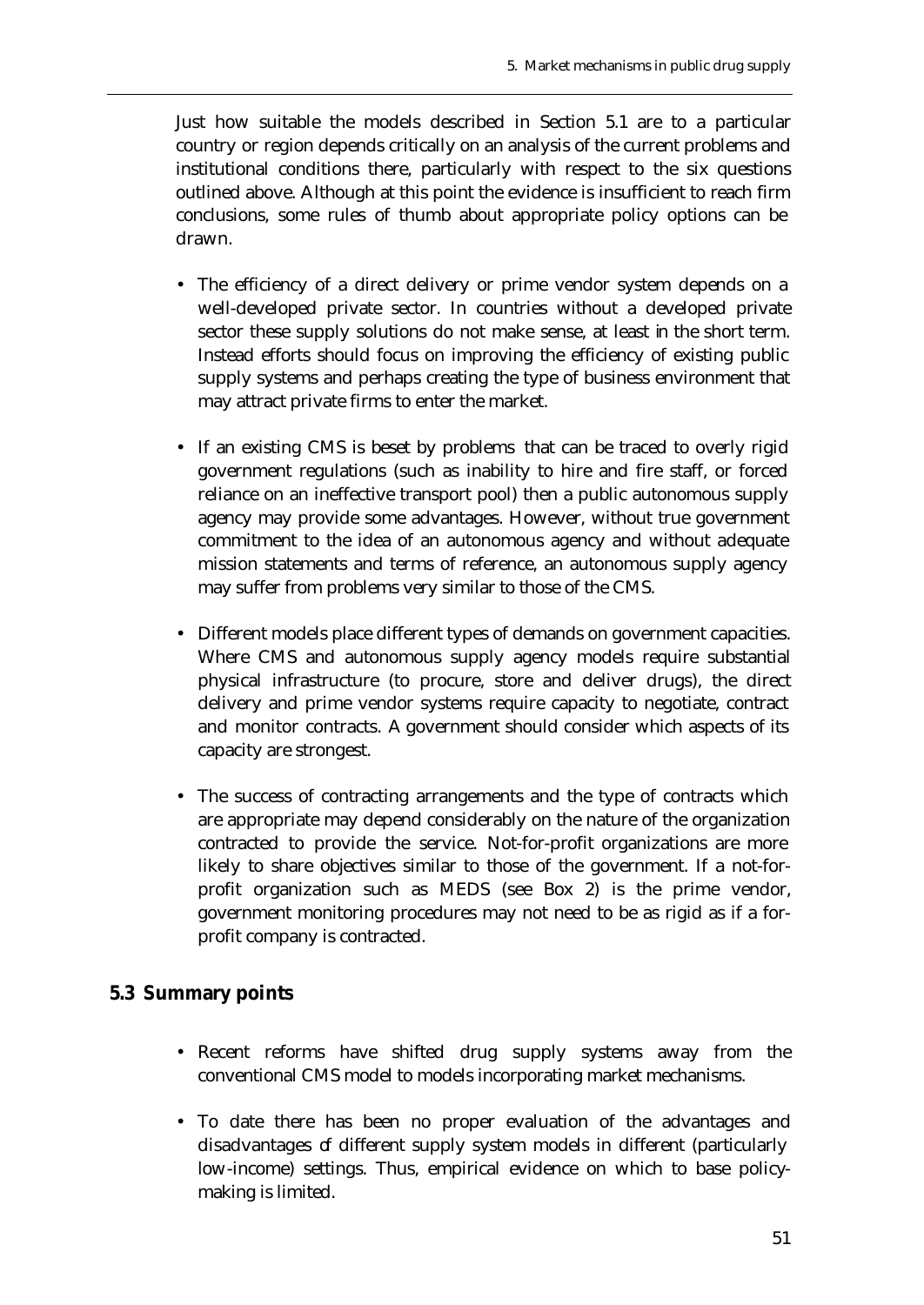- Policy choices about the appropriate public sector supply system must be rooted in country-specific analysis. Such analysis should cover:
	- − the nature of problems in the existing drug supply system;
	- − the make-up of the private sector and its capacity to offer drug supply services;
	- − government capacity in terms of infrastructure, skills and institutional capacity (see Section 7.1).
- Specific proposals for reform need to be backed up by a feasibility study which should aim to assess the comparative cost, efficiency, reliability and quality of current and proposed services.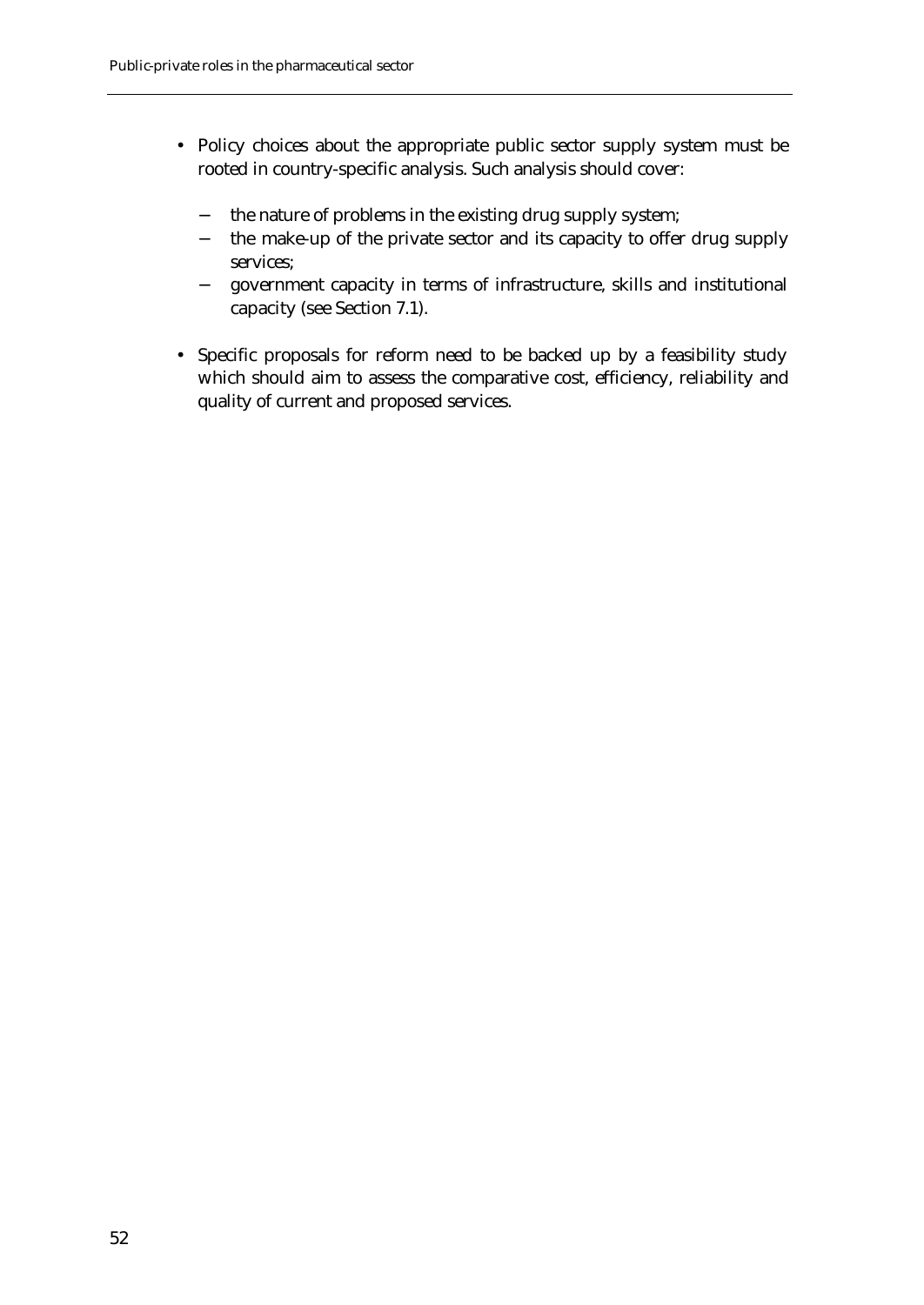5. Market mechanisms in public drug supply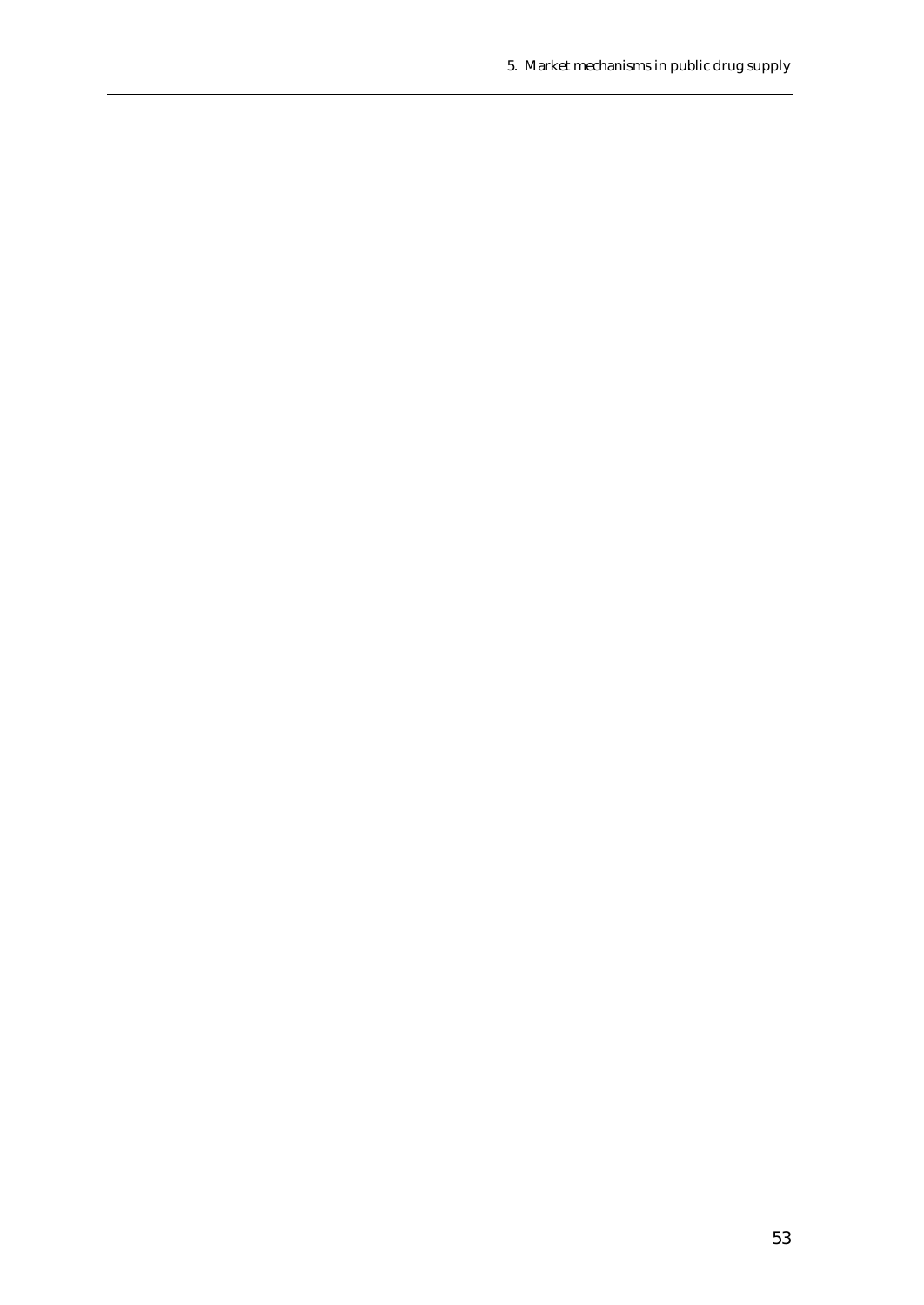# **6. Promoting public health needs through the private sector**

## *What mechanisms best promote the availability, affordability and rational use of drugs in the private sector***?**

In many low-income countries over half of all drugs are sold through the private pharmaceutical market. Private pharmaceutical purchases are the major source of drugs for the population. Whether this is a matter of policy or simply a matter of practice, it is important to ask what mechanisms best help promote health through these private pharmaceutical expenditures.

This section first summarizes public health concerns regarding the private pharmaceutical sector and then discusses the instruments available to governments wishing to intervene in the market. It goes on to discuss in more detail approaches to the four different types of concerns identified.

## **6.1 Public health concerns**

There are at least four ways in which provision of drugs through the private sector may conflict with the principles of national drug policies. The first two of these concerns relate to equity (availability and affordability), the third to rational drug use and the fourth to drug quality.

- **Availability (geographical access):** The full range of essential drugs should be available throughout the country. Are private pharmacies or other licensed drug outlets accessible to the majority of the population?
- **Affordability (financial access):** Drugs that are needed should be obtainable at a price that is affordable to the majority of the population. How do the poor gain access to drugs?
- **Rational use:** Drugs should be prescribed, dispensed and consumed in a therapeutically rational manner. Are private health providers, pharmacists, pharmacy aides and other drug dispensers providing good advice on consumer purchases? Are patients and consumers buying therapeutic quantities of prescribed or recommended drugs?
- **Drug quality, safety and efficacy:** Drugs should be registered, imported, and produced according to accepted standards of quality, safety, and efficacy. Are only properly registered drugs of good quality available in the private market?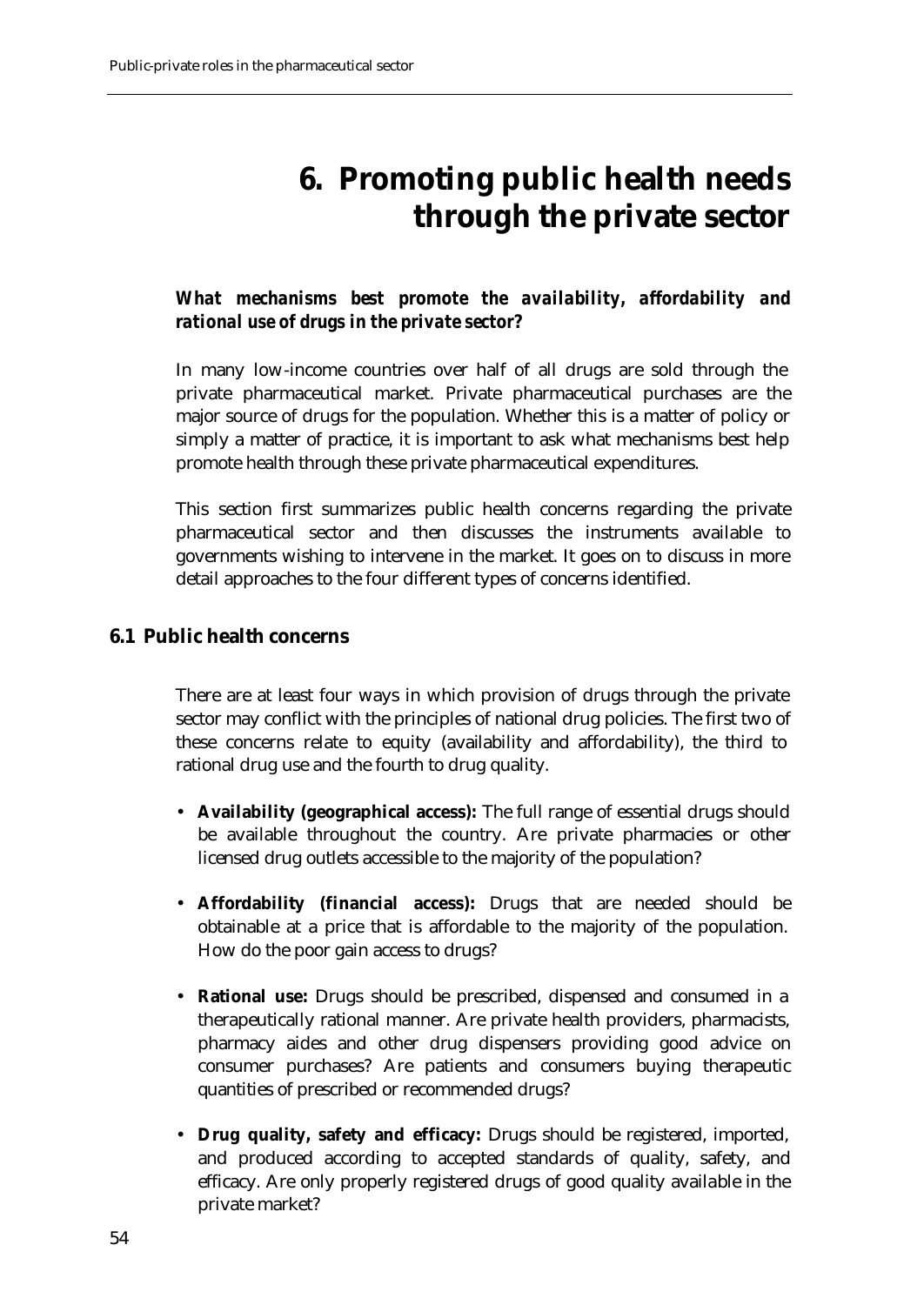Government has a number of mechanisms by which to help promote availability, affordability and rational use of drugs in the private sector. Table 7 provides an overview of possible options.

| Table 7. Measures to promote access, rational drug use and drug quality |
|-------------------------------------------------------------------------|
| in the private sector                                                   |

|                                                                                                   | Availability | Affordability | Rational<br>drug use | Drug<br>quality   |
|---------------------------------------------------------------------------------------------------|--------------|---------------|----------------------|-------------------|
| <b>Affecting market structure</b><br>• Drug registration<br>• Licensing of importers, wholesalers | X            |               | X                    | X<br>$\mathbf{x}$ |
| and retailers                                                                                     |              |               |                      |                   |
| • Registration of drug outlets                                                                    | X            |               | X                    | X                 |
| • Dispensing clinicians<br>• Generic substitution                                                 | $\mathbf x$  | X             | $\mathbf{x}$         |                   |
| Providing information and education                                                               |              |               |                      |                   |
| • Setting standards of undergraduate<br>training                                                  |              |               | X                    |                   |
| • Continuing education for<br>professionals                                                       |              |               | X                    |                   |
| • Training of drug sellers                                                                        |              |               | X                    |                   |
| • Development of standard treatment<br>guidelines                                                 |              |               | $\mathbf{x}$         |                   |
| • Public and patient education                                                                    |              | X             | X                    |                   |
| • Regulation of drug information and<br>promotion                                                 |              | X             | X                    |                   |
| • Provision of price information                                                                  |              | X             |                      |                   |
| <b>Controlling prices</b><br>• Regulation of producer and<br>distribution prices                  |              | X             |                      |                   |
| • Regulation of retail margins                                                                    |              | X             |                      |                   |
| <b>Setting incentives</b><br>• Incentives for wholesalers and<br>retailers                        | $\mathbf{x}$ |               |                      |                   |
| • Accreditation schemes                                                                           |              |               | X                    |                   |
| <b>Increasing financing</b><br>• Community drug schemes                                           | X            | $\mathbf{x}$  | X                    |                   |
| • Health insurance schemes                                                                        |              | X             | X                    |                   |

Key: X denotes that this measure may be used to affect the target variable

Government supervision of the private pharmaceutical market involves complex and often contentious issues. Governments must carefully explore and understand the options open to them before acting: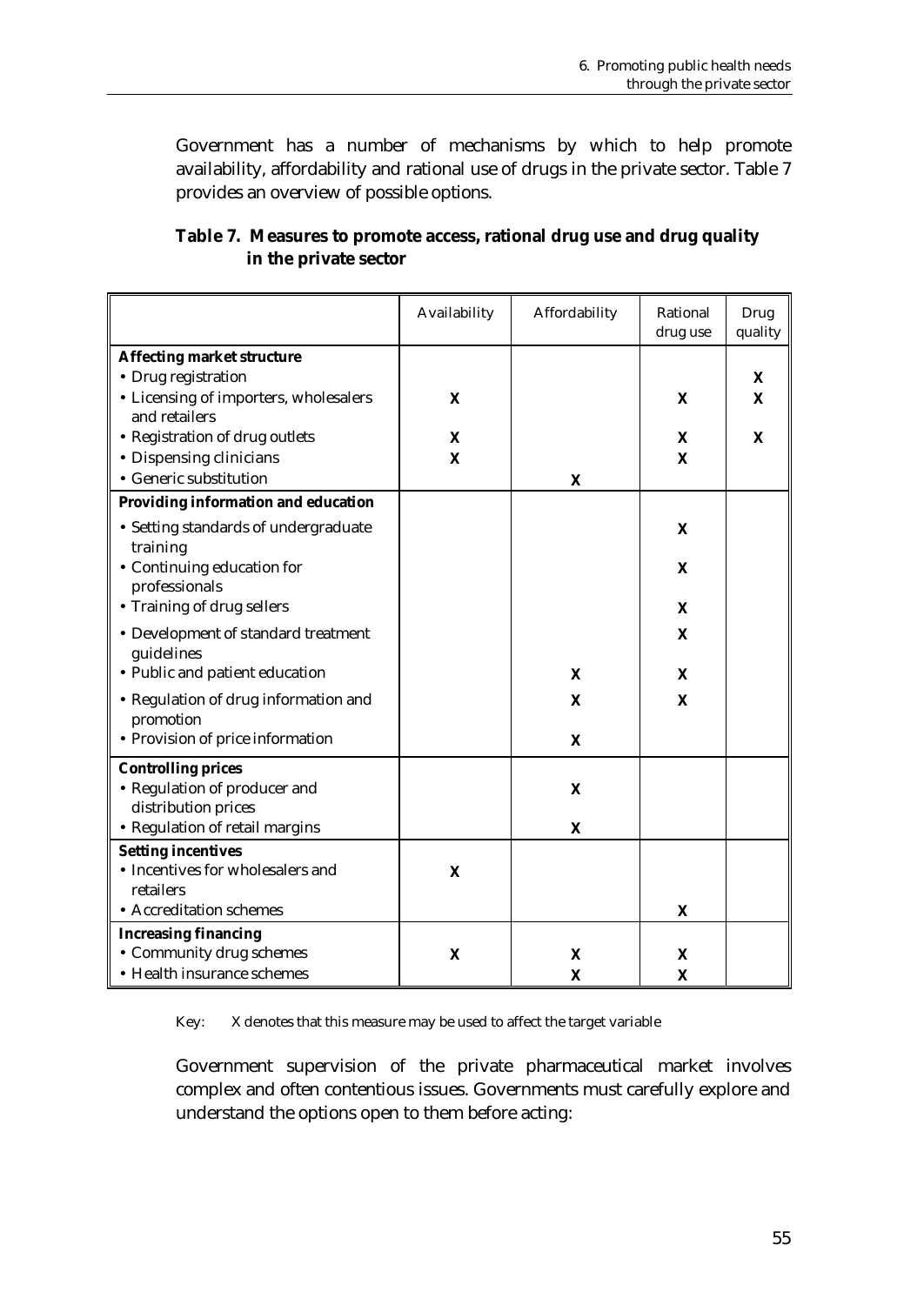- **Several of the identified instruments will help achieve more than one objective:** For example, regulation of drug marketing may prevent market segmentation and the development of market power, and may also promote rational drug use.
- **For some mechanisms there may be conflict between different objectives:** Allowing clinicians to dispense may enhance geographical accessibility but at the same time may provide an incentive to overprescribe. Price regulation may discourage some producers from entering the market, thus possibly reducing availability.
- **Some mechanisms are easier to implement than others:** Substantial problems may be encountered in price regulation [105]. Providing price information may be easier to do but may (arguably) be less effective in maintaining low prices.

Government may be particularly concerned about improving drug availability and affordability in the private sector in situations where government health services do not exist or are not able to provide drugs to the poor, medically needy, geographically isolated or otherwise underserved populations. In countries where a large proportion of the population is poor and government health services lack sufficient resources, ensuring universal access to drugs is particularly challenging.

## **6.2 Availability (geographical access)**

Essential drugs should be available throughout the country. Efforts to improve availability include:

- − licensing and incentives aimed at the distribution network;
- − reliance on dispensing clinicians;
- − establishment of community drug schemes.

The third option is discussed in Section 6.4 as it is also important in improving affordability.

## **Licensing of importers, wholesalers, retailers**

Availability of essential drugs is frequently a problem in sparsely populated rural areas.

Licensing of private wholesalers may attempt to increase drug availability through:

• **National coverage clause:** This is a licensing condition which requires that the wholesaler agrees to distribute to drug outlets in all geographical areas.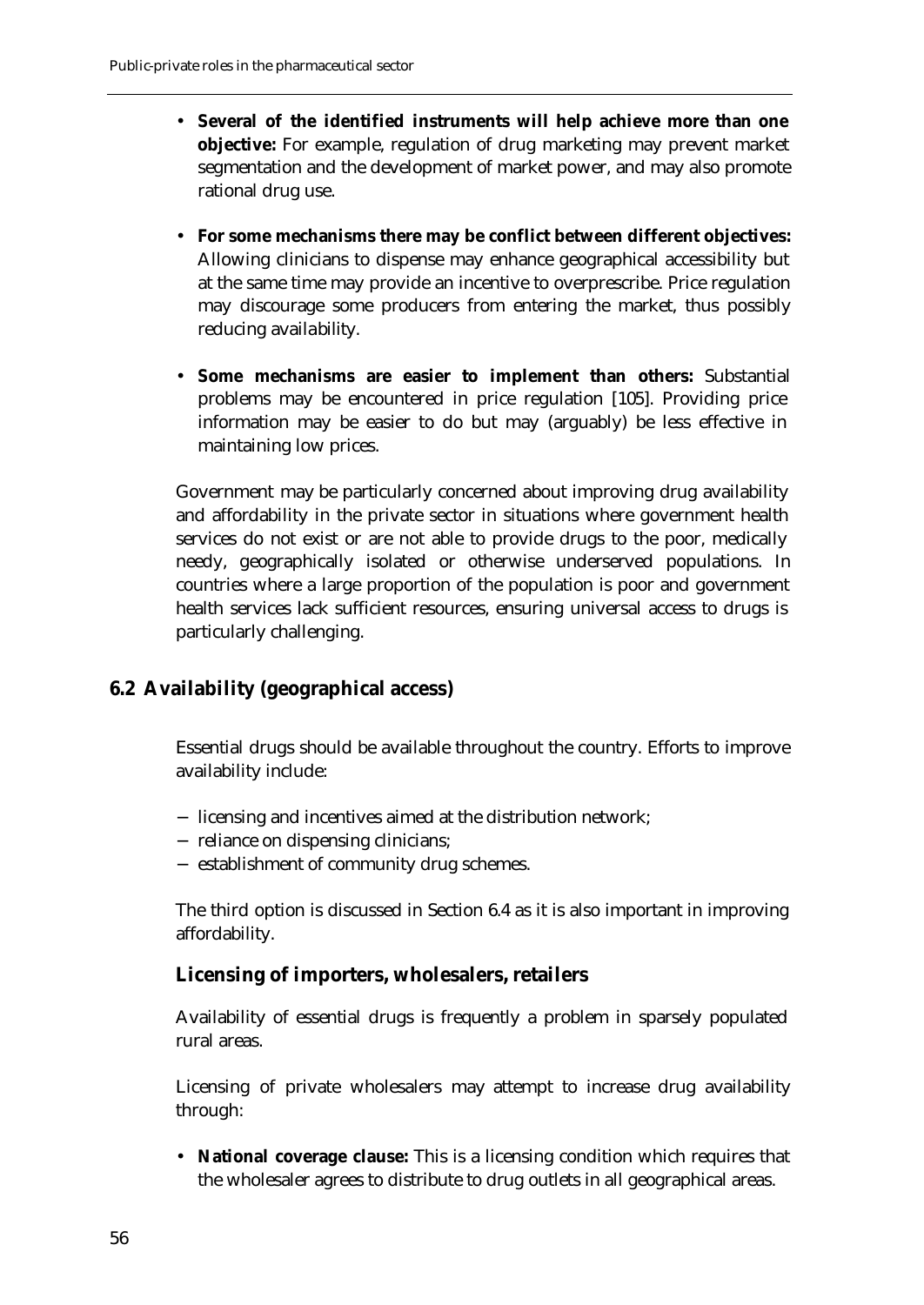- **Full assortment clause:** This licensing condition requires each wholesaler to provide the full range of a specified list of essential drugs.
- **Location regulations:** Licensing conditions may also aim at encouraging better geographical distribution of pharmacies by specifying minimum distances between an existing pharmacy and a proposed new one.

Though such provisions may promote equity, they may conflict with existing agreements between producers and wholesalers and thus face opposition. Such provisions may also substantially reduce the number of registered wholesalers, which in turn would reduce competition.

Using some examples from Africa, Box 6 shows how private pharmacies and drugstores tend to be concentrated in urban areas. To encourage new pharmacies and licensed drug sellers in relatively underserved areas, guidelines may be established for the minimum distance between drug outlets or limits may be placed on the number of drug outlets in a given town or district.

# **Box 6**. **Geographical equity of private drug distributors: evidence from francophone**

# **Africa**

In seven countries in francophone Africa, considerable disparities exist in the way in which the commercial private pharmaceutical sector is geographically distributed (see table). The lowest number of inhabitants per pharmacy can be found in the region of the capital city.

Geographical inequities tend to be less in countries where the private sector has been developed for a long time, as in Benin, Cameroon and Senegal. Regulations on the setting up of pharmacies may also reduce inequities in the distribution of pharmacies.

| Country                           | Year | <b>Inhabitants per</b><br>private drugstore<br>in capital city region | <b>Rural areas</b><br>with the highest<br>number<br>of inhabitants per<br>private drugstore |
|-----------------------------------|------|-----------------------------------------------------------------------|---------------------------------------------------------------------------------------------|
| Benin                             | 1992 | 12 118                                                                | 648 330                                                                                     |
| Cameroon                          | 1994 | 14 128                                                                | 210 172                                                                                     |
| Guinea                            | 1992 | 8649                                                                  | 78 878                                                                                      |
| Madagascar                        | 1992 | 9 740                                                                 | 122 969                                                                                     |
| Mali (public and private sectors) | 1994 | 7 0 8 4                                                               | 587877                                                                                      |
| Niger                             | 1994 | 33 822                                                                | 1727873                                                                                     |
| Senegal                           | 1994 | 9 2 1 0                                                               | 118 640                                                                                     |

Adapted from [28].

# **Incentives for wholesalers, retailers**

As an alternative to licensing restrictions, financial incentives can help to expand services to remote and underserved areas. Australia, Cameroon and Norway are among the countries which have tried such incentives. In Norway higher taxes on pharmacies in more profitable areas are used to cross-subsidize those operating in less economically viable areas. The experience in Norway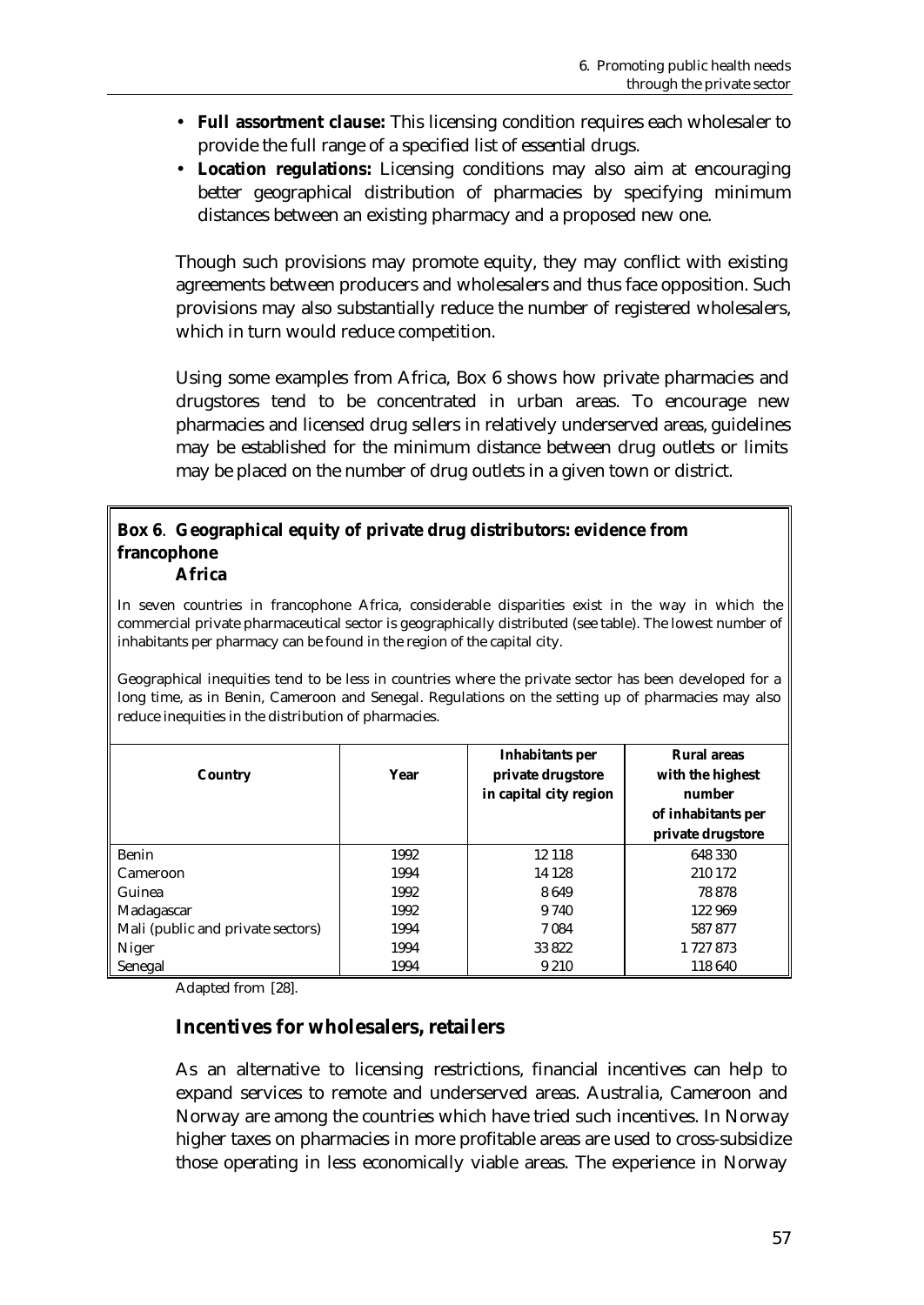appears to have been largely positive (see Box 5). Incentives which have been used or suggested include:

- pharmacy cross-subsidy systems;
- higher retailer margins or high reimbursement rates in remote areas;
- tax reductions for providing services in specified areas of the country;
- tax credits or refunds for transport costs to rural areas.

Tax refunds and other such incentives are likely to be only as effective as the administrative systems that oversee them.

# **Dispensing clinicians**

Doctors, clinical officers and nurses in private practice both prescribe and dispense drugs to their patients in many parts of the world, including Germany, India, Japan, the Netherlands, South Africa and rural areas of the United Kingdom. Clinicians dispense to their patients partly as a service, but also because they have learned that patients are often much more willing to pay for drugs than simply for consultation. In some countries, general practitioners derive 60% of their income from the drugs they dispense. This creates an obvious and measurable incentive to overprescribe [60,78].

At the same time, dispensing clinicians do provide a service. In areas with few pharmacists, clinicians should be more informed about drugs than drug sellers are. In principle, clinicians should also be concerned with proper drug selection and with drug quality. In addition, they should be less likely to dispense subtherapeutic quantities. This is particularly important with antibiotics, antimalarials and other anti-infectives for which drug resistance is a concern.

Allowing a clinician to dispense drugs creates such strong incentives to overprescribe, however, that it should be accepted only in rural and other underserved areas where there is no reliable source of drugs. Even then, dispensing clinicians should sell drugs at cost and not for a profit. Alternative ways to increase access to drugs without encouraging overuse should be explored. Box 7 describes in more detail the role of dispensing doctors and summarizes principles that may be included in legislation regulating them.

# **Box 7. Practices of dispensing doctors - drug use and health economics** [111]

## **History and experience with dispensing doctors**

Prior to the 11th century all dispensing was carried out by doctors. Thereafter pharmacists became recognized and started taking over dispensing. This development continued in most countries where doctors were paid a consultation fee. In countries where doctors' livelihood depends on the sale of drugs, dispensing by doctors is still common. In India, Japan and Pakistan, for example, up to 80% of the doctors dispense drugs. In other countries, dispensing doctors constitute only a minority of 5–10 %. However, the number of dispensing doctors is increasing.

A review of available studies from South Africa, the United Kingdom, the USA and elsewhere indicates that dispensing doctors have, in comparison to non-dispensing doctors, been found to prescribe more drugs (and fewer generic drugs) annually per patient, issue more prescriptions but in lower quantities,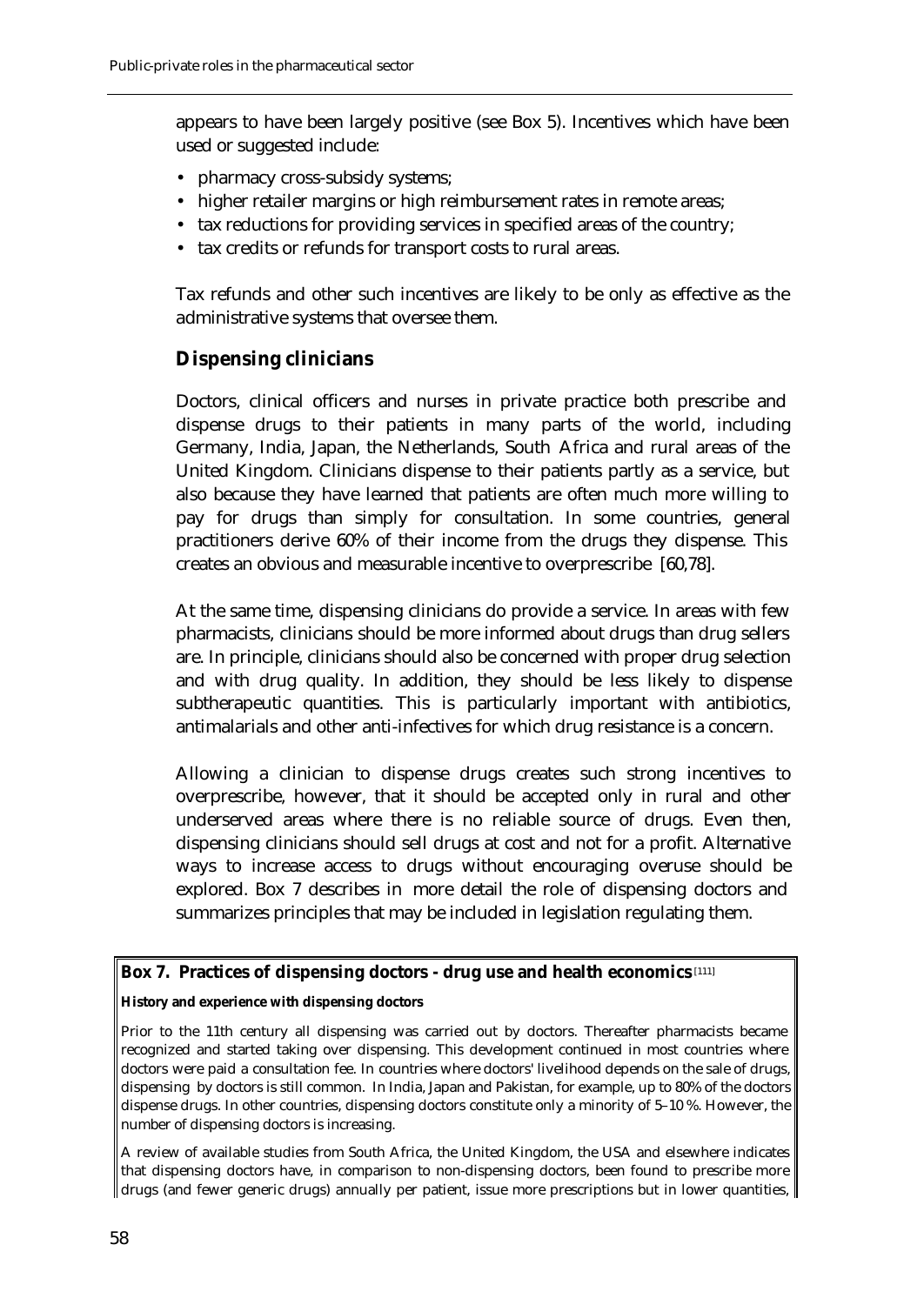have older patients, and have fewer years in practice. The average number of visits per patient per year was found to be higher among the patients of dispensing doctors.

## **Dispensing doctors in South Africa**

The figure below provides a comparison of dispensing doctors and non-dispensing doctors in South Africa. In 1996, the new national drug policy of South Africa stated that dispensing doctors could be permitted only where separate pharmaceutical services were not available. In these cases the dispensing doctors or dispensing nurses must be registered, must be trained in dispensing, must obtain annual renewal of the registration, must be inspected, and must apply good dispensing practices and show transparency in their pricing structure.

(continued overleaf)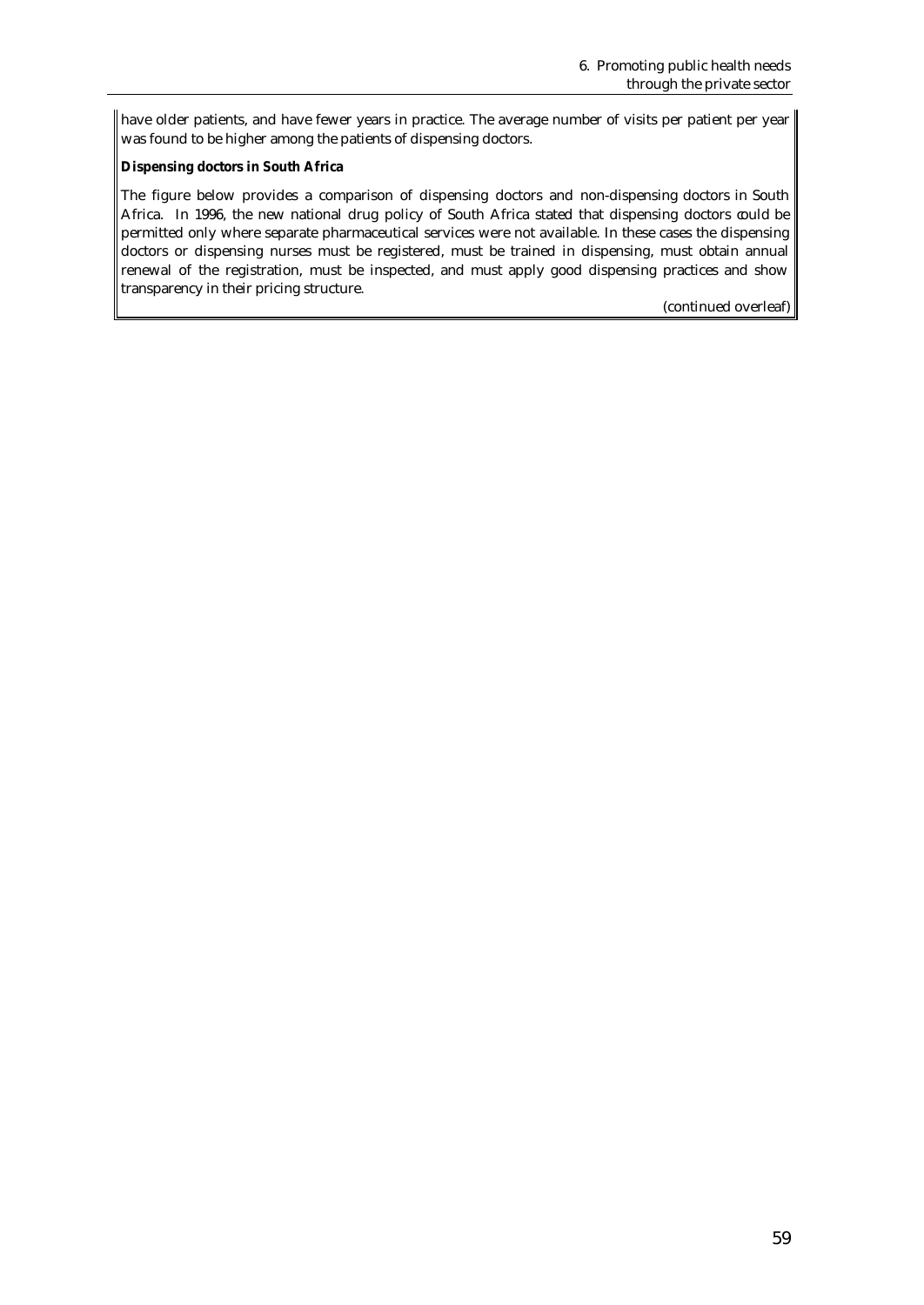

#### **Legal principles governing dispensing doctors**

Laws on dispensing doctors vary greatly between countries and between states or provinces within countries. Principles which may be included in legislation on dispensing doctors include:

• **Rurality:** Physicians may dispense in rural areas where there are no pharmacies. The law in, for example, the Netherlands, the United Kingdom and Zimbabwe allows dispensing by doctors if no pharmacy is available within a mile or 5 km from the patient's home, or in some cases, from the doctor's practice.

• **Emergencies:** Physicians may dispense in emergencies. The law in five states of the USA allows dispensing only in limited situations, such as medical emergencies. In Denmark this would occur during an out-of-hours visit to a patient where treatment might be required.

• **Quantity limits:** In the USA, the Federal Trade Commission requires that no more than a 72-hour supply of medicine should be dispensed by doctors. In Germany, since 1993, the law has allowed doctors to provide treatment at home before and after a stay in hospital in order to shorten expensive hospital stays.

• **Not-for-profit or cost/price regulation:** The amount physicians may charge for dispensing medication may be limited. Australia, with only 69 dispensing doctors, legislates that the dispensing doctors shall not make a profit.

• **Procedural requirements:** Dispensing may be limited to the physicians' own patients and may be required to follow the same regulations as those mandated for pharmacists — e.g. regarding labelling, record-keeping, packaging and storage (South Africa and USA).

• **Delegation of dispensing:** The dispensing may be undertaken only by trained staff related to the physician's practice. Some laws require that dispensing should be done by the physician personally.

**Patient choice:** The principle is to protect patients' freedom of choice in deciding whether to purchase the prescription drugs from the physician or from the pharmacy.

• **Registration:** The law in Zimbabwe and in 13 states of the USA requires dispensing doctors to be registered for dispensing.

### **Conclusion**

Experience to date does not suggest one best solution for the dispensing of drugs. Access is a central objective, but whether this can best be achieved by having drugs dispensed by the prescribing doctor or by satellite pharmacies is not certain. However, experience indicates:

- to safeguard the patient, dispensing must be regulated and the regulation implemented;
- much more knowledge must be obtained about the health, social, and economic benefits and costs of different solutions if appropriate policies and laws are to be formulated.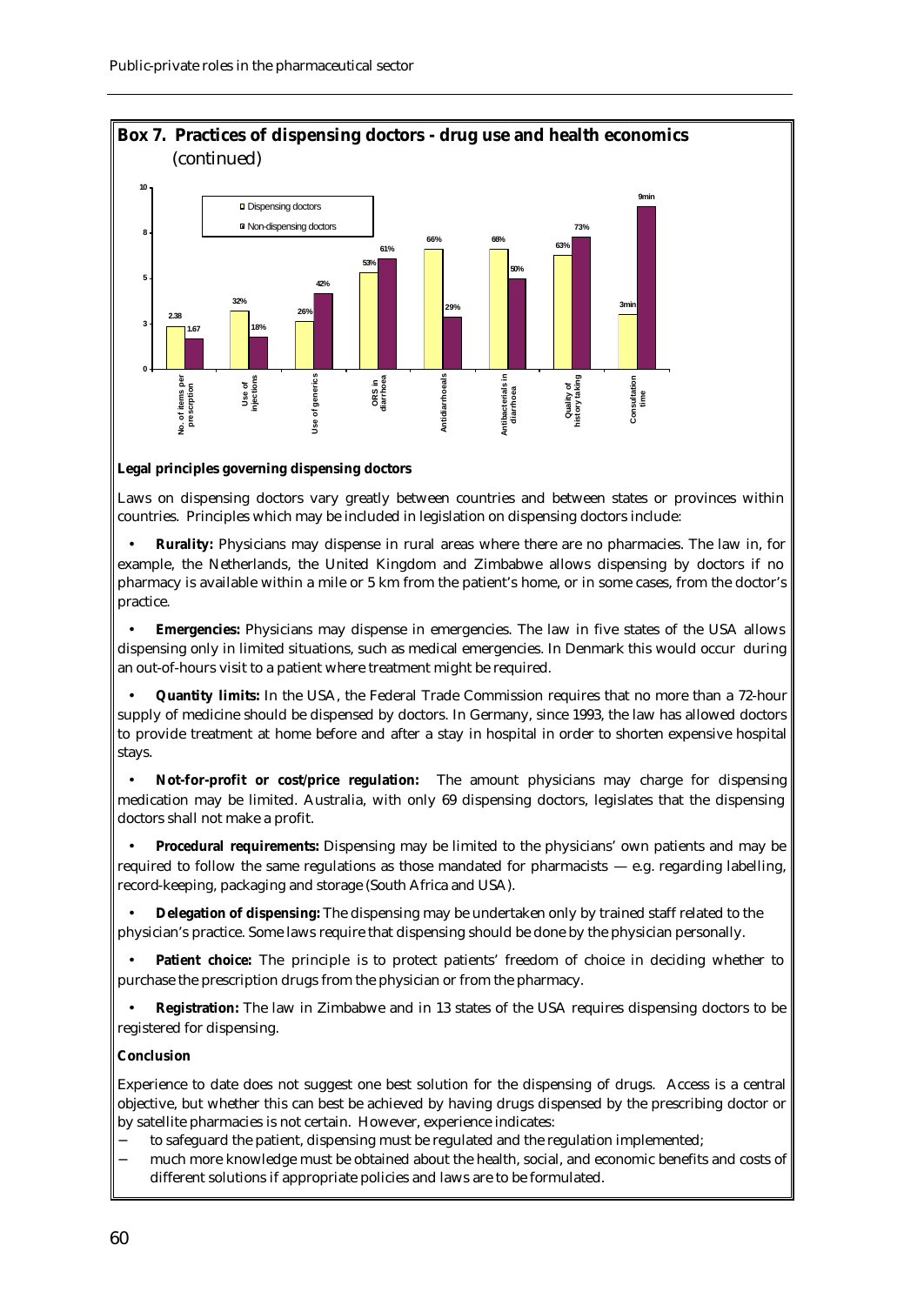# **6.3 Making drug prices affordable**

Cost can be a major barrier to adequate treatment. There are two different approaches to improving pharmaceutical affordability in the private sector:

- − lowering prices (this relates to supply);
- − financing schemes to spread the cost (this relates to demand).

This section considers the policies that affect prices. Section 6.4 addresses financing strategies.

Price regulation is common to countries at many levels of development but the motivation for its implementation differs somewhat between developing and developed countries. In those countries where a substantial proportion of the population is covered by health insurance schemes — and patients generally do not bear the full cost of drugs — price controls are seen as part of a cost containment strategy. In countries without substantial health insurance, where consumers bear much of the cost of pharmaceuticals themselves, price controls are viewed mainly as a means to increase affordability.

Regardless of the purpose of price regulation, the basic mechanisms are the same.

# **Price information**

Policy-makers, health professionals, people in the drug distribution chain, and consumers need complete, accurate and up-to-date information on drug prices. When they have information about drug prices and generic drugs, consumers can exert pressure on prescribers and dispensers to control prices.

Methods for communicating price information include:

- − listing of price or relative price information in therapeutics manuals;
- − listing of price information in pharmacies (e.g. Philippines);
- − printing retail prices on drug packages;
- − regular publication of a pharmaceutical pricing guide or manual (e.g. Colombia);
- − publication of selected pharmaceutical prices in local newspapers or other media (e.g. Argentina).

Price information is increasingly being included in national drugs and therapeutics manuals and guidelines. Price information may be given as relative price levels (such as the relative price bands in the *British National Formulary*), as price comparison bar charts for selected therapeutic categories (such as the Kenyan or Zimbabwean *Clinical Guidelines*), or simply as the current price for each drug.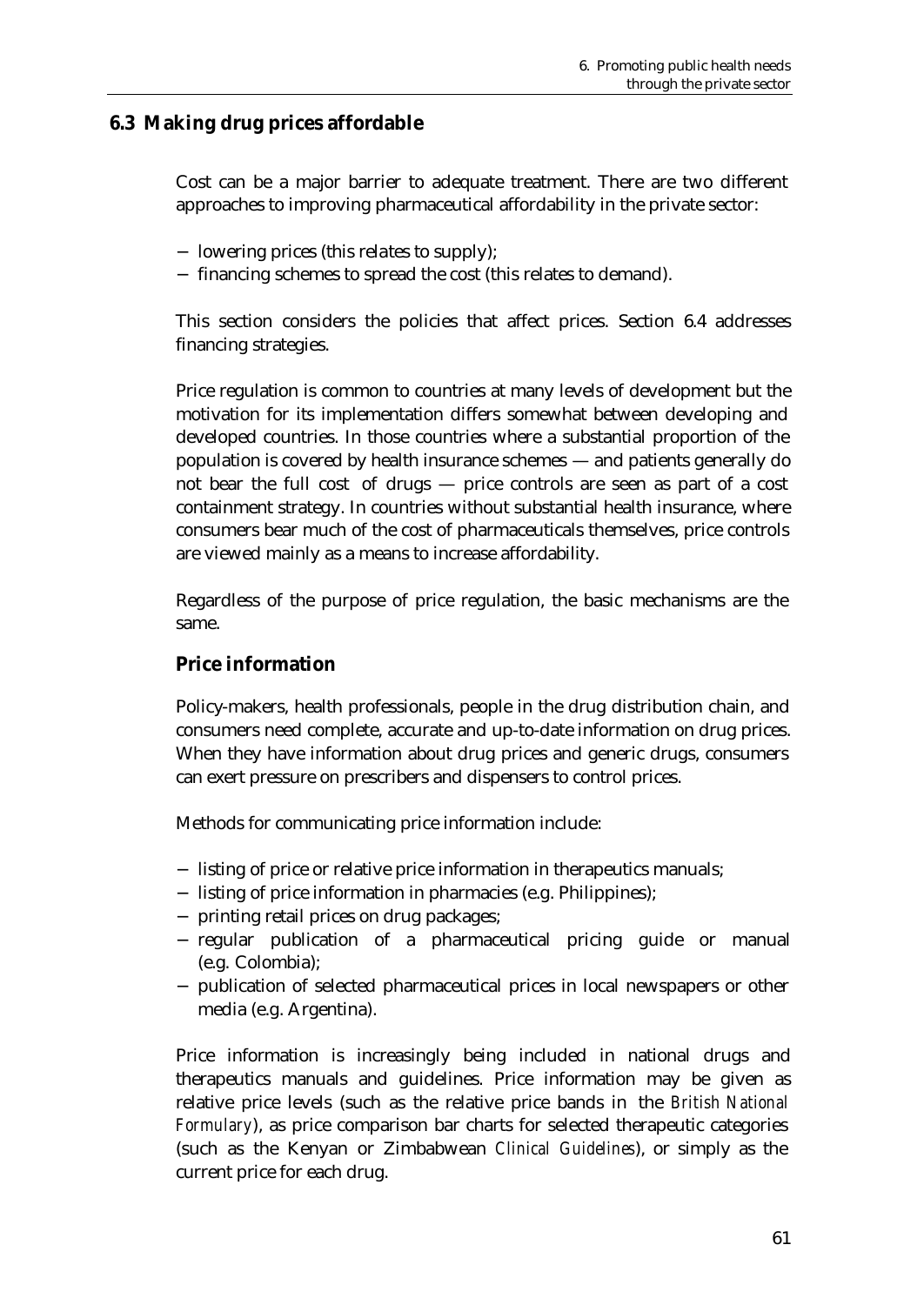In India, Pakistan and other parts of Asia, the maximum retail price system has not only been an approach to price control. The requirement that the maximum retail price be printed on drug packages means that the system also provides price information directly to the consumer. In the Philippines where the national drug policy has encouraged price competition through generic substitution rather than price control — the prices of selected generic drugs are regularly publicized in the media [41].

In Colombia, efforts to promote generic prescribing included publication of a WHO-supported price comparison guide. The guide proved popular and its publication was soon taken over by the Ministry of Health. Because the guide was effective in drawing consumer attention to the price advantage of local products, publication of the guide was eventually taken over by the local manufacturers' association and thus its regular publication became sustainable without public support. In the USA, though prices are largely uncontrolled, price competition is encouraged through regular publication of wholesale drug prices.

Price comparisons over time and between countries can be useful to monitor pharmaceutical price differentials and the effects of various drug policies. Such comparisons can be complex and confusing, however. A pharmaceutical price index, based on the same principles as consumer price indices for monitoring inflation, is one approach to making such comparisons. WHO has described such a method for calculating the value of a "basket of drugs" [23].

For comparison purposes, world market prices for several hundred essential drugs are published annually by Management Sciences for Health [80]. In addition, bulk prices for several dozen active pharmaceutical raw materials are published by the International Trade Centre in conjunction with WHO [56].

# **Price competition through generic substitution**

Competitive bulk procurement by generic name is a central feature of most essential drugs programmes. Many large hospitals and health services in highincome countries operate on this basis. In the private market, price competition can be encouraged through prescription and dispensing by generic name.

The potential cost advantages of generic drug use are illustrated in Figure 4, which compares brand and generic drug prices for a range of common products in Indonesia. Price differentials will vary considerably from market to market depending on a variety of factors. Though generic prices are often 50% or less of the price for the leading brand, generic drug prices in well-developed European markets are more typically 60–70% of brand prices [9].

A large proportion of items on the WHO Model List of Essential Drugs have been off patent for over 20 years. By 1995, 94% of the 200 most widely used drugs in the USA were off patent [38]. Yet large generic drug markets have developed in a relatively small number of countries. In the mid-1970s, Peru's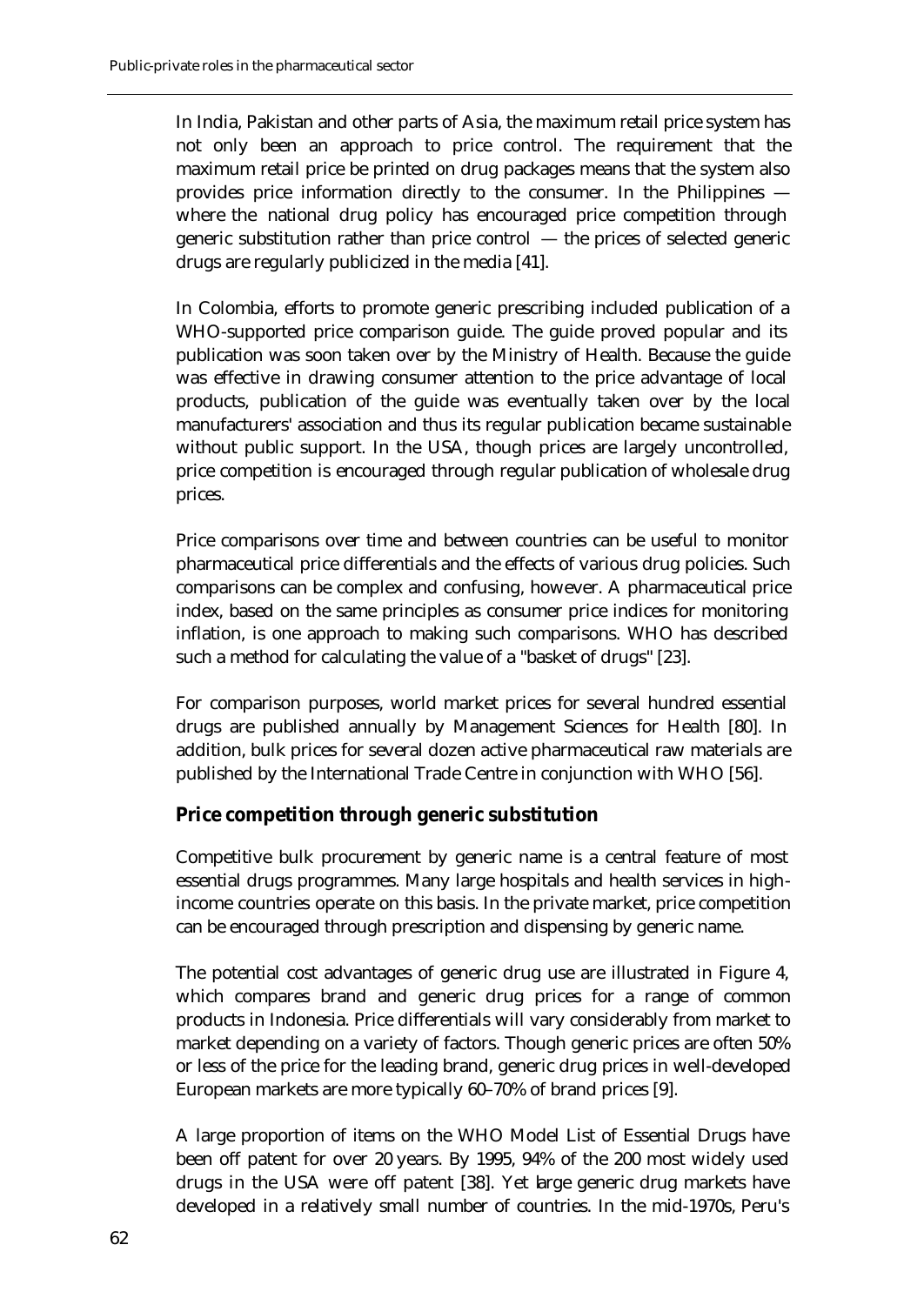Basic Medicines Programme tried to promote a list of generic drugs through retail pharmacies. Pakistan in the late 1970s, Nigeria in the 1980s, and Argentina, Colombia and the Philippines in the 1990s are examples of other countries which have attempted to promote generic drugs in the private sector.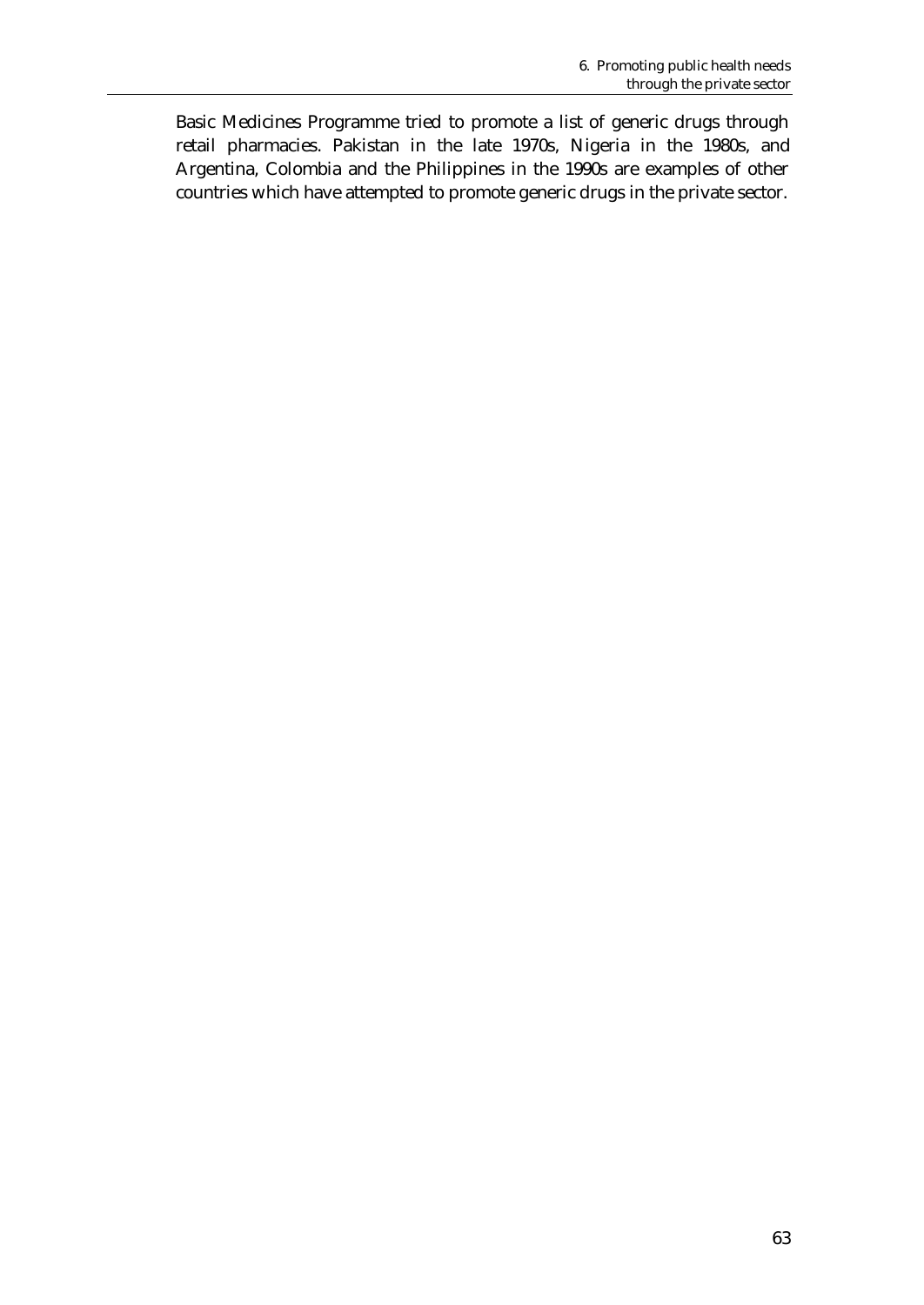

**Figure 4. Ratio of brand to generic price, Indonesia** [119]

Several of these efforts have run into difficulties. Common problems have included logistical constraints in demonstrating drug quality, inadequate preparation of health professionals, failure to address financial incentives at the dispensing point, and the incorrect assumption that public demand already exists for cheap generic drugs. Box 8 describes various efforts to promote the use of generic drugs in the European Union, Indonesia and the USA.

Experiences to date suggest four main categories of factors which influence the growth and stability of the generic drug market in a country (Table 8):

- − supportive legislation and regulation;
- − quality assurance capacity;
- − public and professional acceptance;
- − economic factors.
- −

## **Price control: producer prices**

Pharmaceutical prices vary widely, even between countries within the same region [8,9,51,79]. For example, among western European countries there is a two-fold variation in the pharmaceutical price index (PPI), despite pharmaceutical prices being carefully monitored and in many cases actively controlled.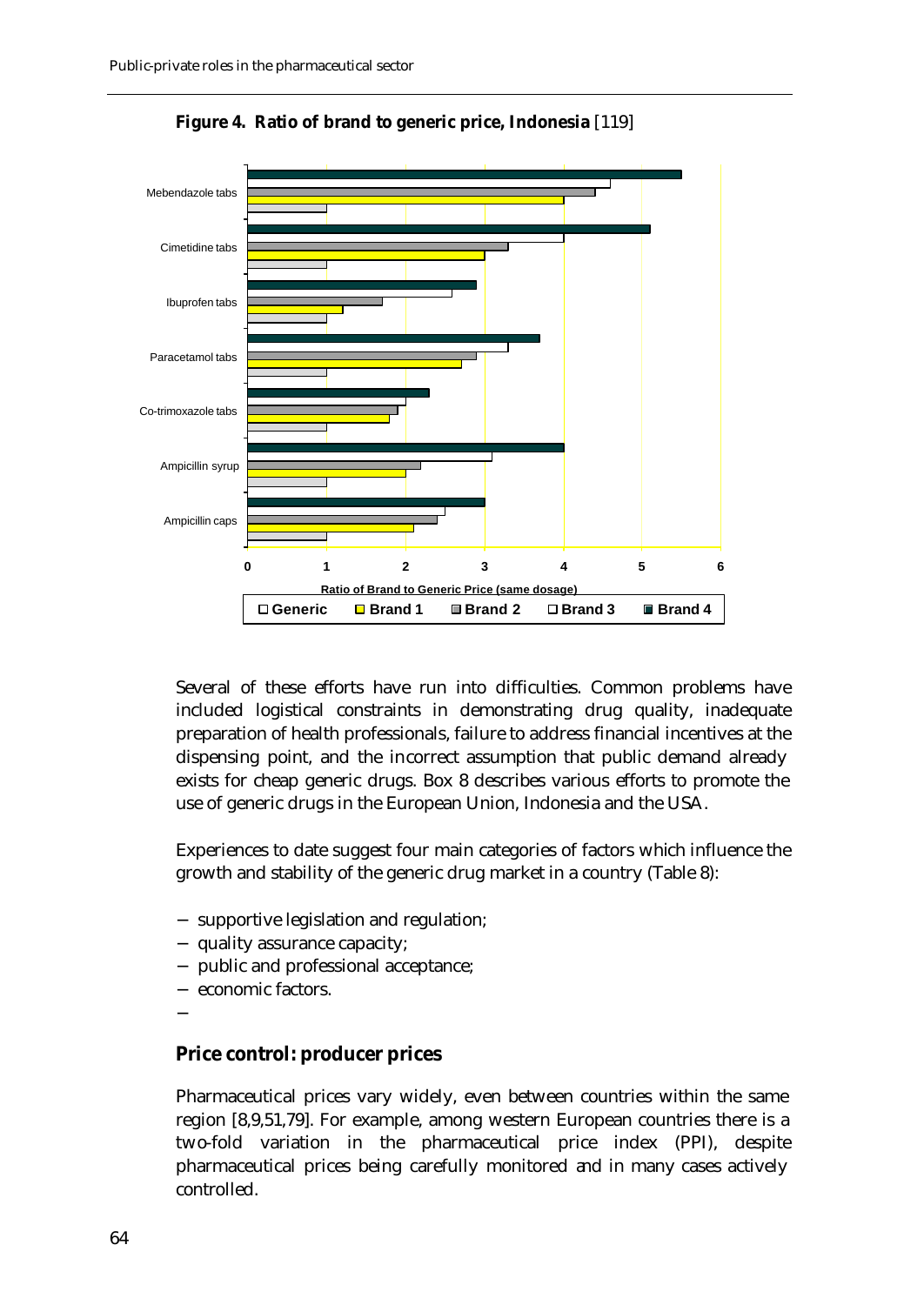# **Table 8. Generic drug use: some enabling factors**

#### **Supportive legislation and regulation**

- Abbreviated registration procedures (focus on drug quality)
- Product development and authorization during patent period
- Provisions which permit, encourage or require generic prescription and substitution
- Requirement that labels and drug information contain generic names

#### **Quality assurance capacity**

- Development of substitution, nonsubstitution lists
- Procedures to demonstrate bioequivalence
- National quality assurance capability
- National drug manufacturer and drug outlet inspection capability

#### **Public and professional acceptance**

- Involvement of professional associations in policy development
- Phased implementation, beginning with permission to substitute
- Required use of generic names in all education and training of health professionals
- Brand-generic and generic-brand name indexes available to health professionals
- Required use of generic names in clinical manuals, drug bulletins and other publications
- Widespread promotional campaigns targeting consumers and professionals

#### **Economic factors**

- Public and professional price information
- Reference pricing for reimbursement programmes
- Retail price controls that favour generic dispensing
- Support by social and private health insurance organizations
- Incentives for generic drug industry
- Trade-offs with industry (reduced price regulation, increased patent protection)

There are many approaches to pharmaceutical price control. It is useful to separate control of producer prices from control of distribution margins. Though there are a number of variations, controls on producer prices fall into three main categories [9,79]:

- **Cost-plus pricing:** Prices are negotiated between the manufacturer and the national authority, based on the cost of raw materials, production, marketing and other producer costs, and a reasonable allowance for profit.
- **Reference pricing:** Reference pricing also known as yardstick, benchmark, comparative or leader pricing — sets or limits the price of an individual drug by comparison with the price of other drugs. **Internal** reference pricing is based on comparison with drugs already on the national market and which have similar therapeutic effects. **External** reference pricing considers the price of the identical or comparable drugs marketed in other countries.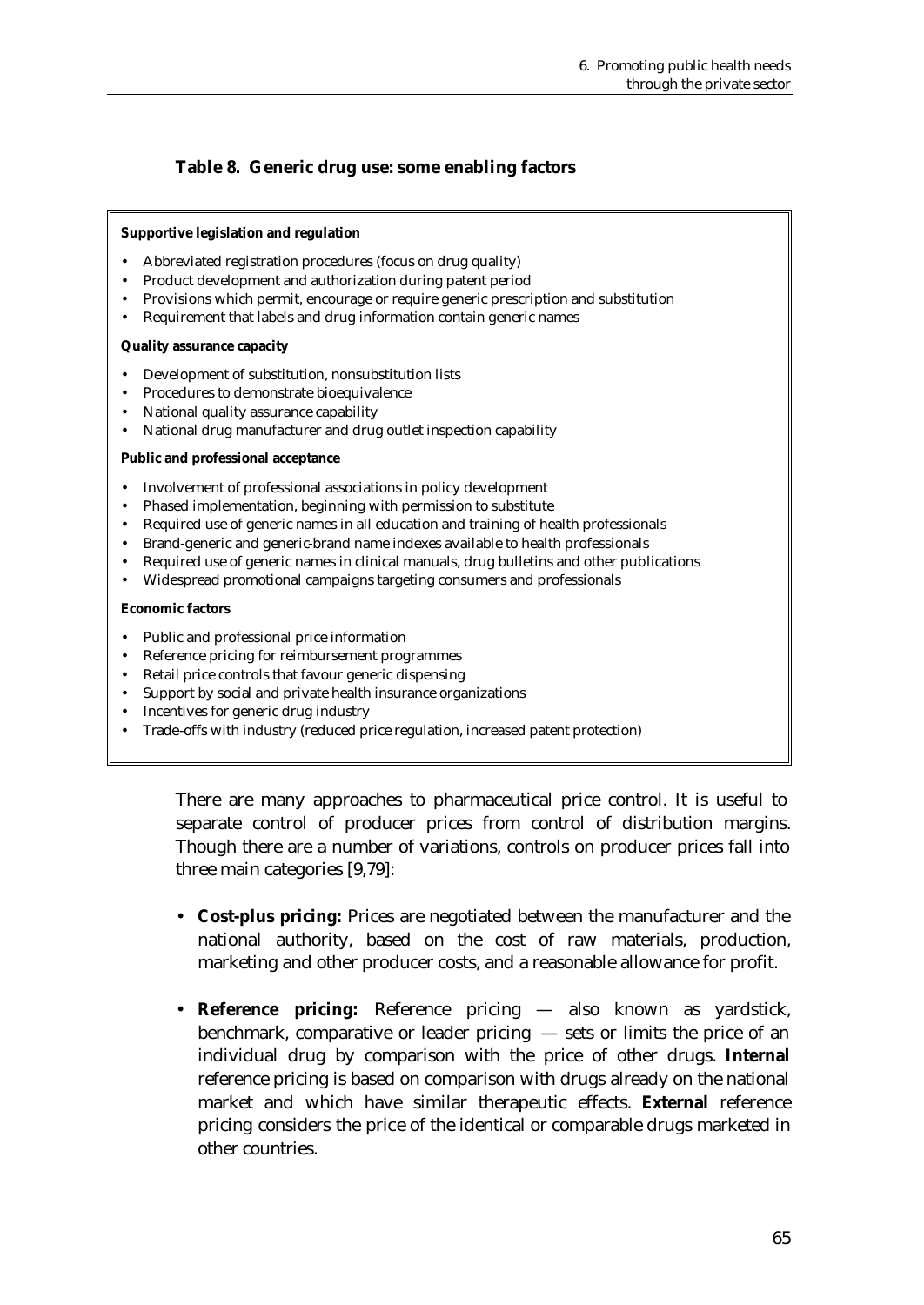### **Box 8. Promoting generic drugs**

#### **European Union**

As of the mid-1990s, generic dispensing differed greatly among the countries of the European Union. In Denmark, generic substitution was possible with the doctor's agreement and generic drugs represented about 60% of prescription volume and 30% of sales value. In Germany, the Netherlands and the United Kingdom, generic substitution was strongly encouraged and 20–40% of prescriptions were dispensed generically. Except for Germany, these countries had low-to-average per capita drug consumption compared to the entire European Union. On the other hand, countries such as Belgium, France and Italy tended to have relatively low generic drug use — often less than 2% of sales value. The wide variation in generic dispensing among these countries — which are generally able to ensure the quality of generic products — illustrates the impact which national policies and different local circumstances can have on generic drug use.

#### **Indonesia**

A 1989 ministerial decree made prescribing and dispensing of generic drugs compulsory in public health facilities and encouraged the use of generic drugs in the private sector. The Ministry of Health initiated a campaign to promote generic drug use by health professionals and the community. Production of "logo generic drugs" was led by state-owned manufacturers, but private manufacturers entered the market with government encouragement. By the mid-1990s, 30 pharmaceutical companies (four state-owned and 26 privately owned) were producing generic drugs, nearly 200 commonly used essential drugs were commercially available by generic name, 408 pharmacies were obliged to provide generic drugs, the market in monetary terms had tripled over a five-year period, and generic dispensing had risen to about 15% of prescriptions [3].

#### **Philippines**

The Philippine Generics Act of 1988, passed unanimously in Congress, was the first legislation enacted to operationalize the Philippine National Drug Policy (PNDP). The act provided for mandatory use of generic names on labels, advertising materials and prescription slips. It emphasized the need for pharmacists to provide information to clients on generic drugs and their prices, established incentives for manufacturers of generic products, and provided for public and professional information on the Generics Law and on the rational use of drugs.

A consultative process was facilitated by the establishment of the Task Force on Pharmaceuticals, which included health professionals, drug industry representatives, health NGOs, consumer groups and academics. Implementation approaches were sequenced to promote early high-visibility successes and impact. For example, generic labelling was begun with products having single active ingredients; labelling rules were put in place before generic prescribing and dispensing were mandated. The political process leading to enactment of the generics law, though broad-based, required some compromises. Professional and industry lobbying resulted in doctors being allowed to place their choice of brand names in parentheses on prescriptions. No controls on prices were included in the final law. Implementation of some elements of the law was postponed to gain cooperation.

Despite these efforts, acceptance of generic prescribing and dispensing has been slow. This emphasizes the need for a persistent, long-term approach to promoting generic drug use.

#### **United States of America**

In the USA, generic dispensing was greatly encouraged by the 1984 Drug Price Competition and Patent Restoration Act (Waxman-Hatch Act), which facilitated registration of generic drugs. However, laws governing generic substitution at the time of dispensing are actually made at the state level. A few states began with laws which permitted, but did not encourage substitution. During the 1980s, states began to enact laws which more and more strongly encouraged generic dispensing, particularly for patients whose prescriptions were financed wholly or in part with public funds. As a result of these laws, reimbursement limitations of private insurance organizations and public awareness, generic dispensing in the USA rose from about 18% of new prescriptions in 1984 to nearly 40% in 1994.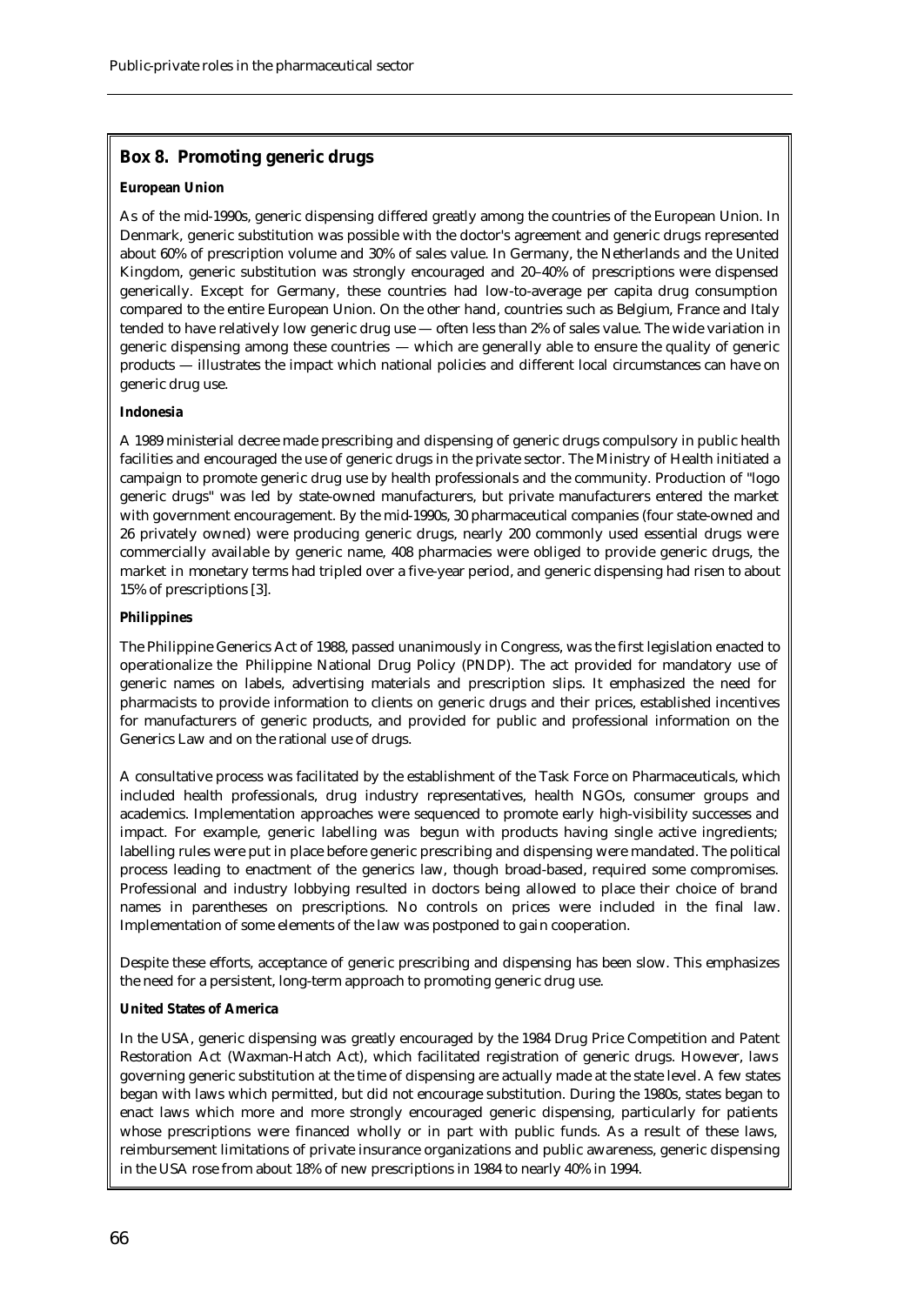• **Profit-based pricing:** Control of profits or return on capital investment is done on a company-by-company basis, with target profit levels set in part on an assessment of the company's risk. Within overall profit limits, companies are free to set the prices of individual products.

Cost-plus pricing depends on being able to obtain accurate information on production, marketing and other costs. Reported costs can be manipulated through *transfer pricing* and various other accounting practices. Reference pricing is more transparent and requires virtually no financial information from companies (or their accounting systems). Discussions centre on the question of generic and therapeutic substitutability. Profit-based pricing depends on having access to reasonable company financial information.

Countries may use combinations of the above methods. In addition, different formulas or reference points may be used for locally owned firms, local multinational firms and imported drugs.

The above methods are used to set initial prices at the point of registration, importation or marketing of a drug. After initial prices are set, decisions must be made about price increases. These are often linked to other price indices. Particularly during periods of high local inflation or severe exchange rate fluctuations, the timing and level of allowable price increases becomes a major concern both for producers, who seek price increases to weather the economic storm, and for governments, who seek to minimize the economic impact on the population.

Pharmaceutical price control is very common. In a review of selected policy features, the United Nations Industrial Development Organization [9] reported that among 23 industrialized countries all had some form of pharmaceutical price control (11 had limited controls and 12 substantial controls). Among 33 developing countries, only seven had no price controls; eight had limited controls and 18 had substantial controls.

## *The arguments and the evidence*

Despite the widespread use of price controls, there is little agreement on their overall impact. Proponents of pharmaceutical price controls believe that price controls [9,140]:

- − lower individual drug prices;
- − lower total drug expenditures;
- − improve price information for insurers and consumers;
- − are necessary because market forces alone cannot ensure competition.

Opponents believe that price controls [9,140]:

- − are cumbersome and open to manipulation;
- − encourage misleading accounting practices;
- − create scarcities (real or artificial);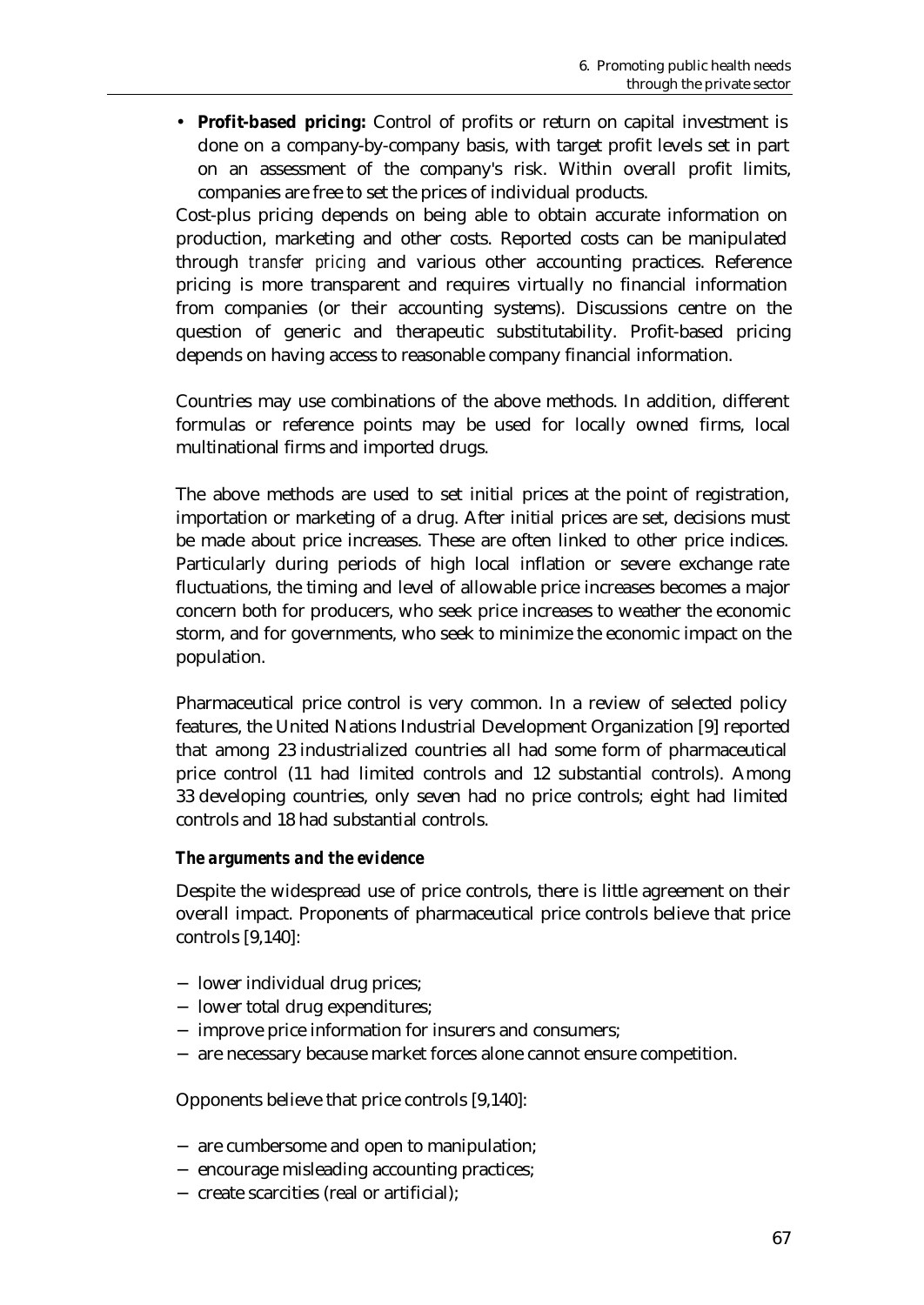- − have no impact on patient or overall health expenditures because they encourage use of higher quantities of drugs and more expensive drugs;
- − reduce innovation and competition;
- − are unnecessary for most therapeutic needs if drugs are sold competitively by generic name.

The case for price control is much clearer for new drugs for which no therapeutic alternative exists. Most governments agree that mechanisms must be found to make such drugs available at an affordable price.

Where price regulation has been enforced, it has been shown to control both individual drug prices and increases in drug prices, though not total drug expenditure [42,43,50,79]. Lowering individual drug prices may be offset by prescribing and dispensing greater quantities of drugs or a different (and more costly) selection of drugs (see Box 9).

Most of the empirical evidence on the effects of price controls comes from OECD countries. Countries should be cautious in interpreting the results of these studies:

- **Price sensitivity may vary among countries and among population groups:** Price regulation may have more favourable public health benefits for lowerincome countries and lower-income populations.
- **Developed and developing countries have different objectives in price control:** While OECD countries wish to contain total expenditure, developing countries hope that it will increase. Lower prices should enhance affordability and the amount of (appropriate) drugs which are consumed.
- **Developed countries and developing countries may have different capacities to implement price controls:** Price fixing and enforcement may encounter more difficulty in some countries than in others (see Box 9).
- **Disincentives for drug development may be of less concern for many developing countries:** Most drug development is targeted to and supported by developed countries and, at least until the present, very few developing countries have been active in drug innovation (see Section 7). Therefore, developing countries may see the benefit of greater affordability of existing drugs as outweighing the potential adverse effect which price regulation may have on innovation and drug development in their countries.

More information is required to decide on the wisdom of price controls in developing countries. Key questions are:

• **How does prescriber and consumer behaviour change in the face of price controls?** Do lower prices lead to more prescription of needed essential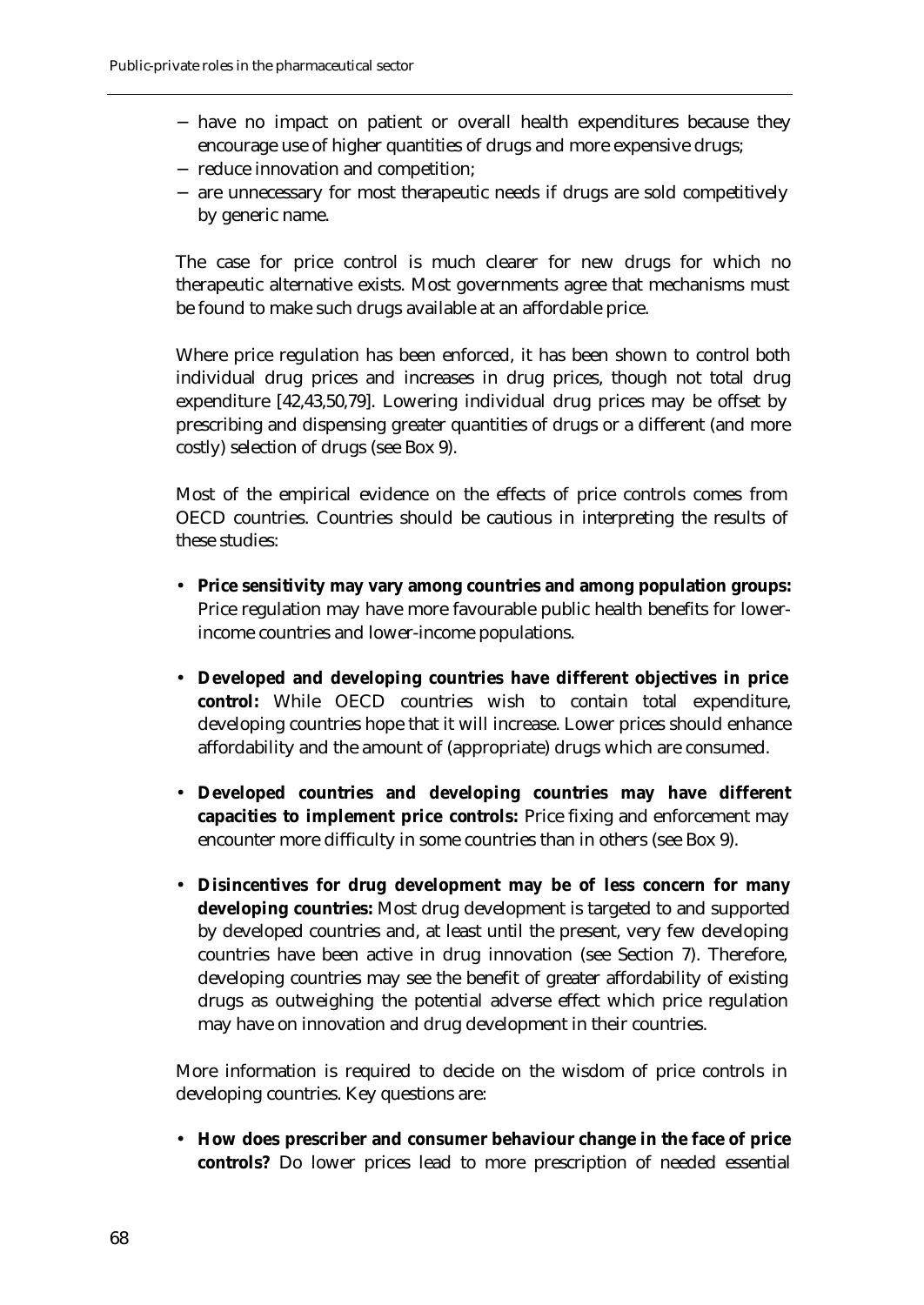drugs, or do providers increase profits by prescribing more expensive drugs or unnecessary drugs?

• **What are the potential risks of price regulation?** If prices are set at less than a competitive price there are likely to be shortages of the product and parallel markets with unregulated prices will develop. Alternatively, prices could be set too high, further damaging affordability.

# • **Do developing country governments have the capacity to follow up price adjustments and enforce controls?**

Price regulation systems may have unintended consequences; sometimes the opposite of those intended. It is important, therefore, to evaluate carefully the economic reasoning behind price regulation policies and to anticipate the economic responses of producers, distributors and consumers.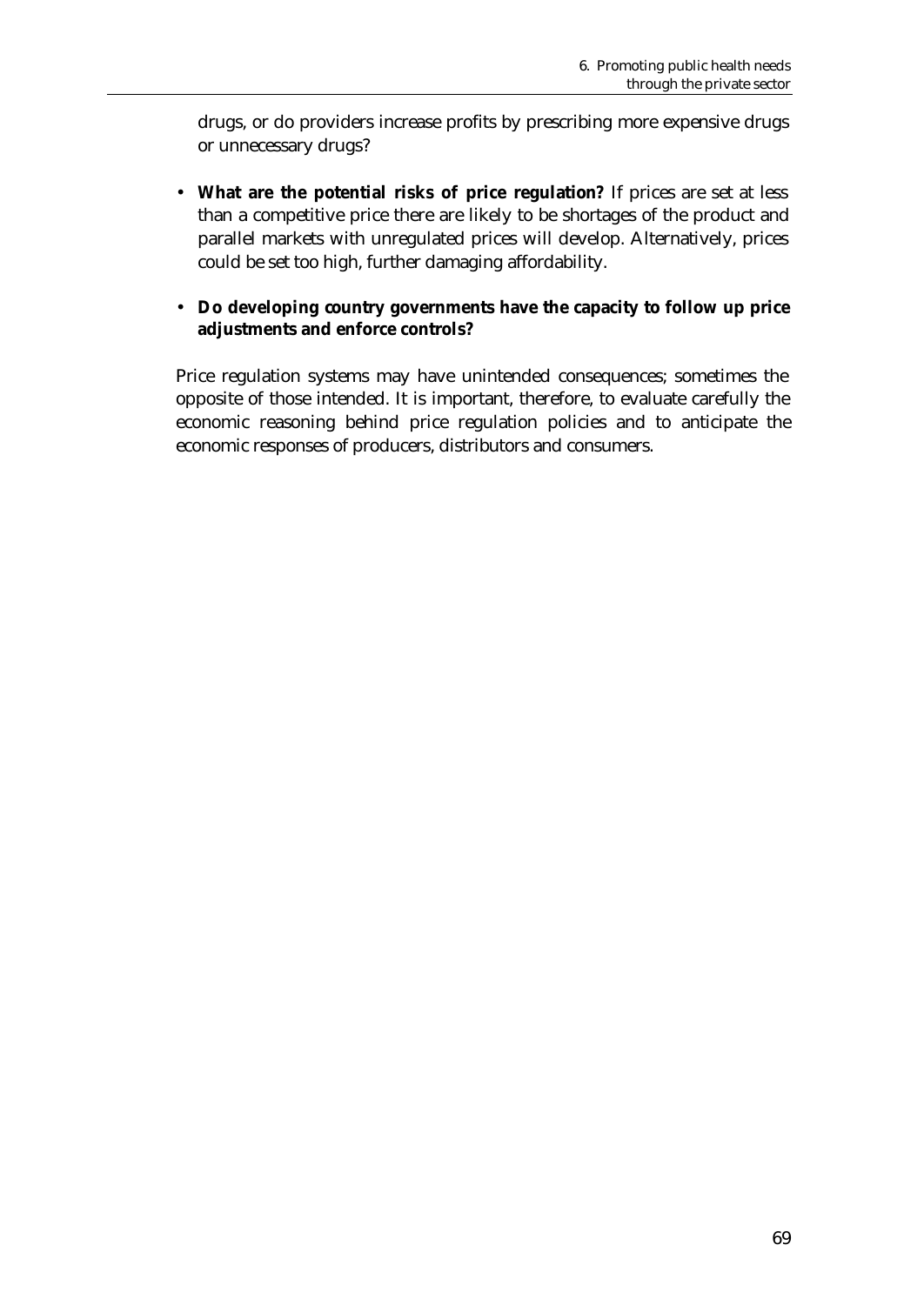## **Box 9. Experience with price control systems**

#### **Colombia** [140]

Colombia started to implement total control over drug prices in 1968. Since then, price regulation has gone through a number of phases and forms. Recently the scheme was changed again so as to combine freedom for a wide range of products with price control for a limited number. Since 1992, essential drugs with fewer than five suppliers and so-called "critical drugs" (in total about 20% of the market) have been subject to "monitored freedom" under which the producers or importers can change the maximum selling price to the public, but must inform the Ministry of Development in advance of a price change. The ministry can require manufacturers to present cost analyses in support of price increases and can also override the producer and impose the price level it deems appropriate.

One of the reasons the scheme was changed was that significant differences in prices for the same product occurred as manufacturers submitted different cost justifications. Furthermore, the manipulation of periodic price adjustments by the Ministry of Health introduced a political element and sometimes led to conflict between the producers and the authorities. Those products with prices that did not keep up with inflation often disappeared from the market, creating artificial scarcity.

In 1994, however, the Colombian government dropped the experiment with "monitored freedom" and returned to a system whereby prices to the consumer for monitored drugs had to be less than 3.4 times the production cost of the drug. The principal reason for this turnaround was lack of government capacity to follow up price changes under "monitored freedom".

#### **Germany** [133]

Germany has comprehensive health insurance. As part of efforts to improve cost containment under the health insurance schemes, a reference price system for pharmaceuticals was introduced at the beginning of 1993. This resulted in a decrease in expenditure on pharmaceuticals of 20.6% in the first half of 1993. However after this one-time drop, monthly expenditures continued to rise. One effect of reference pricing has been to switch prescribing to expensive products not covered by the system, such as new antibiotics.

There are three stages for the introduction of reference pricing. The first covers identical preparations, the second covers equivalent products or combinations and the third was originally defined as preparations which had pharmaceutical and therapeutic similarity. This has been changed simply to therapeutic similarity. A difficulty with this system is that if one or more products are under patent then the reference price system cannot be applied.

Manufacturers were required to reduce the prices of their non-reference priced drugs by 5% and also the prices of their over-the-counter drugs during 1993 and 1994. The lowered prices were frozen for two years.

An overall budget (by region) for pharmaceutical costs was introduced in Germany at the same time as the reference price system. Up to 280 million Deutschmarks of any expenditure over these budgets had to be paid back by the doctors and any further excess up to 280 million Deutschmarks had to be met by the drug industry. In the following year a similar budget was set, with the excess falling on doctors alone.

# **Price control: distribution margins**

Considerable attention is paid to controlling producer prices. However, a large percentage of the final selling price of drugs is accounted for by distribution margins — mark-ups charged by importers, wholesaler distributors and retail outlets. Table 9 provides information on actual wholesale margins, retail margins and taxes for selected developed countries, and regulated margins in Indonesia. In remote areas, in areas with poorly developed formal distribution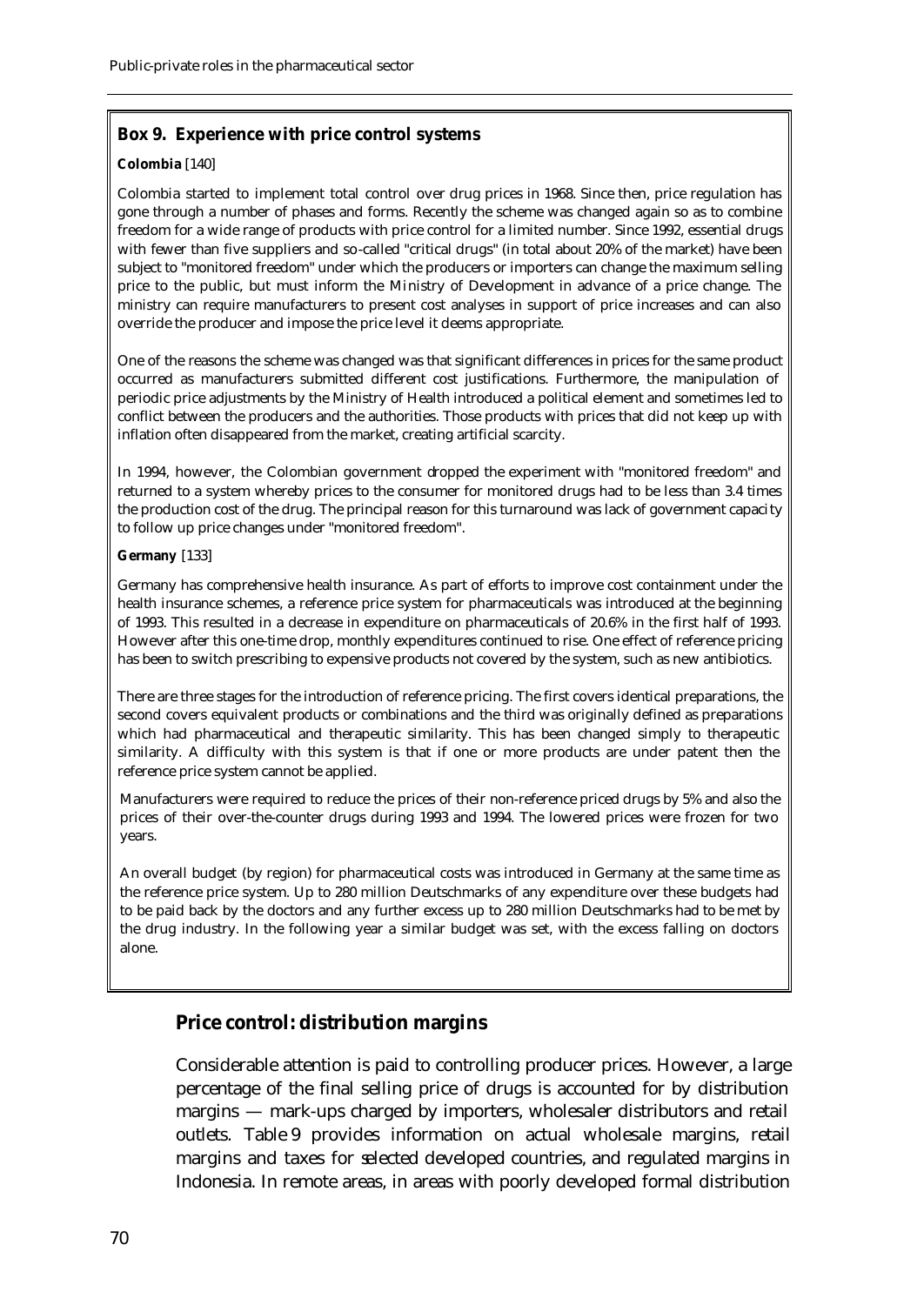systems, and in countries with limited regulatory control, distribution margins may be much higher than the regulated level.

|                                 | <b>Distribution margins &amp;</b> | Wholesale | Retail | <b>Tax</b> |
|---------------------------------|-----------------------------------|-----------|--------|------------|
|                                 | taxes as % of consumer            | margin    | margin |            |
|                                 | price                             |           |        |            |
|                                 | (wholesale+retail+tax)            |           |        |            |
| <b>Developed countries</b> [79] |                                   |           |        |            |
| Belgium                         | 43.4                              | 8.5       | 29.2   | 5.7        |
| Denmark                         | 51.2                              | 4.2       | 29.0   | 18.0       |
| France                          | 40.5                              | 6.5       | 28.8   | 5.2        |
| Germany                         | 51.3                              | 8.6       | 30.4   | 12.3       |
| Ireland                         | 42.1                              | 8.8       | 33.3   | 0.0        |
| Italy                           | 38.5                              | 7.3       | 22.9   | 8.3        |
| <b>Netherlands</b>              | 41.2                              | 11.8      | 23.7   | 5.7        |
| Portugal                        | 28.0                              | 8.0       | 20.0   | 0.0        |
| Spain                           | 42.5                              | 7.8       | 29.0   | 5.7        |
| United Kingdom                  | 42.5                              | 7.5       | 35.0   | 0.0        |
| <b>Developing countries</b>     |                                   |           |        |            |
| Indonesia [119]                 |                                   |           |        |            |
| - Brand drugs                   | 36.0                              | 16.0      | 20.0   | $0.0\,$    |
| - Generic drugs                 | 27.9                              | 7.9       | 20.0   | 0.0        |

|  | Table 9. Wholesale margins, retail margins and tax as % of consumer price |  |  |  |  |  |  |  |  |
|--|---------------------------------------------------------------------------|--|--|--|--|--|--|--|--|
|--|---------------------------------------------------------------------------|--|--|--|--|--|--|--|--|

Distribution margins not only add to the selling price of individual drugs, but the structure of distribution margins is critical because it strongly influences dispensing incentives and advice at the point of purchase. There are five basic methods used to determine distribution margins for pharmaceuticals:

- **Cost + fixed percentage:** The most common approach is for wholesalers and retailers to add a fixed percentage to the price they pay.
- **Cost + declining percentage:** Some countries have adopted margins based on a declining percentage — the more costly the drug, the lower the percentage mark-up.
- **Cost + fixed dispensing fee:** To reduce the incentive to dispense higher-cost drugs, some countries have adopted a system of fixed professional dispensing fees. The pharmacist would charge, for example, \$1 per prescription plus the wholesale cost of the drug.
- **Cost + differential dispensing fee:** To encourage generic dispensing, some insurance schemes reimburse pharmacies on the basis of drug costs plus a differential professional dispensing fee  $-$  for example, \$2 for a generic prescription and \$1 for a brand name prescription.
- **Maximum allowable price:** The sale price or reimbursement level is fixed for the generic equivalents of certain drugs or for therapeutic categories.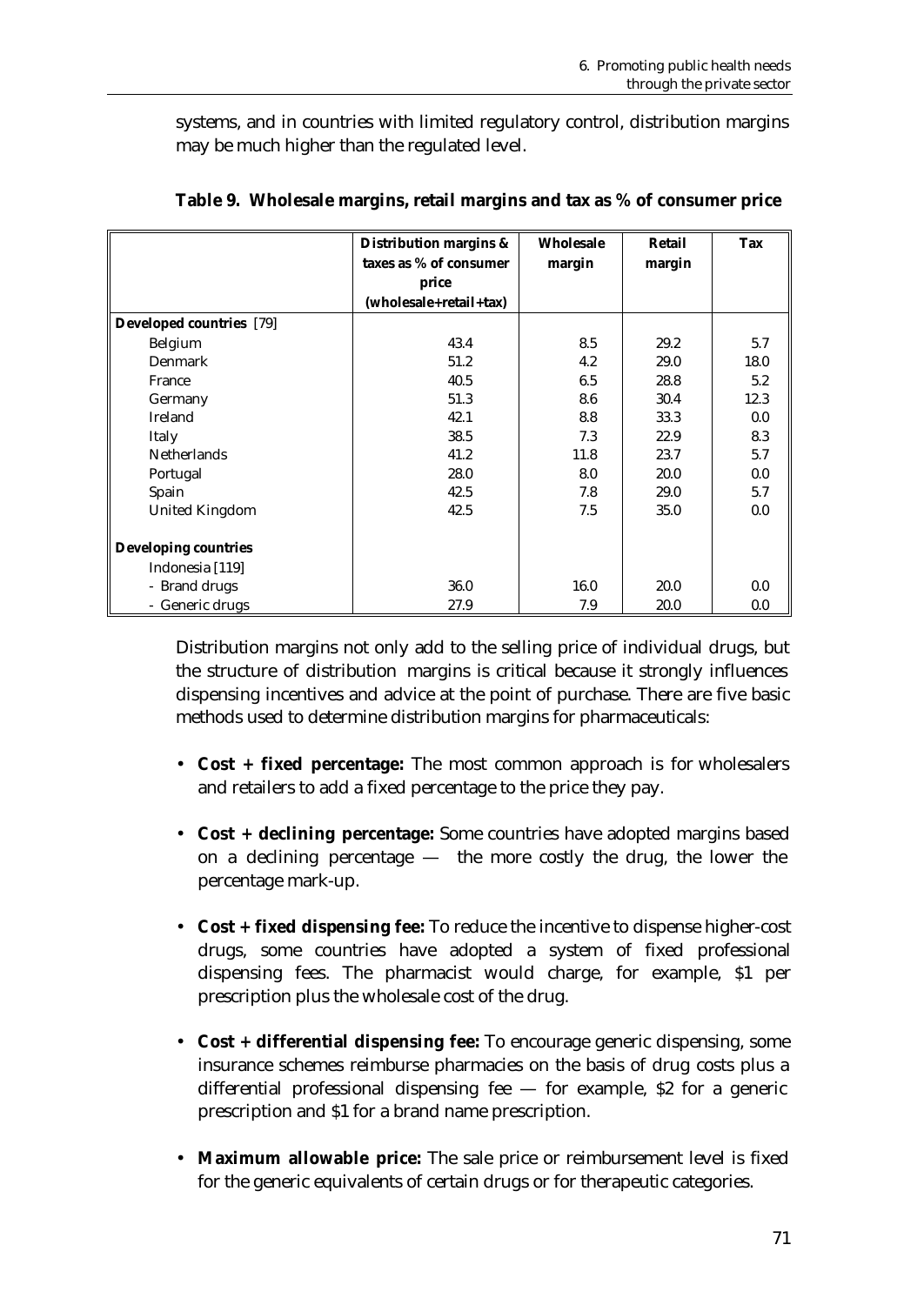Pricing control mechanisms which use a fixed percentage mark-up may achieve reductions in individual drug prices, but they retain a strong incentive for retailers to dispense more expensive drugs. Such systems entail *lower* markups for generic and/or essential drugs and thus are likely to discourage, rather than encourage, dispensing of these drugs.

Fixed dispensing fees create a double incentive for dispensing lower-cost drugs. First, the pharmacist is likely to sell more drugs when dispensing drugs for which the final price to the customer is lower. Second, the stock-keeping costs of high-priced brand name drugs are considerable. Selling more lower-cost drugs reduces the overall cost of maintaining drug stocks.

Distribution margins include two components: the margin for the wholesaler and the margin for the retailer. The final price paid by the customer represents the sum of the producer's price ("cost" in the above list), the wholesale margin and the retail margin. Different methods exist for combining producer price regulation and regulation of distribution margins. It should be recognized, however, that pricing structures establish incentives that have a major impact on private drug consumption patterns.

# **6.4 Affordable financing for drugs**

The need for drugs and health often cannot be predicted. This makes it difficult to plan household budgets so as to take account of them. Financing schemes, such as prepayment and insurance schemes, may make drugs more affordable. Prepayment schemes smooth expenditure on drugs over time, while insurance schemes share the cost of drugs between both healthy and sick people.

A substantial amount has been written on the theoretical advantages and problems of health insurance [6,72], different types of prepayment and health insurance schemes, problems associated with health insurance schemes in industrialized countries [89], and the practical issues involved in implementing health insurance schemes in developing countries [65,88,101,106]. These issues will not be reconsidered here. This section discusses the possible impact of the establishment of health insurance schemes on the pharmaceutical sector and the role of community drug funds in improving affordability, availability and rational drug use.

# **Health insurance and pharmaceuticals**

Decisions which affect the coverage of health insurance in a country are largely outside the control of national drug policies, essential drugs programme managers, and others concerned primarily with pharmaceuticals. But, as insurance assumes a greater role in many developing countries, it is important to understand insurance concepts and to be involved from the beginning in the planning, organization or regulation of insurance schemes. In many industrialized countries insurance is the principal means of raising finance for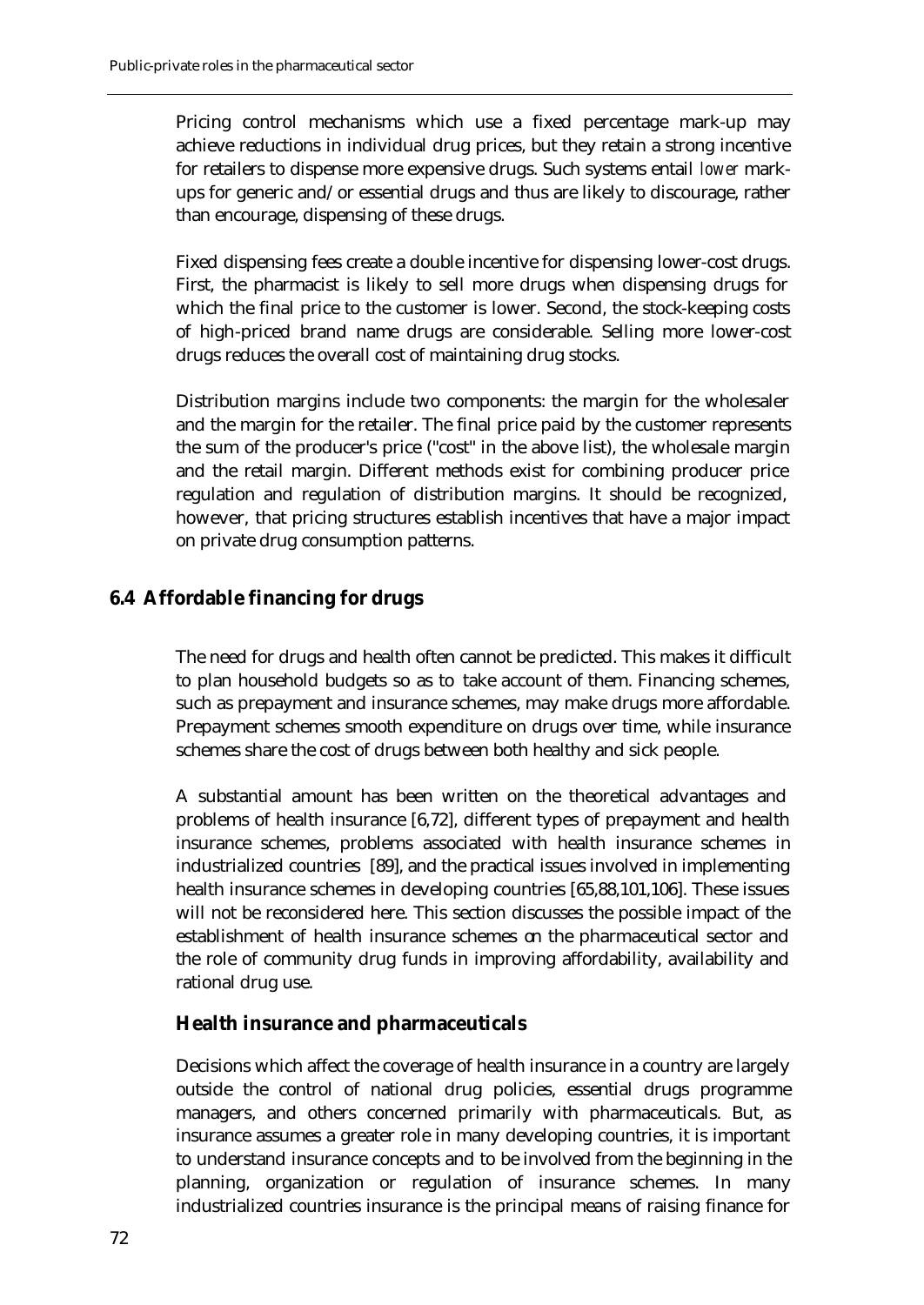health care and of making health care services accessible to all. However, in developing country settings the proportion of people with insurance is often limited by the extent of the formal labour market.

Insurance schemes which provide coverage for outpatient drugs may do so through private pharmacies, insurer-affiliated pharmacies, in-house pharmacies or pharmaceutical benefit management schemes. The mechanism of drug supply depends in part on whether the insurer functions only as the financier of services or whether, as with managed care, insurance is linked to a specific health provider.

Well-managed insurance schemes - whether public or private, mandatory or voluntary — are always looking for ways to control costs while maintaining quality. Insurance schemes therefore may be innovative in or receptive to programmes that promote rational prescribing patterns, various price control mechanisms, the use of drugs lists, essential and generic drugs, drug utilization review and so on. Insurance schemes with a strong administrative capacity may be crucial allies in improving prescribing practice in the private sector. They are unique in terms of the access that they have to information about private sector behaviour and their market power as large purchasers of health care. Insurance schemes can use financial leverage to gain access to information about private sector prescribing patterns and to influence those patterns.

Insurance schemes may also have a critical impact on drug utilization patterns through the payment mechanisms they use. Prospective forms of payment (such as case-based payment or capitation payments) fix in advance the total amount paid to the provider and therefore it is not in the provider's interest to prescribe unnecessary drugs. In contrast fee-for-service type payment systems may, if they allow mark-ups on drugs, encourage overprescription and prescription of more expensive drugs in order to enhance profitability.

Pharmaceutical benefits management (PBM) schemes are organizations which contract with insurers to provide pharmacy services. Though PBMs would appear to add another middle-man and additional expense, insurers in developed countries which use PBMs find that their efficiency and expertise in the field actually saves money [47].

# **Community drug schemes**

Community drug schemes are locally managed revolving drug funds. In contrast to most commercial drug outlets, community drug schemes try to emphasize the provision of essential drugs, low prices and the direct connection between diagnosis by a health worker and appropriate drug treatment.

Community drug schemes are typically initiated in areas with limited financial or geographical access to drugs. Thus, such schemes address affordability and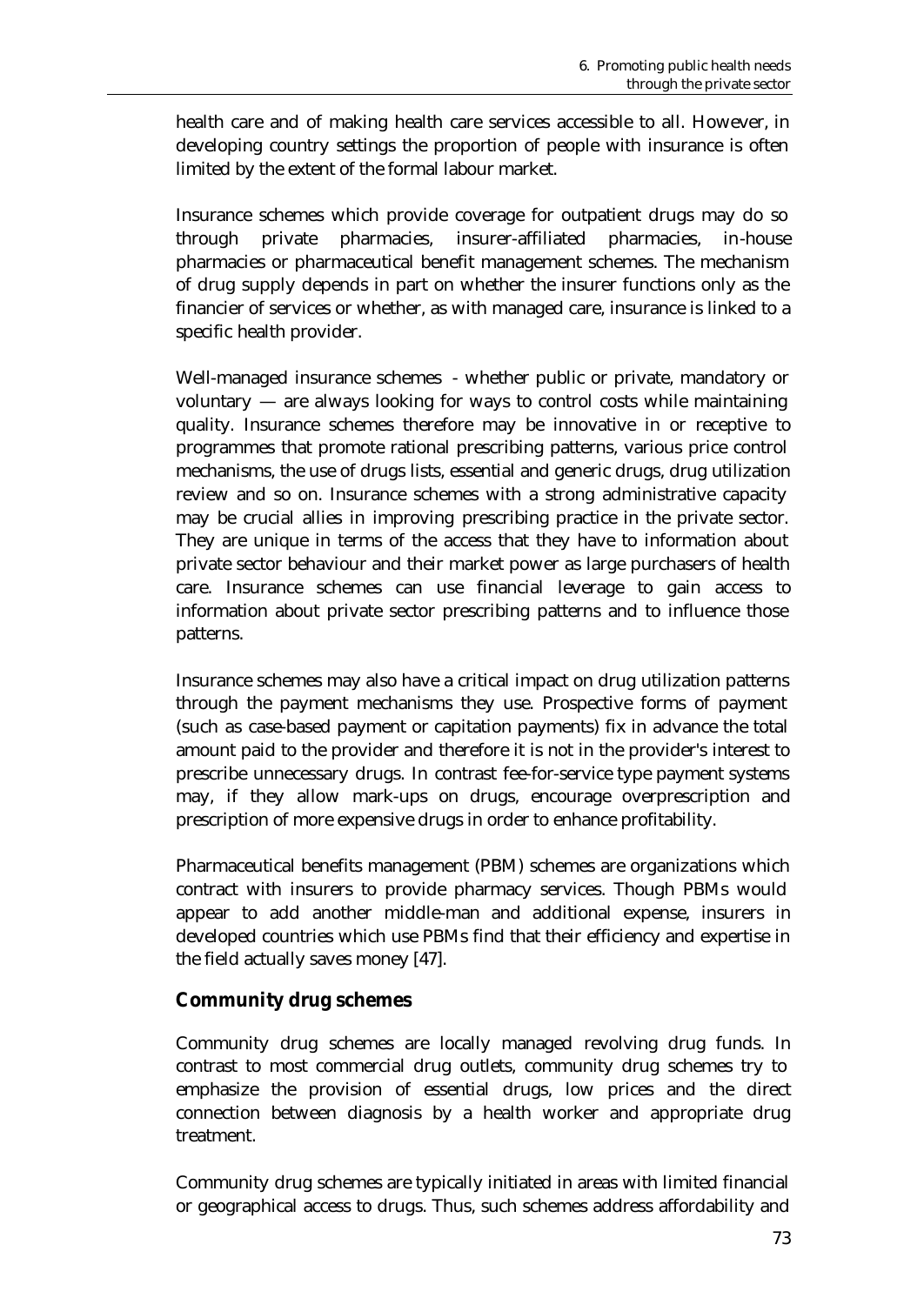rational use as well as availability. In the context of the Bamako Initiative, community drug schemes often have broader objectives. These may include health education, provision of preventive services such as immunization, and raising of sufficient revenue from drug fees to help finance salaries, medical supplies, or other costs.

Considerable experience has accumulated with community drug schemes and other forms of revolving drug funds. This experience provides support to the arguments of both proponents and opponents of such schemes. Schemes that have implemented large fees with no preparation of the public and little improvement in quality have seen significant decreases in utilization; schemes designed with little attention to management and accounting systems have seen substantial abuse and little revenue compared to the cost of fee collection; revolving drug funds established without a reliable source of low-cost drugs have quickly ceased to revolve; and some schemes with drug charges have seen overprescribing [20,31,68,87].

At the same time, NGOs and many communities are turning to community drug schemes in an effort to increase the availability of essential drugs. Critical factors in the design and implementation of community drug schemes include [81,128]:

- − adequate protection mechanisms for the poor and other target groups;
- − reliable supply of low-cost essential drugs of good quality;
- − locally appropriate fee schedules;
- − measures to discourage overprescribing;
- − good administrative systems for financial management and supply management;
- − strict measures to ensure accountability and control of revenue.

Community drug schemes are not easy to implement. Many things can go wrong to undermine the intended benefits. Large-scale successes are limited. Yet sufficient experience has accumulated to suggest that the measures listed above will increase the chance of success.

# **6.5 Rational drug use**

Though competition and economic incentives may lead to *managerial efficiency* in the private sector, they often lead to *therapeutic inefficiency*. Economic incentives for irrational drug use may exist for the prescriber, the dispenser and the consumer who receives the drug. Profit motives and pressure to please the patient may lead to overtreatment of mild illness, inadequate treatment of serious illness, misuse of anti-infective drugs, and overuse of injections [48,52,53,66]. Consumers, on the other hand, often buy subtherapeutic doses of drugs such as antibiotics [37,63,66] and roughly half the time fail to take drugs as recommended.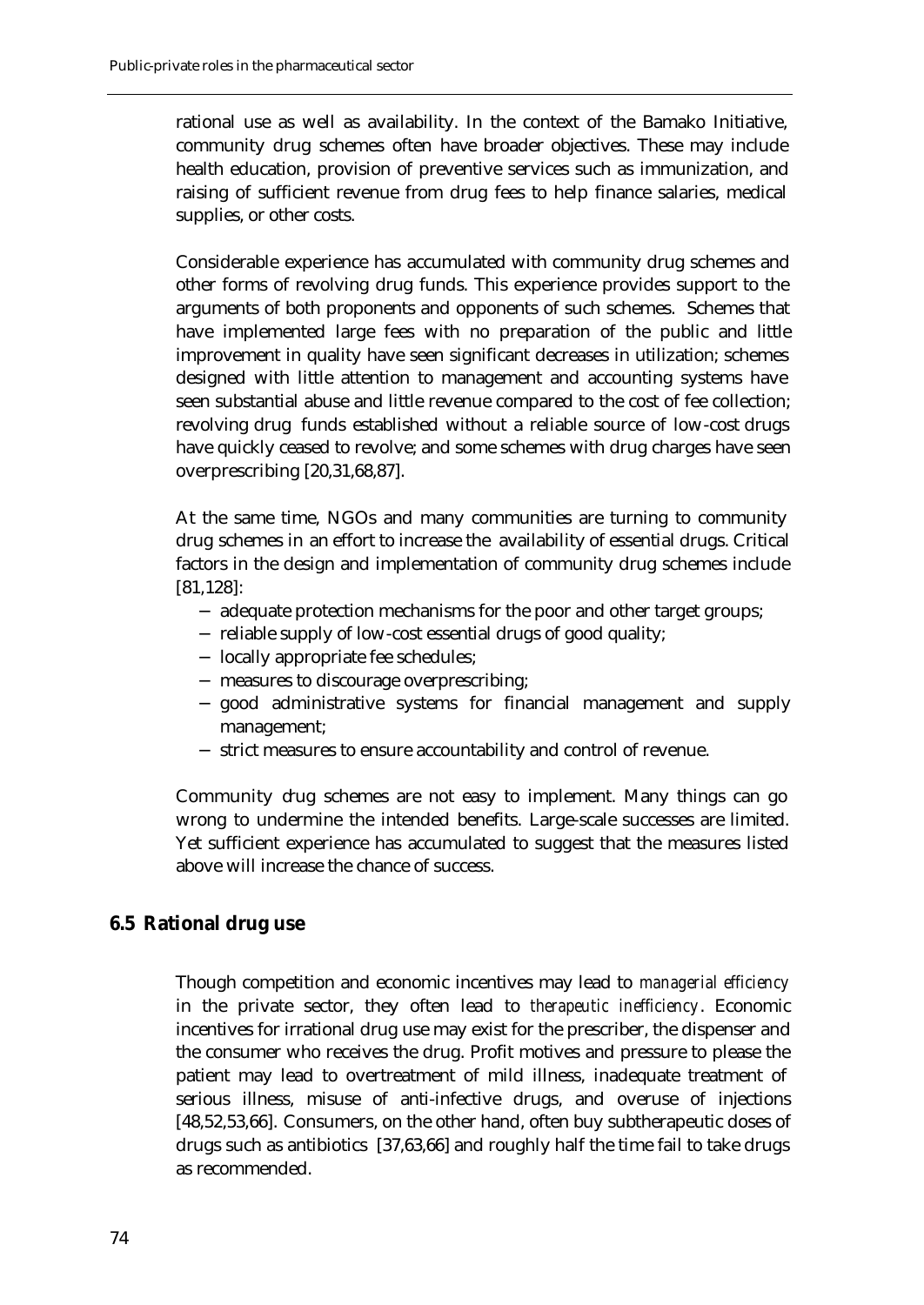Any effort to improve the affordability, availability and quality of drugs in the private sector must be accompanied by vigorous efforts to promote rational use of drugs. A wide range of measures exists to promote rational drug use [54,81,129,130]. A selection of these measures is listed in Table 10.

The government has a central role in ensuring that rational drug use activities are planned and implemented as part of a national drug policy. At the same time, efforts to promote rational drug use in the private sector benefit greatly from active involvement by universities, professional associations, the media, educational institutions outside the health sector, consumer organizations and other NGOs. Encouragement and support for these organizations are essential. Given the large proportion of drugs that is consumed through private purchases in many countries, public education through a variety of approaches may prove one of the most effective public health strategies in the long run.

In many countries a high percentage of drugs intended for prescription only is still sold and dispensed directly by untrained drug sellers. Economic factors contribute to the problem, but there is also in many countries a serious lack of trained pharmacists.

## **Table 10. Measures for promoting rational drug use**

#### **Aimed at professionals**

- Training in essential drugs concepts, good prescribing and good dispensing in undergraduate curricula for all health professionals
- Continuing education on rational drug use
- Ethical criteria and enforcement of legal controls on drug promotion
- Regulating and training of pharmacy aides and other drug sellers in the informal sector
- Setting standards of practice, developing national treatment guidelines
- Discouraging conflict of interest (e.g. restricting dispensing clinicians)

### **Aimed at patients and consumers**

- Creating a supportive environment for consumer information and education (including funding of relevant NGO groups)
- Orientation of journalists to drug policy and drug use issues
- Media and other public information campaigns (covering, for example, comparative drug information, and consumer-oriented therapeutic information)
- Patient education at health facilities

For example, as of 1985, Nigeria - a country of nearly 100 million people at the time — had roughly 3600 registered pharmacists, of which only 1200 operated retail pharmacies. The country had an estimated 20,000 licensed patent medicine stores and an estimated further 20,000 that were unlicensed [96]. By 1990 Nepal had 5000 registered drug retailers — one drug seller for every 3000 people, compared with one health post for every 12,000 people.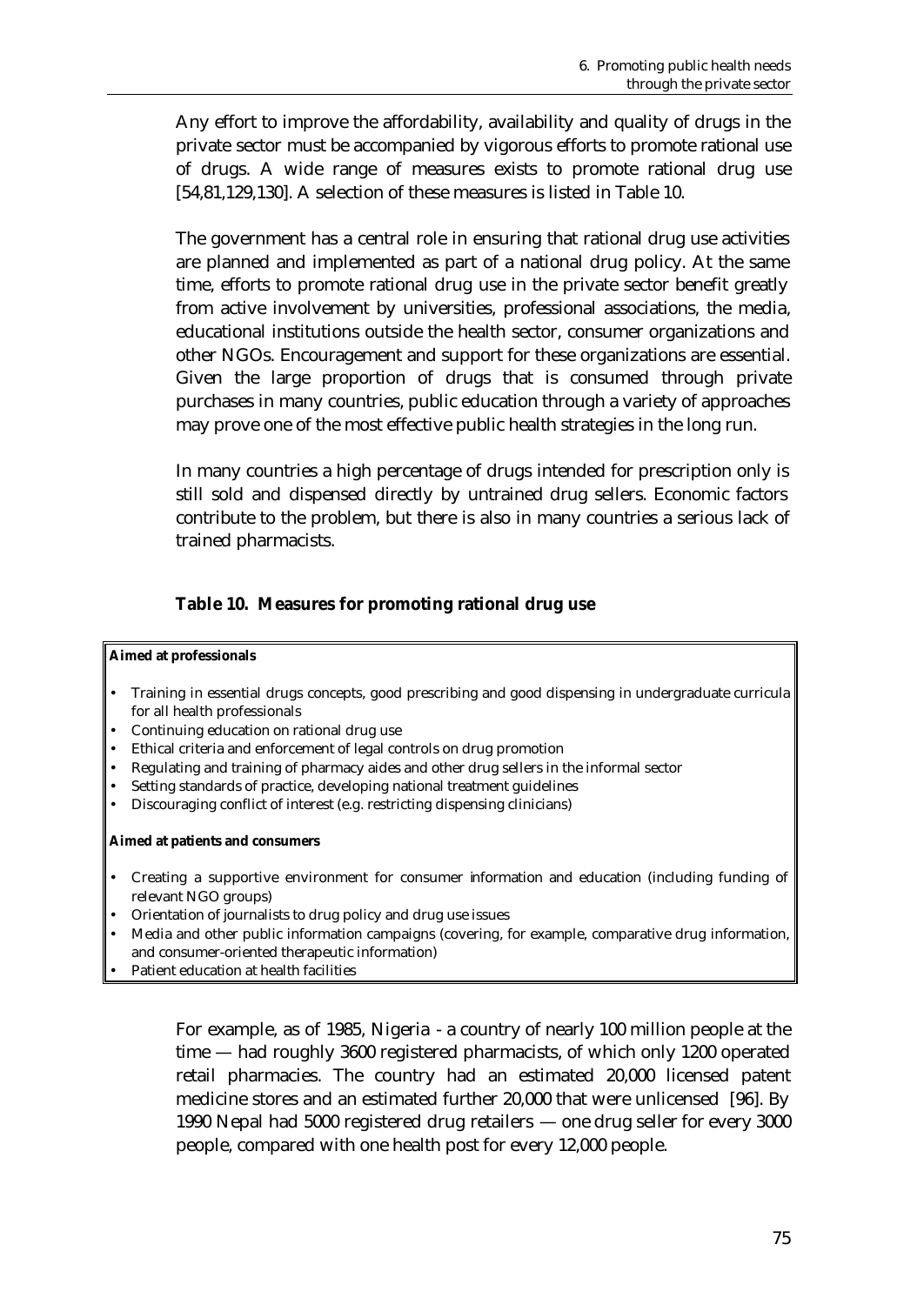Recognizing this reality, Nepal [58], Nigeria [93] and several other countries have established training programmes to promote safe dispensing by drug sellers. WHO has developed educational materials aimed specifically at improving dispensing practices for diarrhoeal diseases [121] and malaria [126]. Dispensing recommendations for such training include *only* safe and effective essential drugs. In Nepal, work has been initiated to assess the effectiveness of active learning methods for the triad of *safe dispensing*, *correct advice*, and *appropriate referral* for diarrhoeal disease, acute respiratory infections, and anaemia in pregnancy.

It is often assumed that profit-making and safe dispensing are incompatible. Yet for many common illnesses there are pharmaceutical products which are safe, effective and profitable to dispense. Can drug sellers be trained to find profit in good health? Controlled field studies in Indonesia and Kenya [102] demonstrate that drug sellers can successfully be trained to reduce their dispensing of antibiotics and increase their dispensing of oral rehydration salts for simple diarrhoea.

Inappropriate promotional activities are another element of irrational drug use (see Box 10). It is essential that governments regulate the promotional activities of pharmaceutical companies to prevent misleading messages. France implements a special tax on pharmaceutical company promotion expenditure.

## **Box 10. Problems with rational drug use in the private sector**

### **Medreps in Bombay** [59]

Medreps are central to the functioning of the prescription drug market in Bombay. Their job is to persuade doctors to prescribe the drugs of the pharmaceutical company whom they represent. As much of their pay is related to their performance, they are under considerable pressure to get prescriptions. Pharmaceutical companies often spend US\$18-20 per month per doctor on marketing costs. This covers the provision of samples, mailings, incentives and gifts, invitations to conferences and personal "thank you" cards for having prescribed products.

Medreps say that they help doctors satisfy patients by offering them "suites" of products that address patients' immediate needs and concerns. Pharmaceutical companies' market research departments identify the sets of symptoms and health concerns which people group together. By encouraging doctors to meet these perceived health needs and expectations, companies reinforce existing, often questionable, patterns of pharmaceutical behaviour, presenting them as normative.

# **6.6 Drug quality, safety and efficacy**

Government is responsible for ensuring the quality, safety and efficacy of drugs in both the public and private sectors. The main means at its disposal for doing this are:

• registration of drugs based on quality, safety and efficacy, with cost and appropriateness to the local health system also being factors in some countries;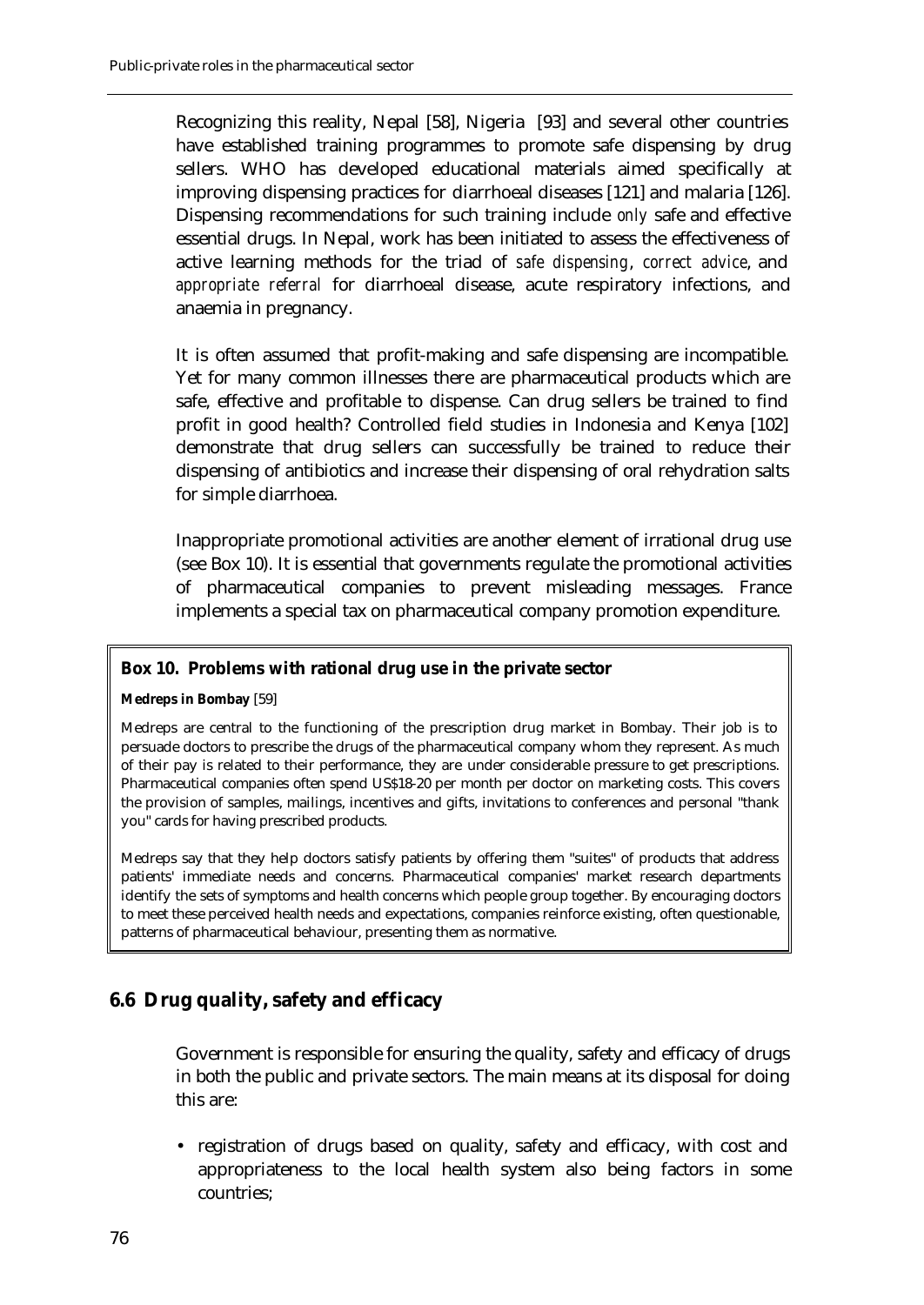- licensing and inspection of importers, wholesalers and retailers;
- licensing and inspection of manufacturers to ensure enforcement of good manufacturing practice in all production facilities.

An effective system of drug quality regulation will also entail a programme of post-marketing surveillance whereby the safety and utilization patterns of drugs in the market is monitored.

The actions required to ensure drug quality are the same for both public and private sectors. However, the enforcement of regulations in the private sector is likely to be considerably more complex than in the public sector. This is particularly the case where government regulatory capacity is relatively weak and a substantial proportion of private sector drug outlets are unlicensed.

# **6.7 Summary points**

- Ensuring that the private pharmaceutical sector provides safe and efficacious drugs, which are accessible to all the population and are used in a rational manner, is an extremely complex role. Governments have a wide range of mechanisms to use in fulfilling this essential role, but complex interactions between mechanisms, political sensitivities and limited government capacities make it a difficult task.
- Table 7 sets out a range of possible instruments which government may use to intervene in the sector. Table 11 reconsiders these instruments and classifies them according to their potential feasibility and effectiveness.

## **Table 11. Instruments to promote access, rational drug use and drug quality: potential feasibility and effectiveness**

| <b>Essential instruments - to be used by all governments</b>                           |  |  |  |  |
|----------------------------------------------------------------------------------------|--|--|--|--|
| Prohibition of dispensing clinicians, except in underserved areas<br>$\bullet$         |  |  |  |  |
| Generic substitution and pro-generic policy<br>$\bullet$                               |  |  |  |  |
| Drug registration                                                                      |  |  |  |  |
| Monitor the quality of undergraduate training for health professionals<br>$\bullet$    |  |  |  |  |
| Public and patient education<br>$\bullet$                                              |  |  |  |  |
| Regulation of drug information and promotion<br>$\bullet$                              |  |  |  |  |
| Continuing education for health professionals<br>٠                                     |  |  |  |  |
| Uncomplicated and useful instruments - recommended to governments                      |  |  |  |  |
| Provision of price information                                                         |  |  |  |  |
|                                                                                        |  |  |  |  |
| National coverage and full assortment clauses in licensing of wholesalers<br>$\bullet$ |  |  |  |  |
| Location regulations for wholesalers and retailers<br>$\bullet$                        |  |  |  |  |
| Training of drug sellers<br>$\bullet$                                                  |  |  |  |  |
| Development of standard treatment guidelines (at least for common diseases)<br>٠       |  |  |  |  |

• Incentives for wholesalers and retailers to deliver/locate in underserved areas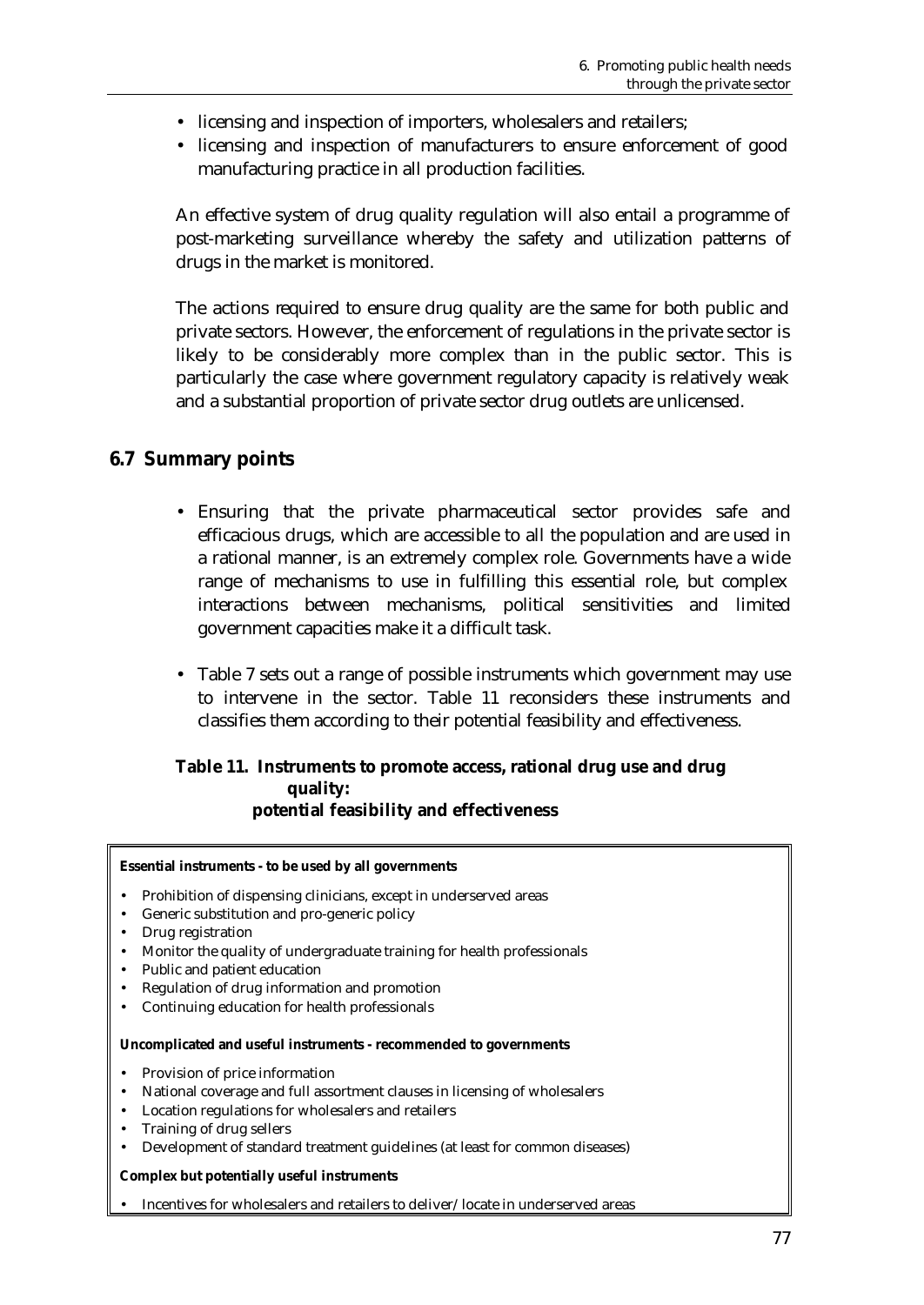- Regulation of producer prices for drugs under patent
- Community drug schemes
- Health insurance schemes
- Accreditation schemes

## **Instruments on which more information is required**

- Regulation of producer prices for non-patent drugs
- Regulation of retail margins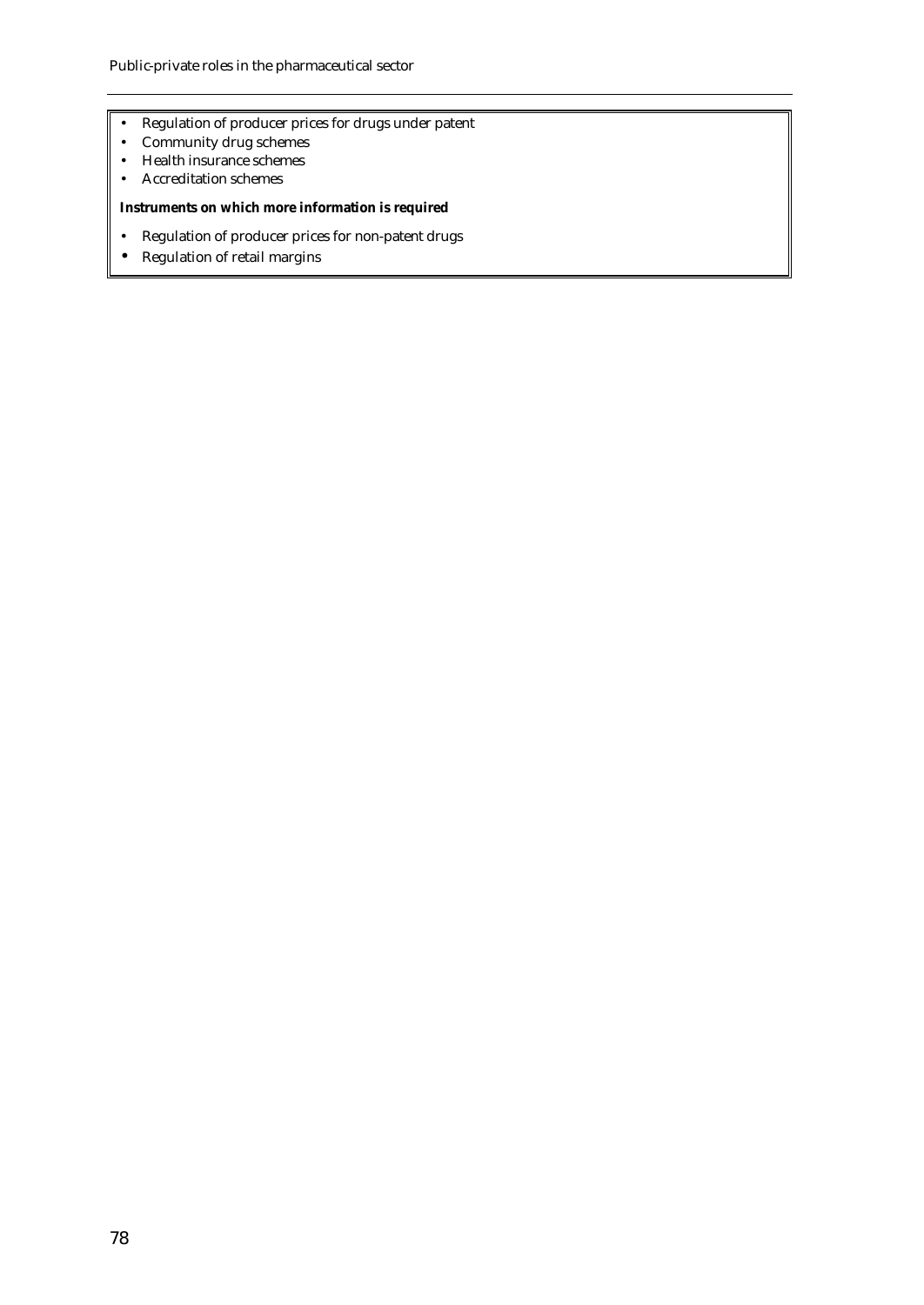# **7. Pharmaceutical production and public-private roles**

# *What role should the government play in the manufacture of pharmaceuticals?*

Medicines to meet national health needs can be procured through:

- local public sector manufacture;
- local private manufacture (national companies);
- local private manufacture (subsidiaries of foreign companies);
- imports.

There are virtually no countries whose needs are met entirely through local manufacture (public or private). Even among high-income countries with welldeveloped production capacity, imports are often equivalent to over 50% of consumption [9]. In part this reflects drugs which are later re-exported, but much of this importation is of specific products which are not economically produced locally. Examples of high-income countries which, as of 1989, relied heavily on importation of pharmaceuticals included Austria, Iceland, the Netherlands, Norway and New Zealand [9].

Essential roles of the state in local pharmaceutical production include licensing and regular inspection of manufacturing premises and registration of drug products. Whether production is private or public, the first priority is that products are of good quality (GMP).

In addition to regulation to ensure quality, government policies and regulations influence the business environment for local pharmaceutical production. Rapidly changing global trade arrangements are likely to change the structure of pharmaceutical markets as products flow more easily between countries [62].

# **7.1 Arguments for and against public sector pharmaceutical production**

Brazil, China, Egypt, India, Indonesia, Nepal, Sri Lanka and a number of former centrally-planned economies are examples of countries with large stateowned and usually state-managed production. A number of other governments have started and then discontinued government production or are attempting to upgrade existing state production facilities.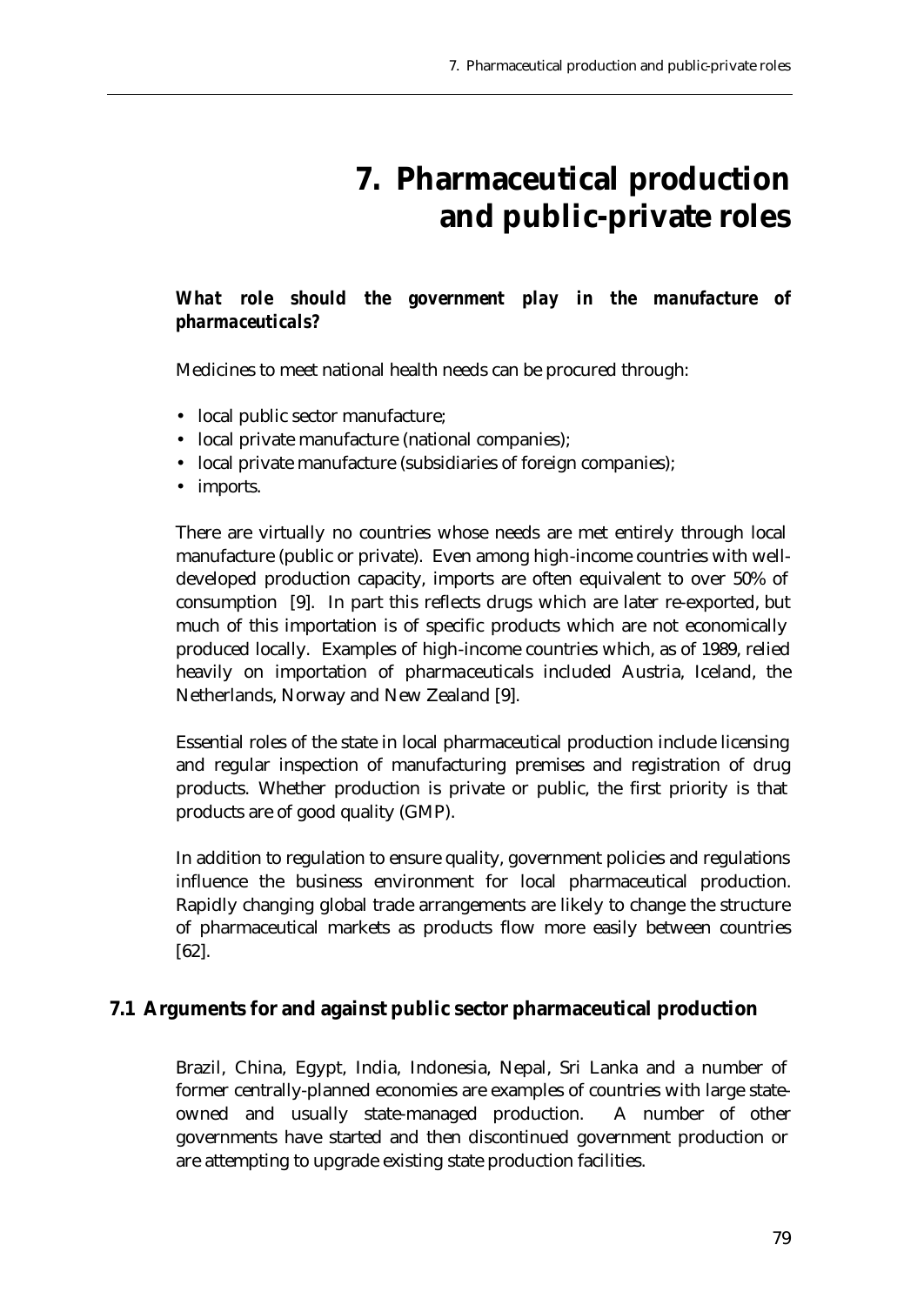Table 12 summarizes the arguments for direct public sector involvement in pharmaceutical production and also assesses the evidence for each argument.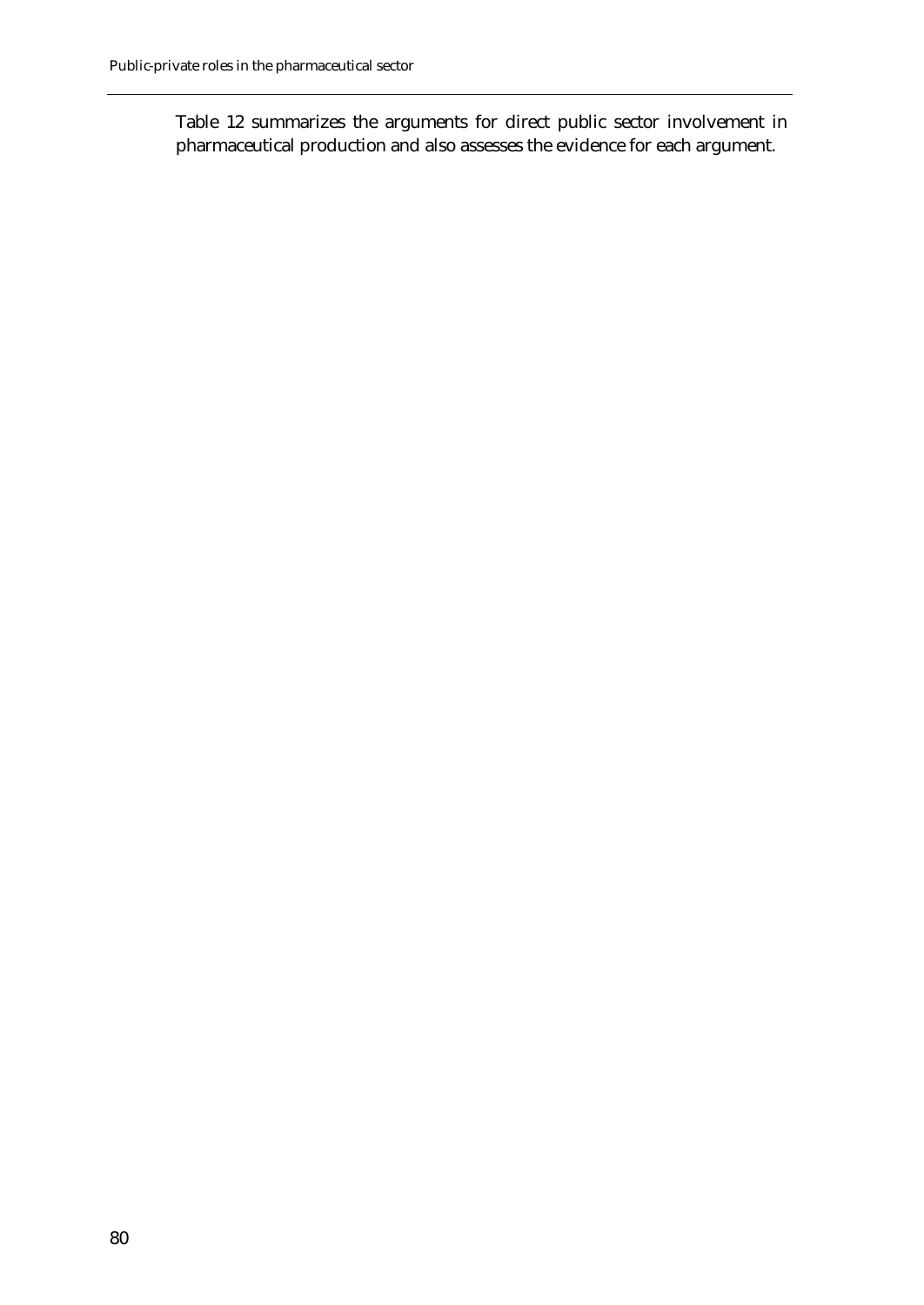| <b>Arguments</b>                                                 | <b>Evidence</b>                                                                                                                                                                                                                                                                                                                                                                                                     |
|------------------------------------------------------------------|---------------------------------------------------------------------------------------------------------------------------------------------------------------------------------------------------------------------------------------------------------------------------------------------------------------------------------------------------------------------------------------------------------------------|
| To save money from<br>pharmaceutical production at<br>lower cost | Profit margins on bulk generic drugs (the usual government<br>requirement) are low. Public production must be as efficient<br>as large-scale private manufacturing if real savings are to be<br>made.                                                                                                                                                                                                               |
| To save foreign exchange                                         | Modern drug production requires raw materials which<br>typically account for 50-70% of production cost. Raw<br>materials are generally purchased on the international<br>market. Processing of these raw materials requires equipment<br>which will need to be imported. Foreign exchange savings<br>may therefore be small.                                                                                        |
| To export drugs to earn<br>foreign exchange                      | Very few developing countries have developed a successful<br>pharmaceutical export business, as shown in Figure 5. As of<br>1990, among 80 countries producing pharmaceuticals, only<br>16 countries had exports over US\$ 100 million. These<br>16 countries accounted for 95% of global exports. Fifty of the<br>80 producing countries had either no export market or<br>markets below US \$20 million per year. |
| To achieve self-sufficiency                                      | As of 1990, among approximately 100 developing countries<br>producing pharmaceuticals, less than 20 were producing<br>active ingredients. Many countries have dropped import<br>substitution policies in favour of participating in the<br>international market.                                                                                                                                                    |

## **Table 12. Arguments for public sector pharmaceutical production**

# **Figure 5. Estimated annual value of exports for 80 countries, 1990**

Each diamond represents one country (based on data in ref. [9])

# **Value of Exports (US \$ millions)**



Thus, as Table 12 shows, there is limited evidence to support direct public sector involvement in pharmaceutical production. Many of the problems commonly associated with the public sector, such as political involvement in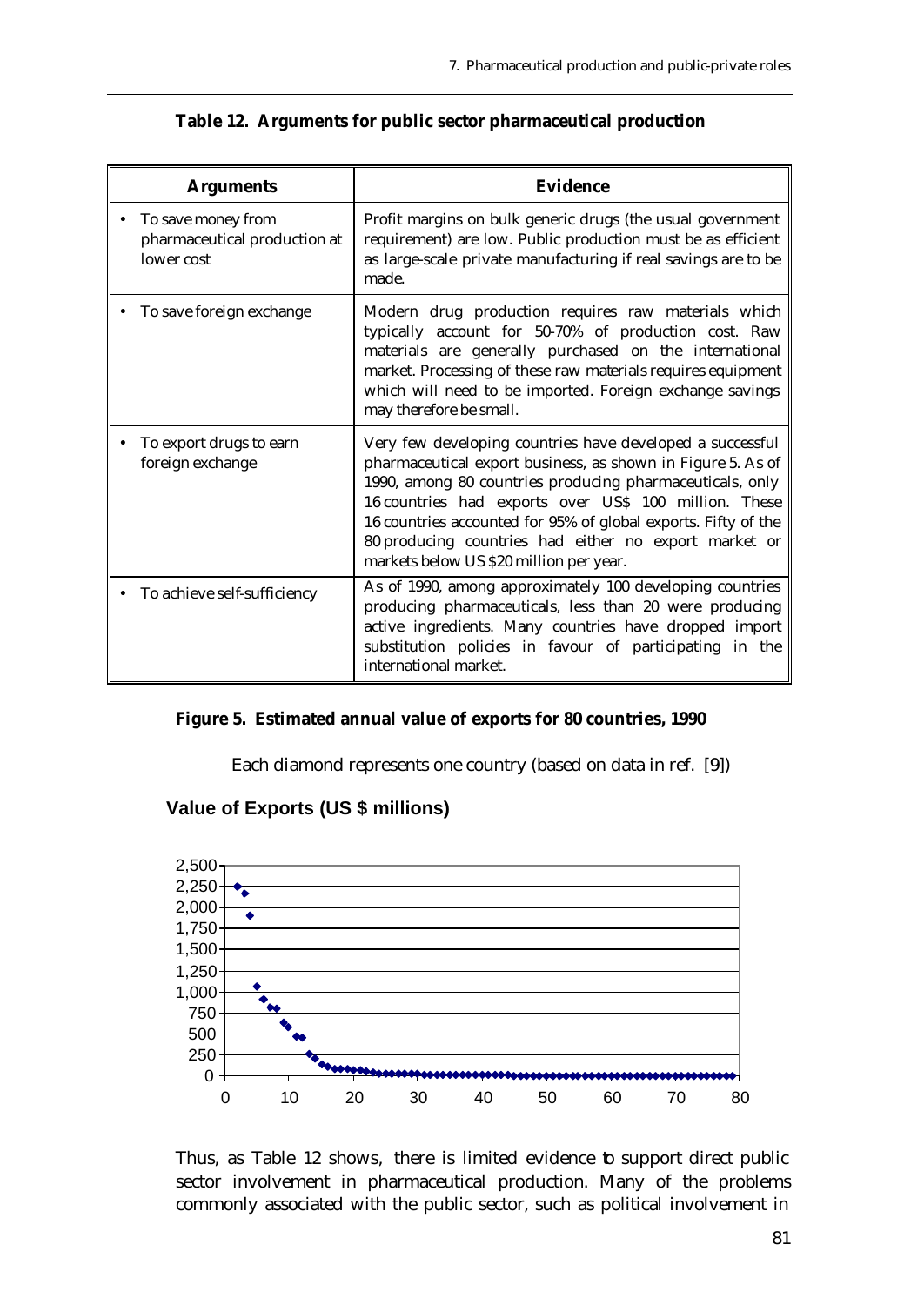decision-making, shortage of funding and inefficient operation, have frequently led to production problems in publicly-owned pharmaceutical companies (see Box 11).

While governments may be ill-advised to consider establishing new stateowned pharmaceutical production facilities, the question of how to handle existing facilities is more complex. Sale of government production units to the private sector is likely to result in better prices only if adequate technical knowhow is available in the private sector and if competition exists. If privatization negotiations do not explicitly set out what sort of products firms should produce, then there is a danger that the product range of the privatized company drifts from essential drugs to higher-priced and less essential products.

In the short term government may explore less radical options such as opening up government-owned production to competition or giving autonomy to stateowned pharmaceutical enterprises. In order for competition to be effective, public sector producers must compete on the same basis as private producers, i.e. they should not receive special subsidies.

Despite the existence of several studies evaluating the privatization of stateowned enterprises [2,36], there has been little evaluation of the position of publicly-owned pharmaceutical producers and what measures would best enhance their efficiency.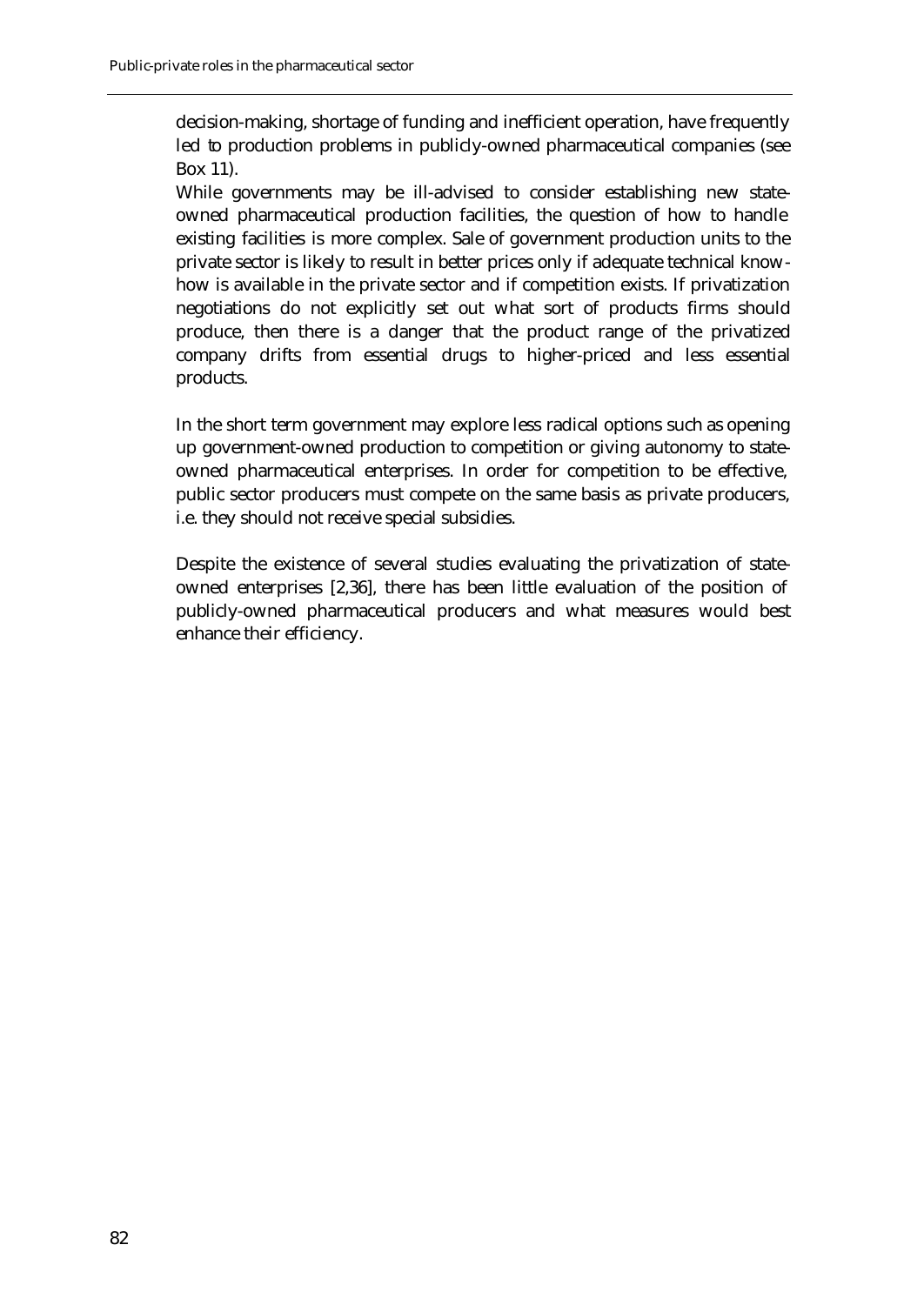## **Box 11. Public sector production of pharmaceuticals - some difficult challenges** [81]

- One Latin American ministry created an "in-house" pharmaceutical factory to produce essential drugs for its own health care system. There was little connection with the ministry's market, however, and the product line drifted into over-the-counter preparations and beauty aids, largely missing its original purpose.
- In another semi-autonomous government laboratory, production of essential drugs is usually two or three years behind schedule, throwing ministry purchasing into turmoil and resulting in higher prices because of emergency purchases.
- A parastatal company in East Africa faced multiple problems in producing drugs at competitive prices. Inadequate capitalization and inadequate foreign exchange allocation left the firm unable to purchase enough raw materials to operate at the break-even level of 60% of capacity. For the drugs which were produced, containers of inadequate quality — metal tins without aluminium coating were all the local suppliers had, and these had to be lined with plastic bags, adding to production costs. Plastic containers were tried, but the lids fitted poorly as a proper mould could not be obtained locally at reasonable cost. The cardboard used for boxes to pack intravenous fluids collapsed when stacked, and the containers broke when transported over rough roads. When the government attempted to purchase drugs on tender from the company, it could not meet the competitive prices on the market. As a result of the structural adjustment programme the company has been put up for sale.
- For political reasons, a Latin American government was obliged to purchase a non-functional private facility as a means of expanding its production capacity. Originally constructed to produce small quantities of a large number of sterile injectable products, it had never functioned because inadequate water supply rendered it useless as a production facility. In addition the plant lacked the production capacity, types of equipment and storage capacity to produce the priority items required by the ministry.

# **7.2 The government's role in strengthening local production capacity**

Although governments often engage in pharmaceutical production in order to develop a local industry, local production is obviously quite distinct from public production. As many countries have moved away from import substitution policies the arguments for local production have been weakened. The WTO may also make the case for local industry less strong. Yet there are still reasons why local production may be desirable, particularly in terms of developing local capacity, creating jobs and achieving some independence from international suppliers.

The viability of local pharmaceutical production will be influenced primarily by the size of the market (population and income levels), the existence of other production capacity in the region, the size and local procurement preferences of the public sector market, physical infrastructure (cost and reliability of water, power and other resources), and human resources (pharmacists, chemists and other technical specialists and skilled production staff).

Government policy may also have an important impact on the viability of local production. Table 13 outlines some of the regulatory and legal provisions, investment and industrial development factors, economic incentives and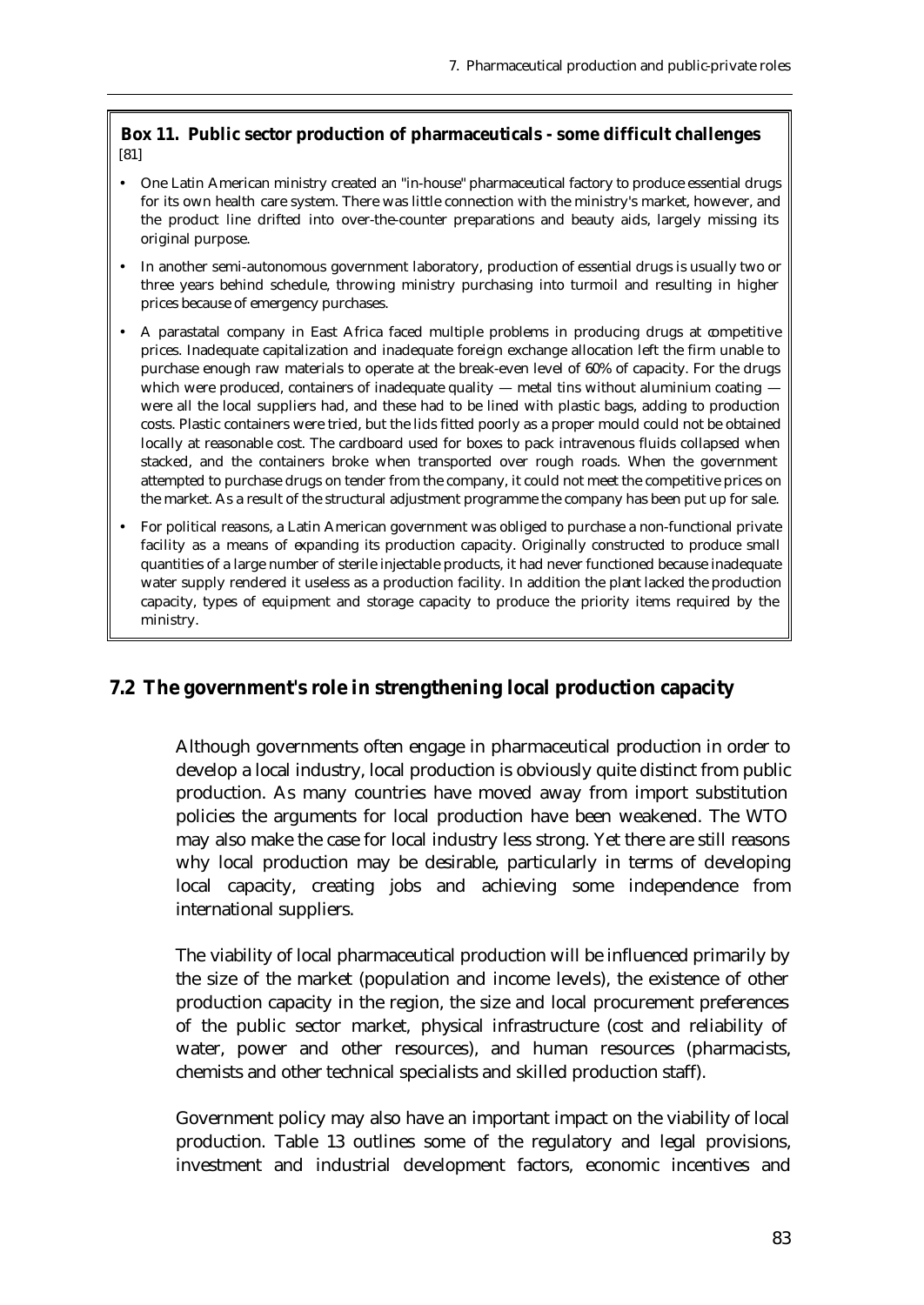disincentives, and import controls which may directly or indirectly influence local production.

Government policies as a whole may actively support or be neutral towards local pharmaceutical production. An intentional policy of discouraging local production is uncommon, though it is not uncommon for policies and regulations unintentionally to discourage local production. For example, the combination of high import duties on packaging material and low duties on finished pharmaceutical products may make locally produced drugs more expensive than imported finished products. Certain policies may encourage all production, while other policies may provide differential preference for indigenous or essential drugs.

Many national procurement procedures, as well as standard procurement procedures for financial institutions such as the World Bank, provide for local preference in public tendering. Typically the local supplier is given preference as long as the bid price is within 10-15% of the overseas price (adjusting for currency differences and including insurance and freight). Since Ministry of Health drug procurement is usually limited to essential drugs, this means that local manufacturers are encouraged both by volume and by a price advantage to concentrate production on essential drugs.

To further support local production of essential drugs, some governments lower or remove duties on raw materials for these drugs. In addition, ministries of health in Colombia, Ecuador, Nepal, Venezuela and a number of other countries have helped to arrange training in good manufacturing practices for local private producers. This is of direct benefit in terms of the quality of drugs on the local market. It also contributes to the firms' competitiveness in the regional and global pharmaceutical markets.

Policy-makers should be aware of the range of possible production options. Distinctions are commonly made between:

- primary production (manufacture of the raw materials used in pharmaceutical production);
- secondary production (processing of finished dosage forms from raw materials or intermediate products);
- tertiary production (packaging and labelling of finished products from primary and secondary sources).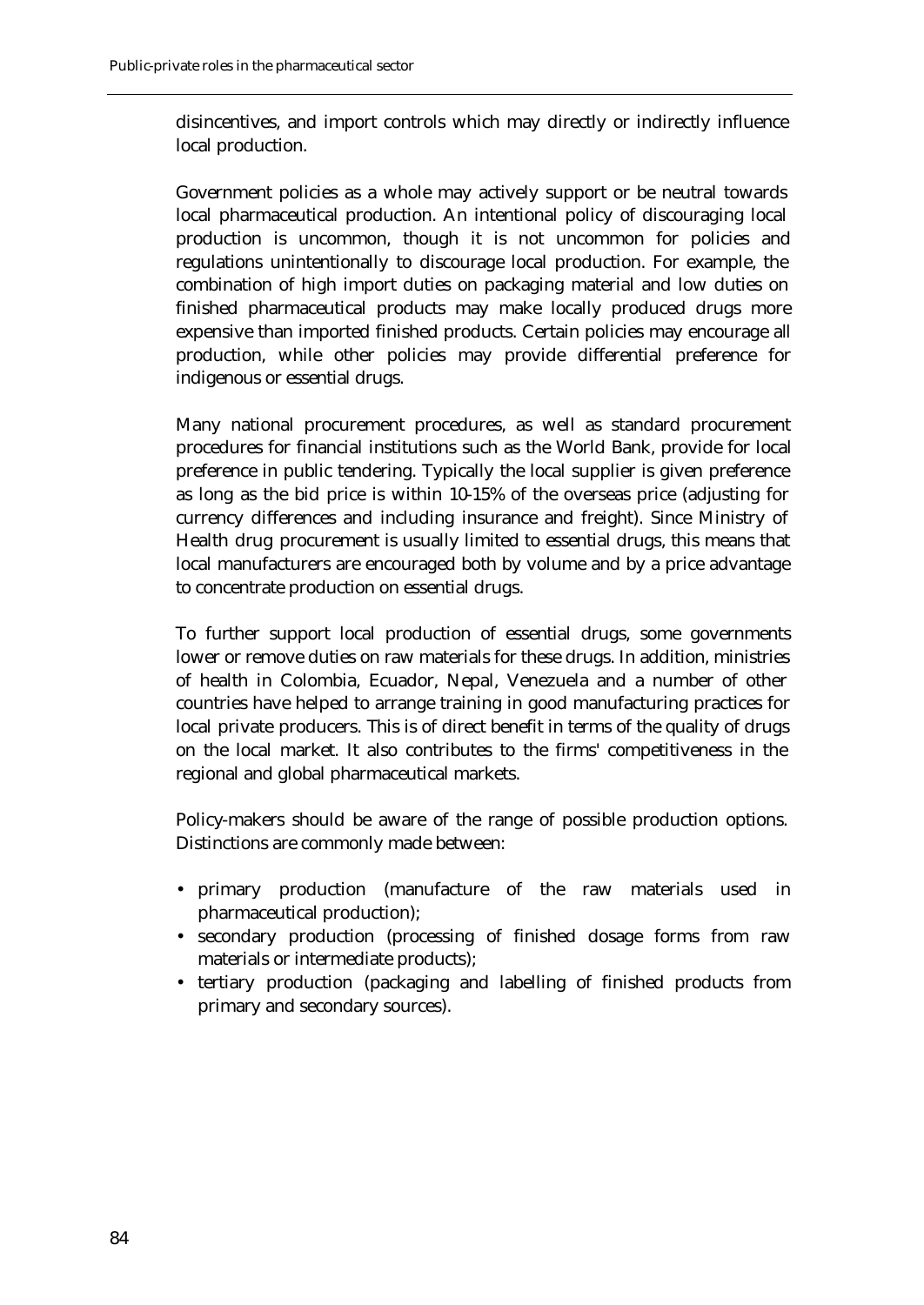## **Table 13. Factors influencing viability of local pharmaceutical production**

#### **Regulatory and legal provisions**

- Ease of registration, registration preference
- Patent protection of products and processes
- GMP standards and enforcement of standards
- Generic labelling, prescribing and dispensing laws and practices

#### **Investment and industrial development environment**

- Tax or other investment incentives
- Industrial development funds (access to start-up capital)
- Ownership requirements (limits on foreign ownerships, requirements on local ownership)
- Repatriation of profits (foreign investors)

#### **Economic incentives and disincentives**

- Price controls
- Access to foreign exchange
- **Export incentives**

#### **Duties and import controls**

- Active pharmaceutical ingredients (versus finished products)
- Inactive pharmaceutical ingredients and other raw materials
- Packaging materials
- Specialized pharmaceutical equipment
- Non-specialized equipment

Source: Adapted from [81]

The capacity for tertiary production is often developed first by countries and can help build the requisite skills and experience for other levels of production. The local manufacture of liquid preparations (intravenous solutions, oral liquids) is likely to be more economically viable than other preparations due to the high transportation costs of these substances.

Local production capacity may also be enhanced by encouraging the development of joint ventures and licensing agreements between local and multinational firms. This has occurred in many East and South-East Asian countries [9]. Local subsidiaries and joint ventures can result in transfer of technology and technical skills. On the other hand, governments may be concerned that multinational profits do not remain in the country and therefore place controls on such ventures. In India and several other developing countries there are controls on the share of the domestic market which foreign-owned firms can take.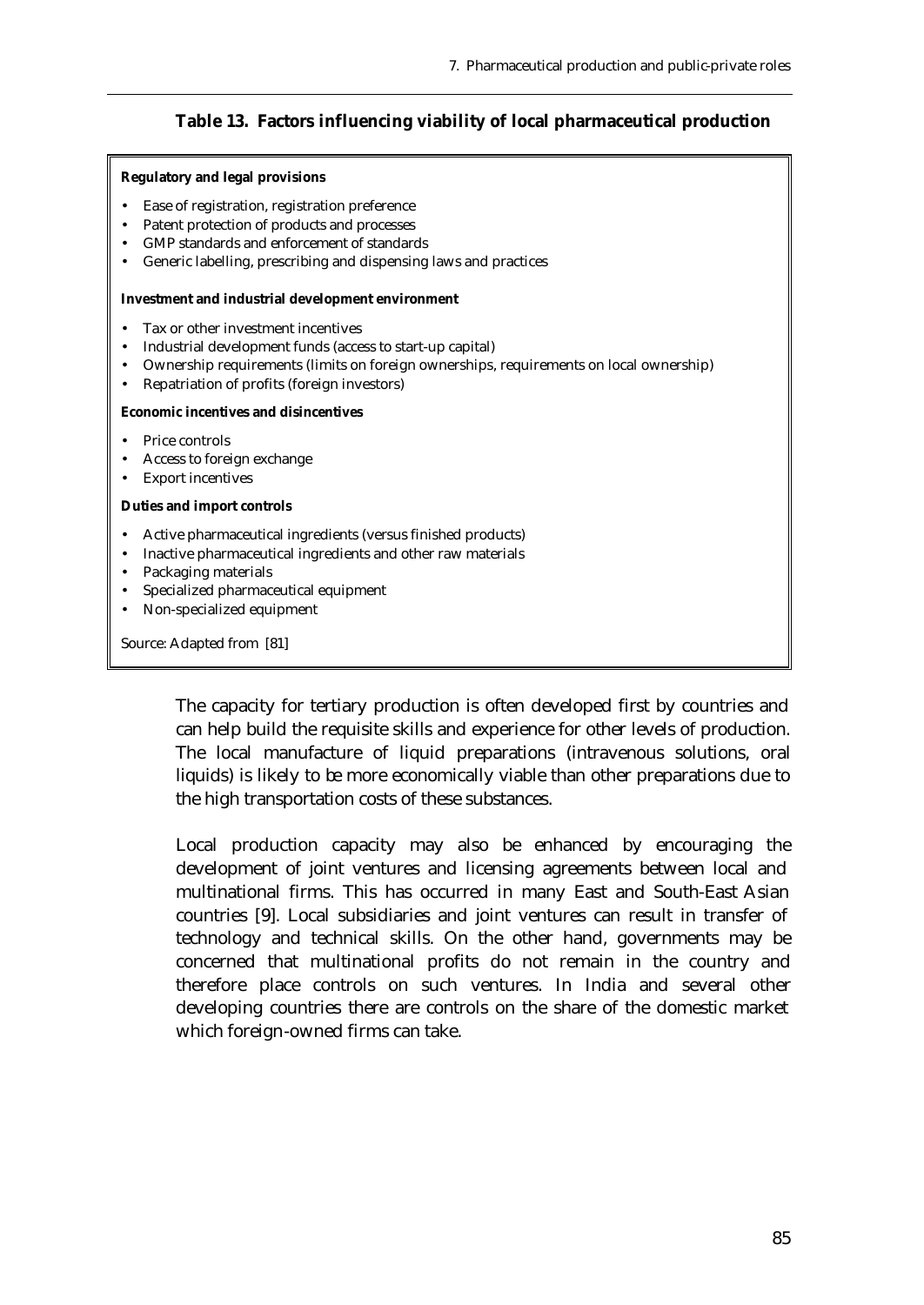# **7.3 Summary points**

- There is limited argument or empirical evidence that government need be directly involved in the production of pharmaceuticals.
- Countries with state-owned pharmaceutical manufacturing firms often face difficult questions about how to ensure the efficiency of these firms. In noncompetitive markets, privatization (divestment) may not be the best strategy. Governments need to explore a range of different options such as stimulating competing manufacturers and contracting-out management functions.
- Governments can play a key role in encouraging the development of manufacturing capacity in the local private sector. The most effective way of doing this is probably to encourage the development of a stable economic and political environment, an efficient regulatory environment, and favourable tax and duty structures.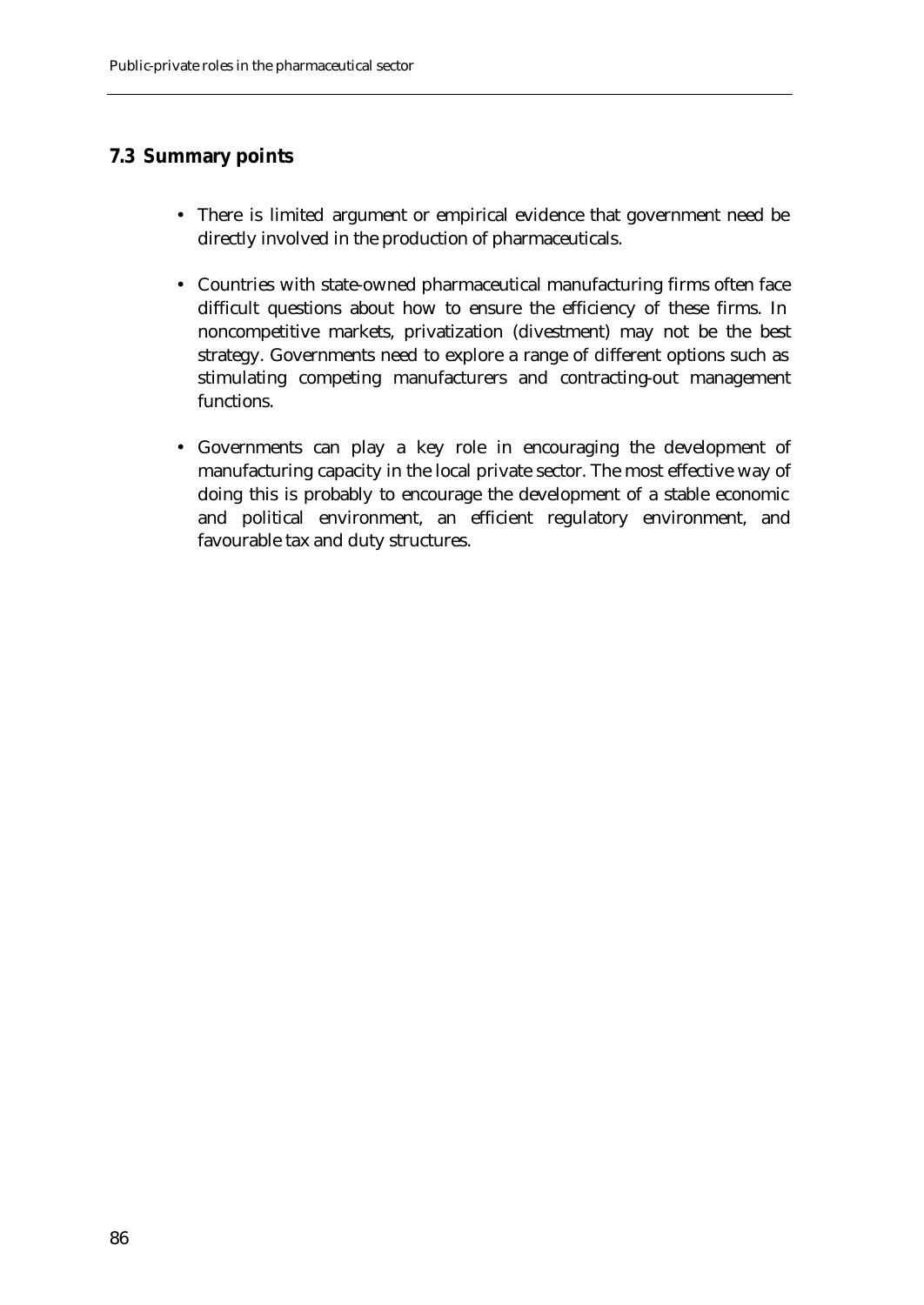7. Pharmaceutical production and public-private roles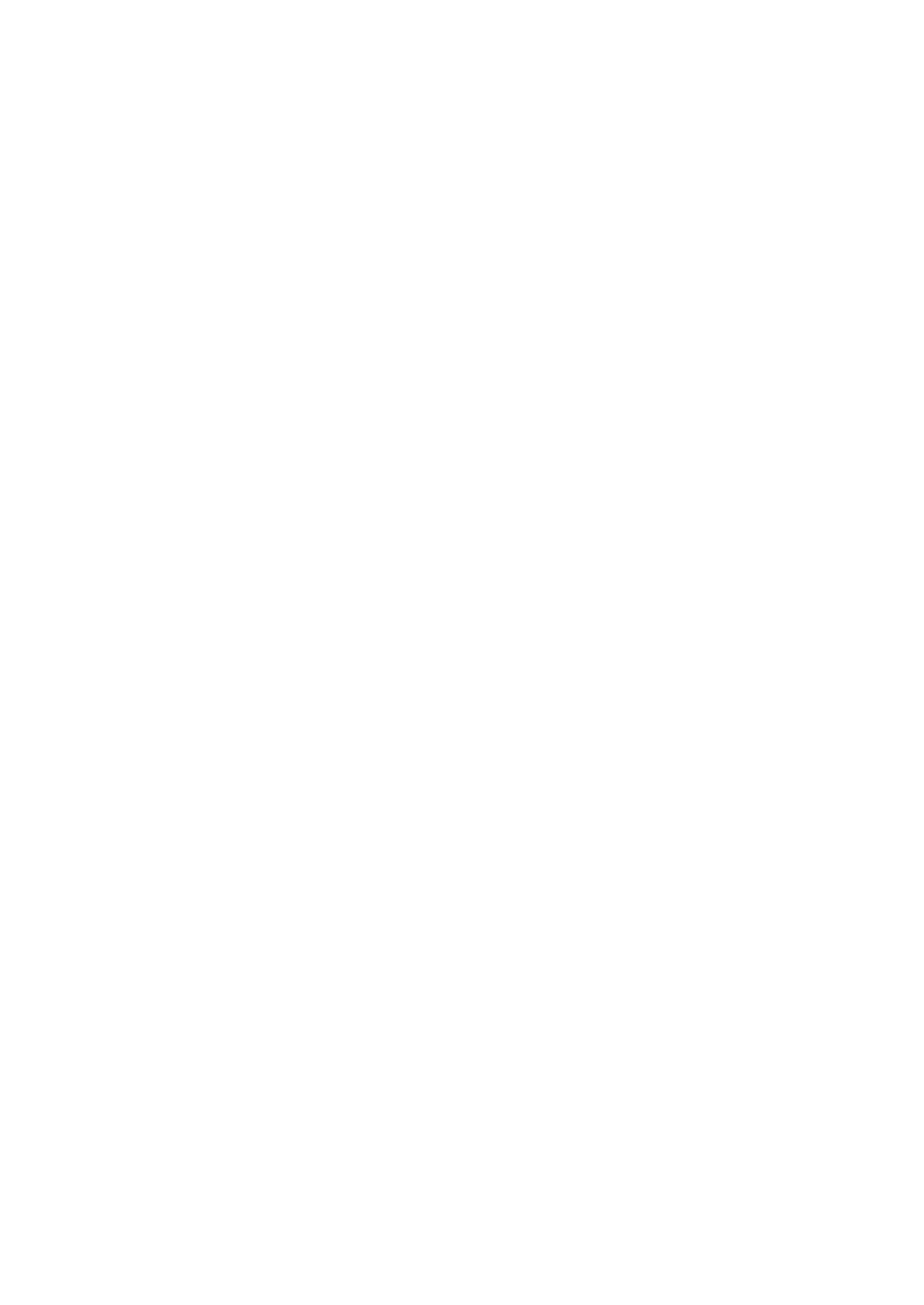# **8. Capacity-building and the process of change**

# *What capacities are needed to manage changing roles and how can these capacities be enhanced?*

No matter how well designed and well planned policies to change publicprivate roles may be, they will falter if there is insufficient capacity to implement them or if they are implemented in a manner that is insensitive to the interests of the people and groups who will be affected by them. Policymakers cannot afford to focus on the content of policies to the exclusion of the process of policy development and implementation.

This section addresses firstly the question of capacity to implement new public and private roles and, secondly, the policy environment and how this might help or hinder the process of change.

## **8.1 The nature of capacity and capacity constraints**

There is often an implicit assumption that reform in public-private roles will reduce the burden on government. However the role of government may not be reduced but rather transformed. For example, in shifting from a government operated CMS model to a direct delivery system, government trades functions of storing and delivering drugs for functions of negotiating and contracting with the private sector. Moreover, explicit recognition of the relative roles of both public and private sectors contributes greater complexity to managing the pharmaceutical sector. Governments cannot afford to focus exclusively on public sector pharmaceutical supply but instead are responsible for managing a multidimensional system.

Often the new roles which government must take on are unfamiliar ones. To what extent do governments have the capacity to fulfil these roles?

The reforms discussed here have implications not only for roles of the public sector but also for those of the private sector. For many of the reforms to be successful, substantial capacity is required in both private for-profit and private not-for-profit sectors.

## **New roles, new capacities**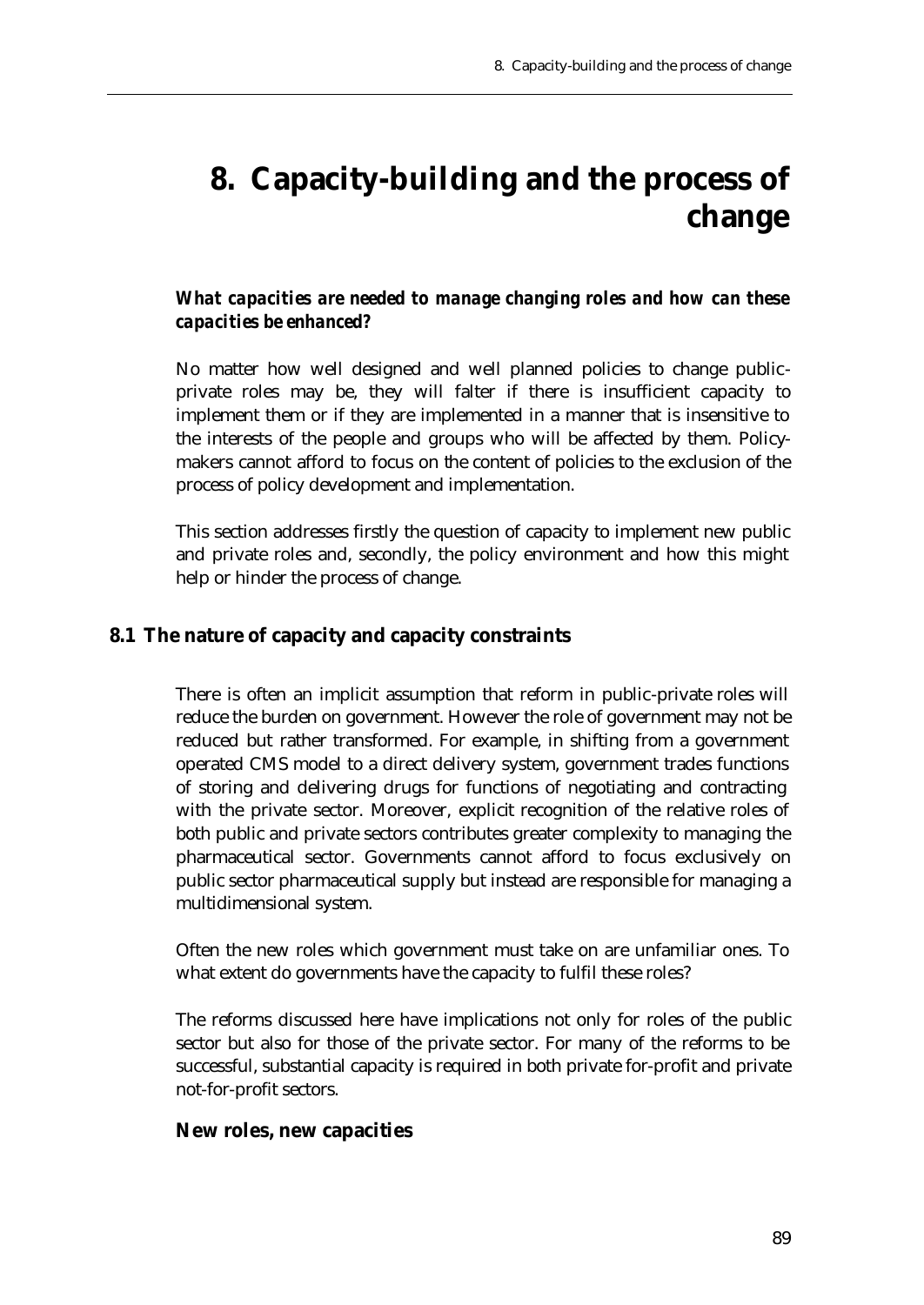What are the new capacities which the changing public-private mix requires? On the whole, government capacities directly to deliver goods and services whether they be drug manufacturing or supply  $-$  are likely to be of less importance. Instead, government roles in policy-setting, coordinating other actors, negotiating and implementing contracts, monitoring, regulating and providing information all become more important.

Different types of reform require different types of capacity [95] so it is impossible to set out a definitive list of required capacities. Table 14 illustrates the aspects of capacity which might be required to negotiate and implement successful contracts and to regulate private sector drug supply.

|                                 | <b>Negotiating and implementing public contracts</b><br>with private companies                                                                                                                                                                                    | <b>Regulating drug distributors in</b><br>the private sector                                                                                                                                                                                                                              |
|---------------------------------|-------------------------------------------------------------------------------------------------------------------------------------------------------------------------------------------------------------------------------------------------------------------|-------------------------------------------------------------------------------------------------------------------------------------------------------------------------------------------------------------------------------------------------------------------------------------------|
| 1. Individual<br>skills         | Capacity to define objectives and performance<br>$\bullet$<br>indicators for the delivery agency<br>Negotiating and legal skills to design contracts<br>$\bullet$<br>Economic analysis to assess whether contracting<br>is more efficient than in-house provision | Legal, conceptual and political<br>$\bullet$<br>skills to design an effective<br>regulatory system<br>Pharmaceutical knowledge to<br>$\bullet$<br>ensure safety of drugs in<br>market and GMP practice in<br>production plants                                                            |
| 2. Organizational<br>capacities | Information systems required for monitoring<br>Adequate accounting and financing systems for<br>timely payment of contractor<br>Private sector capacity to deliver, plan and cost<br>services                                                                     | <b>Information</b> systems<br>$\bullet$<br>maintaining up-to-date<br>information on licensed<br>producers, wholesalers,<br>retailers and pharmacists<br>Reliable and comprehensive<br>$\bullet$<br>inspection system to ensure<br>drug quality, appropriate<br>storage etc.               |
| 3. Institutional<br>capacities  | Effective legal system to enforce contracts<br>No political interference in awarding contracts                                                                                                                                                                    | Effective legal system to take<br>$\bullet$<br>sanctions against<br>organizations/individuals<br>breaking regulations<br>High ethical standards in<br>inspection unit (terms of<br>service and ethical practices<br>which encourage reliable<br>inspection and avoid illegal<br>payments) |

**Table 14. Capacities required to contract with and regulate the private sector**

Governments often already possess some of the new skills and capacities required but these need to be reoriented in order to fulfil a new function. Moreover, the level of demand on certain scarce capacities, such as negotiating and legal skills, is likely to increase. For instance, the number of inspectors working for the drug regulatory agency will need to increase with the size of the private sector.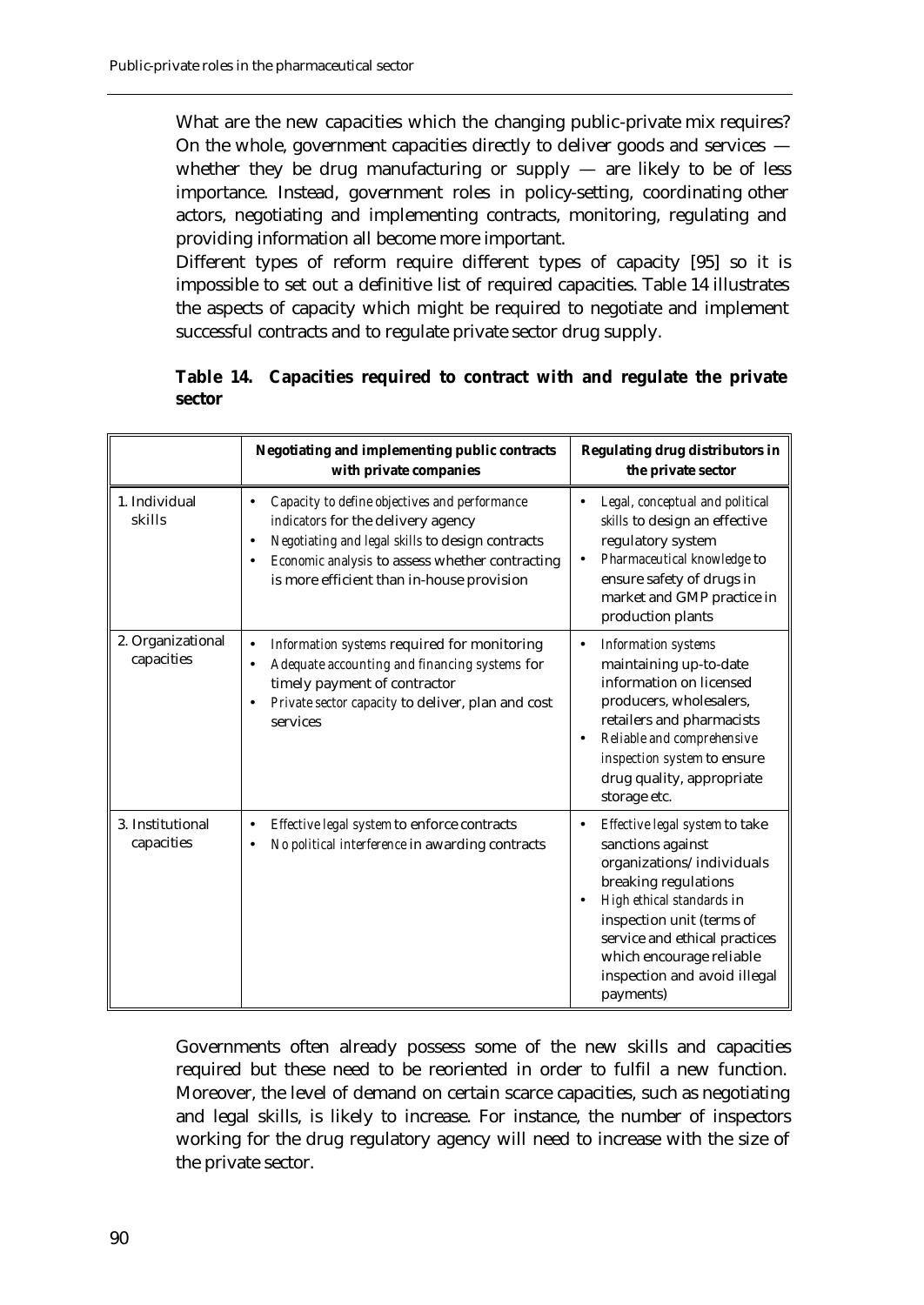If government lacks capacity in certain of these areas, the not-for-profit private sector may play a critical role in supplementing government action. Consumer groups are often active in monitoring the price and quality of drugs on the market and, when necessary, provoking drug regulatory authorities into action (see Box 12). An active civil society or *third sector* may also help guard against some of the problems stemming from weak institutional capacities. NGOs and the media can be efficient "whistle-blowers" on lax inspection agencies or improper awarding of contracts. Not-for-profit groups may also be allies in capacity-building. The Churches' Action for Health is currently field-testing a management training scheme for pharmacy technicians in Kenya, and the Commonwealth Pharmaceutical Association has developed a distance training course in management. Box 12 describes how NGOs have contributed to drug regulation in India and the USA.

## **Box 12. NGO roles in contributing to regulatory capacity**

## **NGO protest in India** [18]

During the 1980s a number of voluntary groups, NGOs and consumer forums in India launched campaigns to demand controls on drug prices and bans on harmful and irrational drugs. These NGOs enlisted industry insiders in order to document precisely how some companies distort information about drugs. The NGO networks were also able to provide objective and unbiased information on drugs. The federal drug authority acted on this information to ban some toxic drugs (including a high-dose estrogen-progesterone combination). In some cases, such as in Maharastra in western India, NGOs have run independent checks on the quality of products on the market and have helped the Indian authorities weed out spurious or obsolete products.

#### **Consumer Groups in the USA: Public Citizen and bromocriptine** [76]

In June 1989 in the USA the FDA recommended that the indication of postpartum breast engorgement (PPBE) be deleted for all drugs marketed for this condition, including bromocriptine. An expert review had concluded that these drugs were largely ineffective and unnecessarily risky. The FDA wrote to companies asking that they voluntarily withdraw the indication of PPBE. All but one company did so. Bromocriptine continued to be prescribed to 300,000 women per year for the indication of PPBE.

In September 1993, the health group of the Public Citizen organization filed a citizen's petition with the FDA calling for the removal of the PPBE indication for bromocriptine. The FDA stated that this indication for the company's product would be withdrawn, but action was delayed. Soon Public Citizen announced a lawsuit against the FDA, charging "unreasonable delay". The following day the FDA announced that it intended to withdraw approval of the indication. A day later the drug company announced that it was withdrawing this indication for the drug.

Health Action International (another NGO) passed the documentation compiled by Public Citizen to its members in many different countries. Thus NGOs all over the world rapidly drew public attention to this issue through the press and directly raised it as an issue with regulatory authorities.

### **The role of NGOs**

NGOs do not have the statutory power to regulate but it is evident that they may be important partners for government. The flexibility, innovation and ability of NGOs to network internationally mean that they may play a critical role in supporting government regulatory authorities in achieving social objectives.

# **Capacity constraints**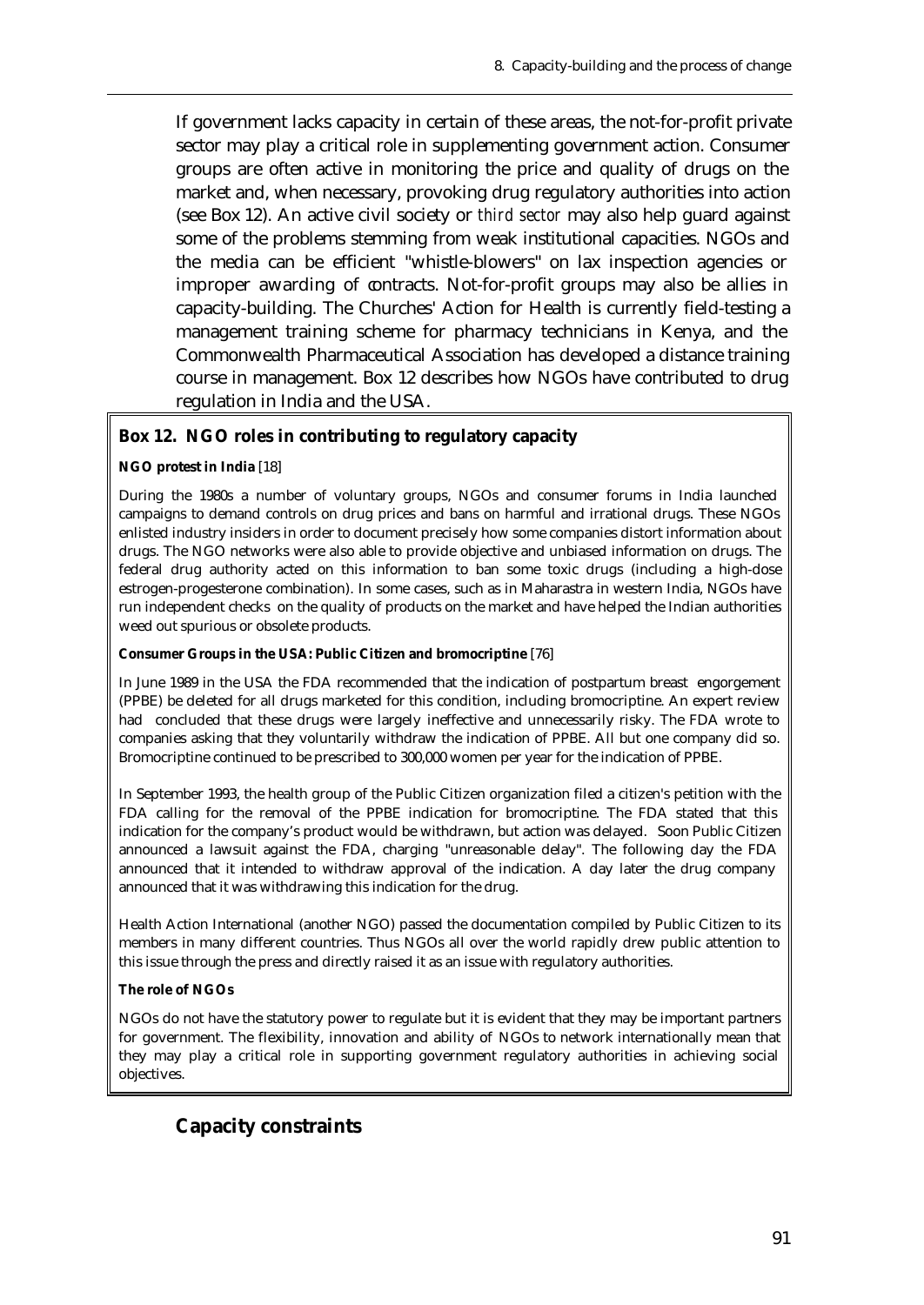There is little concrete evidence on capacity in the pharmaceutical sector to take on new roles. However, lessons can be drawn both from what is known about the existing pharmaceutical sector and from evidence concerning changes in the health sector.

Analysis of contracting in the health sector suggests that while there may be potential efficiency savings from contracting-out services, these efficiency savings are often compromised by inadequate negotiating skills in government, resulting in high prices for government [74].

An interregional WHO meeting concluded that "c*ountries often felt that although they have the authority to monitor (private sector behaviour) they do not have the capacity*" [120]. The literature from the pharmaceutical sector supports this conclusion. For example, Nigeria established in 1990 a special task force to clamp down on counterfeit drugs and illegal drugs-sellers. Two-million dollars were spent on new drug-testing equipment but the federal task force in Lagos still had no vehicles of its own and many of its state offices did not have telephones [10].

Where rapid growth in the private pharmaceutical sector takes place, government is often unable to invest in regulatory authorities at the same pace and the capacity of the regulatory authority is outstripped. This was certainly the case in India [46]. Lack of finance for regulation may mean that regulatory authorities have difficulty in attracting the scarce skills required in order to regulate effectively. This is particularly so since the skills required will also be sought after in the private sector, and there is commonly a considerable salary differential between the two sectors. In this context, experience with selffinancing registration authorities (see Box 13) is particularly interesting.

A key problem in regulation is *regulatory capture* whereby the regulatory authority serves the interests of the agencies it is trying to regulate more than those of the consumer. This is particularly a problem in specialized industries such as pharmaceuticals where staff of the regulatory authority and industry are likely to have similar professional training and perhaps similar values.

## **Box 13. Self-financed drug registration** [127]

The self-financing of drug registration is now being introduced in some developing countries. Formerly, it existed only in industrialized countries such as France, Sweden, the United Kingdom and the USA.

#### **The example of Zimbabwe**

One developing country example of a drug registration agency that charges fees is Zimbabwe's autonomous Drug Control Council (DCC). The DCC has now become entirely self-sustaining. Its staff, composed of five people, is appointed by the Ministry of Health, though the DCC acts as an independent agency. It charges registration fees of US\$ 300 for imported drugs. Fees are lower for drugs imported and repacked in Zimbabwe and lower still for drugs manufactured there. Retention fees are slightly over half of the original registration fee.

Some of the money the DCC collects is apparently now used to support inspection laboratories which are housed in the same building. The inspection operations therefore depend at least in part on the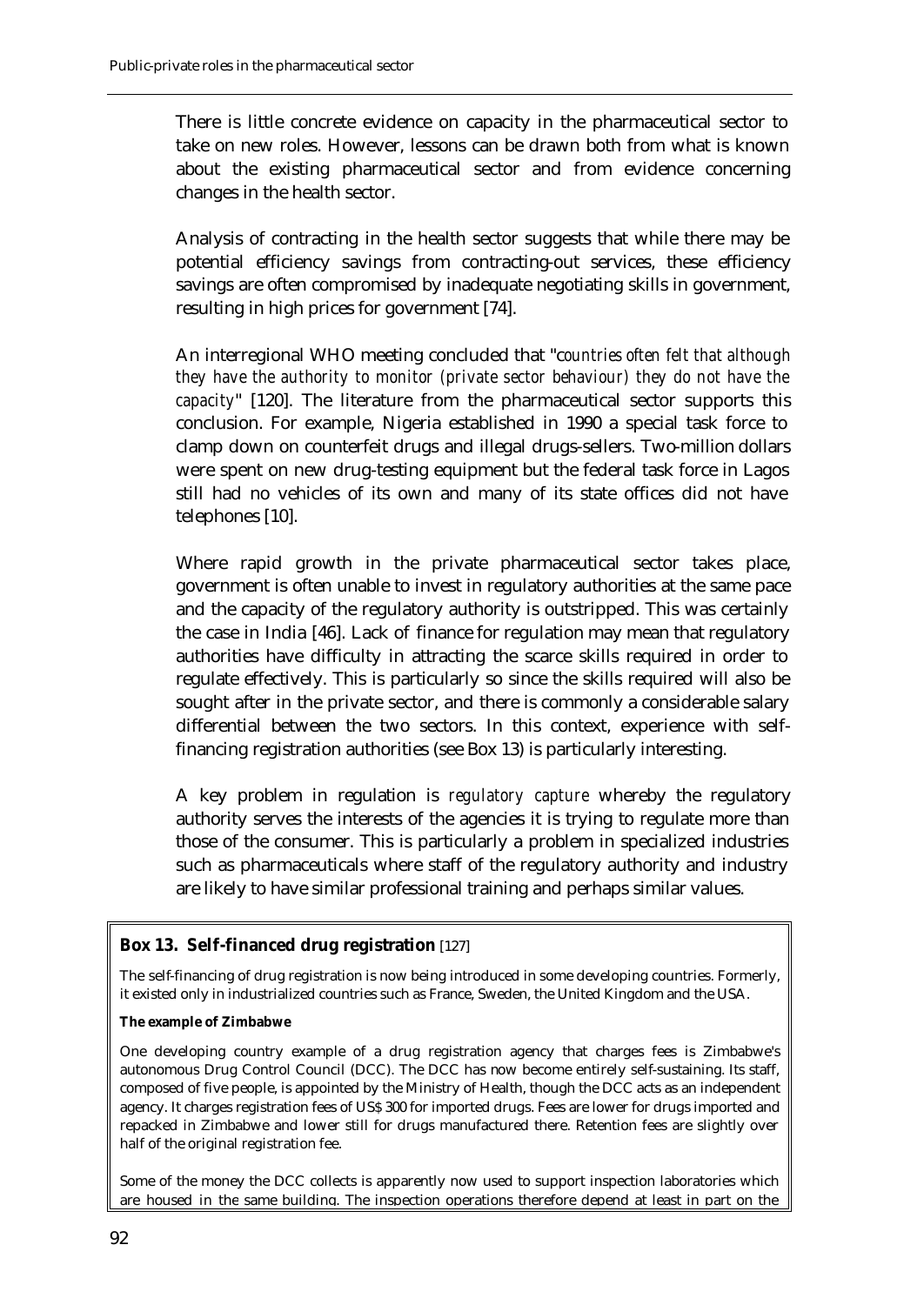registration agency, although separate charges are still made for inspections. Even the government's central stores are charged for the inspection of government-distributed drugs. However, Zimbabwe's inspection capabilities are still insufficient; there are only two drug inspectors for the whole country.

#### **Other countries that charge registration fees**

Charges for registration are now becoming common practice in anglophone Africa and in some francophone African countries. Fees for registration are now charged in Cameroon, Namibia and South Africa, as well as in Zimbabwe. Once a drug has been registered, a retention fee of US\$ 50 per year is usually charged; with 2000 products registered, this brings in around US\$ 50,000.

#### **Brazil's high registration fee**

One country, Brazil, has now set a very high initial registration fee. This is US\$ 10,000, which may be a standard sum for some developed countries but not for a developing one. In Brazil, a commission is also working on establishing a registration agency that is separate from the government and on charging a smaller and more flexible yearly retention fee.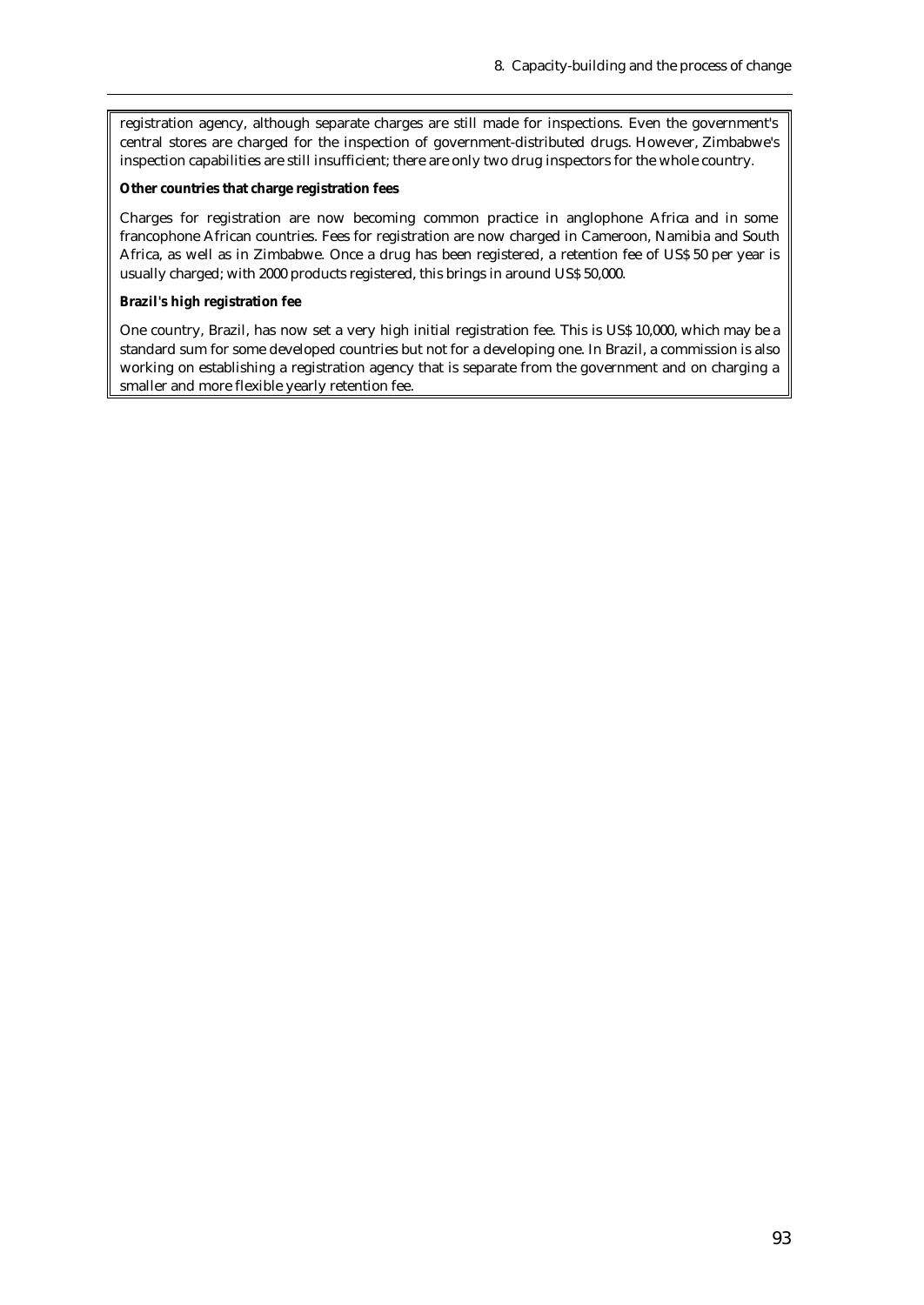## **8.2 Approaches to enhancing capacity**

Training programmes, both basic education and continuing education, are the standard response to problems of capacity. But adequate capacity is unlikely to be developed by these methods alone. More innovative approaches are required:

- Many of the new skills required, such as negotiating skills, can be acquired only through experience. Organizations and individuals practising these skills, such as drug purchasing offices negotiating direct delivery or prime vendor systems, need the opportunity to reflect on and evaluate their experiences. International organizations may play a role in facilitating this.
- Capacity may be enhanced by increasing collaboration between the public and private sectors through, for example, the exchange of personnel between private firms and regulatory agencies and the use of private sector databases to help with regulatory efforts. To prevent conflict of interest, however, there need to be clear guidelines and structures for such exchanges.
- There are high fixed costs associated with many aspects of pharmaceutical regulation, and small countries will always find these difficult to bear. International collaboration may be a means to reduce the regulatory burden on individual countries. It could take the form of regional drug inspection agencies or mutual recognition agreements between drug inspection agencies.
- Legal, economic, planning and management skills in ministries of health need to be strengthened and augmented to manage new public-private roles. Traditional training programmes could contribute in this area.

## **8.3 The process of change**

There is no right way in the transition process. Policy-makers need to tailor the process so as to best suit the conditions of their country and the particular aspect of pharmaceutical sector reform with which they are dealing.

Some countries have had relatively rapid and far-reaching reform programmes. This has been the case in the countries of Central and Eastern Europe (CEE) and the Newly Independent States (NIS) during the 1990s, which have increased the private sector role, and in Bangladesh (starting in 1982), Sri Lanka (1970) and the Philippines (1986) which placed tighter regulations on the private sector [99,110]. Elsewhere the reform process has been slower and more incremental.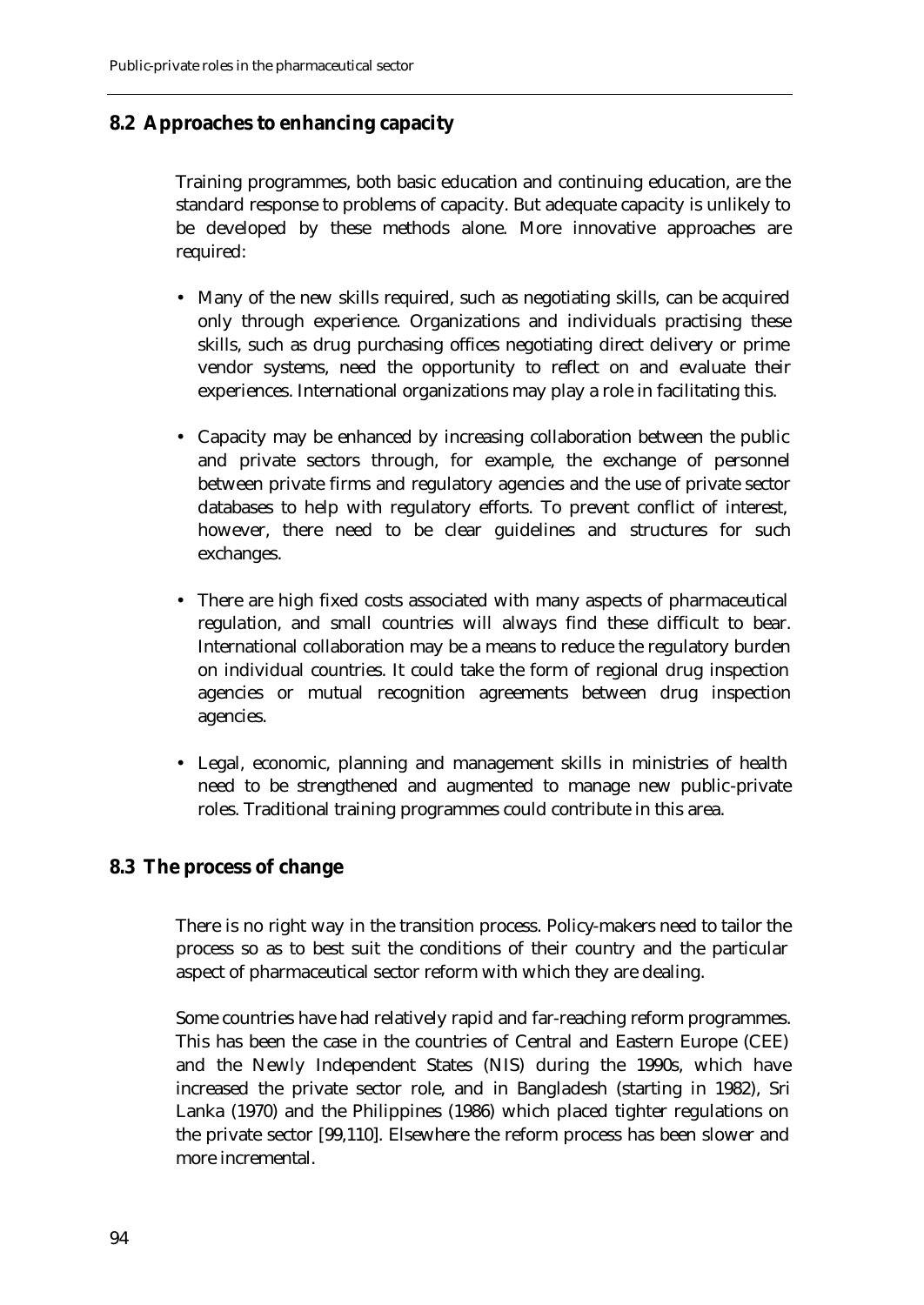Both rapid and slower-paced reforms share some similarities. Reforming public-private roles is unlikely to be a once-and-for-all event. Reforms are complex and dynamic. They involve a large number of actors (see Section 2.2) who will have different perspectives on the reforms and will try to influence the reform process. Implementation, monitoring and evaluation of reforms will most likely reveal deficiencies and the need for further change.

Wide-ranging and rapid reform programmes have often been driven by political forces. New governments have come to power and have pushed through a package of reforms in a relatively short space of time. The speed with which such reforms have occurred is part of the secret of their success but may also contribute to their failure. Speed may prevent resistance to the reforms from emerging but it may also jeopardize the content of the reform package. The stages in the transition process in the CEE and NIS (see Box 14) may not appear rational; it would have been sensible to put an effective regulatory framework in place prior to privatizing. Yet such measures may have signified ambivalence and jeopardized the reform process. The strongly political nature of such reforms may also be problematic. In Bangladesh, the Philippines and Sri Lanka, the pharmaceutical reforms faltered when new governments came to power [99].

## **Box 14**. **Rapid reform: Central and Eastern Europe and the Newly Independent States** [109]

It has been several years since the countries of CEE and NIS started an unprecedented transition process from a centrally-planned economic system towards a market-oriented system with a democratic political structure. This process of change and transition took place in an atmosphere of uncertainty and to some extent anarchy.

The most important element responsible for the changing public-private roles in CEE/NIS countries is the acceptance in almost all places of privatization as a basic vehicle for reform. The discussion in most countries is not whether to privatize, but how and at what speed.

#### **The drug supply system transition process**

The introduction of a market-oriented drug supply system is accepted in most of the CEE/NIS countries as an indissoluble part of the general reform process. Prior to the changes, the provision and distribution of drugs were centralized. The system was poorly maintained and coordinated. The transition towards privatization in the CEE/NIS has taken place in phases, starting with the introduction of private ownership all the way through to the development of appropriate regulation of the sector.

#### **Stages in drug supply transition in CEE/NIS**

**Stage 1 Implicit introduction of private ownership** in the drug supply system as part of general measures to encourage private initiatives within the framework of economic reform.

- **Stage 2 Emergence of a number of private pharmacies** in addition to the existing state-owned systems. These new pharmacies have many forms of ownership and most do not comply with accepted standards of good pharmacy practice.
- **Stage 3 Decentralization of the state-owned sector** so that each pharmacy has its own financial account. This is a necessary step prior to privatization. Some countries decentralized before the transition; others are just beginning.
- **Stage 4 Phased privatization of the state-owned sector,** depending on the availability of funds and will to privatize. Some countries keep a strategic stake in the sector to guarantee supply and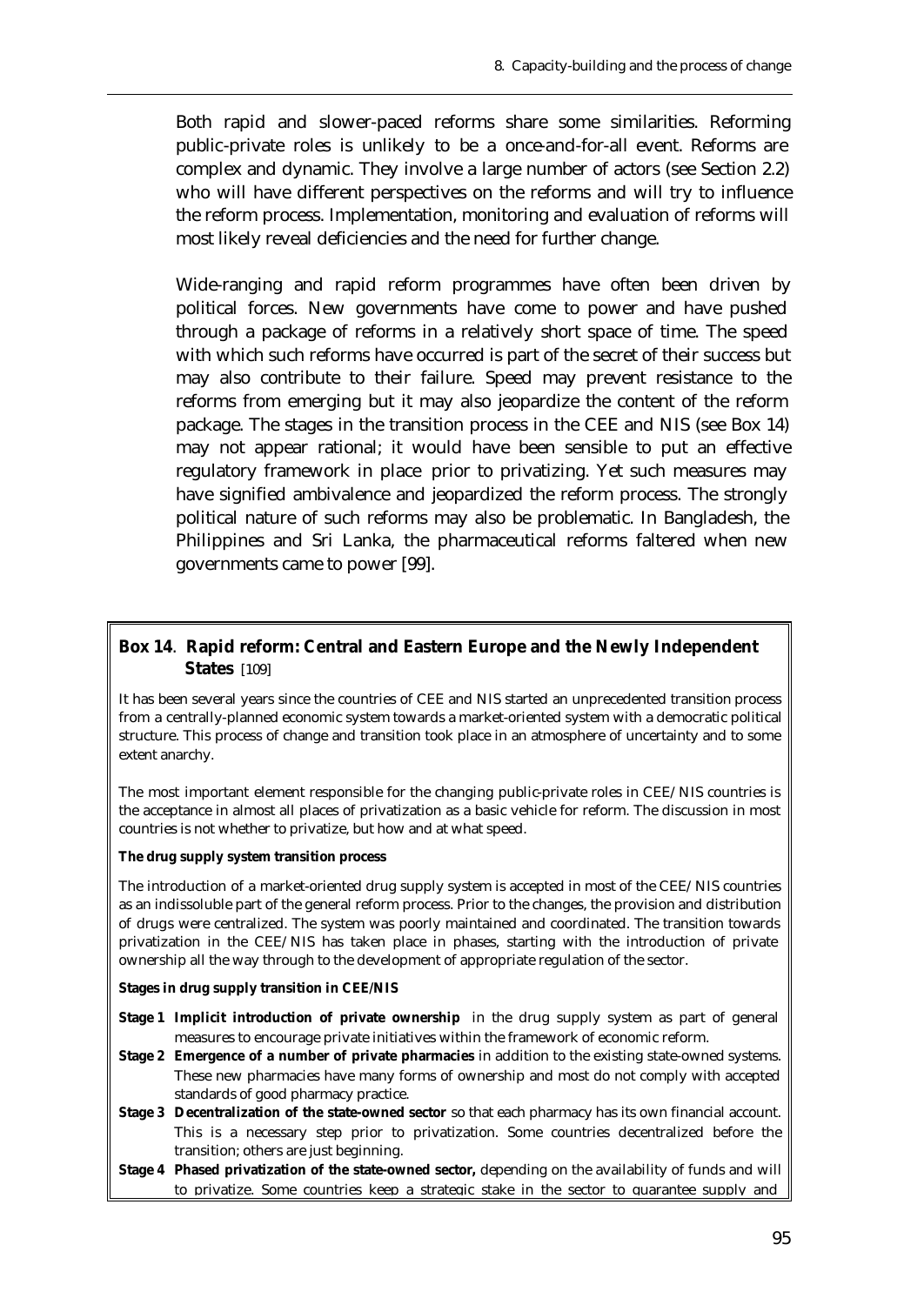maintain some pharmacies or a wholesaler under state control.

- **Stage 5 Uncontrolled market expansion,** including increased availability of imported drugs, rising prices, margins and profits, uncontrolled sale of drugs, examples of unacceptable and irresponsible behaviour  $-$  which finally trigger the need for regulation. This is supported by emerging social dissatisfaction — particularly inequity.
- **Stage 6 Setting up of regulating authorities** (functions previously performed by ministries or stateowned wholesalers). The initial focus on privatization is replaced by investment in regulation and control structures. This process needs key professionals and funds.
- **Stage 7 Gradual regulation** of the sector in terms of licensing, setting minimum standards, limiting forms of ownership, establishing new pharmacies, and promoting coverage in rural and remote areas.

Reform in former centrally-planned economies has been driven by an ideological vigour uncommon elsewhere. Often in these countries privatization has become the objective of reform rather than a means to an end.

As the problems associated with privatization have become apparent, controls on the private sector have had to be implemented. A more planned approach would obviously have tried to predict the potential problems and implement an adequate regulatory framework prior to privatization. However, reform programmes are commonly driven by political opportunity.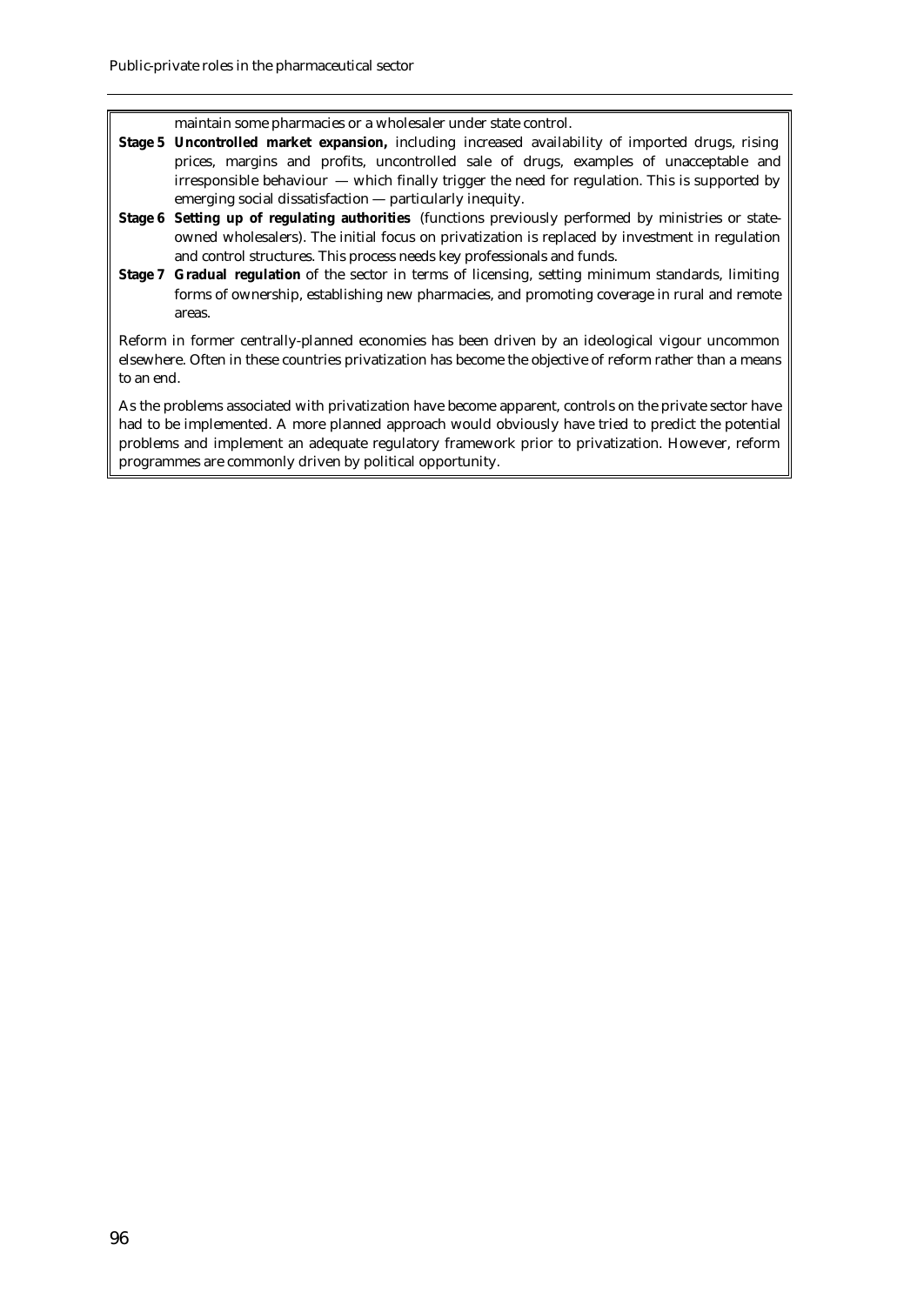The process of reform in Australia (see Box 15) serves as a useful counterpoint. Recent reforms to promote rational drug use (in both the public and private sectors) in Australia took place against the framework of a relatively well developed national drug policy and in a mature pharmaceutical sector with many well-established interest groups. In this context, very rapid reform was not appropriate and instead the government has pursued a process of negotiation and discussion involving all key actors.

There are various techniques, such as political mapping [98,99] and guides to policy analysis [116], which may allow policy-makers to gain a clearer understanding of the political dimensions of the policies they are implementing and hence make implementation easier. But it is also important that policymakers and planners clearly locate reforms in a comprehensive sector strategy (so as to avoid ad hoc decision-making) and try, as far as is possible, to predict the full implications of reform.

Change also tends to be costly; new regulations and bureaucratic structures must be established, actors in both public and private sectors need to be convinced of the wisdom of reform, and information campaigns explaining the nature of the change need to be coordinated. The costs of change, both in financial terms and in terms of the motivation and commitment of individuals working in the system, need to be factored in to decisions about reforming public-private roles.

## **Box 15 . A participatory approach to rational drug use in Australia** [83]

Since the 1950s when the Australian government decided to provide life-saving drugs to the entire population, the role of the state has evolved into one of active control over the market for prescription pharmaceuticals. In 1994–1995 government expenditure on subsidized access to drugs was \$1.9 billion or about 0.42% of GDP.

Although problems of equity, access, quality and industry viability have been addressed in Australia, the complex and important problem of rational drug use has remained. There are indications of overuse, wastage, underuse and misuse. Australia has developed a participatory approach to developing improvements in rational drug use.

#### **Problem recognition**

Many government enquiries during the 1970s and 1980s raised the issue of educating all those involved in prescribing, dispensing and using medicines. Consumer groups became concerned about the toxicity of drugs and the lack of information provided at pharmacies. Campaigns were run by consumer groups to raise awareness of the overuse of benzodiazepines. Pharmacy training underwent change, leading to increased emphasis on education about drugs and communication skills. These trends were strengthened by the formation of a national professional body (the Australian College of Pharmacy Practice). The subcommittee on drug utilization under the Australian medical benefits scheme began to develop and refine databases on drug use; this highlighted particular problems in drug use and led to special programmes to encourage appropriate use.

#### **Government adopts a lead role**

By the end of the 1980s there were many groups working within the broad area of rational drug use (including professional groups, consumers and industry) but there was little cooperation and some hostility between groups. Piecemeal programmes were unlikely to have maximum impact. The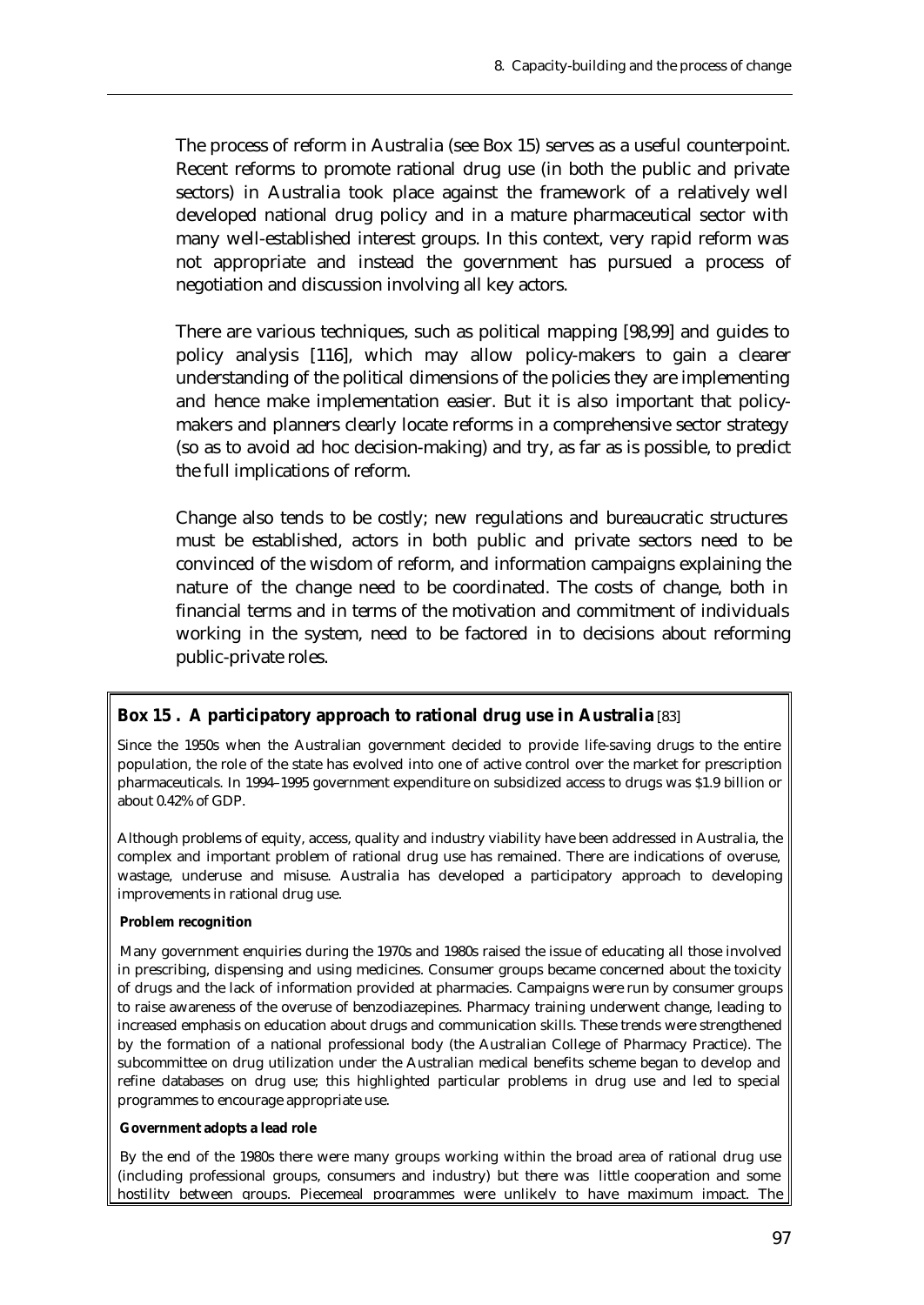government began to fund the development of more programmes, which helped different groups to come together. These included a task force on polypharmacy in the elderly and a conference exploring influences on prescribing.

(continued overleaf)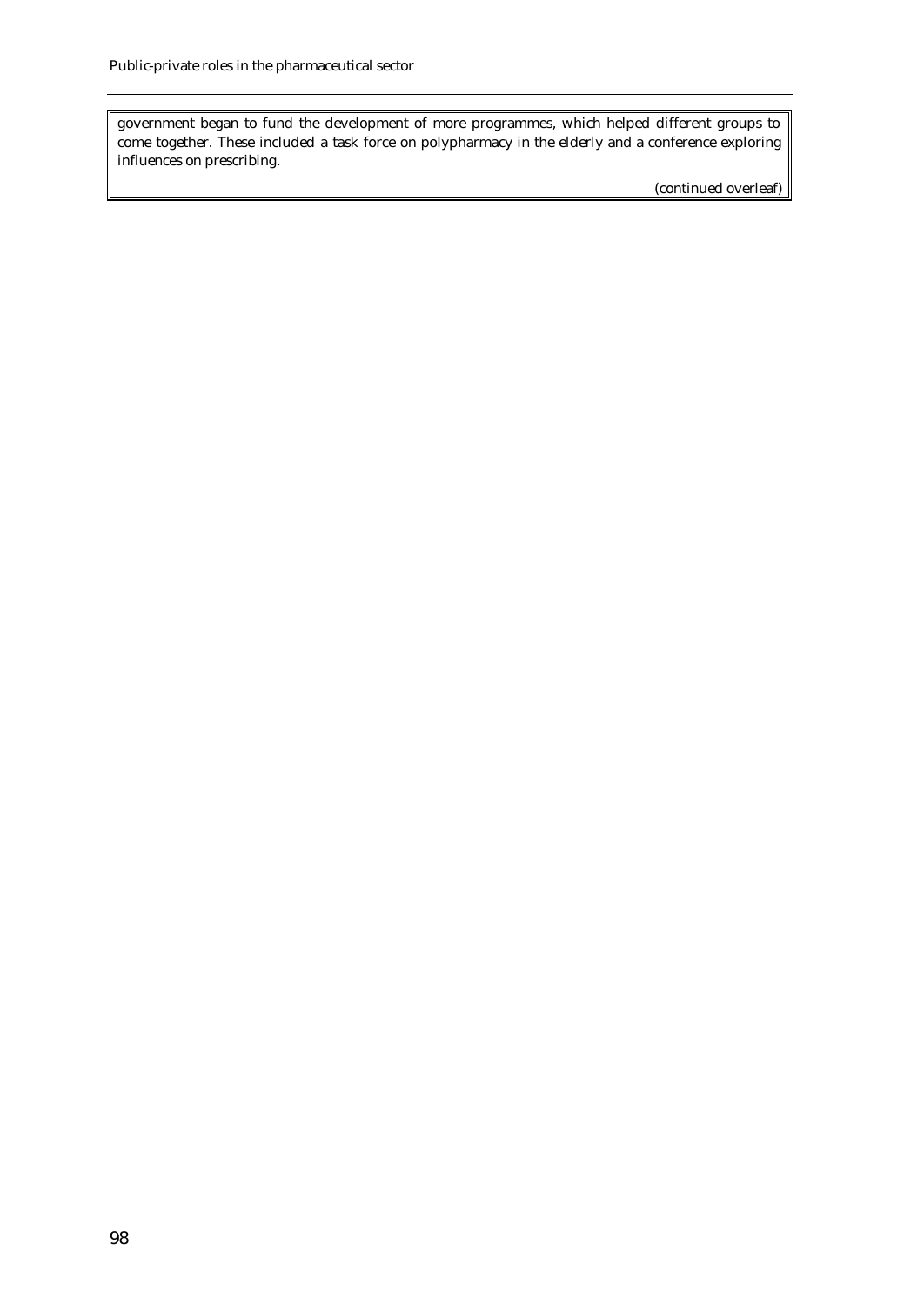## **Box 15. A participatory approach to rational drug use in Australia** [83] (continued)

In 1992, Australia adopted a Quality Use of Medicines (QUM) Policy which endorses the WHO definition of rational drug use. Its goal is to optimize the use of medicines to improve the health outcomes of all Australians.

#### **Implementation examples**

The implementation of the QUM policy was designed to take full cognisance of the many actors involved in the pharmaceutical sector:

- Meetings with industry have articulated shared objectives in developing industry-sponsored education and promotion
- Two very successful workshops brought workers from all major groups together to discuss academic detailing and consumer education and information.
- A workshop with professional, academic and practising pharmacists was held to develop strategies to maximize their professional contribution to the quality use of medicines.

As a result there have been initiatives in a number of areas, including the development of:

- national prescribing guidelines, a national formulary and consumer information;
- a curriculum in clinical pharmacology for medical schools;
- education programmes encouraging consumers to ask health professionals more questions about medicines;
- several types of academic detailing programmes.

The coordination of a comprehensive policy from a history of separate objectives and programmes requires both time and dialogue to make sure that all actors are comfortable with closer relationships. Partnerships should not lead to subtle forms of cooption but should rather clarify which issues can be resolved through cooperative action and which require tensions to be argued out in a political or regulatory process.

## **8.4 Summary points**

- When deciding on reform packages, governments must forecast the new skills and capabilities they will require in order to operate successfully. If these skills and capabilities are not present, new capacities need to be built — or the reforms need to be reconsidered.
- New roles for government generally require stronger planning, information, management and financial systems to support monitoring of contracted suppliers, regulation of the private sector etc. Ironically weaknesses in these very systems are often part of the reason why reforming public-private roles is considered in the first place.
- The level of funding for regulation needs to increase as regulatory responsibilities expand. This can be achieved both through greater public financing and through more extensive use of regulatory self-financing.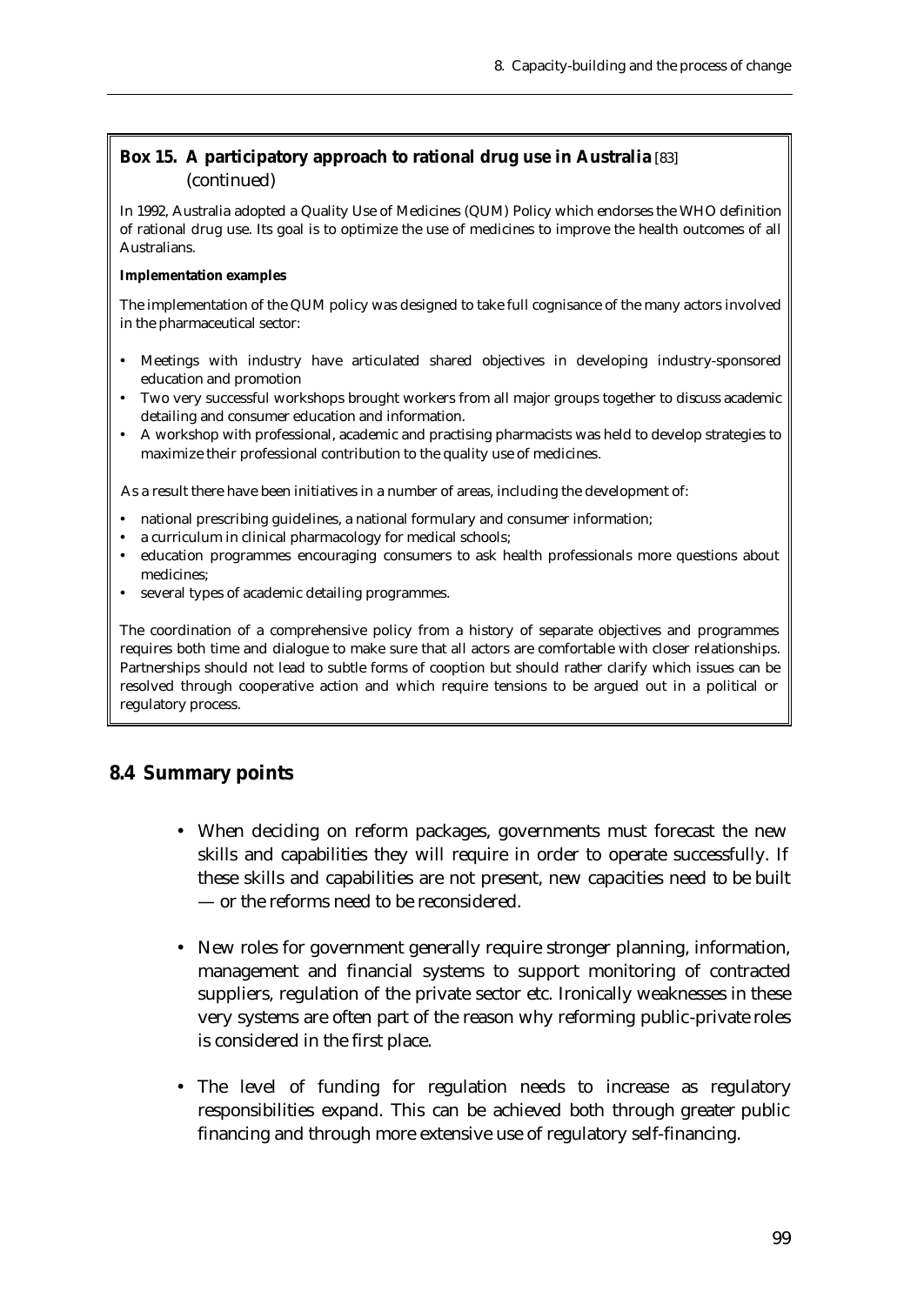- As a part of reform programmes, governments need to consider how to increase capacity in the private sector. Efforts to build capacity may take the form of skills and systems development for private producers, wholesalers, retailers and professional organizations on the one hand, and support on pharmaceutical issues to consumer groups and the media on the other.
- Change is unlikely to be a once-and-for-all action but is rather an iterative process. Successful reform programmes take this into account; they allow for trial periods, periodic evaluation of reforms and flexibility to adjust the reform path.
- Policy-makers should not lose sight of the ultimate objectives (efficiency, equity, drug safety, rational drug use) in reforming public-private roles. To this end national drug policies provide an overarching and guiding framework.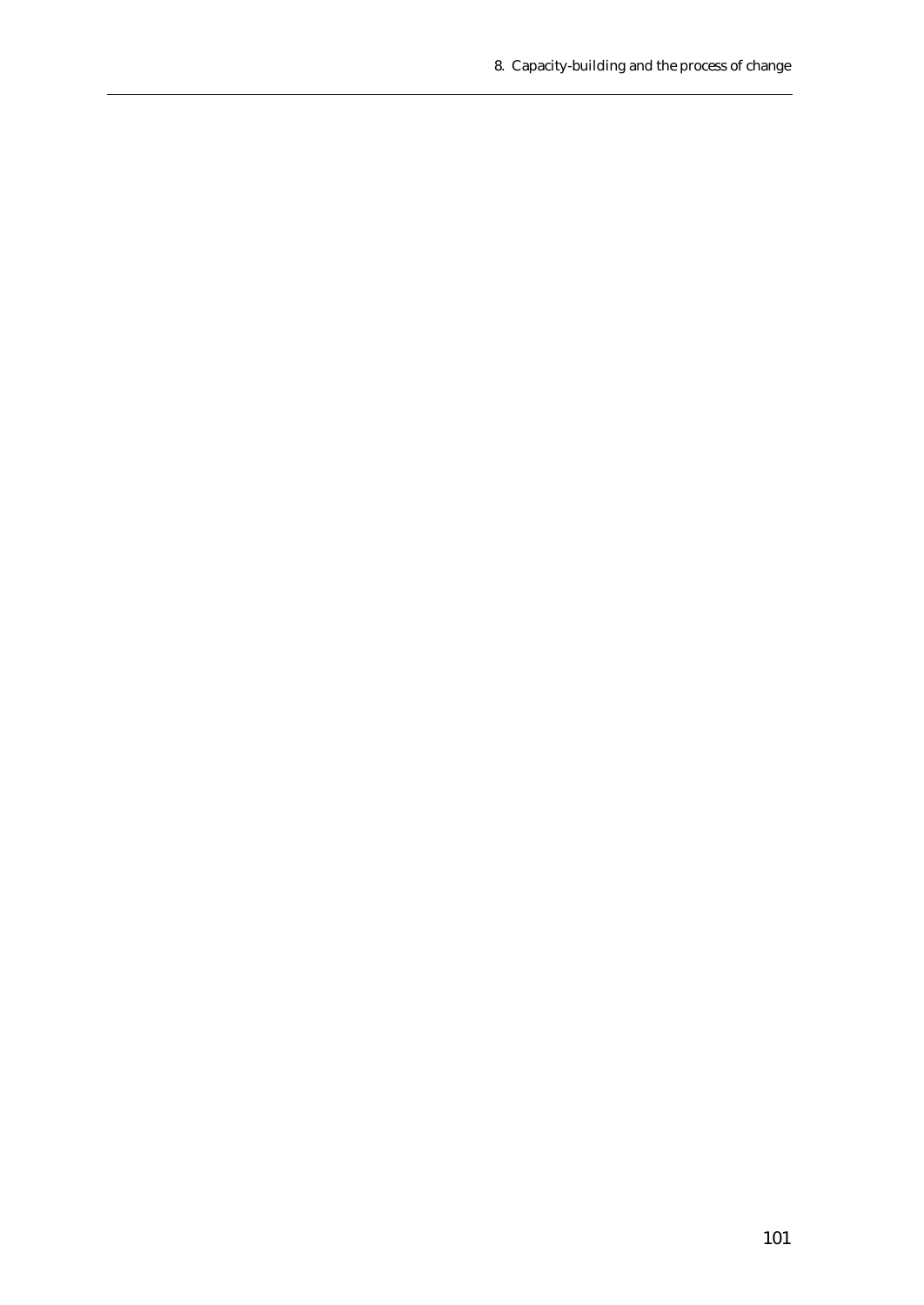# **9. Managing public-private roles**

The most appropriate mix of public and private roles in the pharmaceutical sector will depend ultimately on the specific circumstances, preferences and political choices of individual countries. Policy-makers must draw on concepts and experiences from elsewhere, in addition to analysing their own situation in order to develop a strategy.

## **9.1 Developing a strategy**

In each country some mix of public-private activity in the pharmaceutical sector already exists. Public-private roles in the health sector often evolve without guiding policies or strategies. Increased focus on these roles gives countries an opportunity systematically to assess the strengths and constraints of each.

Several considerations are important in developing a strategy for public-private collaboration in the pharmaceutical sector:

- **Analysis of the national development environment:** Within the context of overall social, economic, development and industrial policy, what is the government's stance on the relative roles of the public and private sectors? What has been the experience of the health and other social sectors with the mix of private and public provision and financing?
- **Pharmaceutical sector analysis:** What is the current status of the public pharmaceutical sector with respect to financing, human resources, physical infrastructure, management systems and overall performance? What is the current status of the private sector with respect to these same elements?
- **Comparative advantages of public and private pharmaceutical sectors:** Given the current level of development and performance in the public and private sectors, what are the comparative advantages of each sector? How well is each meeting the objectives of equitable access, efficiency and rational use? Are there likely to be clear-cut benefits in changing the current situation?
- **Phasing of change in the pharmaceutical sector:** If careful analysis suggests a need for change, phased implementation of change may lead to a smoother transition and more lasting benefits.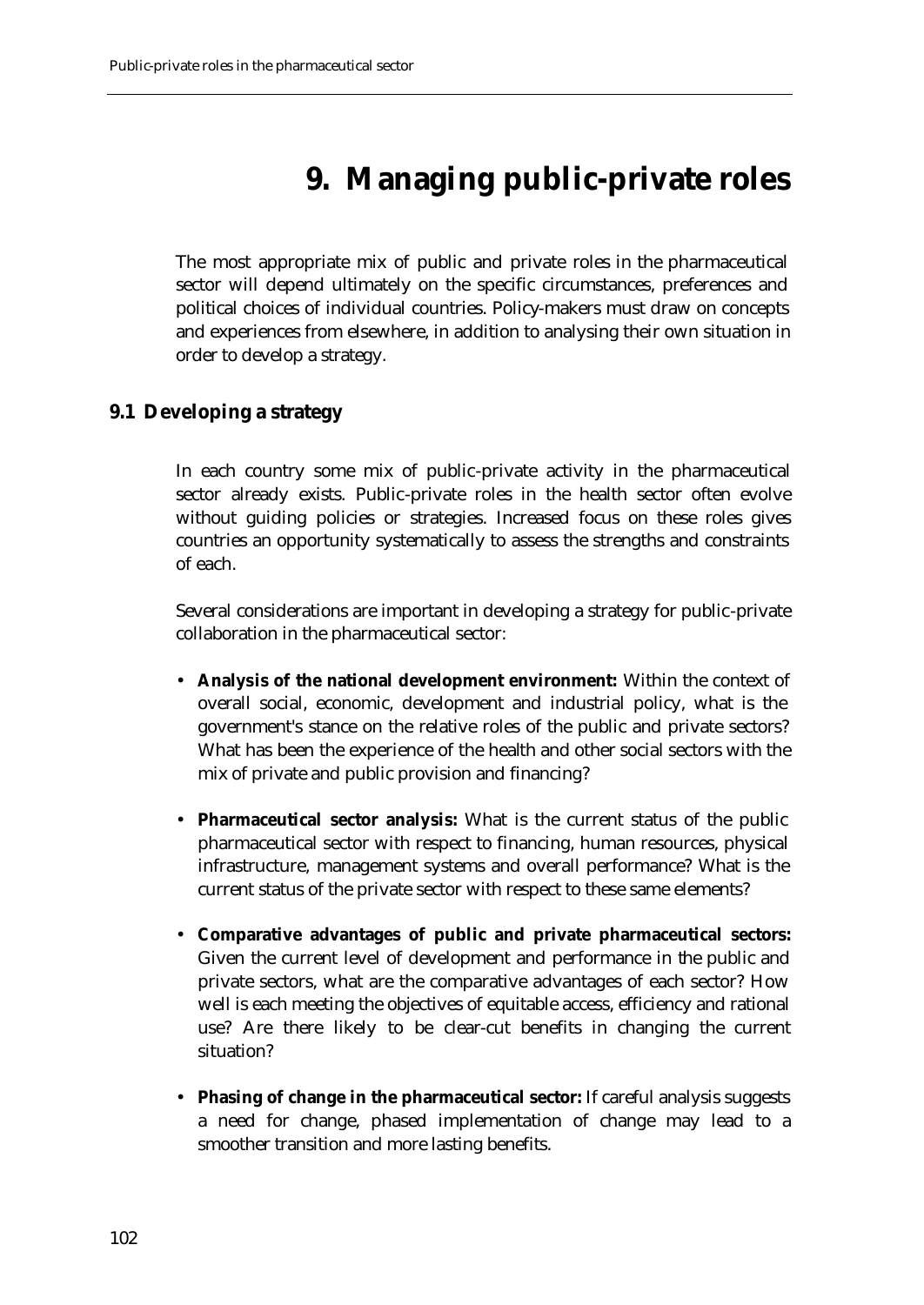Section 1 of this document outlined a set of four overarching principles. Changes in public-private roles in the pharmaceutical sector need to be appraised against these principles. The core questions which need to be asked are:

- Is equitable access being favourably or adversely affected?
- Will the organizational changes, and changes in regulations and incentives, bring about greater efficiency in the use of resources for drugs?
- Is more rational use of drugs likely to result?
- Will standards of quality in both public and private sectors be maintained or improved?

Neither purely private nor purely public pharmaceutical systems are likely to be appropriate. The most appropriate solution will most probably lie in between. This means that an incremental approach can often be adopted: publicly-owned drug manufacturers can be put under private management prior to any move to privatize ownership; a poorly functioning CMS may benefit from an improved management structure or greater autonomy prior to considering making contracts with the private sector. Box 16 describes how Tunisia has endeavoured to find an appropriate public-private mix for the pharmaceutical sector .

## **Box 16. An appropriate public-private mix for the pharmaceutical sector in Tunisia** [36]

#### **The context**

Tunisia has a population of 8.8 million with a GDP per capita in 1995 of US\$ 1768. Health indicators are good. In 1993 the child mortality rate was 30 per 1000 births. Health care spending has increased significantly since 1980, with spending rising faster in the private sector than in the public sector. There has also been an increase in pharmaceutical spending, but pharmaceutical expenditure as a percentage of health care expenditure has significantly decreased over the same period.

Outside the health sector, government policy has been to disengage from all non-strategic economic activities in Tunisia [36].

#### **Public-private roles**

*Importation.* The state has held a drug importation monopoly since the 1960s and there is no intention to modify this system. The centralized purchasing of medicines is seen to have substantial advantages in efficiency, cost and planning.

*Production.* The private sector plays a major role in production, accounting for 65% of all production in 1994. Six new privately owned companies have been created and the country has 17 production units.

*Distribution.* Public and private distribution systems coexist in Tunisia. The distribution of pharmaceuticals to public hospitals and dispensaries is the responsibility of a state-owned organization. Distribution to private retail dispensaries is handled by 45 wholesalers, three of which are publicly controlled. The publicly controlled wholesalers achieve a 10% market share and are used to check the availability of drugs on the market. There are 1267 private dispensaries.

*Regulation.* The state is responsible for registration and for the regulation of the quality of pharmaceutical products. The government is also involved in setting the prices of medicines so as to ensure affordability. This is done through the collaboration of the Ministries of Public Commerce and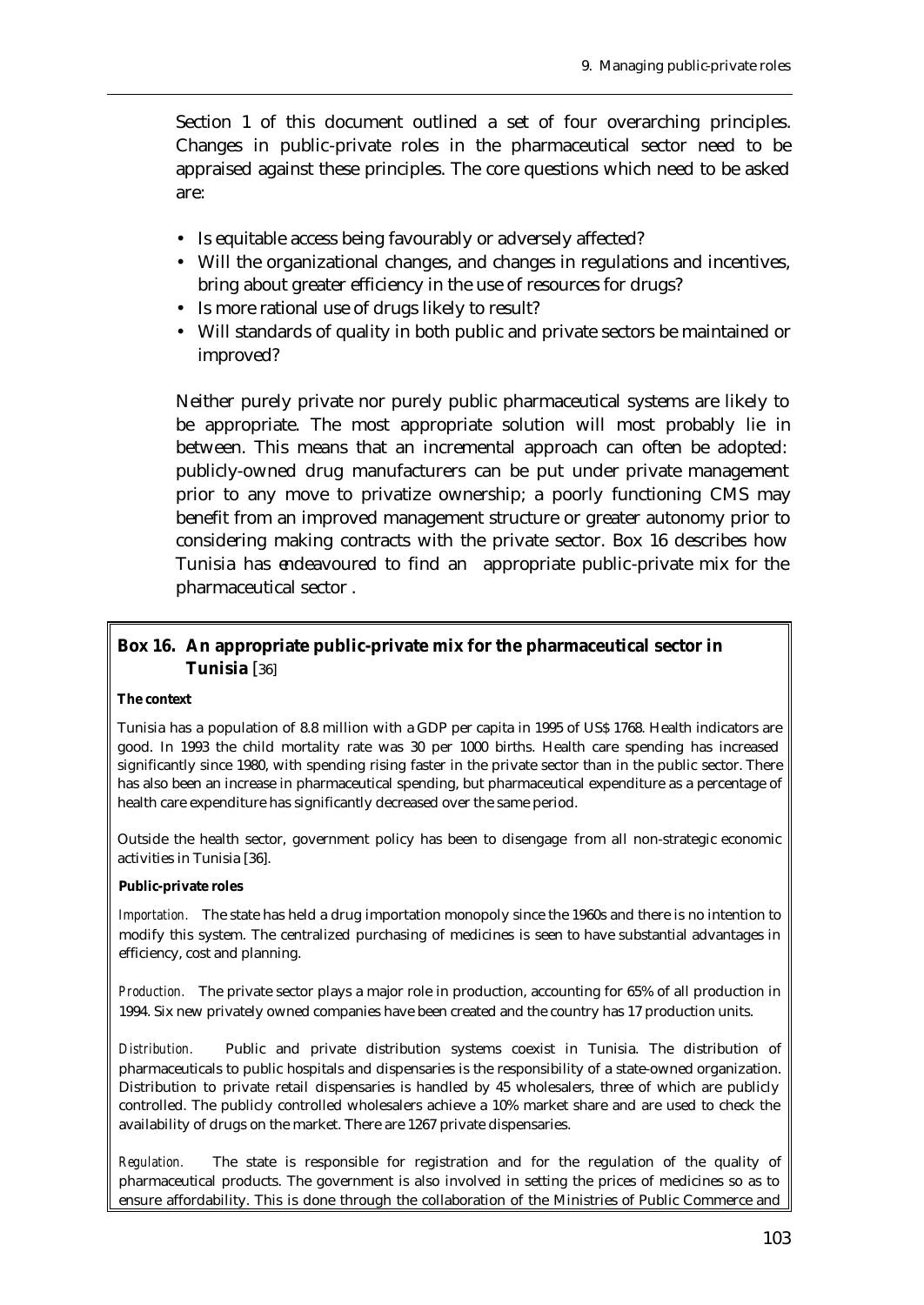#### Public Health.

#### **Rationales**

The state plays an active role in most parts of the pharmaceutical sector in Tunisia. It does so in order to compensate for market failures, to guarantee access to medicines, to guarantee the quality of medicines, to promote the rational use of drugs and to ensure that high ethical standards are present in drug promotion.

It is recognized that the pharmaceutical sector is different from other industrial sectors which are being privatized in Tunisia and therefore requires different treatment.

Discussion of public-private roles has highlighted the substantial contribution made by the private pharmaceutical sector. Because of market failure, a large unregulated private sector is likely to prove problematic. Governments need to have at least a basic regulatory capacity, including:

- legislation and regulations which have been formally reviewed and, where necessary, updated within the last 10 years;
- a functioning drug control authority with a core of qualified staff and an office;
- formal licensing procedures for distributors, manufacturers and individuals, and a functional licensing system with information on all licensed persons and organizations;
- regular inspection, according to agreed guidelines and procedures, of distribution and manufacturing premises.

This minimal regulatory capacity needs to be in place before countries implement policies expanding the role of the private sector. There are of course substantial further regulatory capacities which should be developed over time.

## **9.2 Monitoring and evaluation**

Experiences with changing public-private roles in the social sector have clearly demonstrated that change is *not* always for the better*.* It is necessary, therefore, that national governments should regularly monitor and systematically evaluate the impact of both planned and unplanned changes. Monitoring and evaluation are necessary to determine whether objectives are being met. Monitoring is especially useful if changes are being made in phases and if there is an opportunity to hasten, delay, or modify implementation on the basis of experience.

Indicators for monitoring national drug policies have been developed by WHO [23]. These indicators include measures relating to background, structure, process and outcome in seven key areas: legislation and regulation, essential drugs selection and drug registration, public sector drug financing, public sector procurement procedures, public sector distribution and logistics, pricing policy, and information and continuing education on drug use.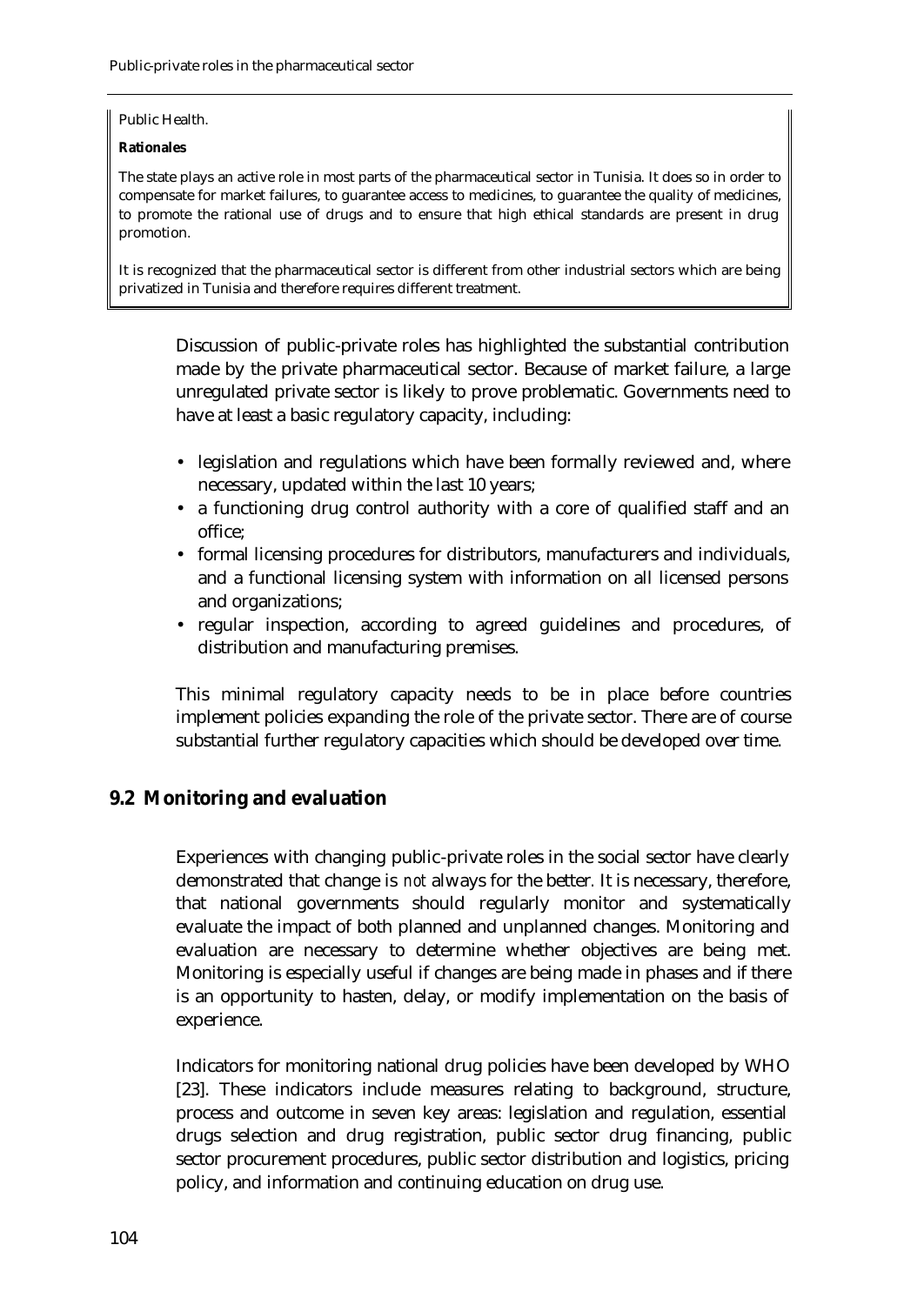Outcome indicators are especially important for assessing the impact of change. The WHO manual includes specific impact indicators on the availability and affordability of essential drugs, on quality and on the rational use of drugs.

The public-private mix in the pharmaceutical sector can be measured in terms of:

- overall drug expenditures;
- number of public and private importers, wholesalers and dispensing points; balance of the public and private sectors in drug production;
- sources of drugs consumed at the household level.

Gathering and reviewing information on these measures will provide a picture of how the pharmaceutical sector is evolving.

Evaluations assess the overall impact of policy reform. They may provide the impetus for further reform or for amendments to the initial reform.

One test of the overall effectiveness of the pharmaceutical sector is whether a person at any level of society who is sick and who needs a drug receives an adequate quantity of a therapeutic product for a cost that does not unduly burden the family, and uses the drug correctly. Assessments based on information gathered from national statistics, industry, government health facilities or private pharmacies provide no indication of who is not receiving adequate treatment and whose household is being disrupted by excessive health expenditures.

Household surveys, though costly and time-consuming, provide the best way to assess the ultimate impact of policies on households and individuals. These surveys provide an indication of where people are obtaining health care and drugs and, more importantly, whether significant numbers of people are failing to obtain needed care as a result of problems with affordability or availability.

Qualitative methods, particularly those used in rapid rural appraisal (focus groups, time lines, social mapping etc.), may provide useful information in a more economical way. The results of an assessment of evolving public-private roles in the pharmaceutical sector in Guinea are described in Box 17.

## **9.3 Unanswered questions**

Gaps in our understanding of public and private roles in the pharmaceutical sector are evident. Governments, international agencies and academics must use existing data (where available) or special research efforts to address the following questions: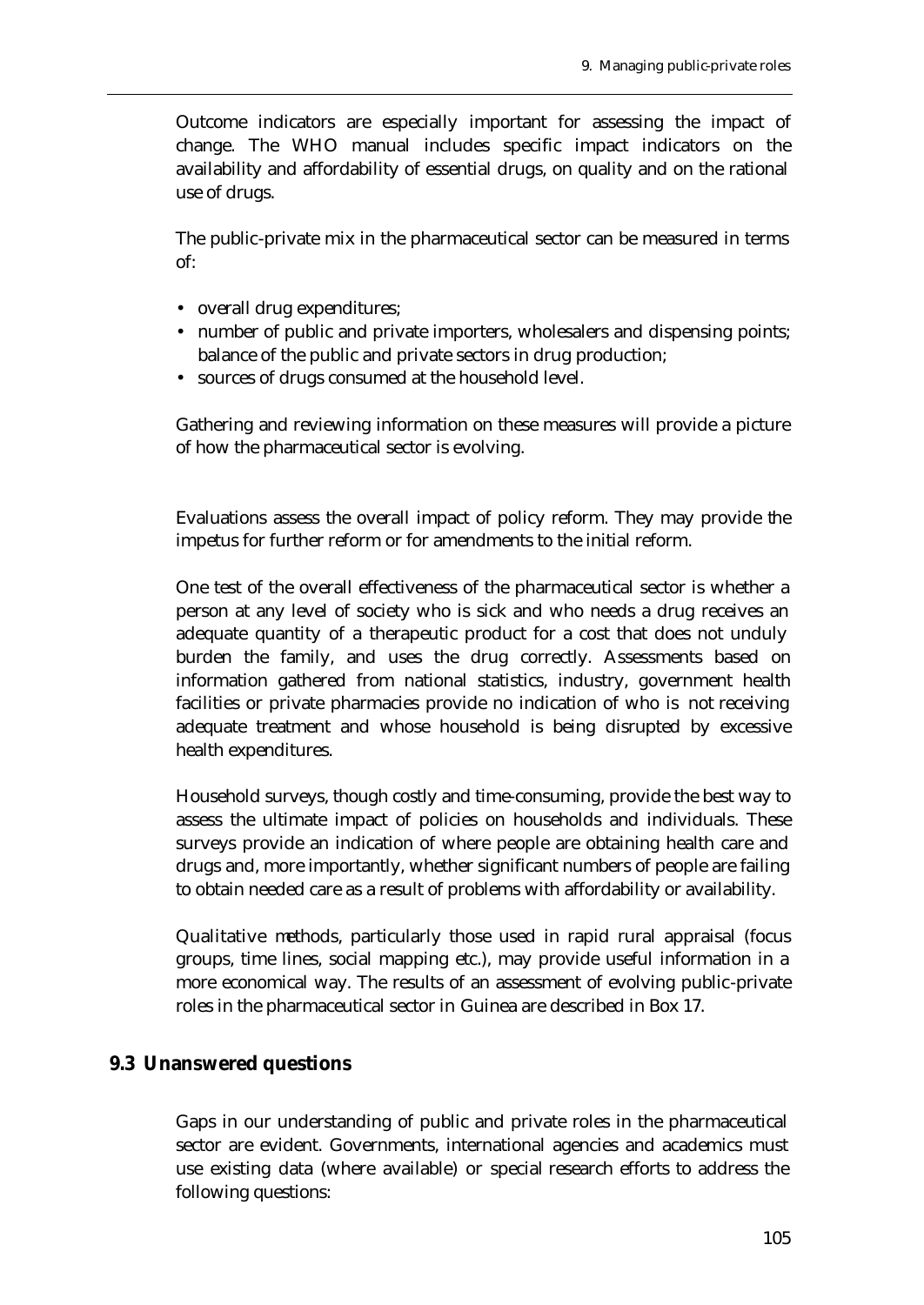- **What are the implications of globalization for public and private roles in the pharmaceutical sector?** In particular, how will the GATT and TRIPs agreements affect access to drugs in developing countries and what will their health impact be?
- **How effective have attempts been to introduce market mechanisms into public drug supply systems?** Many such efforts have been made but no considered evaluation of experience has been undertaken to date.
- **What are the advantages and disadvantages of different regulatory strategies?** Regulatory objectives (improving availability, drug quality and rational drug use) may be pursued through a variety of strategies. Which strategies are better? How does this vary with the size and nature of the private sector and the capacity of government?
- **What mix of price competition and price control is best able to make drugs affordable and contain costs?** How do governments' regulatory and negotiating capacities affect the implementation of these different instruments? Although some evidence from industrialized countries is available on this topic, the situation and concerns in developing countries are rather different.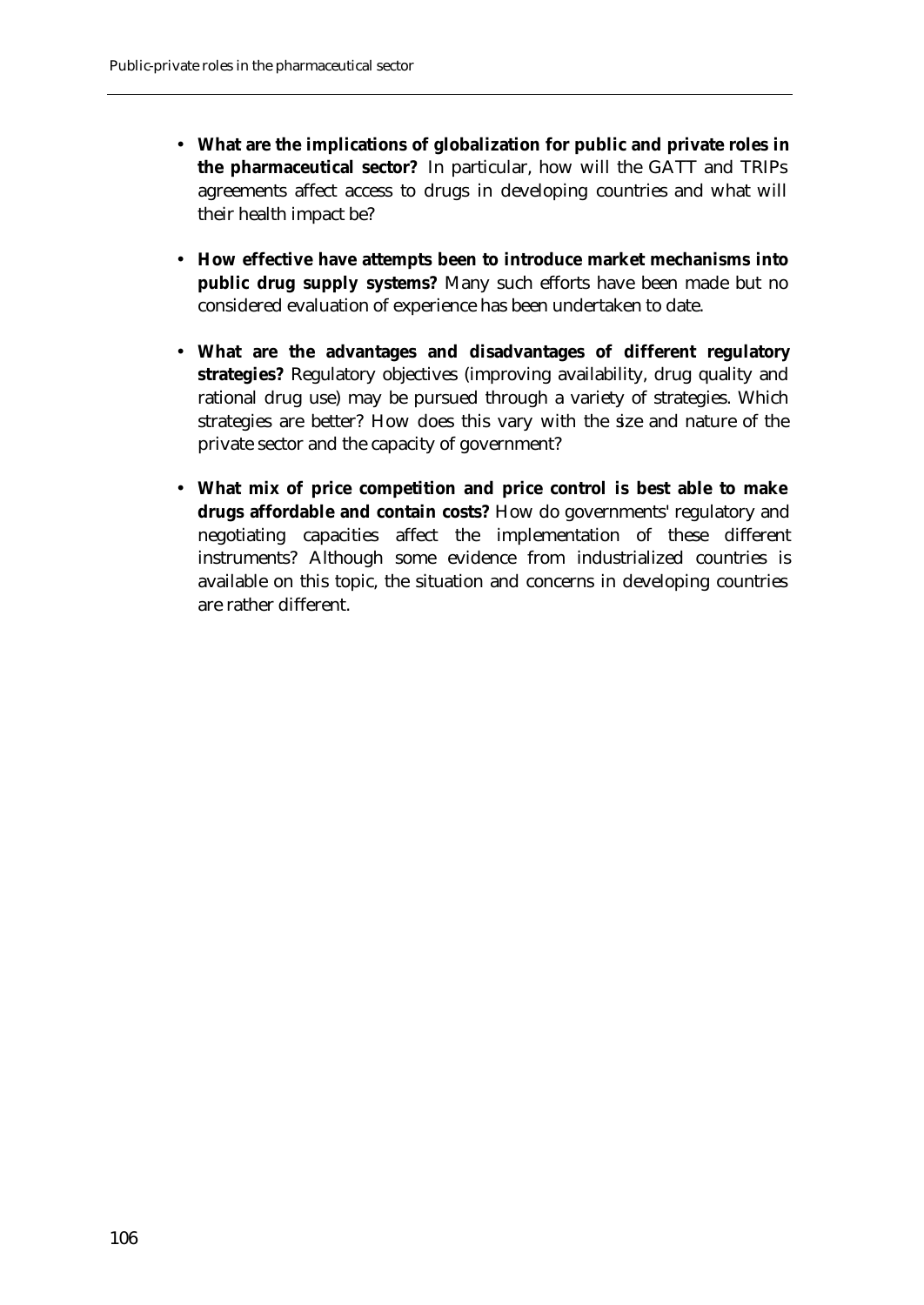#### **Box 17**. **Evaluating evolving public-private roles in Guinea**

Until 1984 Guinea's pharmaceutical sector  $-$  like most other sectors  $-$  was characterized by a state monopoly. When the regime changed, the old structures broke down but there was nothing to replace them. There were virtually no drugs in the country. The Guinean government adopted a two-pronged approach:

- **A public primary health care programme** was established which involved the rehabilitation of infrastructure, community involvement, cost recovery, preventive programmes, essential drugs, rational drug use and staff training.
- **In the private sector,** government created substantial profit margins on drugs in order to encourage entrepreneurs to start private pharmacies.

Ten years later the changes are dramatic. Over 80% of subdistricts have functioning health centres. There is a large number of private pharmacies in urban areas, and drugs are available. A 1995 evaluation of the pharmaceutical sector highlighted some successes and continuing problems.

| <b>Indicator</b>                                                                                                   | <b>Public</b><br>sector | <b>Private</b><br>sector | <b>Parallel</b><br>market |
|--------------------------------------------------------------------------------------------------------------------|-------------------------|--------------------------|---------------------------|
| <b>Availability of drugs</b>                                                                                       |                         |                          |                           |
| % of a selection of essential drugs<br>available at remote health centres<br>% of a selection of essential drugs   | 93%                     | n/a                      | n/a                       |
| available as generics in private pharmacies                                                                        | n/a                     | 33%                      | 46%                       |
| <b>Affordability of drugs</b>                                                                                      |                         |                          |                           |
| Cost of treatment of pneumonia case<br>as % of family food cost for 1 day<br>% of drugs prescribed by generic name | 26%<br>91%              | 166%<br>21%              | 29%<br>37%                |
| <b>Quality of drugs</b>                                                                                            |                         |                          |                           |
| % of drugs failing quality standards                                                                               | 23%                     | 19%                      | 24%                       |
| <b>Rational drug use</b>                                                                                           |                         |                          |                           |
| % of prescriptions with injections<br>% of patients knowing dosage schedule                                        | 20%                     | 21%                      | 34%                       |
| of drugs received                                                                                                  | 86%                     | 79%                      | 30%                       |

- Availability, affordability and rational drug use in the public sector are good.
- Availability and rational drug use in the private sector are good but affordability is not.
- Due to the limited affordability and geographical inaccessibility of the private sector a large parallel drug market has emerged.
- Availability and affordability in the parallel drug market are good but rational drug use is not.
- In all three subsectors the quality of drugs is poor.

#### **Challenges ahead**

The evaluation highlighted a number of key areas for improvement in the national drug policy. These included:

- encouraging and promoting generics in the private sector;
- strengthening the CMS so as to enable it to buy good quality drugs at competitive prices;
- improving coordination between government departments so as to have stricter control over the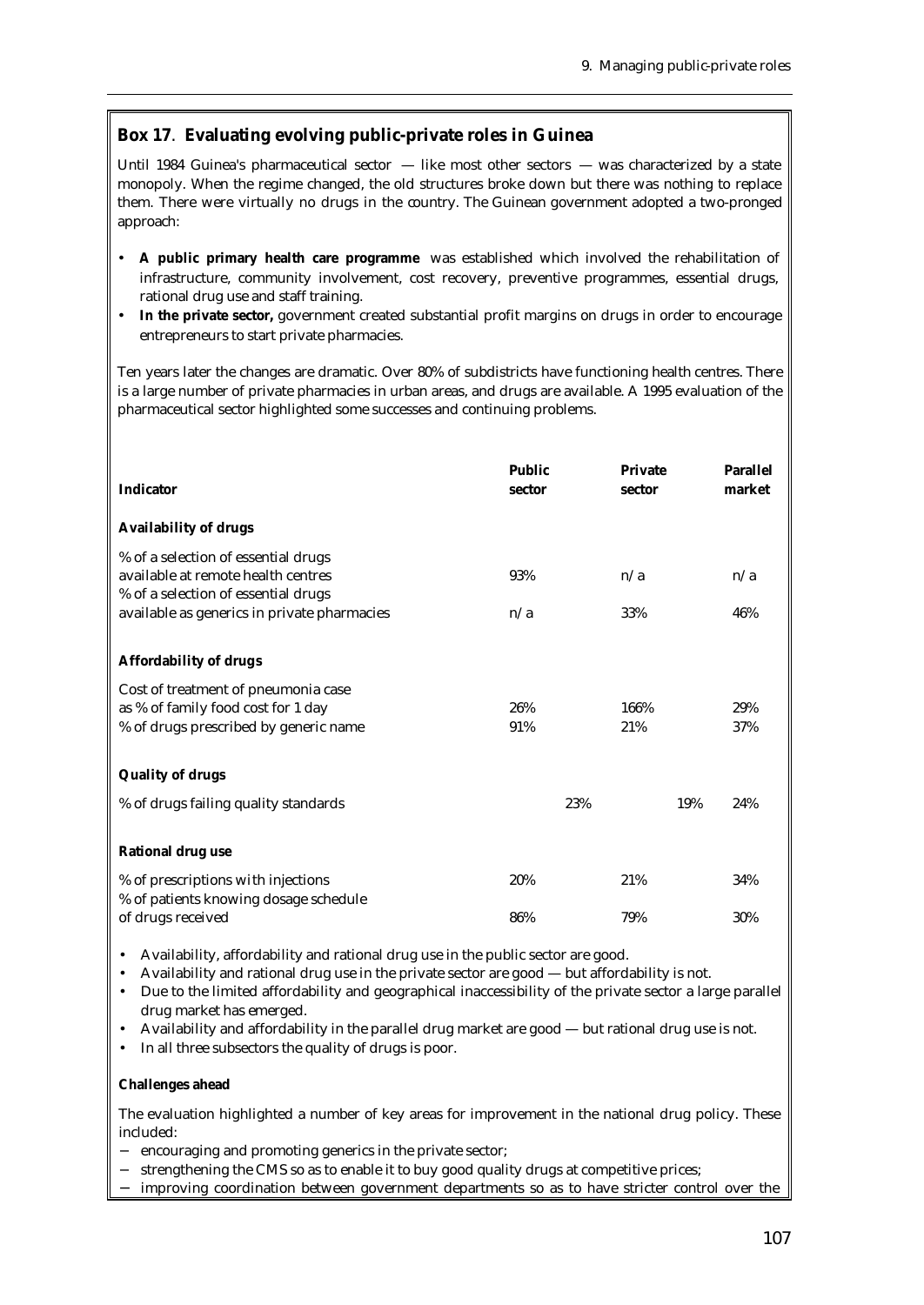#### importation and sale of drugs.

• **What strategies are appropriate for governments to deal with existing publicly-owned pharmaceutical manufacturing enterprises?** In particular, what has been the experience with the divestment of government-owned production plants and contracting-out of their management?

### **9.4 Conclusions**

### **Considering the broader context**

- **Macroeconomic and health sector reform set the context for changes in the pharmaceutical sector**. Pharmaceutical policy reform must be viewed in the broader context of socioeconomic change, changes in political ideology, health sector reform and trends towards globalization.
- **Governments must focus on public health goals.** Equity of access, rational drug use and drug quality are the ultimate goals. Altering the relative roles of the public and private sectors is solely a *means* to achieving these goals. Privatization is not a goal in itself.
- **Policies reforming public-private roles need to be rooted in an overall policy framework.** The national drug policy, based on the essential drugs concept, provides such a framework.

#### **The pharmaceutical market is different from other markets**

- **The pharmaceutical market requires separate analysis and different treatment from markets for most commodities**. Drugs are different from cabbages and candies. The pharmaceutical market is a far more complex and critical market than markets for most other commodities.
- **Unregulated pharmaceutical markets will not promote efficiency in health care**. Competition, flexibility and the profit motive may make the private sector efficient in a narrow technical sense. But the essential drugs concept and focus on cost-effective treatment may result in greater therapeutic efficiency in the public sector (greater health outputs for a given cost).
- **Unregulated pharmaceutical markets will create inequitable access to** drugs. Equity of access means that essential drugs are affordable and available to the entire population. In a free market access will be based on people's ability and willingness to pay for drugs, not on their need for drugs. Low-income populations, people in remote areas and those requiring certain categories of drugs (e.g. "orphan drugs" and high-cost drugs) will be denied access.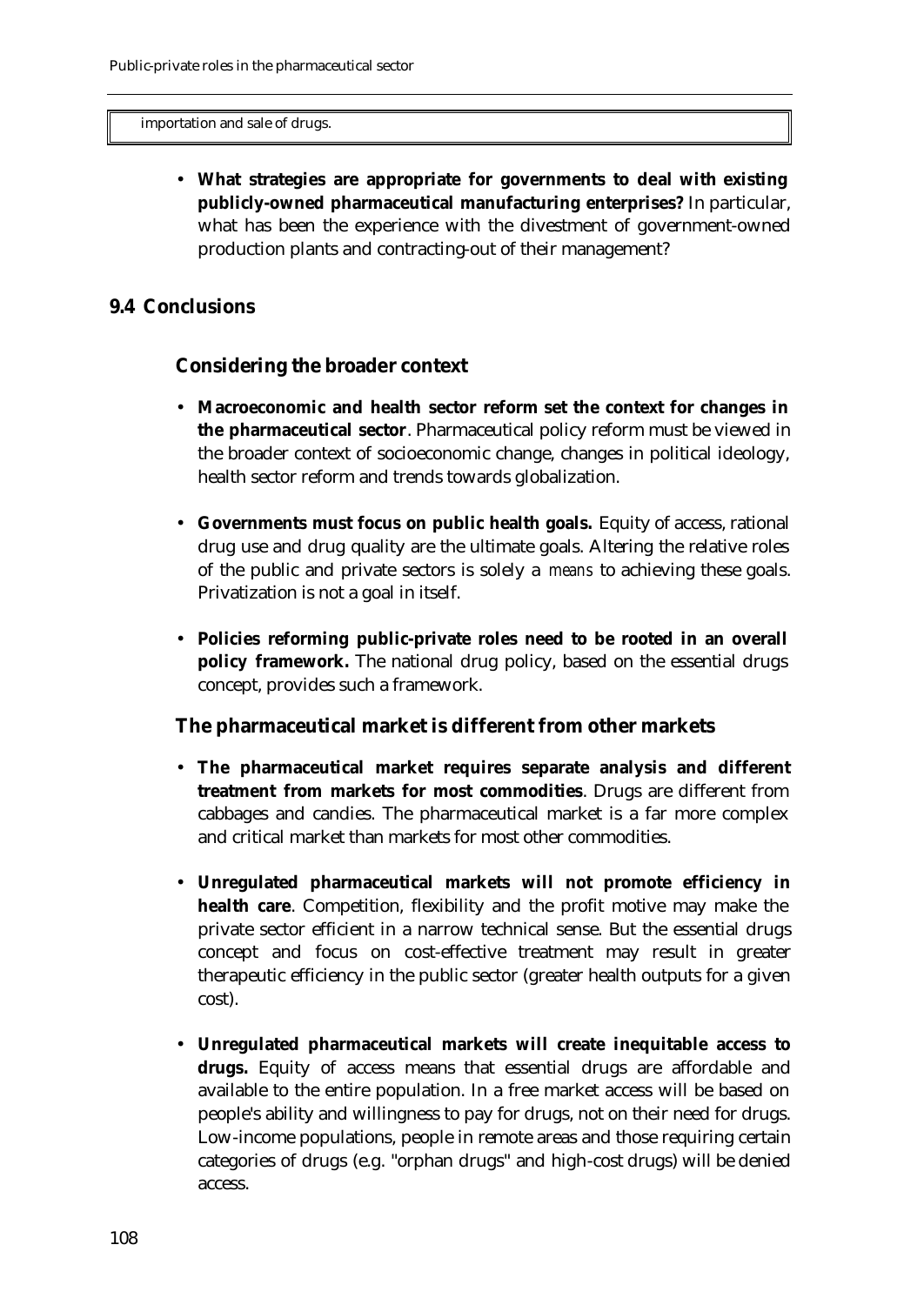• **Regulating pharmaceutical markets is a highly complex and difficult task**. The problems associated with pharmaceutical markets cannot easily be vanquished by regulation. Even highly sophisticated governments with substantial capacity struggle to regulate effectively. In many instances direct government provision of drugs may be an easier task than regulating a private market.

## **Cornerstones of a government strategy**

- **The state has fundamental responsibilities** to ensure equity of access to drugs, rational drug use and drug quality. In order to assure these the state is likely to be involved in:
	- − financing of drugs (particularly for low-income and vulnerable groups, and for drugs and vaccines for communicable diseases);
	- − organization and provision of services;
	- − regulation of both public and private sectors.
- **Affordability is a major concern in the private for-profit sector**. A high percentage of consumers cannot afford to purchase a therapeutic quantity of drugs when needed. The state must find mechanisms to ensure that essential drugs are affordable. Such mechanisms may try to:
	- − influence the price of drugs in the market;
	- − establish equitable health financing mechanisms.
- **Greater private involvement does not mean less public involvement**. An increasing role for the private sector means a *different* role for the public sector, *not a decreased* role.
- **Increasing resources for regulation** especially for registration, licensing, inspection, quality assurance, enforcement and information provision should be a high priority for most governments. This is particularly so if there is increasing reliance on private pharmaceutical supply.
- **The integration of market mechanisms in the public sector needs to be approached with caution.** While on *a priori* grounds there are good reasons to believe that such mechanisms may reap benefits, there is no empirical evidence to support this. Lack of capacity in both public and private sectors may prevent the successful use of such mechanisms.
- **The establishment of new state-owned and state-managed production facilities has little to recommend it** — and much against it.
- **The private sector is heterogeneous**. Government policies need to distinguish between different actors within the private sector. In particular the potentially key role played by the "third sector" or NGOs should be defined and explored in greater detail.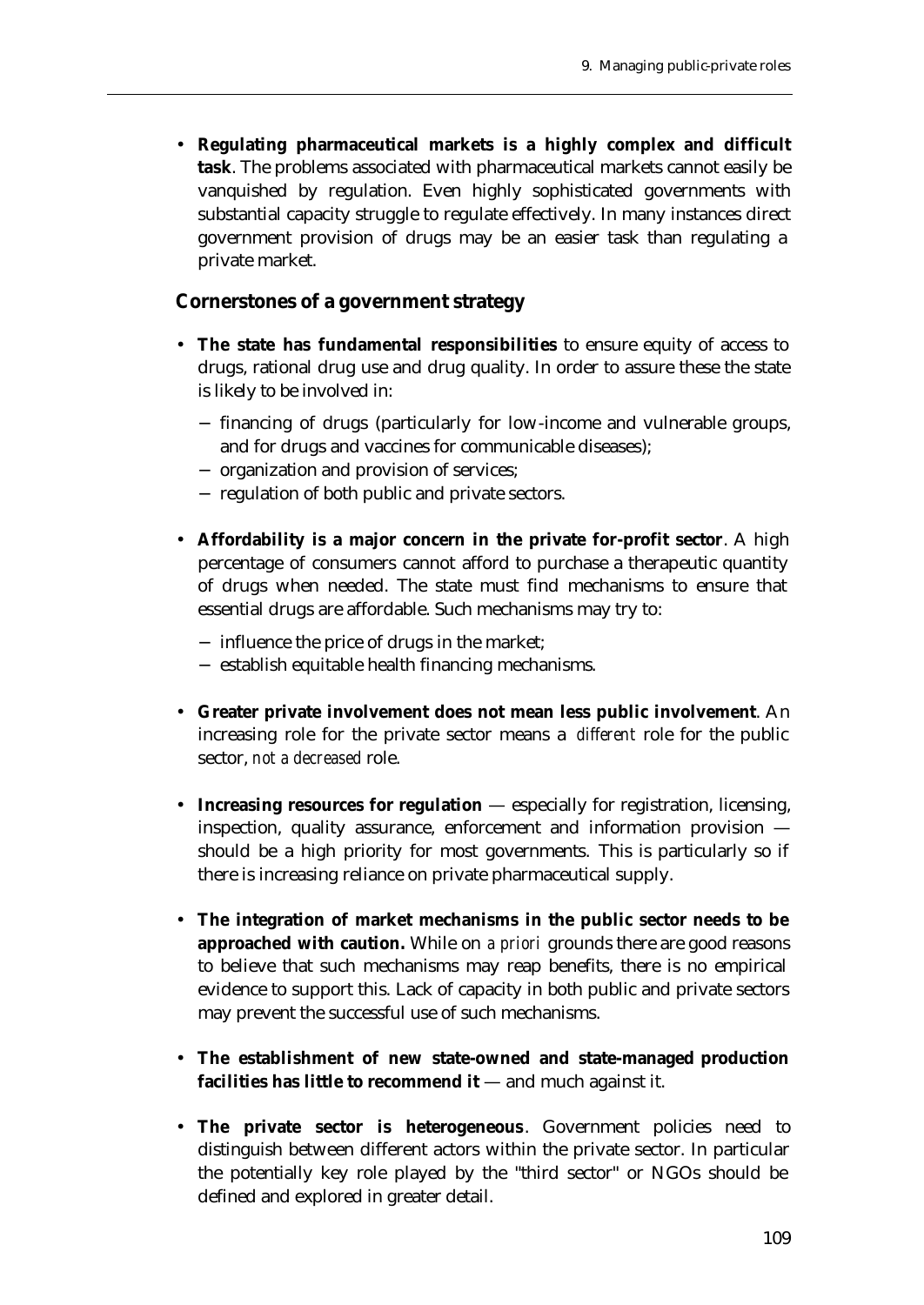It is not the purpose of this document to recommend a specific public-private mix for the pharmaceutical sector. As has been seen, the balance of publicprivate involvement varies widely and a particular combination of roles may function well in one situation or culture, yet may fail to ensure satisfactory accessibility and rational drug use in another. Rather, the purpose has been to stress the importance of flexibility in reviewing the balance of public-private roles and the importance of being forewarned when considering economic, social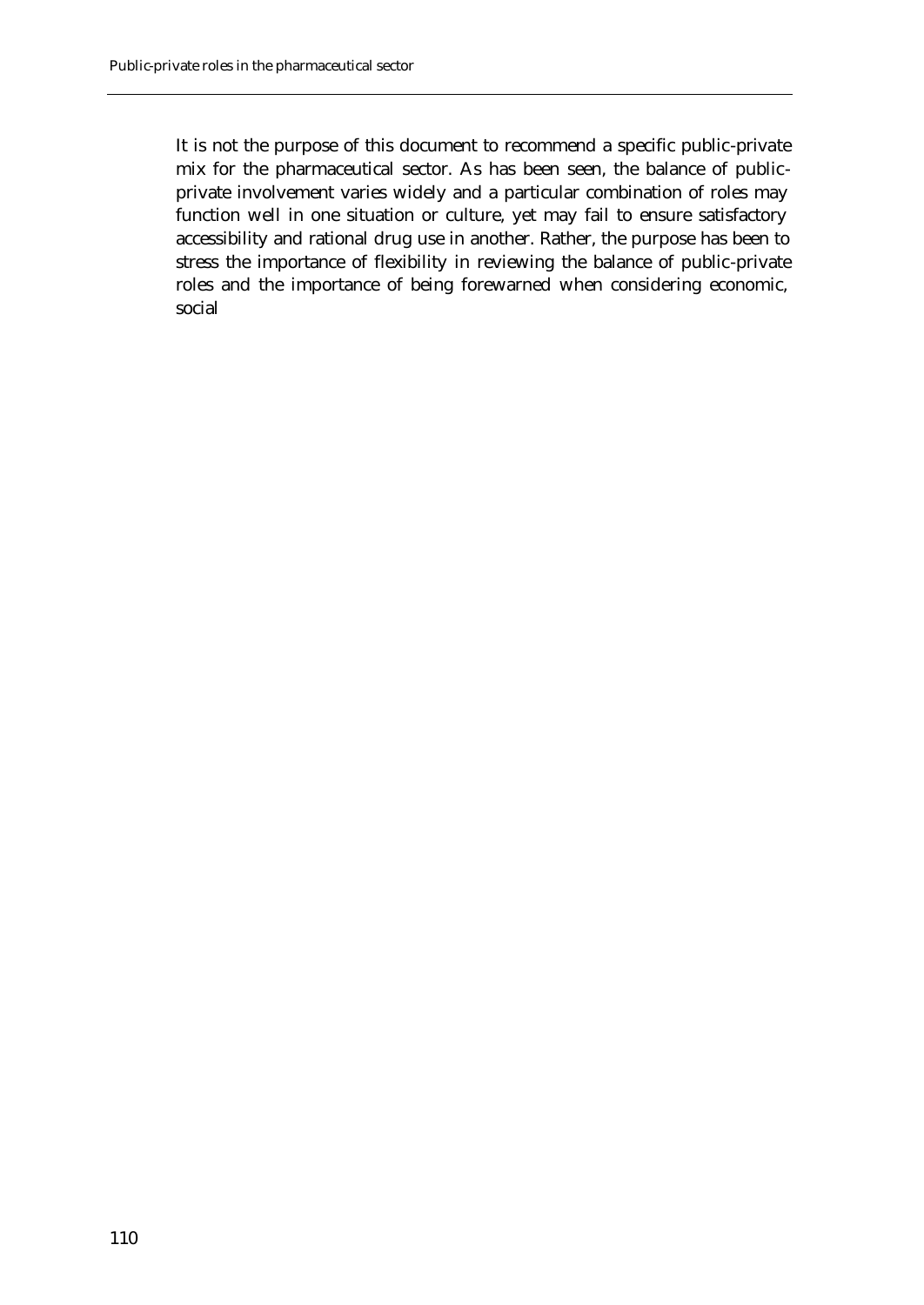or development policies that may affect that balance. The complex issue of public-private roles in the pharmaceutical sector has certainly not been settled. It will continue to be a focus of concern for governments since it involves a great many aspects of society, a great deal of money and, most importantly, the maintenance of health standards for a great many people.

**\* \* \* \***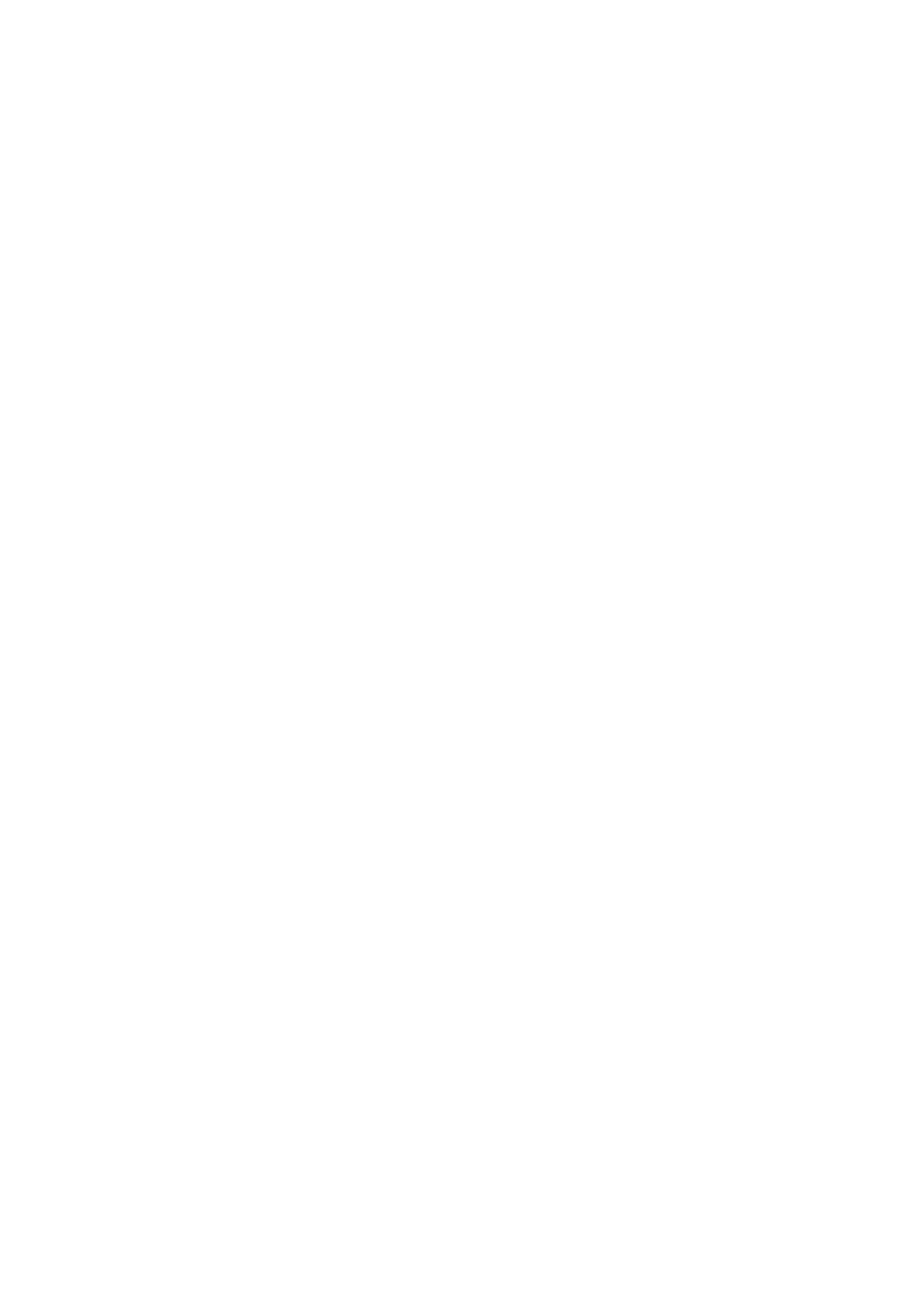## **References**

- 1. Abosede OA. Self-medication: an important aspect of primary health care. *Soc. Sci. Med.* 1984; 19: 699-703.
- 2. Adam C, Cavendish W, Mistry PS. *Adjusting privatization: case studies from developing countries.* London: James Currey; 1992.
- 3. Andajaningsih. *Quality, safety and efficacy (QSE) of medicines. Indonesia country report.* Sydney: International Conference on National Medicinal Drug Policies; 1995.
- 4. Anderson L, Higby G J. *The spirit of voluntarism. The United States Pharmacopeia, 1820-1995.* Rockville, USA: The United States Pharmacopeial Convention, Inc. (USPC); 1995.
- 5. Antezana F, Velasquez G. *Drugs and health sector reform. WHO Task Force on Health Economics.* Geneva: World Health Organization; 1996. WH0/TFHE/96.2.
- 6. Arrow KJ. Uncertainty and the welfare economics of medical care. *American Economic Review.* 1963; 53(5): 941-973.
- 7. Asiimwe D, McPake B, Mwesigye F, Streefland P. The private behaviour of public health workers: the case of Uganda. *In: Private health care providers in developing countries: serving the public interest?* Bennett S, McPake B, Mills A. London: Zed Press; 1997.
- 8. Balasubramaniam K. *Strategies to ensure availability & affordability of safe and effective drugs of good quality in the Asia-Pacific Region. Conference presentation.* Sydney: International Conference on National Medicinal Drug Policies; 1995.
- 9. Ballance R, Pogány J, Forstner H. *The world's pharmaceutical industries. An international perspective on innovation, competition and policy. Prepared for United Nations Industrial Development Organization.* Aldershot: Edward Elgar Publishing Limited; 1992.
- 10. Bartholet J. *The case of the killer aspirin.* Newsweek; 1990.
- 11. Bennett S, Dakpallah G, Garner P, Gilson L, Nittayaramphong S, Zurita B. Carrot and stick: state mechanisms to influence private provider behaviour. *Health Policy Plan.* 1994; 9 (1): 1-13.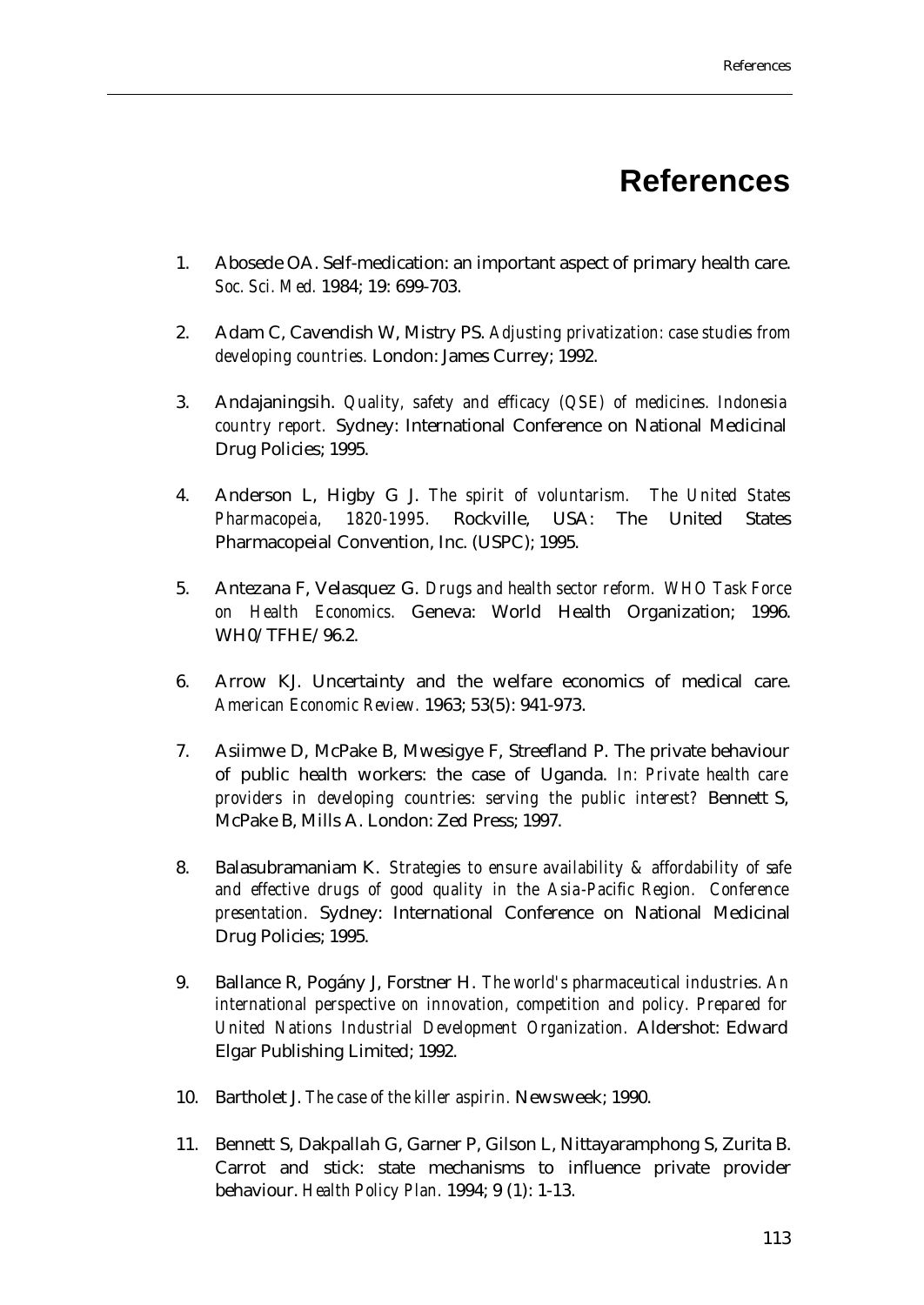- 12. Bennett S. *The mystique of markets: public and private health care in developing countries.* London: London School of Hygiene & Tropical Medicine; 1991. PHP Departmental Publication, N° 4.
- 13. Bennett S, Ngalande-Banda E. *Public and private roles in health: a review and analysis of experience in sub-Saharan Africa.* Geneva: World Health Organization; 1994.
- 14. Berman P, Hanson K. *Assessing the private sector: using non-government resources to strengthen public health goals. Data for decision-making project.*  Boston, MA: Harvard University; 1994.
- 15. Berman P, Nwuke K, Hanson K, Kariuki M, Mbugua K, Ngugi J, et al. *Kenya: non-governmental health care provision.* Boston: DDM project, Harvard School of Public Health; 1995.
- 16. Berman P, Nwuke K, Rannan-Eliya R, Mwanza A. *Zambia: nongovernmental health care provision.* Boston: DDM Project, Harvard School of Public Health; 1995.
- 17. Bevan G. *Equity in the use of health care resources. Current concerns. SHS paper N°3.* Geneva: World Health Organization; 1991. WHO/SHS/CC/91.1.
- 18. Bidwai P. One step forward, many steps back: dismemberment of India's National Drug Policy. *Dev Dialogue.* 1995; 1: 193-222.
- 19. Biersteker T, Adenika F, Brown GC. *Study of potential for private sector participation in drug supply.* Geneva: World Health Organization; 1987.
- 20. Blakney RB, Litvack JI, Quick JD. *Financing primary health care: experiences of pharmaceutical cost recovery.* Arlington, VA: PRITECH Project; 1989.
- 21. Bloom G, Lucas H, Cao S, Gao J, Yao J, Xing-yan G. *Financing health services in poor rural areas: adapting to economic and institutional reform in China.* Brighton: Institute for Development Studies; 1995.
- 22. Braveman P. *Equity in health and health care: a WHO/SIDA initiative.* Geneva: World Health Organization; 1996.
- 23. Brudon-Jakobowicz P, Rainhorn J, Reich MR. *Indicators for monitoring national drug policies.* Geneva: World Health Organization; 1994. WHO/DAP/94.12.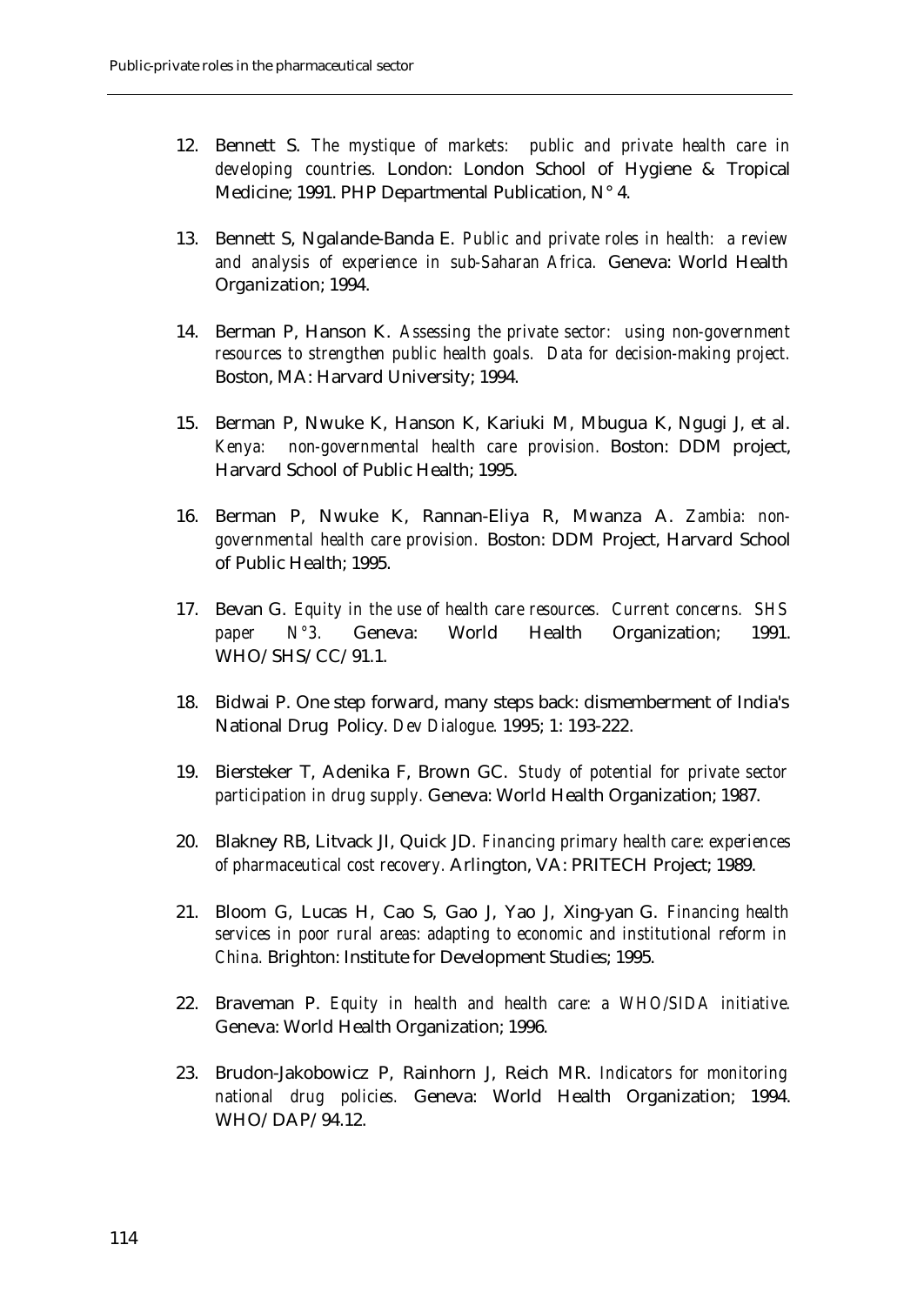- 24. Bryant JH. Equity, solidarity and sustainability critical underpinnings for the future Health-For-All strategy. Interregional meeting on Health-For-All renewal, Geneva, 26-30 August 1996. Unpublished.
- 25. Carrin G, Ron A, Wang SC, Xuesheng L, Jun Y, Hui Y, et al. *The reform of the rural cooperative medical system in the People's Republic of China: initial design and interim experience.* Geneva: World Health Organization; 1996.
- 26. Cassels A. *Health sector reform: key issues in less developed countries. Discussion paper N° 1.* Geneva: World Health Organization; 1995. WHO/SHS/NHP/95.7.
- 27. Cederlof C. *Health and profits can they ever meet? Using private pharmacies to look at pharmacoeconomics.* Stockholm: Karolinska Institutet; 1993. IHCAR Report 2/93-94.
- 28. Collective work, Disponibilité des médicaments essentiels. *In: Le secteur pharmaceutique privé commercial en Afrique.* Kaddar M, Bruneton C. Paris: Ministère de la Coopération - Organisation mondiale de la Santé; 1996: 60-61.
- 29. Correa CM. *The Uruguay round and drugs. WHO Task Force on Health Economics.* Geneva: World Health Organization; 1995. WHO/TFHE/97.1.
- 30. Creese A L. *User charges for health care: a review of recent experience.* London: Oxford University Press; 1991.
- 31. Creese A L. Review article: User charges for health care: a review of recent experience. *Health Policy Plan.* 1991; 6 (4): 309-319.
- 32. Creese A L, Kutzin J. *Lessons from cost-recovery in health. Forum on health sector reform. Discussion paper N° 2.* Geneva: World Health Organization; 1995.
- 33. Csete J. Health-seeking behavior of Rwandan women. *Soc. Sci. Med.* 1993; 37: 1285-1292.
- 34. Culyer AJ, Maynard A, Posnett J. Reforming health care: an introduction to the economic issues. *In: Competition in health care: reforming the NHS.*  Culyer AJ, Maynard A, Posnett J. Basingstoke: Macmillan Press; 1990: 1- 11.
- 35. Diarra K, Coulibaly S. Financing of recurrent health costs in Mali. *Health Policy.* 1990; 5(2): 126-138.
- 36. Donaldson D. *Privatization: principles and practice.* Washington, D C: International Finance Corporation; 1995.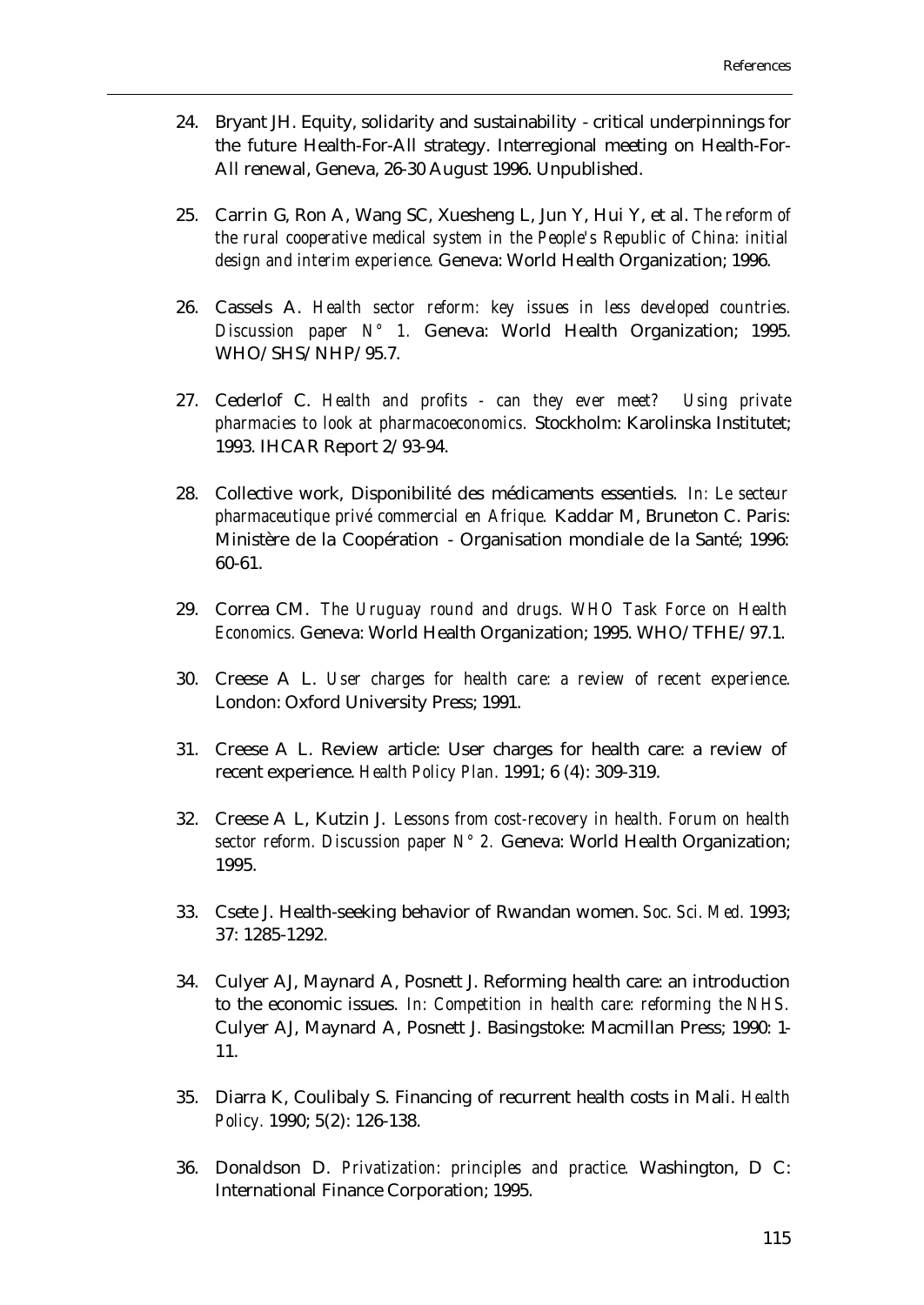- 37. Dua V, Kunin C M, Vanarsdale White L. The use of antimicrobial drugs in Nagpur, India. A window on medical care in a developing country. *Soc. Sci. Med.* 1994; 38: 717-724.
- 38. Dukes MNG, Change and growth in generic markets in developed and developing countries. *In: Seminar on medicines and the new economic environment (Madrid, 29-31 March 1995) organized by WHO Action Programme on Essential Drugs and the Universidad Carlos III de Madrid.*  Madrid: Universidad Carlos III de Madrid; 1995: 1-19.
- 39. Ettling M, McFarland DA, Schultz LJ, Chitsulo L. Economic impact of malaria in Malawian households. *Trop. Med. Parasitol.* 1994; 45: 74-79.
- 40. Fefer E. Future challenges in regulatory control. Unpublished.
- 41. Galvez Tan J. *The Philippines national drug policy programme. Conference presentation, 8-11 October 1995.* Sydney: International Conference on National Medicinal Drug Policies; 1995.
- 42. GAO. *Prescription drugs: companies typically charge more in the United States than in the United Kingdom. Report to the Chairman, Subcommittee on Health and the Environment, Committee on Energy and Commerce, House of Representatives. GAO/HEHS-94-29.* Washington, D C: General Accounting Office; 1994.
- 43. GAO. *Prescription drugs: spending controls in four European countries. Report to the Chairman, Special Committee on Aging, U.S. Senate. GAO/HEHS-94-30.* Washington, D C: General Accounting Office; 1994.
- 44. Gilson L, Dave Sen P, Mohammed S, Mujinja P. The potential of health sector non-governmental organizations: policy options. *Health Policy Plan.*  1994; 9 (1): 14-24.
- 45. Gilson L. *Government health care charges: is equity being abandoned? Evaluation and Planning Centre discussion paper, N° 15.* London: University of London School of Hygiene & Tropical Medicine; 1988.
- 46. Gothoskar SS. Drug control: India. *World Development.* 1983; 11(3): 223- 228.
- 47. Grabowski H, Mullins D. Pharmacy benefit management, costeffectiveness analysis and drug formulary decisions. *Soc. Sci. Med.* 1997; 4: 535-544.
- 48. Greenhalgh T. Drug prescription and self-medication in India: an exploratory survey. *Soc. Sci. Med.* 1987; 25: 307-318.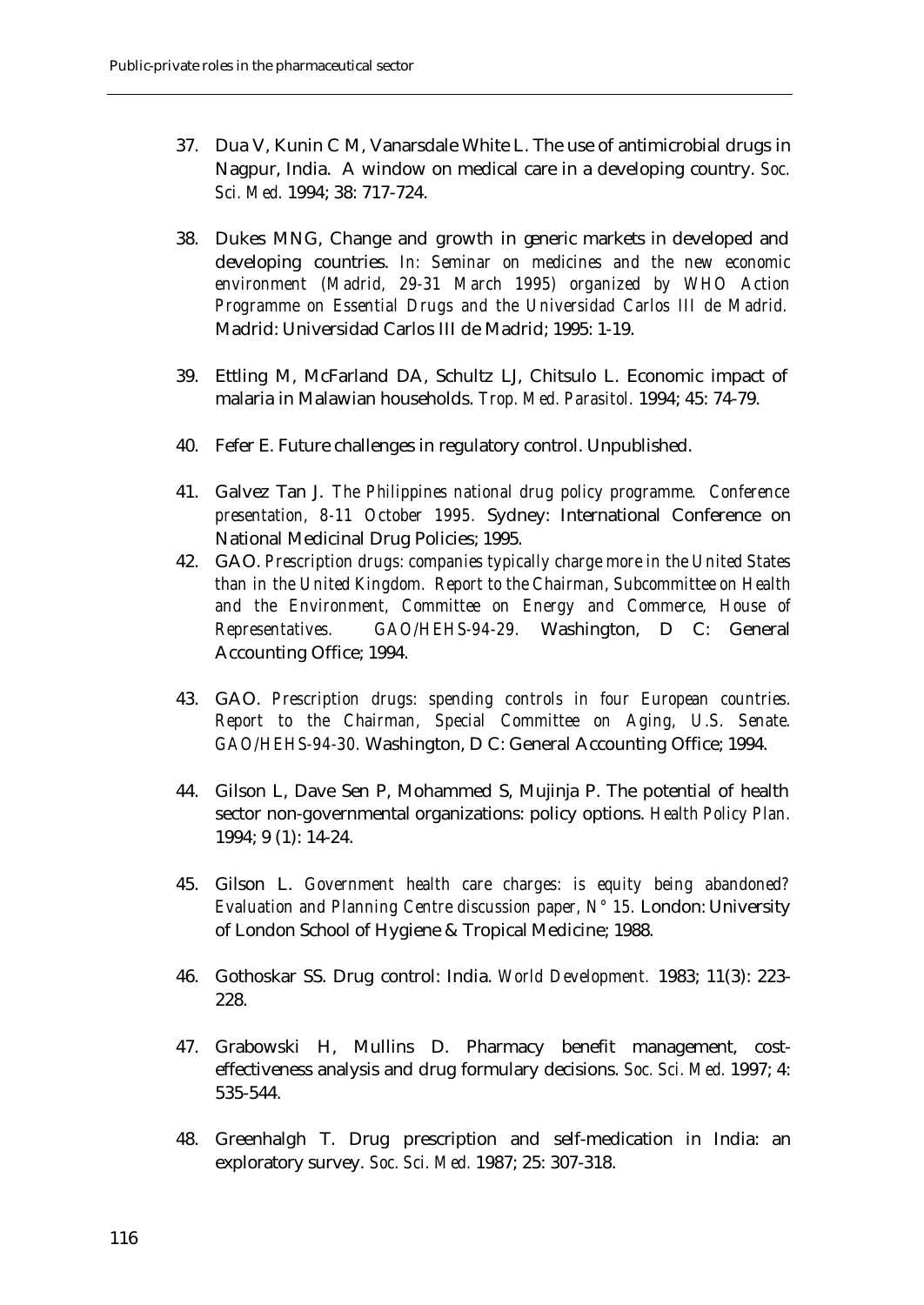- 49. Griffin CC. *Strengthening health services in developing countries through the private sector.* Washington, D C: World Bank; 1989. IFC discussion paper  $N^{\circ}4$ .
- 50. Grupper M. Drug cost containment policies: a new challenge for the future. Unpublished.
- 51. Haaijer-Ruskamp FM, Dukes MNG. *Drugs and money. The problem of cost containment. 6th edition.* Groningen: WHO Collaborating Centre for Clinical Pharmacology and Drug Policy Science and Pharmaceuticals Unit, World Health Organization, Regional Office for Europe. STYX Publications; 1991.
- 52. Haak H, Hardon AP. Indigenised pharmaceuticals in developing countries: widely used, widely neglected. *Lancet.* 1988; 2: 620-621.
- 53. Hardon A, van der Geest S. Hazards of self-medication. *World Health Forum.* 1987; 8: 469-471.
- 54. Hogerzeil HV. Promoting rational prescribing: an international perspective. *Br J. Clin. Pharmac.* 1995; 39: 1-6.
- 55. Igun UA. Why we seek treatment here: retail pharmacy and clinical practice in Maiduguri, Nigeria. *Soc. Sci. Med.* 1987; 24: 689-695.
- 56. ITC. *Pharmaceutical raw materials/essential drugs report. Market News Service.* Geneva: International Trade Centre UNCTAD/GATT; 1995.
- 57. Jayasuriya DC. *Regulation of pharmaceutical in developing countries: legal issues and approaches.* Geneva: World Health Organization; 1985.
- 58. Kafle KK, Gartoulla RP, Pradhan YM, Shrestha AD, Karkee SB, Quick JD. Drug retailer training: experiences from Nepal. *Soc. Sci. Med.* 1992; 35(8): 1015-1025.
- 59. Kamat VR, Nichter M. Monitoring product movement: an ethnographic study of pharmaceutical sales representatives in Bombay, India. *In: Private health providers in developing countries: serving the public interest?* Bennett S, McPake B, Mills A. London: Zed Press; 1997:
- 60. Kapil I. Doctors dispensing medications: contemporary India and 19th century England. *Soc. Sci. Med.* 1988; 26: 691-699.
- 61. Katz J, (2.1) The drug industry of Argentina, Brazil, and Mexico after trade liberalization and market de-regulation. *In: Report of an informal consultation on evolving public-private roles in the pharmaceutical sector.* Geneva: World Health Organization; 1997: WHO/DAP/97.10.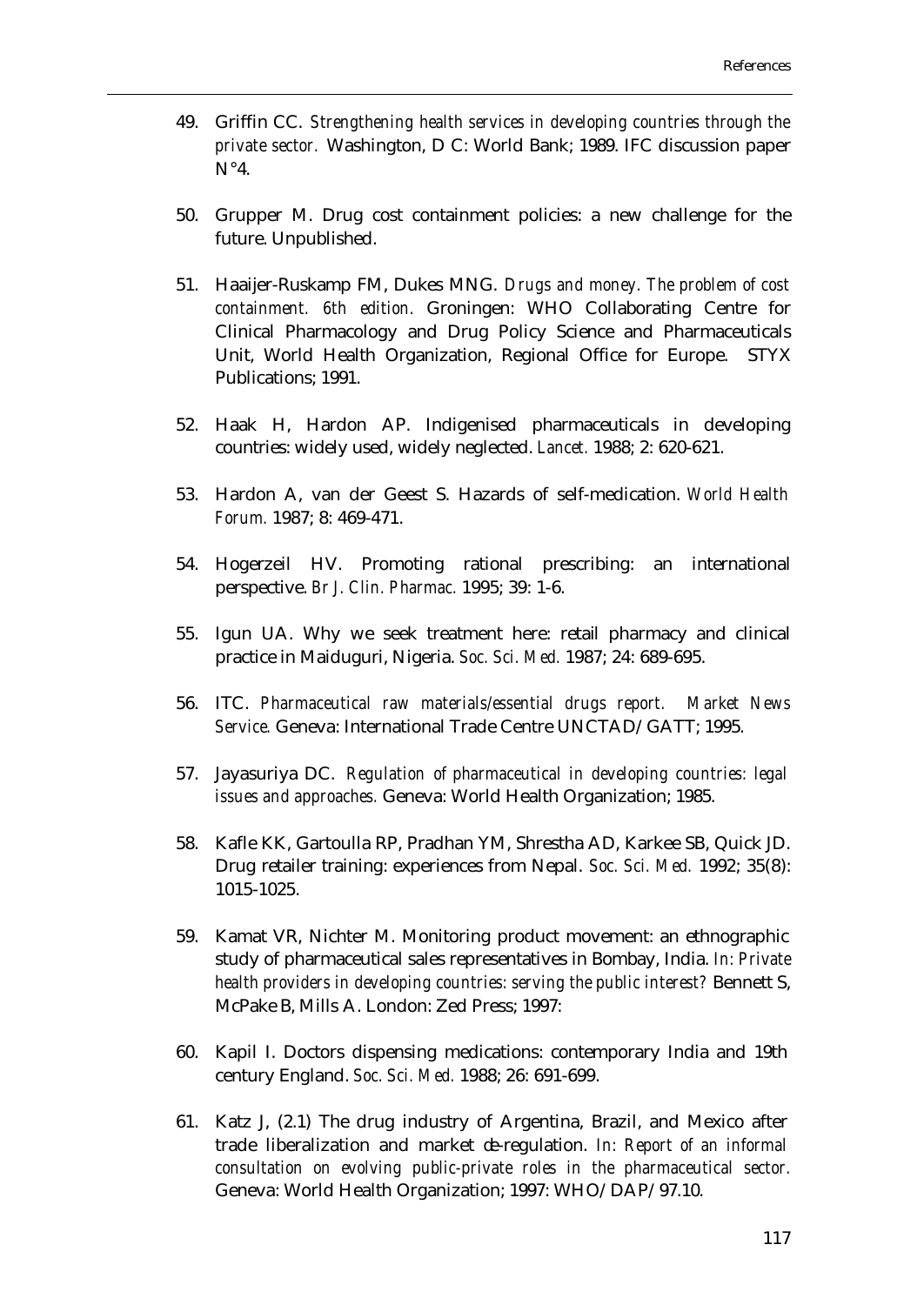- 62. Kinnon CM. *WTO: what's in it for WHO?* Geneva: World Health Organization; 1995. WHO/TFHE//95.5.
- 63. Kunin CM. Use of antimicrobial drugs in developing countries. *International Journal of Antimicrobial Agents.* 1995; 5: 107-113.
- 64. Kutzin J. *Experience with organizational and financing reform of the health sector. Current Concerns SHS Paper, N°. 8.* Geneva: World Health Organization; 1994. WHO/SHS/CC/94.3.
- 65. Kutzin J, Barnum H. *How health insurance affects the delivery of health care in developing countries*. Washington, D C: World Bank; 1992: 1-20.
- 66. Lansang MA, Lucas Aquino R, Tupasi TE, Mina VS, Salazar LS, Juban N, et al. Purchase of antibiotics without prescription in Manila, the Philippines. Inappropriate choices and doses. *J Clin Epidemiol.* 1990; 43: 61-67.
- 67. Liu Y, Hsiao WCL, Li Q, Liu X, Ren M. Transformation of China's rural health care financing. *Soc. Sci. Med.* 1995; 41(8): 1085-1093.
- 68. McPake B, Hanson K, Mills A. Community financing of health care in Africa: an evaluation of the Bamako initiative. *Soc. Sci. Med.* 1993; 36 (11): 1383-1395.
- 69. McPake B, Ngalande-Bande E. Contracting out health services in developing countries. *Health Policy Plan.* 1994; 9 (1): 25-30.
- 70. MEDS. *Report of the MEDS operations & proposal for 36 months extension of funding.* Nairobi: Mission for Essential Drugs and Supplies, Kenya; 1990.
- 71. MEDS. *Report of an annual conference.* Nairobi: Mission for Essential Drugs and Supplies, Kenya; 1993.
- 72. Mills A, Chapter 4. Economic aspects of health insurance. *In: The economics of health in developing countries.* Lee K, Mills A. Oxford: Oxford University Press; 1985: 65-87.
- 73. Mills A. The household costs of malaria in Nepal. *Trop. Med. Parasitol.*  1993; 44: 9-13.
- 74. Mills A, Contractual relationships between government and the commercial private sector in developing countries: are they a good idea in health? *In: Private health providers in developing countries: serving the public interest?* Bennett S, McPake B, Mills A. London: Zed Press; 1997.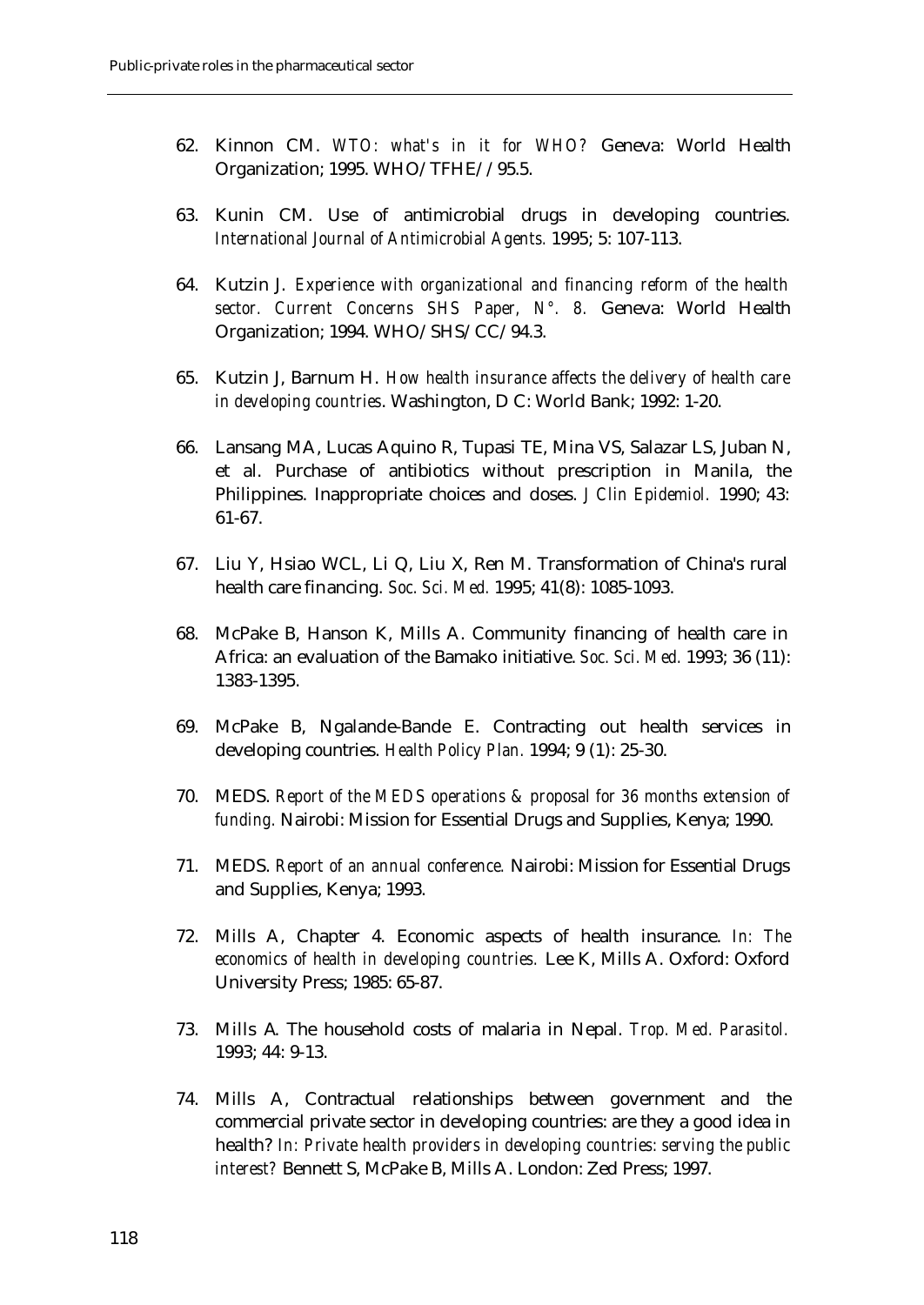- 75. Ministry of Health. *Guidelines for expenditure under health care services fund. Circular Ref. B/13/1/18C/(92), 17 December, 1992.* Nairobi: Ministry of Health; 1992.
- 76. Mintzes B, Hodgkin C. Chapter 5. The consumer movement: from singleissue campaigns to long-term reform. *In: Contested ground: Public purpose and private interest in the regulation of prescription drugs.* Davis P. Oxford: Oxford University Press; 1996: 76-91.
- 77. Mooney G. Equity in health care: confronting the confusion. *Effective Health Care.* 1983; 1: 179-184.
- 78. Morton-Jones TJ, Pringle MA. Prescribing costs in dispensing practices. *BMJ.* 1993; 306: 1244-1246.
- 79. Mossialos E, Ranos C, Abel-Smith B. *Cost containment, pricing and financing of pharmaceuticals in the European Community: the policy-makers' view.* Athens, Greece: LSE Health and Pharmetrica S A; 1994.
- 80. MSH. *International drug price indicator guide (updated annually).* Washington, D C: Management Sciences for Health; 1995.
- 81. MSH/WHO/DAP. *Managing drug supply, 2nd edition.* Hartford, CT: Kumarian Press; 1997. Management Sciences for Health in collaboration with World Health Organization, Action Programme on Essential Drugs. Edited by Quick JD, Rankin J, Laing RO, O'Connor R, Hogerzeil HV, Dukes MNG, and Garnet A.
- 82. Murray CJL, Govindaraj R, Musgrove P. National health expenditures: a global analysis. *In: Global comparative assessments in the health sector: Disease burden, expenditures and intervention packages.* Murray C, Lopez A. Geneva: World Health Organization; 1994.
- 83. Murray M. Australian national drug policies: facilitating or fragmenting health? *Dev Dialogue.* 1995; 1: 148-192.
- 84. Muschell J. *Technical briefing note on privatization in health.* Geneva: World Health Organization; 1995. WHO/TFHE/TBN/95.1.
- 85. Musgrove P. *Public and private roles in health: theory and financing patterns.*  Washington, D C: World Bank; 1996.
- 86. Mwenesi H, Harpham T, Snow RW. Child malaria treatment practices among mothers in Kenya. *Soc. Sci. Med.* 1995; 40: 1271-1277.
- 87. Nolan B, Turbat V. *Cost recovery in public health services in Sub-Saharan Africa. EDI Technical Materials.* Washington, D C: World Bank; 1995.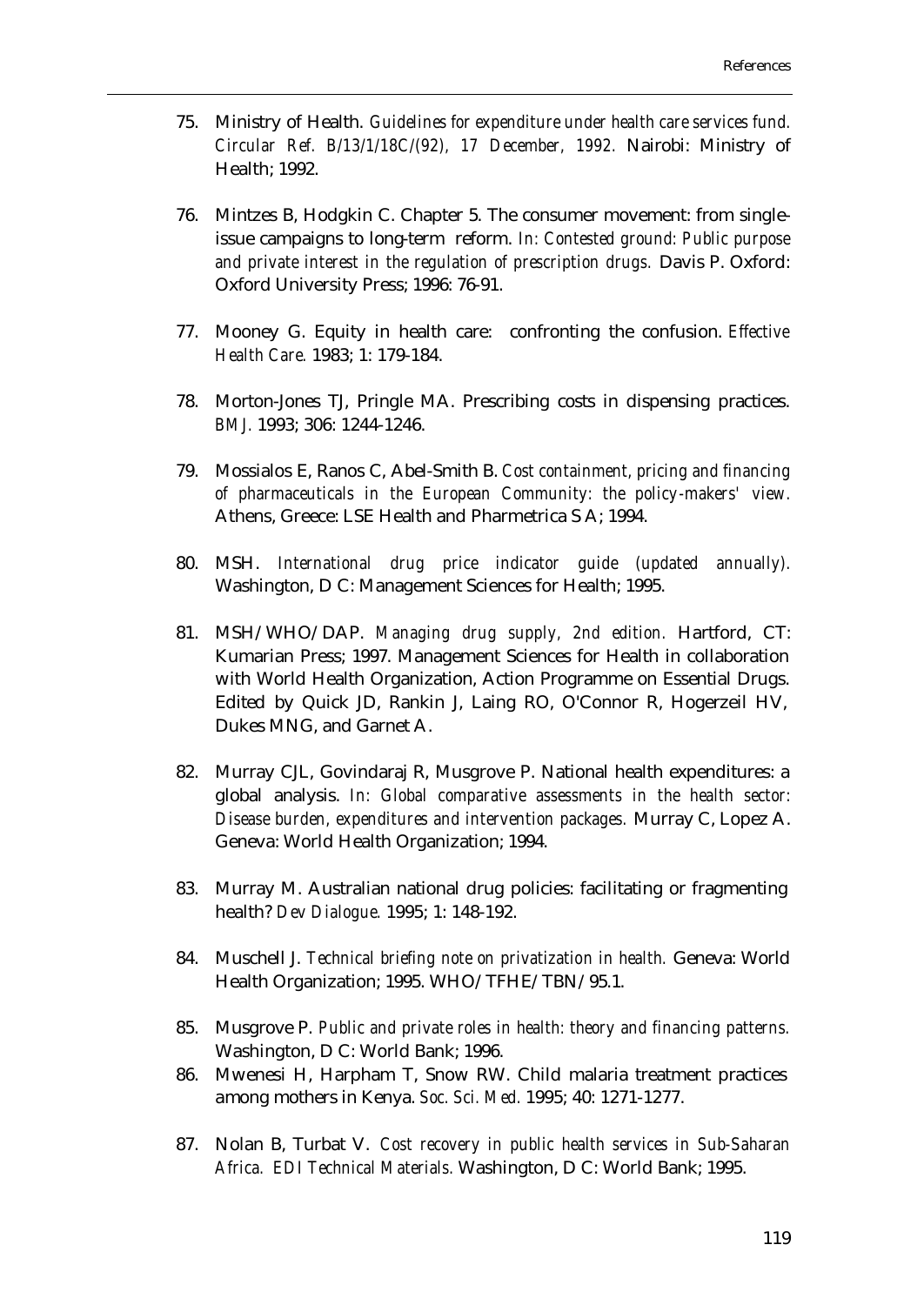- 88. Normand C, Weber A. *Social health insurance: a guidebook for planning.*  Geneva: World Health Organization; 1994. WHO/SHS/94.3.
- 89. OECD. *Financing and delivering health care: a comparative analysis of OECD countries.* Paris: Organization for Economic Cooperation and Development; 1990.
- 90. OECD. *The reform of health care systems: a review of seventeen OECD countries.* Paris: Organisation for Economic Cooperation and Development; 1994. Health policy studies, N° 5.
- 91. OECD. *Internal markets in the making: health systems in Canada, Iceland, and the United Kingdom.* Paris: Organisation for Economic Cooperation and Development; 1995.
- 92. Osborne T, Gaebler H. *Reinventing government. How the entrepreneurial spirit is transforming the public sector.* New York: Addison-Wesley; 1992.
- 93. Oshiname FO, Brieger W. Primary care training for patent medicine vendord in rural Nigeria. *Soc. Sci. Med.* 1992; N° 35: 1477-1484.
- 94. PAHO. *Health conditions in the Americas. 1994 edition. Volume 1.* Washington, D C: World Health Organization/Pan American Health Organization; 1994. Scientific publication N° 549.
- 95. Paul S. *Capacity-building for health sector reform. Forum on Health Sector Reform discussion paper, N° 5.* Geneva: World Health Organization; 1995. WHO/SHS/NHP/95.8.
- 96. Quick JD. *Report of a consultation on ORS supply and distribution in Nigeria.*  Boston: Management Sciences for Health; 1985.
- 97. Quick JD, Musau SN. *Impact of cost-sharing in Kenya: 1989-1993.* Nairobi: Management Sciences for Health; 1994.
- 98. Reich MR. *Political mapping of health policy: a guide for managing the political dimensions of health policy.* Boston: DDM Project, Harvard School of Public Health; 1994.
- 99. Reich MR. The politics of health sector reform in developing countries: three cases of pharmaceutical policy. *Health Policy.* 1995; 32: 47-77.
- 100. Robinson R, Le Grand J. *Evaluating the NHS reforms.* London: King's Fund Institute; 1993.
- 101. Ron A, Abel-Smith B, Tamburi G. *Health insurance in developing countries. A social security approach.* Geneva: International Labour Office; 1990.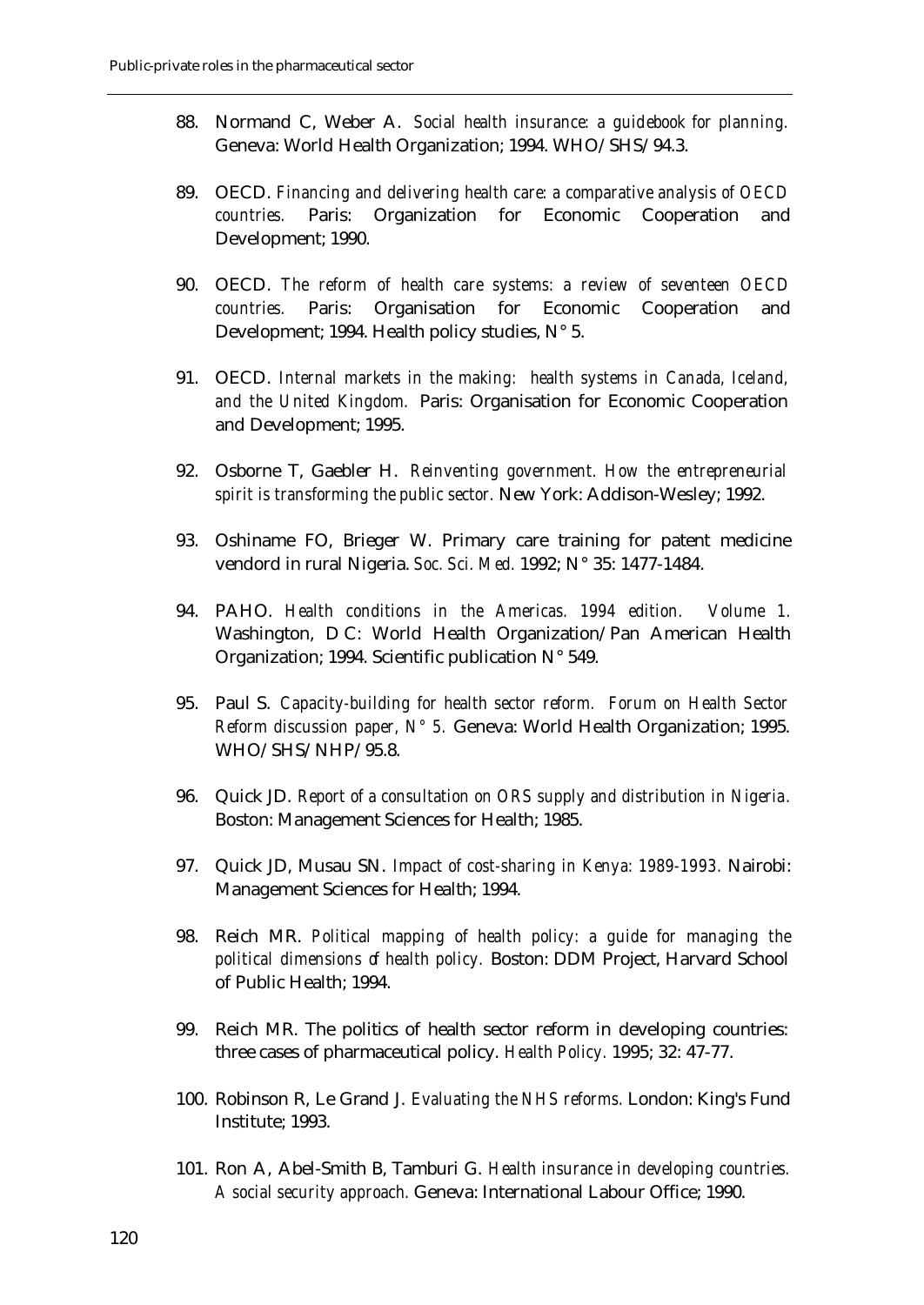- 102. Ross-Degnan D, Soumerai S, Bates J, Goel P, Makhulo J, Sutoto. *Improving diarrhoea treatment practices in Kenya and Indonesia. Conference presentation, 31 October-4 November 1993.* Yogyakarta: Asian Conference on Clinical Pharmacology and Therapeutics; 1993.
- 103. Saltman R. *Applying planned market logic to developing countries' health systems: an initial exploration. Forum on Health Sector Reform Discussion Paper N° 4.* Geneva: World Health Organization; 1995. WHO/SHS/NHP/95.7.
- 104. Sauerborn R, Ibrango I, Nougtara A, Borchert M, Hien M, Benzler J, et al. The economic costs of illness for rural households in Burkina Faso. *Trop. Med. Parasitol.* 1995; 46: 54-60.
- 105. Saxenian H. *Getting the most out of pharmaceutical expenditures.* Washington, D C: World Bank; 1994.
- 106. Shaw RP, Griffin CC. *Financing health care in sub-Saharan Africa through user fees and insurance.* Washington, D C: World Bank; 1995.
- 107. Sheng-Lan T, Bloom G, Xue-Shan F, Lucas H, Xing-Yuan G, Segall M. *Financing health services in China: adapting to economic reform.* Brighton: Institute of Development Studies; 1994.
- 108. Sringernyuang L, Hongvivatana T, Pradabmuk P. *Community health workers and drugs: a case study of Thailand.* Geneva: World Health Organization; 1994. WHO/DAP/94.19.
- 109. Stobbelaar F, Chapter 2. (2.1). *In: Report of an informal consultation on evolving public-private roles in the pharmaceutical sector, April 1996. Geneva:* World Health Organization; 1997: WHO/DAP/97.10.
- 110. Stobbelaar F. *Ensuring value for money from pharmaceuticals. WHO European Health Care Reforms, Lubljana Conference Paper, November 1995.*  Copenhagen: Deloitte & Touche Management Consultants; 1995.
- 111. Trap B. *Practices by dispensing doctors related to rational drug use and health economics*. Presented at: International Conference on Improving Use of Medicines: State of the Art and Future Directions, Chiang Mai: Thailand 1997.
- 112. Tudor Silva K, Amarasiri de Silva MW, Wijekoon Banda TM. Chapter 12. Access to Western drugs, medical pluralism, and choice of therapy in an urban low income community in Sri Lanka. *In: Medicines: meanings and contexts.* Etkin NL, Tan ML. Quezon City, Philippines: Health Action Information Network; 1994: 185-208.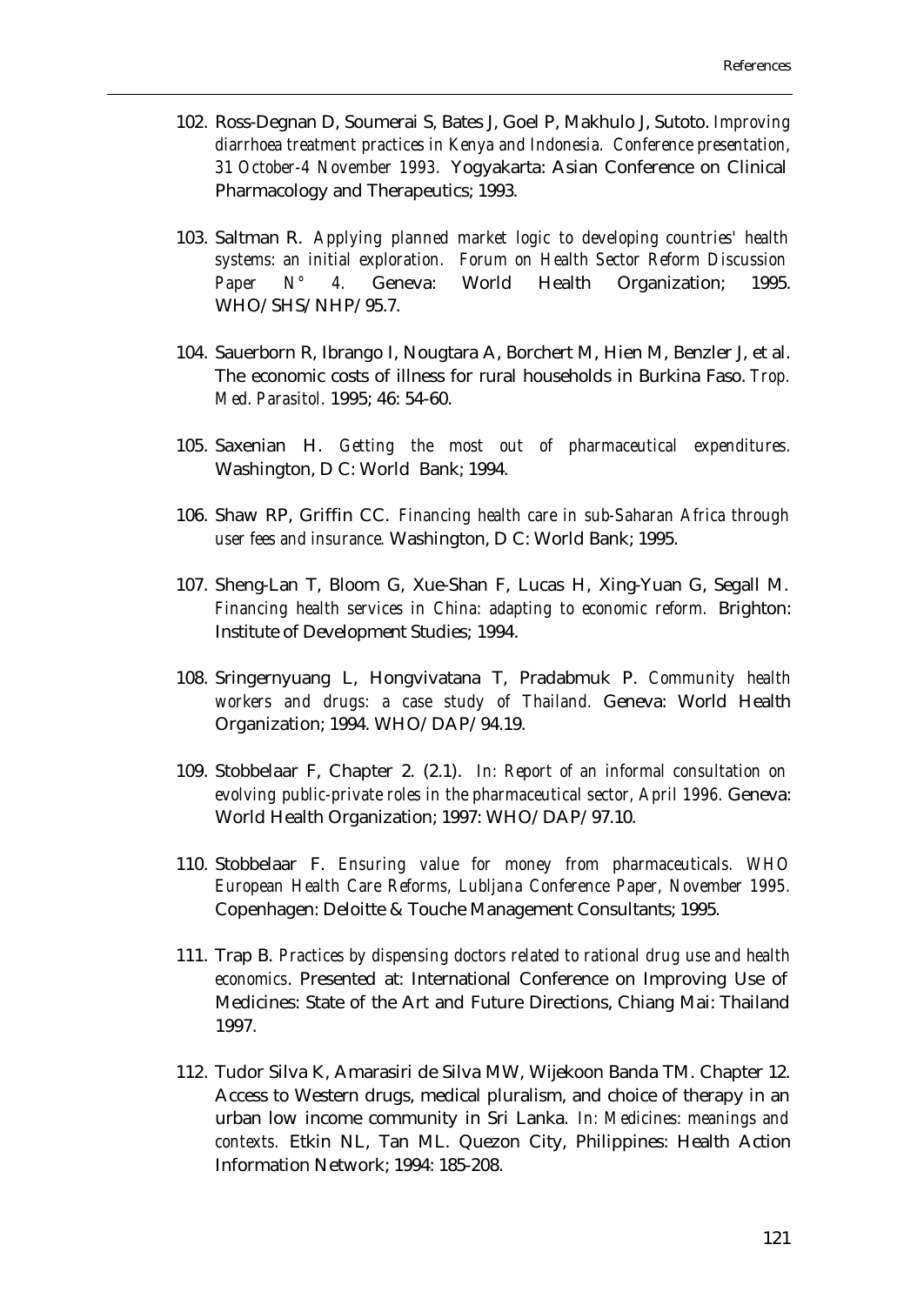- 113. Van der Geest S, Whyte SR. *The context of medicines in developing countries. Studies in pharmaceutical anthropology.* Dordrecht/Boston/London: Kluwer Academic Publishers; 1988.
- 114. Wagstaff A, Van Doorslaer E. Chapter 2. Equity in finance and delivery of health: concepts and definitions. *In: Equity in the finance and delivery of health care: an international perspective.* Van Doorslaer E, Wagstaff A, Rutten F. Oxford: Oxford University Press; 1993: 7-19.
- 115. Walsh K. *Public services and market mechanisms. Competition, contracting and the new public management.* Basingstoke: Macmillan; 1996.
- 116. Walt G, Gilson L. Reforming the health sector in developing countries: the central role of policy analysis. *Health Policy Plan.* 1994; 9(4): 353-370.
- 117. Weerasuriya K. A search for balance: pharmaceuticals in Sri Lanka. Pioneering steps in a receptive environment and subsequent accommodations. *Dev Dialogue.* 1995; 1: 54-95.
- 118. WHO. *Guidelines for developing national drug policies.* Geneva: World Health Organization; 1988.
- 119. WHO. *Review of the drug programme in Indonesia: report of a WHO mission, 16 October-3 November 1989.* Geneva: World Health Organization; 1989. DAP/90.11.
- 120. WHO. *The public/private mix in national health systems and the role of ministries of health.* Geneva: World Health Organization; 1991. WHO/SHS/NHP/91.2.
- 121. WHO. *Guide for improving diarrhoea treatment practices of pharmacists and licensed drug sellers.* Geneva: World Health Organization; 1993. WHO/CDD/93.43.
- 122. WHO. *In: Evaluation of recent changes in the financing of health services: Report of a WHO study group*. Geneva: World Health Organization; 1993: 1-74. WHO Technical Report Series, N° 829.
- 123. WHO. *Public/private collaboration for health. National health systems and policies.* Geneva: World Health Organization; 1994. WHO/SHS/NDP/94.2.
- 124. WHO. *The developing role of the private health sector in health care and provision of drugs.* Geneva: World Health Organization; 1994. DAP/MAC(6)94.8.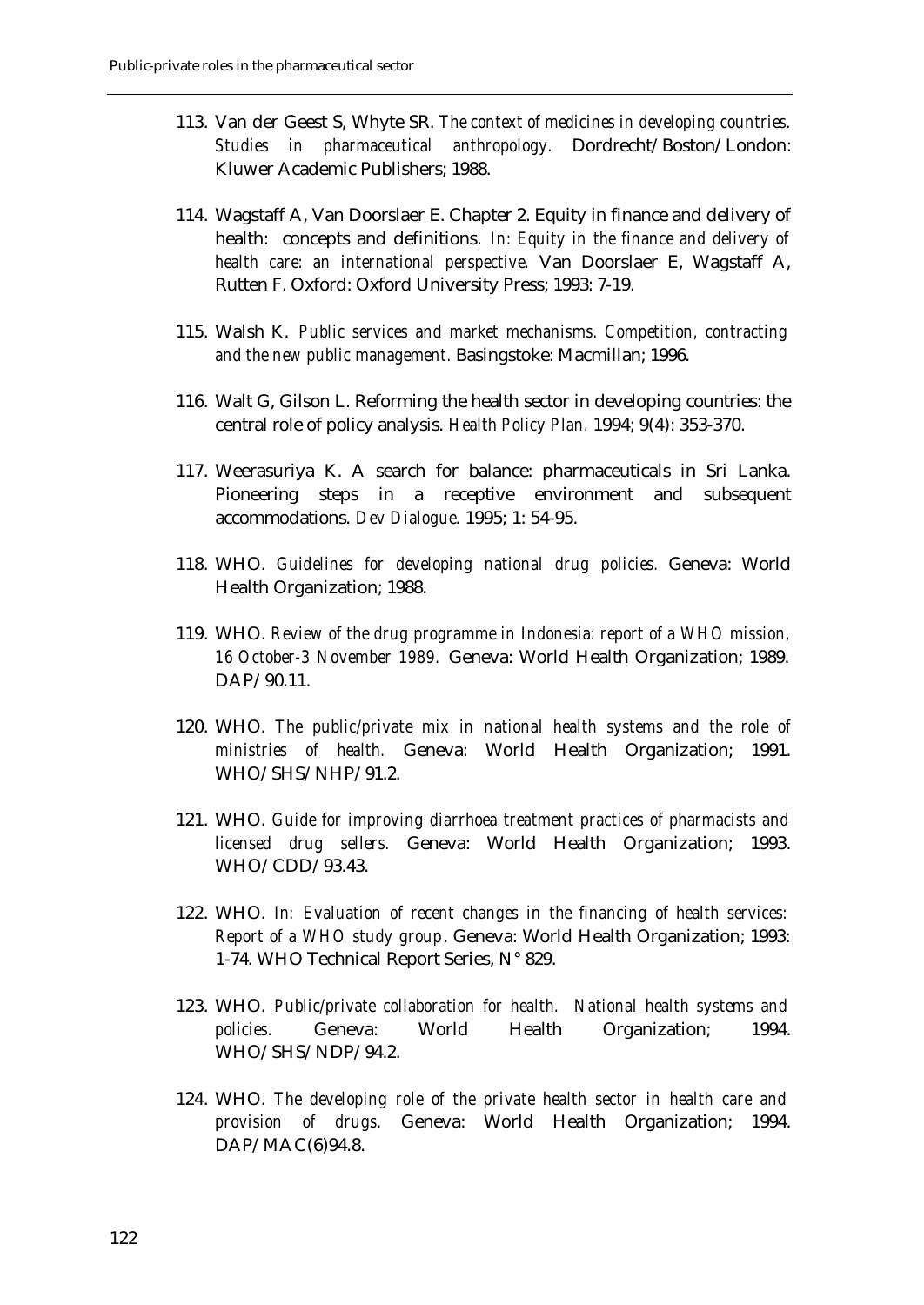- 125. WHO. *Improving complementarity of public/private mix in health and human resources. Report of a consultation, Bangkok, 27 June-1 July 1994.* New Delhi: World Health Organization; 1994. SEARO/SEA/HMD/205.
- 126. WHO. *The treatment of malaria: information for non-pharmacists selling antimalarial drugs.* Leverkusen: Bayer A. G. 1995.
- 127. WHO. *DAP documents and interviews with WHO staff members.* 1995.
- 128. WHO. *Theme paper for discussion: health reform and drug financing: overview of experiences, options and priorities for action.* Geneva: World Health Organization; 1997. DAP/MAC(9)97.7.
- 129. WHO/DAP. Public education in drug use: a growing need. *Essential Drugs Monitor.* 1994; 18: 1-24.
- 130. WHO/DAP. Informed therapy. *Essential Drugs Monitor.* 1995; 19: 1-28.
- 131. WHO/DAP. *Global comparative pharmaceutical expenditures. Health economics and drugs.* Geneva: World Health Organization; 1997. (DAP Series  $N^{\circ}$  3, in preparation).
- 132. WHO/DAP. *Competitive mechanisms for public drug supply: options, issues, and cautions (working draft).* Geneva: World Health Organization; 1997.
- 133. WHO/EURO, Chapter 5. Allocating resources efficiently. *In: European health care reforms: Analysis of current strategies.* Copenhagen: World Health Organization; 1996: 131-188. EUR/ICP/CARE 94 01/CN01.
- 134. WHO/SEARO. *Privatization of health care: A SEARO kit.* New Delhi: WHO Regional Office for South-East Asia; 1995.
- 135. World Bank. *Financing the health sector: an agenda for reform.* Washington, D C: World Bank; 1987.
- 136. World Bank. *World development report 1993. Investing in health.* New York, NY: Oxford University Press; 1993.
- 137. World Bank. *Better health in Africa. Experience and lessons learned.* Washington, D C: World Bank; 1994. Report N° 12577-AFR.
- 138. World Bank. *China: issues and options in health financing.* Washington, D C: World Bank; 1996.
- 139. World Bank. *World Development Report 1996. From plan to market.* Oxford: Oxford University Press; 1996.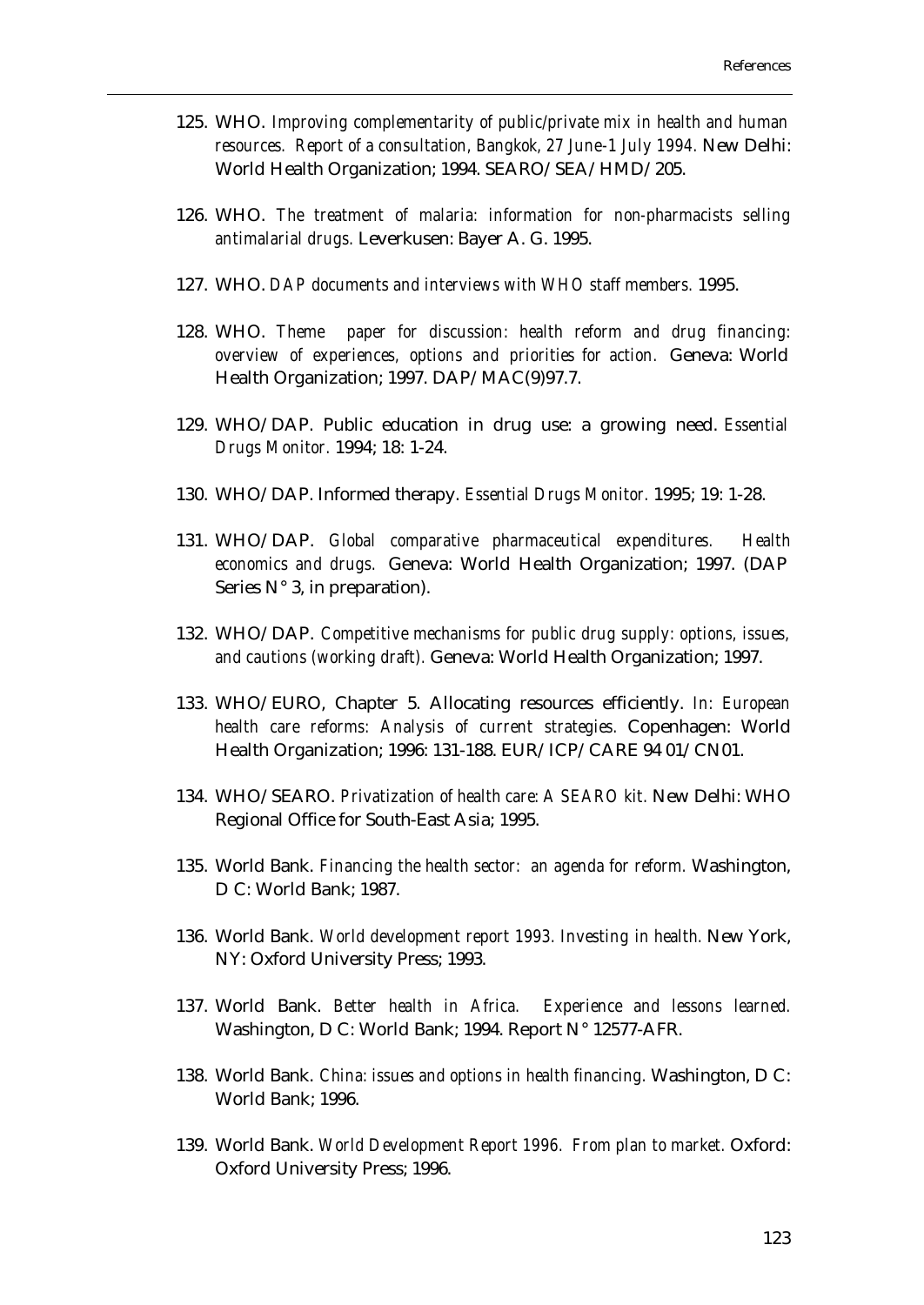140. Zerda Sarmiento A. *Alternativas de políticas de precios de medicamentos in*  las Americas: Serie "Economía de la Salud y Medicamentos", N° 1. Geneva: World Health Organization; 1995. WHO/DAP/95.6.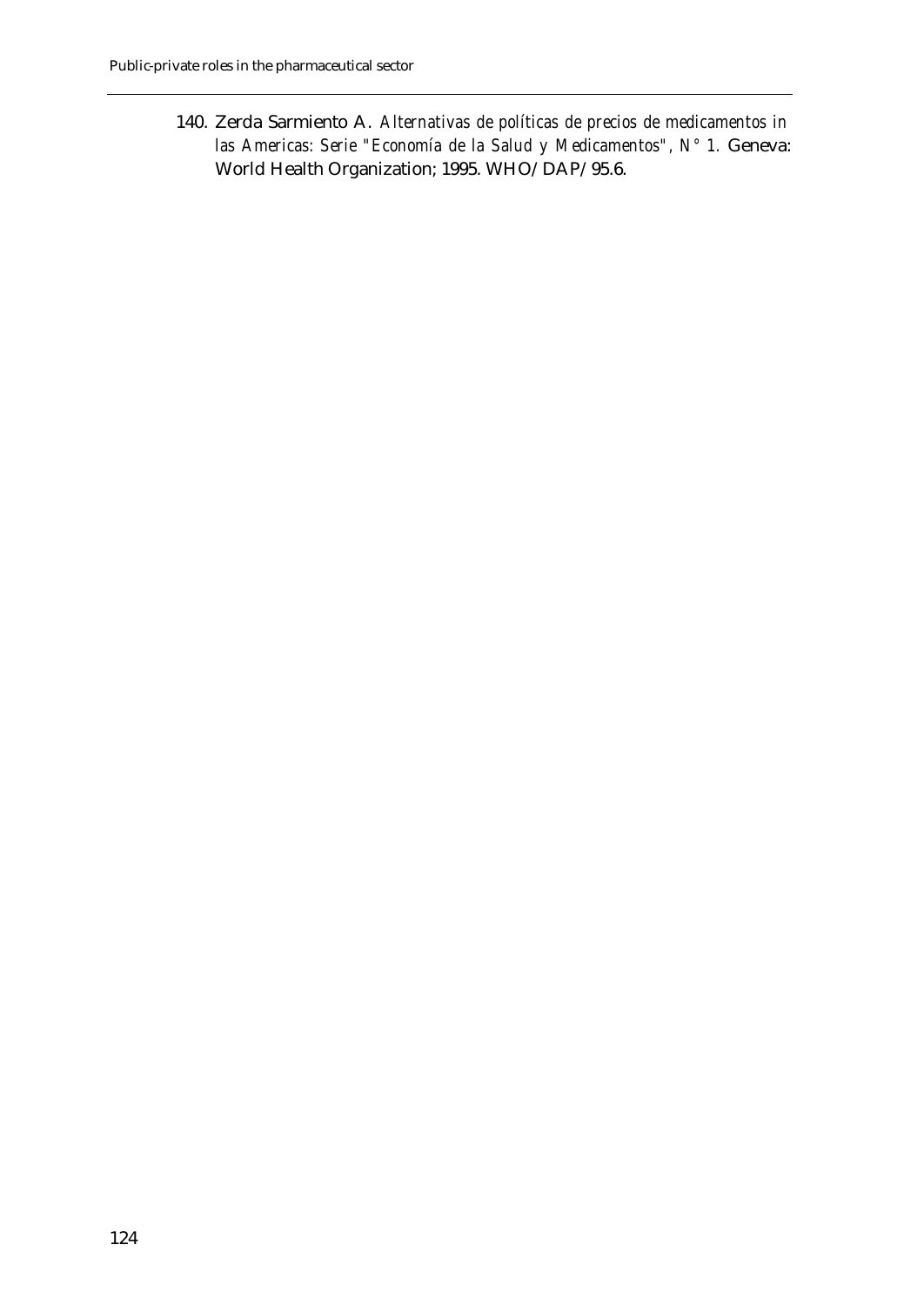## **Glossary**

| Term                            | <b>Meaning</b>                                                                                                                                                                                                                                                                                              | <b>Source</b>                                                                                                    |
|---------------------------------|-------------------------------------------------------------------------------------------------------------------------------------------------------------------------------------------------------------------------------------------------------------------------------------------------------------|------------------------------------------------------------------------------------------------------------------|
| Community financing             | Direct financing or co-financing of health care<br>by households in villages or communities,<br>either by payment on receipt of care or by<br>prepayment.                                                                                                                                                   | Health Economics: glossary<br>(TFHE/glos./1995)                                                                  |
| Competitive market              | A market in which no buyer or seller has<br>market power. See "market power".                                                                                                                                                                                                                               | Schiller, B.R. The Economy<br>Today, Sixth Edition. New<br>York: McGraw-Hill, Inc. 1994                          |
| Contracting-out                 | The practice of the public sector or private<br>firms of employing and financing an outside<br>agent to perform some specific task rather than<br>managing it themselves.                                                                                                                                   | Health Economics: glossary<br>(TFHE/glos./1995)                                                                  |
| Cost recovery                   | Receipt, by a health provider, of income from<br>individuals or the community in exchange for<br>health services. It may be expressed as a<br>percentage of expenditure.                                                                                                                                    | Health Economics: glossary<br>(TFHE/glos./1995)                                                                  |
| Drug registration               | The procedure of release of a drug for<br>marketing after it has been evaluated by the<br>competent health authorities.                                                                                                                                                                                     | International Federation of<br><b>Pharmaceutical Manufacturers</b><br>Associations (IFPMA).<br>Document IFPMA/75 |
| Generic drug                    | Product marketed under a nonproprietary or<br>approved name rather than a proprietary or<br>brand name. See pioneer drug.                                                                                                                                                                                   | Executive Board, Seventy-third<br>session, Geneva,<br>11-20 January 1984,<br>(EB73/1984/REC/1 Annex 7,<br>p.60)  |
| Generic substitution            | The practice of substituting a product, whether<br>marketed under a trade name or generic name,<br>by an equivalent product, usually a cheaper<br>one, containing the same active principle(s).                                                                                                             | Executive Board, Seventy-third<br>session, Geneva,<br>11-20 January 1984,<br>(EB73/1984/REC/1 Annex 7,<br>p.60)  |
| Gross domestic<br>product (GDP) | The market value of the total final output of<br>goods and services produced in a country over<br>a specified period of time.                                                                                                                                                                               | Health Economics: glossary<br>(TFHE/glos./1995)                                                                  |
| Health financing                | Provision of funds or credit for a specified<br>purpose in the health sector. The origin of<br>financing may be external (from abroad) or<br>domestic (private or public).                                                                                                                                  | Health Economics: glossary<br>(TFHE/glos./1995)                                                                  |
| Health insurance                | A contract between the insured and the insurer<br>to the effect that in the event of specified<br>events (determined in the insurance contract)<br>occurring the insurer will pay compensation<br>either to the insured person or to the health<br>service provider.                                        | Health Economics: glossary<br>(TFHE/glos./1995)                                                                  |
| Internal market                 | Policies which encourage competition or<br>market-like behaviour within the public sector.<br>Examples of internal market policies include<br>performance-related payment mechanisms (e.g.<br>capitation), or policies designed to encourage<br>patient choice of provider. Also called "public<br>market". | Technical briefing note on<br>privatization in health. WHO<br>Task Force on Health<br>Economics, 1995.           |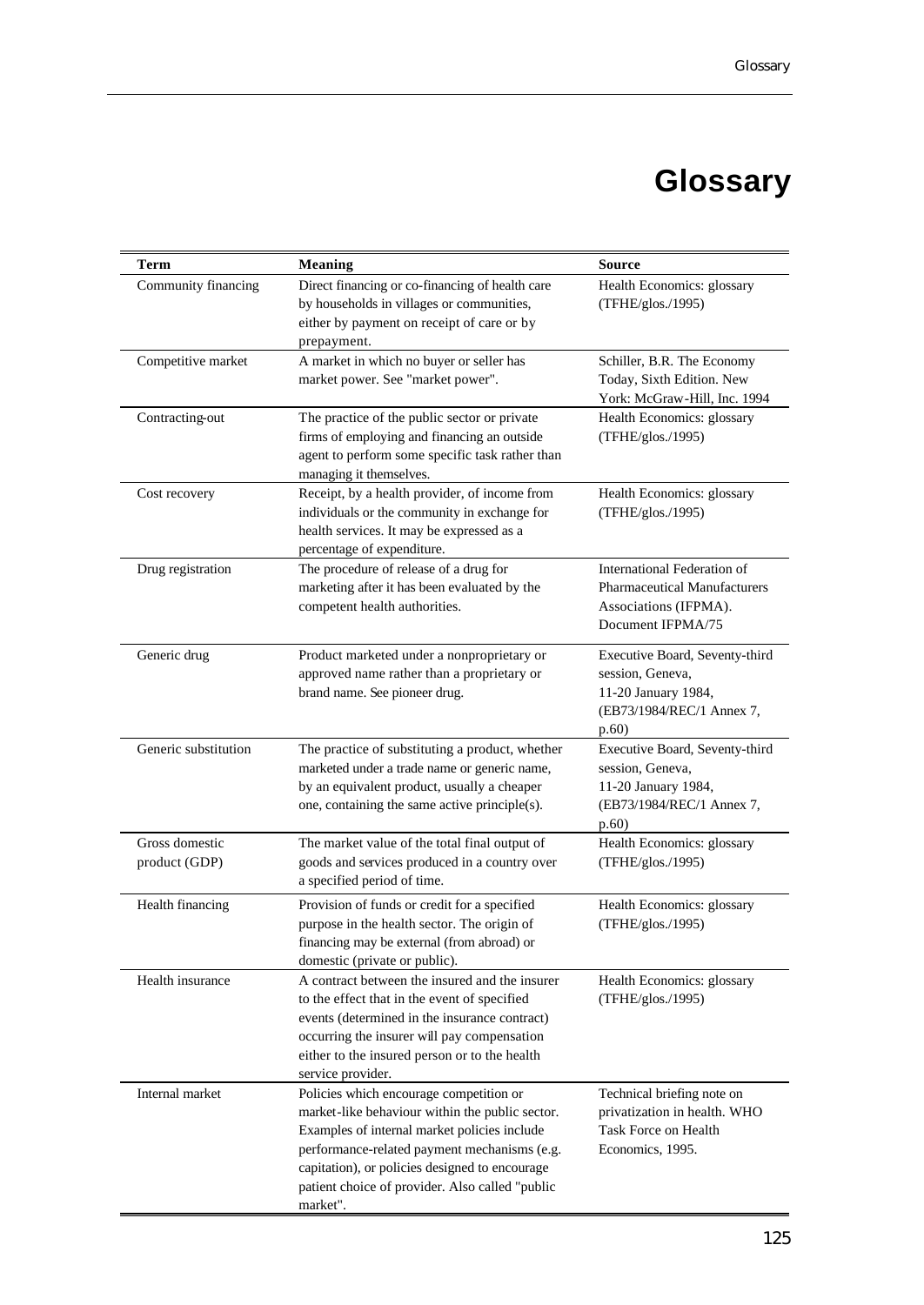| Term                  | <b>Meaning</b>                                                                                                                                                                                                                                                                                                                                                                                                                    | <b>Source</b>                                                                                          |
|-----------------------|-----------------------------------------------------------------------------------------------------------------------------------------------------------------------------------------------------------------------------------------------------------------------------------------------------------------------------------------------------------------------------------------------------------------------------------|--------------------------------------------------------------------------------------------------------|
| Managed competition   | In the context of health care provision, a<br>concept whereby the market is structured so<br>that the pursuit by consumers of their own<br>best interests has a beneficial effect on the<br>market as a whole, and competition between<br>providers promotes efficiency while maintaining<br>equity. This market structure can be<br>established by large group purchasers of care,<br>including public programmes and employers. | Health Economics: glossary<br>(TFHE/glos./1995)                                                        |
| Market economy        | An economy that relies on market mechanisms<br>(price and sales to signal desired outputs or<br>resource allocations) for basic decisions about<br>WHAT to produce, HOW to produce it, and<br>FOR WHOM to produce.                                                                                                                                                                                                                | Schiller, B.R. The Economy<br>Today, Sixth Edition. New<br>York: McGraw-Hill, Inc. 1994                |
| Market failure        | An imperfection in the market mechanism that<br>prevents optimal outcomes.                                                                                                                                                                                                                                                                                                                                                        | Schiller, B.R. The Economy<br>Today, Sixth Edition. New<br>York: McGraw-Hill, Inc. 1994                |
| Market power          | The ability to alter the market price of a<br>product (or service).                                                                                                                                                                                                                                                                                                                                                               | Schiller, B.R. The Economy<br>Today, Sixth Edition. New<br>York: McGraw-Hill, Inc. 1994                |
| Parallel importing    | Parallel importing is an international wholesale<br>trade in medicines which profits from the<br>existing price divergence. It is the import and<br>distribution from low-price states to high-price<br>states of licensed branded medicines by an<br>organization other than the manufacturer. This<br>practice bypasses the official routes and<br>marketing organizations through which prices<br>are controlled.              | Chambers, G., Belcher, P.J.,<br>The Consumption of<br>Medicines in the European<br><b>Union</b> , 1994 |
| Passive privatization | The private sector grows on its own accord,<br>without any related changes in government<br>policy. See privatization.                                                                                                                                                                                                                                                                                                            | Technical briefing note on<br>privatization in health. WHO<br>Task Force on Health<br>Economics, 1995  |
| Private sector        | That part of the economy in which economic<br>activity is carried out by private enterprise.                                                                                                                                                                                                                                                                                                                                      | Health Economics: glossary<br>(TFHE/glos./1995)                                                        |
| Privatization         | Transfer of ownership, in which the state<br>divests itself of public assets to private<br>owners. The primary objective of divestiture is<br>to reduce the scale of government<br>commitments. The term privatization is often<br>applied less accurately to other policies in<br>which non-government actors become<br>increasingly involved in the financing and/or<br>provision of health care services.                      | Technical briefing note on<br>privatization in health. WHO<br>Task Force on Health<br>Economics, 1995. |
| Public sector         | That part of the economy of a country that<br>comes within the scope of central government,<br>local government authorities and public<br>corporations.                                                                                                                                                                                                                                                                           | Health Economics: glossary<br>(TFHE/glos./1995)                                                        |
| Quality control       | All measures designed to ensure the output of<br>uniform batches of drugs that conform to<br>established specifications of identity, strength,<br>purity, and other characteristics.                                                                                                                                                                                                                                              | WHO. Technical Report<br>Series, No. 567, 1975, p.17                                                   |